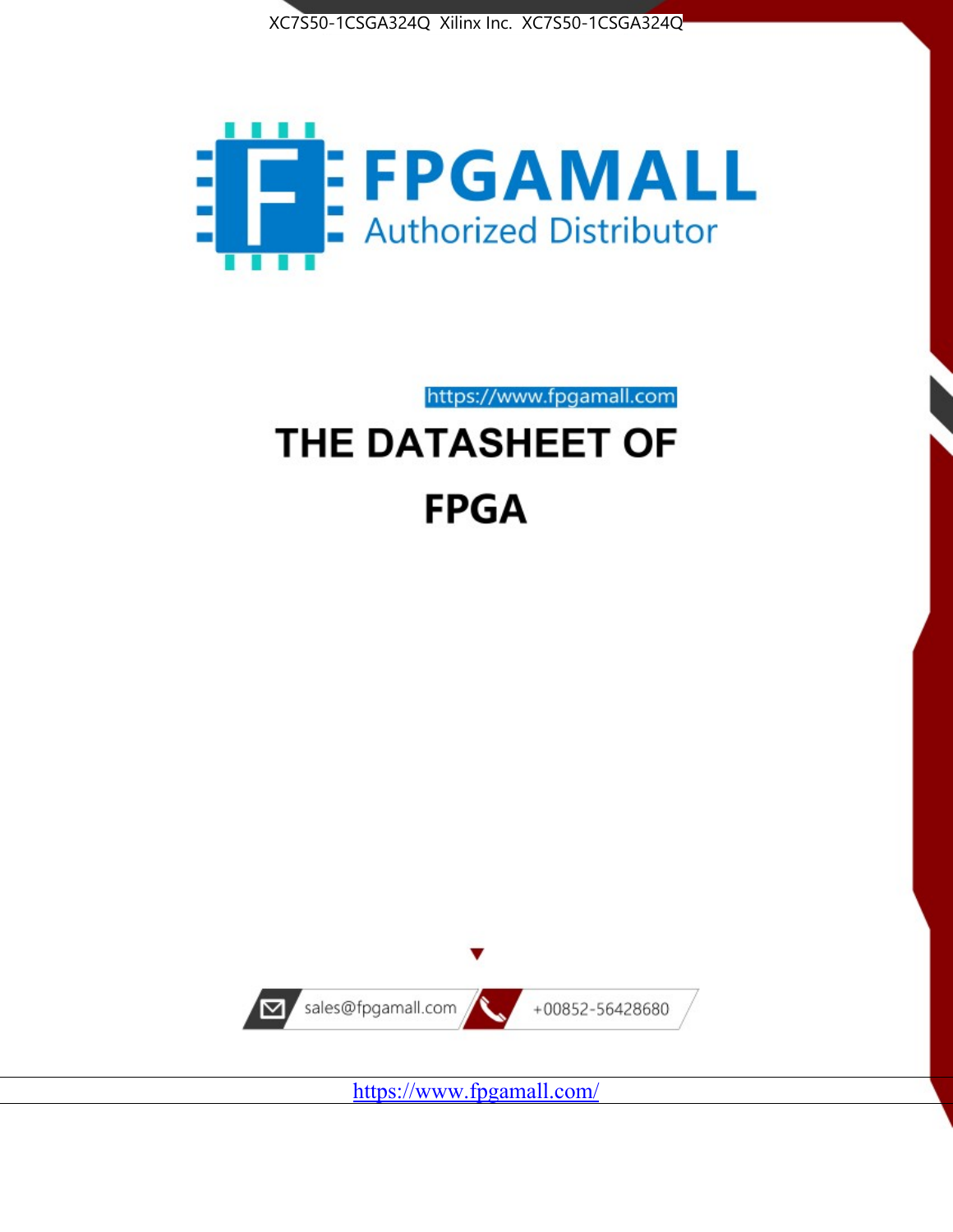## **Spartan-7 FPGAs Data Sheet: EXALINX DC and AC Switching Characteristics**

DS189 (v1.9) March 13, 2019 **Product Specification**

# **Introduction**

Spartan®-7 FPGAs are available in -2, -1, and -1L speed grades, with -2 having the highest performance. The Spartan-7 FPGAs predominantly operate at a 1.0V core voltage. The -1L devices are screened for lower maximum static power and can operate at lower core voltages for lower dynamic power than the -1 devices. The -1L devices operate only at  $V_{CCINT} = V_{CCBRAM} = 0.95V$  and have the same speed specifications as the -1 speed grade.

Spartan-7 FPGA DC and AC characteristics are specified in commercial (C), industrial (I), and expanded (Q) temperature ranges. Except the operating temperature range or unless otherwise noted, all the DC and AC electrical parameters are the same for a particular speed grade (that is, the timing characteristics of a -1Q expanded speed grade device are the same as for a -1C commercial speed grade device). However, only selected speed grades and/or devices are available in each temperature range. For example, the -1L speed grade is only available in the industrial (I) temperature range.

All supply voltage and junction temperature specifications are representative of worst-case conditions. The parameters included are common to popular designs and typical applications.

Available device and package combinations can be found in:

- *7 Series FPGAs Overview* (DS180) [Ref 1]
- *XA Spartan-7 Automotive FPGA Data Sheet: Overview* (DS171) [Ref 2]

This Spartan-7 FPGA data sheet, part of an overall set of documentation on the 7 series FPGAs, is available on the Xilinx website at <www.xilinx.com/documentation>.

# **DC Characteristics**

### *Table 1:* **Absolute Maximum Ratings(1)**

| Symbol                    | <b>Description</b>                              | Min    | <b>Max</b> | <b>Units</b> |
|---------------------------|-------------------------------------------------|--------|------------|--------------|
| <b>FPGA Logic</b>         |                                                 |        |            |              |
| <b>V<sub>CCINT</sub></b>  | Internal supply voltage.                        | $-0.5$ | 1.1        | V            |
| <b>V<sub>CCAUX</sub></b>  | Auxiliary supply voltage.                       | $-0.5$ | 2.0        | V            |
| <b>V<sub>CCBRAM</sub></b> | Supply voltage for the block RAM memories.      | $-0.5$ | 1.1        | $\vee$       |
| V <sub>CCO</sub>          | Output drivers supply voltage for HR I/O banks. | $-0.5$ | 3.6        | V            |
| V <sub>REF</sub>          | Input reference voltage.                        | $-0.5$ | 2.0        | V            |

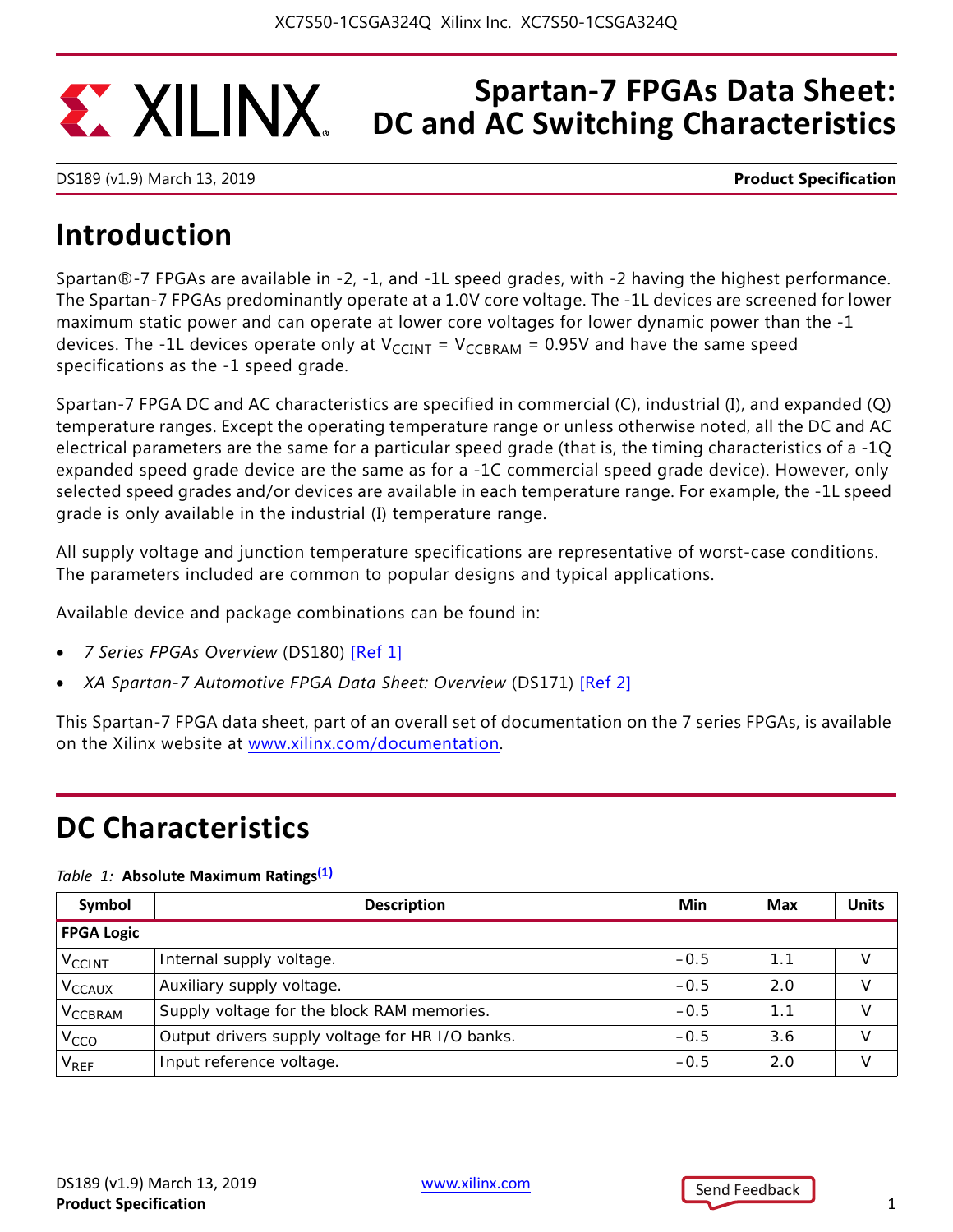

## *Table 1:* **Absolute Maximum Ratings(1)** *(Cont'd)*

| Symbol                      | <b>Description</b>                                                                                                       | Min    | <b>Max</b>       | <b>Units</b> |
|-----------------------------|--------------------------------------------------------------------------------------------------------------------------|--------|------------------|--------------|
|                             | I/O input voltage.                                                                                                       | $-0.4$ | $V_{CCO}$ + 0.55 | $\vee$       |
| $V_{1N}(2)(3)(4)$           | I/O input voltage (when $V_{CCO}$ = 3.3V) for $V_{RFF}$ and differential I/O<br>standards except TMDS_33. <sup>(5)</sup> | $-0.4$ | 2.625            | $\vee$       |
| V <sub>CCBATT</sub>         | Key memory battery backup supply.                                                                                        | $-0.5$ | 2.0              | $\vee$       |
| <b>XADC</b>                 |                                                                                                                          |        |                  |              |
| V <sub>CCADC</sub>          | XADC supply relative to GNDADC.                                                                                          | $-0.5$ | 2.0              | $\vee$       |
| V <sub>REFP</sub>           | XADC reference input relative to GNDADC.                                                                                 | $-0.5$ | 2.0              | $\vee$       |
| <b>Temperature</b>          |                                                                                                                          |        |                  |              |
| T <sub>STG</sub>            | Storage temperature (ambient).                                                                                           | $-65$  | 150              | $^{\circ}$ C |
|                             | Maximum soldering temperature for Pb/Sn component bodies. (6)                                                            |        | $+220$           | $^{\circ}$ C |
| $\mathsf{T}_{\mathsf{SOL}}$ | Maximum soldering temperature for Pb-free component bodies. (6)                                                          |        | $+260$           | $^{\circ}$ C |
| $T_i$                       | Maximum junction temperature. (6)                                                                                        |        | $+125$           | $^{\circ}$ C |

**Notes:** 

1. Stresses beyond those listed under Absolute Maximum Ratings might cause permanent damage to the device. These are stress ratings only, and functional operation of the device at these or any other conditions beyond those listed under Operating Conditions is not implied. Exposure to Absolute Maximum Ratings conditions for extended periods of time might affect device reliability.

2. The lower absolute voltage specification always applies.

3. For I/O operation, refer to the *7 Series FPGAs SelectIO Resources User Guide* (UG471) [Ref 3].

4. The maximum limit applies to DC signals. For maximum undershoot and overshoot AC specifications, see Table 4.

5. See Table 9 for TMDS\_33 specifications.

6. For soldering guidelines and thermal considerations, see the *7 Series FPGA Packaging and Pinout Specification* (UG475) [Ref 4].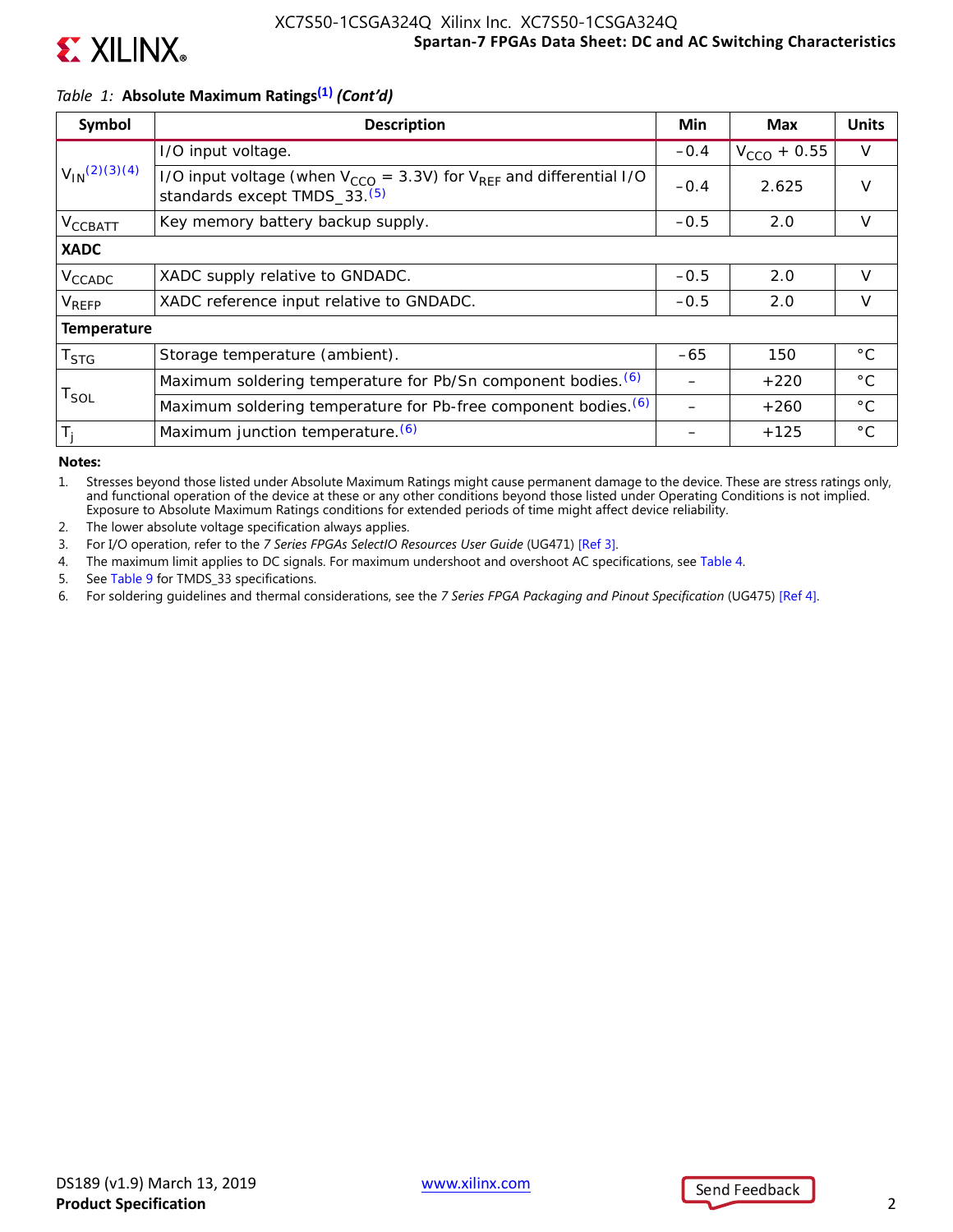

## *Table 2:* **Recommended Operating Conditions(1)(2)**

| Symbol                      | <b>Description</b>                                                                                                        | Min         | <b>Typ</b>               | <b>Max</b>       | <b>Units</b> |
|-----------------------------|---------------------------------------------------------------------------------------------------------------------------|-------------|--------------------------|------------------|--------------|
| <b>FPGA Logic</b>           |                                                                                                                           |             |                          |                  |              |
|                             | For -2 and -1 (1.0V) devices: internal supply voltage.                                                                    | 0.95        | 1.00                     | 1.05             | $\vee$       |
| $V_{\text{CCINT}}^{(3)}$    | For -1L (0.95V) devices: internal supply voltage.                                                                         | 0.92        | 0.95                     | 0.98             | $\vee$       |
| $V_{CCAUX}$                 | Auxiliary supply voltage.                                                                                                 | 1.71        | 1.80                     | 1.89             | $\vee$       |
|                             | For -2 and -1 (1.0V) devices: block RAM supply voltage.                                                                   | 0.95        | 1.00                     | 1.05             | $\vee$       |
| $V_{\text{CCBRAM}}^{(3)}$   | For -1L (0.95V) devices: block RAM supply voltage.                                                                        | 0.92        | 0.95                     | 0.98             | $\vee$       |
| $V_{CCO}$ <sup>(4)(5)</sup> | Supply voltage for HR I/O banks.                                                                                          | 1.14        | $\overline{\phantom{0}}$ | 3.465            | $\vee$       |
|                             | I/O input voltage.                                                                                                        | $-0.20$     |                          | $V_{CCO}$ + 0.20 | $\vee$       |
| $V_{IN}$ <sup>(6)</sup>     | I/O input voltage (when $V_{CCO} = 3.3V$ ) for $V_{REF}$ and<br>differential I/O standards except TMDS_33. <sup>(7)</sup> | $-0.20$     |                          | 2.625            | $\vee$       |
| $I_{IN}$ (8)                | Maximum current through any pin in a powered or unpowered<br>bank when forward biasing the clamp diode.                   |             |                          | 10               | mA           |
| $V_{\text{CCBATT}}(9)$      | Battery voltage.                                                                                                          | 1.0         | —                        | 1.89             | $\vee$       |
| <b>XADC</b>                 |                                                                                                                           |             |                          |                  |              |
| $V_{CCADC}$                 | XADC supply relative to GNDADC.                                                                                           | 1.71        | 1.80                     | 1.89             | $\vee$       |
| $V_{REFP}$                  | Externally supplied reference voltage.                                                                                    | 1.20        | 1.25                     | 1.30             | $\vee$       |
| <b>Temperature</b>          |                                                                                                                           |             |                          |                  |              |
|                             | Junction temperature operating range for commercial (C)<br>temperature devices.                                           | $\mathbf 0$ |                          | 85               | $^{\circ}$ C |
| $T_{j}$                     | Junction temperature operating range for industrial (I)<br>temperature devices.                                           | $-40$       |                          | 100              | $^{\circ}$ C |
|                             | Junction temperature operating range for expanded $(Q)$<br>temperature devices.                                           | $-40$       |                          | 125              | $^{\circ}$ C |

#### **Notes:**

- 1. All voltages are relative to ground.
- 2. For the design of the power distribution system consult the *7 Series FPGAs PCB Design Guide* (UG483) [Ref 5].
- 3. If V<sub>CCINT</sub> and V<sub>CCBRAM</sub> are operating at the same voltage, V<sub>CCINT</sub> and V<sub>CCBRAM</sub> should be connected to the same supply.
- 4. Configuration data is retained even if  $V_{CCO}$  drops to 0V.
- 5. Includes V<sub>CCO</sub> of 1.2V, 1.35V, 1.5V, 1.8V, 2.5V, and 3.3V at  $\pm$ 5%.
- 6. The lower absolute voltage specification always applies.
- 7. See Table 9 for TMDS\_33 specifications.
- 8. A total of 200 mA per bank should not be exceeded.
- 9. V<sub>CCBATT</sub> is required only when using bitstream encryption. If battery is not used, connect V<sub>CCBATT</sub> to either ground or V<sub>CCAUX</sub>.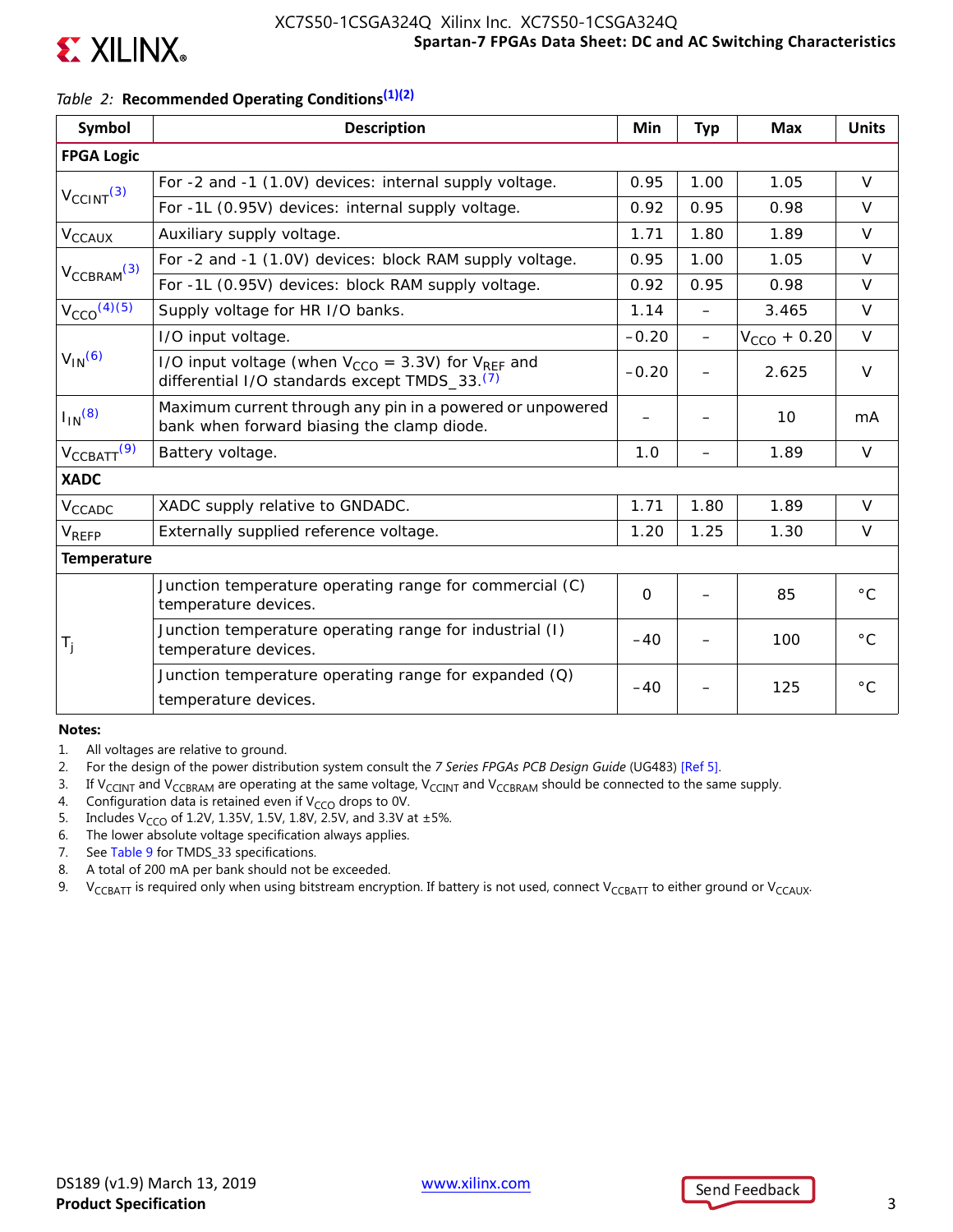

## **Symbol Description Min Typ(1) Max Units** V<sub>DRINT</sub> Data retention V<sub>CCINT</sub> voltage (below which configuration  $\left[\begin{array}{ccc} 0.75 \end{array}\right] = \left[\begin{array}{ccc} - & \end{array}\right]$  V V<sub>DRI</sub> Data retention V<sub>CCAUX</sub> voltage (below which configuration  $\begin{vmatrix} 1.5 \end{vmatrix}$  –  $\begin{vmatrix} - \end{vmatrix}$  –  $\begin{vmatrix} 1.5 \end{vmatrix}$  –  $\begin{vmatrix} - \end{vmatrix}$  –  $\begin{vmatrix} 1.5 \end{vmatrix}$  –  $\begin{vmatrix} 1.5 \end{vmatrix}$  –  $\begin{vmatrix} 1.5 \end{vmatrix}$  –  $\begin{vmatrix} 1.5 \end{vmatrix}$  –  $I_{REF}$   $V_{REF}$  leakage current per pin.  $| - | - | 15 | \mu A$  $I_L$  1nput or output leakage current per pin (sample-tested).  $\begin{vmatrix} - & | & - & | & 15 & | & \mu A \end{vmatrix}$  $C_{1N}^{(2)}$  Die input capacitance at the pad.  $\vert$   $\vert$   $\vert$  8  $\vert$  pF IRPU Pad pull-up (when selected) at  $V_{IN} = OV$ ,  $V_{CCO} = 3.3V$ .  $\begin{vmatrix} 90 & | & - \ 90 & | & - \end{vmatrix}$  330  $\begin{vmatrix} \mu A & | & \mu \end{vmatrix}$ Pad pull-up (when selected) at  $V_{IN} = OV$ ,  $V_{CCO} = 2.5V$ .  $\begin{vmatrix} 68 & - & 250 \\ - & 250 & \end{vmatrix}$  µA Pad pull-up (when selected) at  $V_{IN} = OV$ ,  $V_{CCO} = 1.8V$ .  $\begin{vmatrix} 34 & | & - \end{vmatrix}$  220  $\begin{vmatrix} \mu A & | & \end{vmatrix}$ Pad pull-up (when selected) at  $V_{IN} = OV$ ,  $V_{CCO} = 1.5V$ .  $\begin{vmatrix} 23 & | & -150 \\ 23 & | & -150 \end{vmatrix}$  µA Pad pull-up (when selected) at  $V_{IN} = OV$ ,  $V_{CCO} = 1.2V$ .  $\begin{vmatrix} 12 & | & -120 \\ 12 & | & -120 \end{vmatrix}$  µA  $I_{RPD}$   $|$  Pad pull-down (when selected) at  $V_{IN} = 3.3V$ . 68  $|$  -  $|$  330  $|$  µA  $I_{\text{CCADC}}$  Analog supply current, analog circuits in powered up state.  $|$  -  $|$  -  $|$  25  $|$  mA  $I_{\text{BAT}}^{(3)}$  Battery supply current.  $\begin{vmatrix} 1 & - & | & - & | & 150 & | & \text{nA} \end{vmatrix}$  $R_{IN\_TERM}$ <sup>(4)</sup> Thevenin equivalent resistance of programmable input termination to V<sub>CCO</sub>/2 (UNTUNED\_SPLIT\_40). 28 40 55  $\Omega$ Thevenin equivalent resistance of programmable input termination to V<sub>CCO</sub>/2 (UNTUNED\_SPLIT\_50).  $35 \begin{vmatrix} 35 & 50 \\ 40 & 65 \end{vmatrix}$  65  $\Omega$ Thevenin equivalent resistance of programmable input termination to V<sub>CCO</sub>/2 (UNTUNED\_SPLIT\_60). 44  $\begin{vmatrix} 44 & 60 \\ 83 & 83 \end{vmatrix}$   $\Omega$ n Temperature diode ideality factor. – 1.010 – – r  $\vert$  Temperature diode series resistance.  $\vert$   $\vert$  2  $\vert$   $\vert$  Ω

### *Table 3:* **DC Characteristics Over Recommended Operating Conditions**

**Notes:** 

1. Typical values are specified at nominal voltage, 25°C.

2. This measurement represents the die capacitance at the pad, not including the package.

3. Maximum value specified for worst case process at 25°C.

4. Termination resistance to a  $V_{CCO}/2$  level.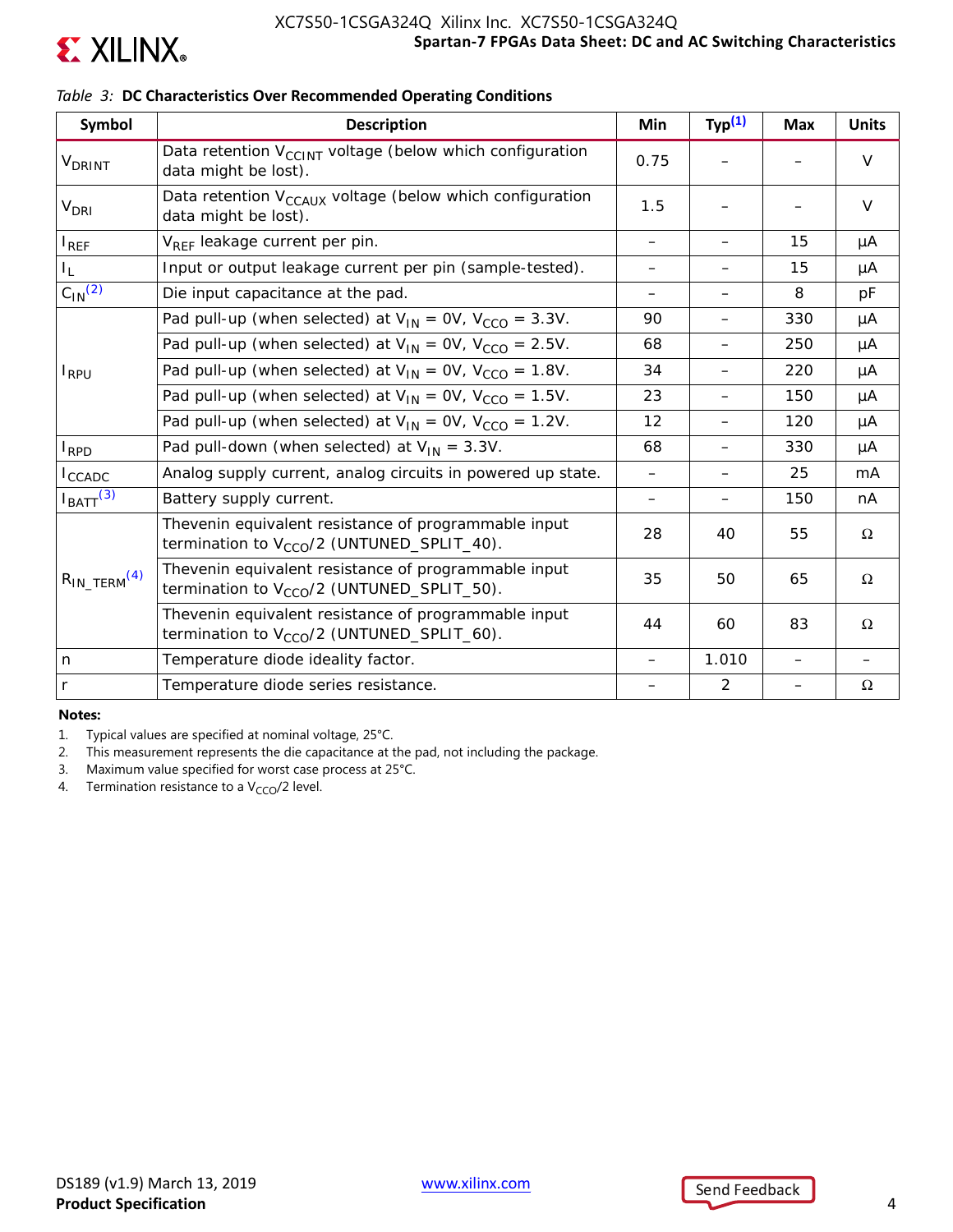

## *Table 4:* V<sub>IN</sub> Maximum Allowed AC Voltage Overshoot and Undershoot for HR I/O Banks<sup>(1)(2)</sup>

| <b>AC Voltage Overshoot</b> | % of UI at -40°C to 125°C | <b>AC Voltage Undershoot</b> | % of UI at -40°C to 125°C |
|-----------------------------|---------------------------|------------------------------|---------------------------|
|                             |                           | $-0.40$                      | 100                       |
|                             | 100                       | $-0.45$                      | 61.7                      |
| $V_{CCO}$ + 0.55            |                           | $-0.50$                      | 25.8                      |
|                             |                           | $-0.55$                      | 11.0                      |
| $V_{CCO}$ + 0.60            | 46.6                      | $-0.60$                      | 4.77                      |
| $V_{CCO} + 0.65$            | 21.2                      | $-0.65$                      | 2.10                      |
| $V_{CCO}$ + 0.70            | 9.75                      | $-0.70$                      | 0.94                      |
| $V_{CCO}$ + 0.75            | 4.55                      | $-0.75$                      | 0.43                      |
| $V_{CCO}$ + 0.80            | 2.15                      | $-0.80$                      | 0.20                      |
| $V_{CCO}$ + 0.85            | 1.02                      | $-0.85$                      | 0.09                      |
| $V_{CCO}$ + 0.90            | 0.49                      | $-0.90$                      | 0.04                      |
| $V_{CCO} + 0.95$            | 0.24                      | $-0.95$                      | 0.02                      |

### **Notes:**

1. A total of 200 mA per bank should not be exceeded.

2. The peak voltage of the overshoot or undershoot, and the duration above V<sub>CCO</sub> + 0.20V or below GND – 0.20V, must not exceed the values in this table.

|  |  |  |  |  | Table 5: Typical Quiescent Supply Current <sup>(1)(2)(3)</sup> |
|--|--|--|--|--|----------------------------------------------------------------|
|--|--|--|--|--|----------------------------------------------------------------|

|                |                                              |               | <b>Speed Grade</b> |       |       |       |       |        |              |
|----------------|----------------------------------------------|---------------|--------------------|-------|-------|-------|-------|--------|--------------|
| Symbol         | <b>Description</b>                           | <b>Device</b> |                    |       | 1.0V  |       |       | 0.95V  | <b>Units</b> |
|                |                                              |               | $-2C$              | $-21$ | $-1C$ | $-11$ | $-1Q$ | $-1LI$ |              |
|                |                                              | XC7S6         | 36                 | 36    | 36    | 36    | 36    | 32     | mA           |
|                |                                              | <b>XC7S15</b> | 36                 | 36    | 36    | 36    | 36    | 32     | mA           |
|                | Quiescent V <sub>CCINT</sub> supply current. | <b>XC7S25</b> | 48                 | 48    | 48    | 48    | 48    | 43     | mA           |
|                |                                              | <b>XC7S50</b> | 95                 | 95    | 95    | 95    | 95    | 59     | mA           |
|                |                                              | <b>XC7S75</b> | 148                | 148   | 148   | 148   | 148   | 134    | mA           |
|                |                                              | XC7S100       | 148                | 148   | 148   | 148   | 148   | 134    | mA           |
| <b>ICCINTO</b> |                                              | XA7S6         | N/A                | 36    | N/A   | 36    | 36    | N/A    | mA           |
|                |                                              | <b>XA7S15</b> | N/A                | 36    | N/A   | 36    | 36    | N/A    | mA           |
|                |                                              | <b>XA7S25</b> | N/A                | 48    | N/A   | 48    | 48    | N/A    | mA           |
|                |                                              | XA7S50        | N/A                | 95    | N/A   | 95    | 95    | N/A    | mA           |
|                |                                              | <b>XA7S75</b> | N/A                | 148   | N/A   | 148   | 148   | N/A    | mA           |
|                |                                              | XA7S100       | N/A                | 148   | N/A   | 148   | 148   | N/A    | mA           |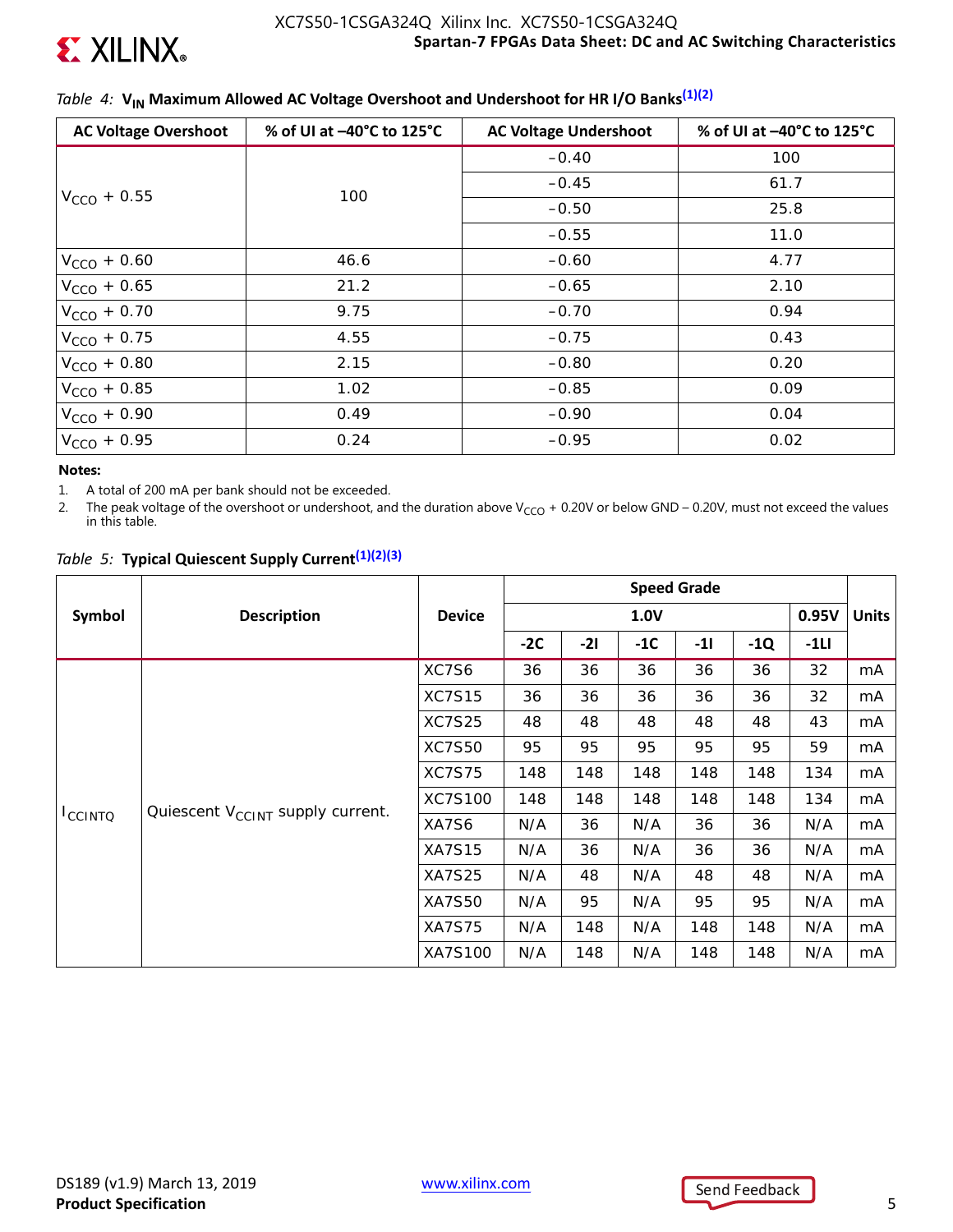

## *Table 5:* **Typical Quiescent Supply Current(1)(2)(3)** *(Cont'd)*

|                 |                                              |               | <b>Speed Grade</b> |                |                |                |                |                |              |
|-----------------|----------------------------------------------|---------------|--------------------|----------------|----------------|----------------|----------------|----------------|--------------|
| Symbol          | <b>Description</b>                           | <b>Device</b> |                    |                | 1.0V           |                |                | 0.95V          | <b>Units</b> |
|                 |                                              |               | $-2C$              | $-21$          | $-1C$          | $-11$          | $-1Q$          | $-1LI$         |              |
|                 |                                              | XC7S6         | $\mathbf{1}$       | $\mathbf{1}$   | $\mathbf{1}$   | $\mathbf{1}$   | $\mathbf{1}$   | $\mathbf{1}$   | mA           |
| $I_{CCOO}$      |                                              | <b>XC7S15</b> | $\mathbf{1}$       | $\mathbf{1}$   | $\mathbf{1}$   | $\mathbf{1}$   | $\mathbf{1}$   | $\mathbf{1}$   | mA           |
|                 |                                              | <b>XC7S25</b> | 1                  | 1              | $\mathbf{1}$   | $\mathbf{1}$   | 1              | 1              | mA           |
|                 |                                              | <b>XC7S50</b> | $\mathbf{1}$       | $\mathbf{1}$   | $\mathbf{1}$   | $\mathbf{1}$   | 1              | $\mathbf{1}$   | mA           |
|                 |                                              | <b>XC7S75</b> | $\overline{4}$     | $\overline{4}$ | 4              | $\overline{4}$ | $\overline{4}$ | $\overline{4}$ | mA           |
|                 |                                              | XC7S100       | $\overline{4}$     | 4              | $\overline{4}$ | $\overline{4}$ | 4              | $\overline{4}$ | mA           |
|                 | Quiescent V <sub>CCO</sub> supply current.   | XA7S6         | N/A                | 1              | N/A            | $\mathbf{1}$   | $\mathbf{1}$   | N/A            | mA           |
|                 |                                              | <b>XA7S15</b> | N/A                | $\mathbf{1}$   | N/A            | $\mathbf{1}$   | $\mathbf{1}$   | N/A            | mA           |
|                 |                                              | <b>XA7S25</b> | N/A                | $\mathbf{1}$   | N/A            | $\mathbf{1}$   | $\mathbf{1}$   | N/A            | mA           |
|                 |                                              | XA7S50        | N/A                | $\mathbf{1}$   | N/A            | $\mathbf{1}$   | $\mathbf{1}$   | N/A            | mA           |
|                 |                                              | <b>XA7S75</b> | N/A                | 4              | N/A            | $\overline{4}$ | 4              | N/A            | mA           |
|                 |                                              | XA7S100       | N/A                | $\overline{4}$ | N/A            | 4              | $\overline{4}$ | N/A            | mA           |
|                 |                                              | XC7S6         | 10                 | 10             | 10             | 10             | 10             | 10             | mA           |
|                 |                                              | <b>XC7S15</b> | 10                 | 10             | 10             | 10             | 10             | 10             | mA           |
|                 |                                              | <b>XC7S25</b> | 13                 | 13             | 13             | 13             | 13             | 13             | mA           |
|                 |                                              | <b>XC7S50</b> | 22                 | 22             | 22             | 22             | 22             | 20             | mA           |
|                 |                                              | <b>XC7S75</b> | 43                 | 43             | 43             | 43             | 43             | 43             | mA           |
|                 |                                              | XC7S100       | 43                 | 43             | 43             | 43             | 43             | 43             | mA           |
| <b>I</b> CCAUXQ | Quiescent V <sub>CCAUX</sub> supply current. | XA7S6         | N/A                | 10             | N/A            | 10             | 10             | N/A            | mA           |
|                 |                                              | <b>XA7S15</b> | N/A                | 10             | N/A            | 10             | 10             | N/A            | mA           |
|                 |                                              | <b>XA7S25</b> | N/A                | 13             | N/A            | 13             | 13             | N/A            | mA           |
|                 |                                              | <b>XA7S50</b> | N/A                | 22             | N/A            | 22             | 22             | N/A            | mA           |
|                 |                                              | <b>XA7S75</b> | N/A                | 43             | N/A            | 43             | 43             | N/A            | mA           |
|                 |                                              | XA7S100       | N/A                | 43             | N/A            | 43             | 43             | N/A            | mA           |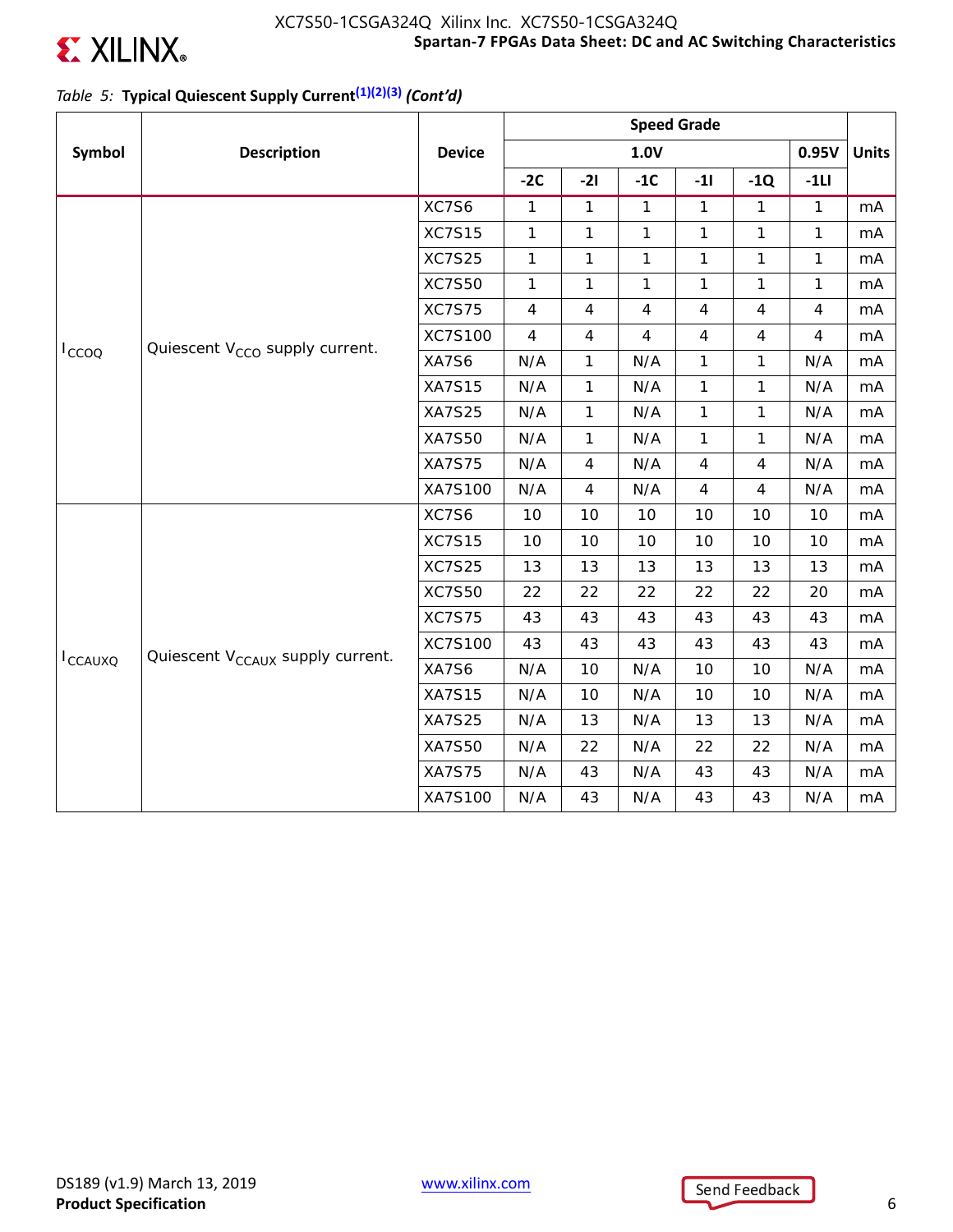

## *Table 5:* **Typical Quiescent Supply Current(1)(2)(3)** *(Cont'd)*

|                  |                                               |               | <b>Speed Grade</b> |                |                |                |       |        |              |
|------------------|-----------------------------------------------|---------------|--------------------|----------------|----------------|----------------|-------|--------|--------------|
| Symbol           | <b>Description</b>                            | <b>Device</b> |                    |                | 1.0V           |                |       | 0.95V  | <b>Units</b> |
|                  |                                               |               | $-2C$              | $-21$          | $-1C$          | $-11$          | $-1Q$ | $-1LI$ |              |
|                  | Quiescent V <sub>CCBRAM</sub> supply current. | XC7S6         | 1                  | 1              | 1              | 1              | 1     | 1      | mA           |
|                  |                                               | <b>XC7S15</b> | 1                  | 1              | 1              | 1              | 1     | 1      | mA           |
|                  |                                               | <b>XC7S25</b> | 1                  | 1              | 1              | 1              | 1     | 1      | mA           |
|                  |                                               | <b>XC7S50</b> | $\overline{2}$     | $\overline{2}$ | $\overline{2}$ | $\overline{2}$ | 2     | 1      | mA           |
|                  |                                               | <b>XC7S75</b> | 9                  | 9              | 9              | 9              | 9     | 8      | mA           |
|                  |                                               | XC7S100       | 9                  | 9              | 9              | 9              | 9     | 8      | mA           |
| <b>I</b> CCBRAMQ |                                               | XA7S6         | N/A                | 1              | N/A            | 1              | 1     | N/A    | mA           |
|                  |                                               | <b>XA7S15</b> | N/A                | $\mathbf{1}$   | N/A            | 1              | 1     | N/A    | mA           |
|                  |                                               | <b>XA7S25</b> | N/A                | $\mathbf{1}$   | N/A            | 1              | 1     | N/A    | mA           |
|                  |                                               | <b>XA7S50</b> | N/A                | $\overline{2}$ | N/A            | 2              | 2     | N/A    | mA           |
|                  |                                               | <b>XA7S75</b> | N/A                | 9              | N/A            | 9              | 9     | N/A    | mA           |
|                  |                                               | XA7S100       | N/A                | 9              | N/A            | 9              | 9     | N/A    | mA           |

### **Notes:**

- 1. Typical values are specified at nominal voltage, 85°C junction temperature (T<sub>j</sub>) with single-ended SelectIO™ resources.
- 2. Typical values are for blank configured devices with no output current loads, no active input pull-up resistors, all I/O pins are 3-state and floating.
- 3. Use the *Xilinx Power Estimator* spreadsheet tool [Ref 6] to estimate static power consumption for conditions other than those specified.

# **Power-On/Off Power Supply Sequencing**

The recommended power-on sequence is  $V_{CClNT}$ ,  $V_{CCBRAM}$ ,  $V_{CCAUX}$ , and  $V_{CCO}$  to achieve minimum current draw and ensure that the I/Os are 3-stated at power-on. The recommended power-off sequence is the reverse of the power-on sequence. If V<sub>CCINT</sub> and V<sub>CCBRAM</sub> have the same recommended voltage levels then both can be powered by the same supply and ramped simultaneously. If  $V_{CCAUX}$  and  $V_{CCO}$  have the same recommended voltage levels then both can be powered by the same supply and ramped simultaneously.

For  $V_{CCO}$  voltages of 3.3V in HR I/O banks and configuration bank 0 the following conditions apply.

- The voltage difference between  $V_{CCO}$  and  $V_{CCAUX}$  must not exceed 2.625V for longer than T<sub>VCCO2VCCAUX</sub> for each power-on/off cycle to maintain device reliability levels.
- The  $T<sub>VCCO2VCCAUX</sub>$  time can be allocated in any percentage between the power-on and power-off ramps.

There is no recommended sequence for supplies not discussed in this section.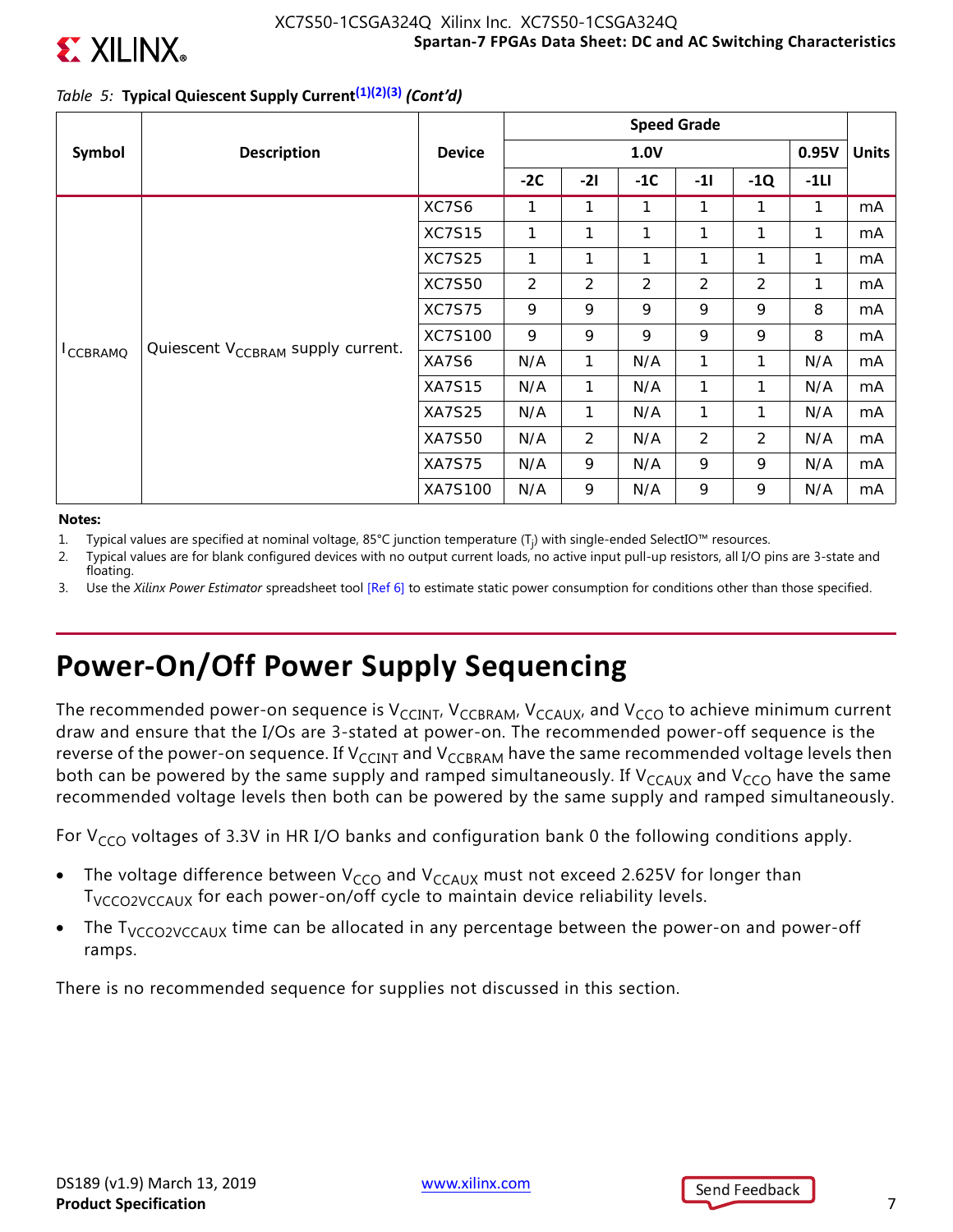

Table 6 shows the minimum current, in addition to  $I_{CCO}$  maximum, that is required by Spartan-7 devices for proper power-on and configuration. If the current minimums shown in Table 6 are met, the device powers on after all four supplies have passed through their power-on reset threshold voltages. The FPGA must not be configured until after V<sub>CCINT</sub> is applied. Once initialized and configured, use the *Xilinx Power Estimator* spreadsheet tool [Ref 6] to estimate current drain on these supplies.

| <b>Device</b> | <b>ICCINTMIN</b>          | <b>ICCAUXMIN</b>          | <b>ICCOMIN</b>              | <b>ICCBRAMMIN</b>  | <b>Units</b> |
|---------------|---------------------------|---------------------------|-----------------------------|--------------------|--------------|
| XC7S6         | $I_{\text{CCINTQ}} + 120$ | $I_{CCAUXQ} + 40$         | $I_{CCOO}$ + 40 mA per bank | $I_{CCBRAMQ} + 60$ | mA           |
| <b>XC7S15</b> | $I_{\text{CCINTQ}} + 120$ | $I_{CCAUXQ} + 40$         | $I_{CCOO}$ + 40 mA per bank | $I_{CCBRAMQ} + 60$ | mA           |
| XC7S25        | $I_{\text{CCINTQ}} + 120$ | $I_{CCAUXQ} + 40$         | $I_{CCOO}$ + 40 mA per bank | $I_{CCBRAMQ} + 60$ | mA           |
| XC7S50        | $I_{\text{CCINTQ}} + 120$ | $I_{CCAUXQ} + 40$         | $I_{CCOO}$ + 40 mA per bank | $I_{CCBRAMQ} + 60$ | mA           |
| <b>XC7S75</b> | $I_{\text{CCINTQ}} + 300$ | $I_{CCAUXQ} + 140$        | $I_{CCOO}$ + 40 mA per bank | $I_{CCBRAMQ} + 60$ | mA           |
| XC7S100       | $I_{\text{CCINTQ}} + 300$ | $I_{CCAUXQ}$ + 140        | $I_{CCOO}$ + 40 mA per bank | $I_{CCBRAMQ} + 60$ | mA           |
| XA7S6         | $I_{\text{CCINTQ}} + 120$ | $I_{CCAUXQ}$ + 40         | $I_{CCOO}$ + 40 mA per bank | $I_{CCBRAMQ} + 60$ | mA           |
| <b>XA7S15</b> | $I_{\text{CCINTQ}} + 120$ | $I_{CCAUXQ}$ + 40         | $I_{CCOO}$ + 40 mA per bank | $I_{CCBRAMQ} + 60$ | mA           |
| XA7S25        | $I_{\text{CCINTQ}} + 120$ | $I_{CCAUXQ} + 40$         | $I_{CCOO}$ + 40 mA per bank | $I_{CCBRAMQ} + 60$ | mA           |
| XA7S50        | $I_{\text{CCINTQ}} + 120$ | $I_{CCAUXQ} + 40$         | $I_{CCOO}$ + 40 mA per bank | $I_{CCBRAMQ} + 60$ | mA           |
| <b>XA7S75</b> | $I_{\text{CCINTQ}} + 300$ | $I_{\text{CCAUXQ}} + 140$ | $I_{CCOO}$ + 40 mA per bank | $I_{CCBRAMQ} + 60$ | mA           |
| XA7S100       | $I_{\text{CCINTQ}} + 300$ | $I_{CCAUXQ} + 140$        | $I_{CCOO}$ + 40 mA per bank | $I_{CCBRAMQ} + 60$ | mA           |

### *Table 6:* **Power-On Current**

### *Table 7:* **Power Supply Ramp Time**

| Symbol                     | <b>Description</b>                                                | <b>Conditions</b>          | Min                      | Max | <b>Units</b> |
|----------------------------|-------------------------------------------------------------------|----------------------------|--------------------------|-----|--------------|
| <b>T</b> VCCINT            | Ramp time from GND to 90% of $V_{CCLNT}$ .                        |                            | 0.2                      | 50  | ms           |
| T <sub>vcco</sub>          | Ramp time from GND to 90% of $V_{CCO}$ .                          |                            | 0.2                      | 50  | ms           |
| <b>T</b> <sub>VCCAUX</sub> | Ramp time from GND to 90% of V <sub>CCAUX</sub> .                 |                            | 0.2                      | 50  | ms           |
| <b>I</b> VCCBRAM           | Ramp time from GND to 90% of V <sub>CCBRAM</sub> .                |                            | 0.2                      | 50  | ms           |
|                            |                                                                   | $T_1 = 125^{\circ}C^{(1)}$ | $\overline{\phantom{0}}$ | 300 | ms           |
| I VCCO2VCCAUX              | Allowed time per power cycle for $V_{CCO} - V_{CCAUX} > 2.625V$ . | $T_1 = 100^{\circ}C^{(1)}$ | $\qquad \qquad$          | 500 | ms           |
|                            |                                                                   | $T_1 = 85^{\circ}C^{(1)}$  |                          | 800 | ms           |

### **Notes:**

1. Based on 240,000 power cycles with a nominal V<sub>CCO</sub> of 3.3V or 36,500 power cycles with a worst case V<sub>CCO</sub> of 3.465V.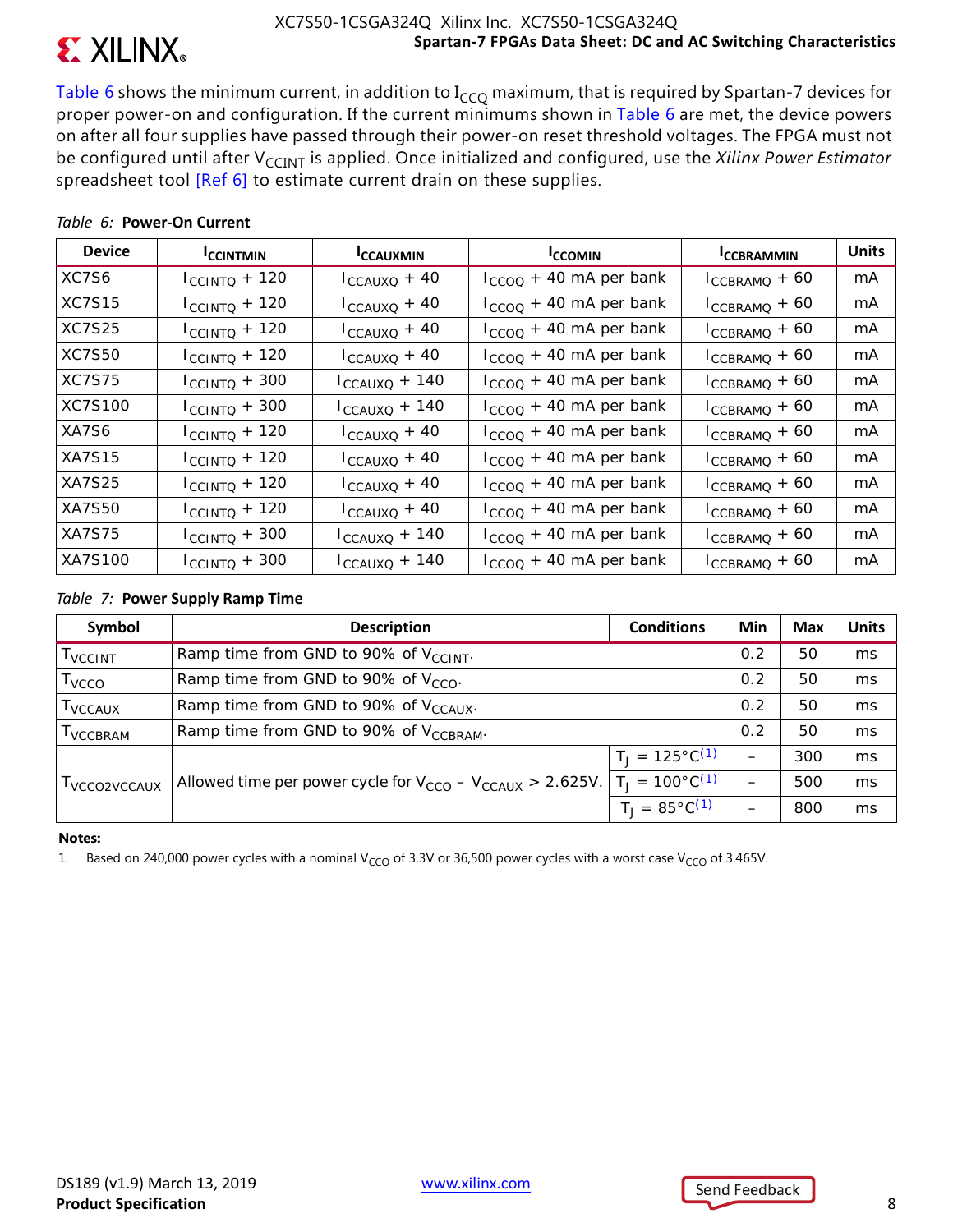# **DC Input and Output Levels**

Values for  $V_{IL}$  and  $V_{IH}$  are recommended input voltages. Values for  $I_{OL}$  and  $I_{OH}$  are guaranteed over the recommended operating conditions at the  $V_{OL}$  and  $V_{OH}$  test points. Only selected standards are tested. These are chosen to ensure that all standards meet their specifications. The selected standards are tested at a minimum V<sub>CCO</sub> with the respective V<sub>OL</sub> and V<sub>OH</sub> voltage levels shown. Other standards are sample tested.

| I/O Standard       |          | $V_{IL}$             |                      | $V_{\text{IH}}$                                                      | $V_{OL}$                                                                                                                             | $V_{OH}$             | <b>I</b> OL     | I <sub>OH</sub> |
|--------------------|----------|----------------------|----------------------|----------------------------------------------------------------------|--------------------------------------------------------------------------------------------------------------------------------------|----------------------|-----------------|-----------------|
|                    | V, Min   | V, Max               | V, Min               | V, Max                                                               | V, Max                                                                                                                               | V, Min               | mA, Max mA, Min |                 |
| HSTL_I             | $-0.300$ |                      |                      | $V_{REF}$ – 0.100 $V_{REF}$ + 0.100 $V_{CCO}$ + 0.300                | 0.400                                                                                                                                | $V_{CCO} - 0.400$    | 8.00            | $-8.00$         |
| HSTL_I_18          |          |                      |                      | $-0.300 \text{ }  V_{REF} - 0.100  V_{REF} + 0.100  V_{CCO} + 0.300$ | 0.400                                                                                                                                | $V_{CCO} - 0.400$    | 8.00            | $-8.00$         |
| HSTL_II            | $-0.300$ |                      |                      | $V_{REF}$ – 0.100 $V_{REF}$ + 0.100 $V_{CCO}$ + 0.300                | 0.400                                                                                                                                | $V_{CCO} - 0.400$    | 16.00           | $-16.00$        |
| HSTL_II_18         |          |                      |                      | $-0.300$ $V_{REF}$ $- 0.100$ $V_{REF}$ $+ 0.100$ $V_{CCO}$ $+ 0.300$ | 0.400                                                                                                                                | $V_{CCO} - 0.400$    | 16.00           | $-16.00$        |
| HSUL_12            | $-0.300$ |                      |                      | $V_{REF}$ – 0.130 $V_{REF}$ + 0.130 $V_{CCO}$ + 0.300                | 20% V <sub>CCO</sub>                                                                                                                 | 80% V <sub>CCO</sub> | 0.10            | $-0.10$         |
| LVCMOS12           | $-0.300$ | 35% V <sub>CCO</sub> | 65% V <sub>CCO</sub> | $V_{CCO}$ + 0.300                                                    | 0.400                                                                                                                                | $V_{CCO} - 0.400$    | Note 4          | Note 4          |
| LVCMOS15           | $-0.300$ | 35% V <sub>CCO</sub> | 65% V <sub>CCO</sub> | $V_{CCO}$ + 0.300                                                    | 25% V <sub>CCO</sub>                                                                                                                 | 75% V <sub>CCO</sub> | Note 5          | Note 5          |
| LVCMOS18           | $-0.300$ | 35% V <sub>CCO</sub> | 65% V <sub>CCO</sub> | $V_{CCO}$ + 0.300                                                    | 0.450                                                                                                                                | $V_{CCO}$ – 0.450    | Note 6          | Note 6          |
| LVCMOS25           | $-0.300$ | 0.7                  | 1.700                | $V_{CCO}$ + 0.300                                                    | 0.400                                                                                                                                | $V_{CCO} - 0.400$    | Note 5          | Note 5          |
| LVCMOS33           | $-0.300$ | 0.8                  | 2.000                | 3.450                                                                | 0.400                                                                                                                                | $V_{CCO} - 0.400$    | Note 5          | Note 5          |
| LVTTL              | $-0.300$ | 0.8                  | 2.000                | 3.450                                                                | 0.400                                                                                                                                | 2.400                | Note 6          | Note 6          |
| MOBILE_DDR         | $-0.300$ | 20% V <sub>CCO</sub> | 80% V <sub>CCO</sub> | $V_{CCO}$ + 0.300                                                    | 10% $V_{CCO}$                                                                                                                        | 90% V <sub>CCO</sub> | 0.10            | $-0.10$         |
| PC133_3            | $-0.400$ | 30% V <sub>CCO</sub> | 50% $VCCO$           | $V_{CCO} + 0.500$                                                    | 10% V <sub>CCO</sub>                                                                                                                 | 90% V <sub>CCO</sub> | 1.50            | $-0.50$         |
| SSTL135            | $-0.300$ |                      |                      |                                                                      | $V_{REF}$ – 0.090 $V_{REF}$ + 0.090 $V_{CCO}$ + 0.300 $V_{CCO}/2$ – 0.150 $V_{CCO}/2$ + 0.150                                        |                      | 13.00           | $-13.00$        |
| SSTL135_R          |          |                      |                      |                                                                      | $-0.300 \text{ V}_{REF} - 0.090 \text{ V}_{REF} + 0.090 \text{ V}_{CCO} + 0.300 \text{ V}_{CCO}/2 - 0.150 \text{ V}_{CCO}/2 + 0.150$ |                      | 8.90            | $-8.90$         |
| SSTL <sub>15</sub> | $-0.300$ |                      |                      |                                                                      | $V_{REF}$ – 0.100 $V_{REF}$ + 0.100 $V_{CCO}$ + 0.300 $V_{CCO}/2$ – 0.175 $V_{CCO}/2$ + 0.175                                        |                      | 13.00           | $-13.00$        |
| SSTL15_R           |          |                      |                      |                                                                      | $-0.300 \text{ V}_{REF} - 0.100 \text{ V}_{REF} + 0.100 \text{ V}_{CCO} + 0.300 \text{ V}_{CCO}/2 - 0.175 \text{ V}_{CCO}/2 + 0.175$ |                      | 8.90            | $-8.90$         |
| SSTL18_I           |          |                      |                      |                                                                      | $-0.300 \text{ V}_{REF} - 0.125 \text{ V}_{REF} + 0.125 \text{ V}_{CCO} + 0.300 \text{ V}_{CCO}/2 - 0.470 \text{ V}_{CCO}/2 + 0.470$ |                      | 8.00            | $-8.00$         |
| <b>SSTL18_II</b>   |          |                      |                      |                                                                      | $-0.300 \text{ V}_{REF} - 0.125 \text{ V}_{REF} + 0.125 \text{ V}_{CCO} + 0.300 \text{ V}_{CCO}/2 - 0.600 \text{ V}_{CCO}/2 + 0.600$ |                      | 13.40           | $-13.40$        |

## *Table 8:* **SelectIO DC Input and Output Levels(1)(2)(3)**

### **Notes:**

- 1. Tested according to relevant specifications.
- 2. 3.3V and 2.5V standards are only supported in HR I/O banks.
- 3. For detailed interface specific DC voltage levels, see the *7 Series FPGAs SelectIO Resources User Guide* (UG471) [Ref 3].
- 4. Supported drive strengths of 4, 8, or 12 mA in HR I/O banks.
- 5. Supported drive strengths of 4, 8, 12, or 16 mA in HR I/O banks.
- 6. Supported drive strengths of 4, 8, 12, 16, or 24 mA in HR I/O banks.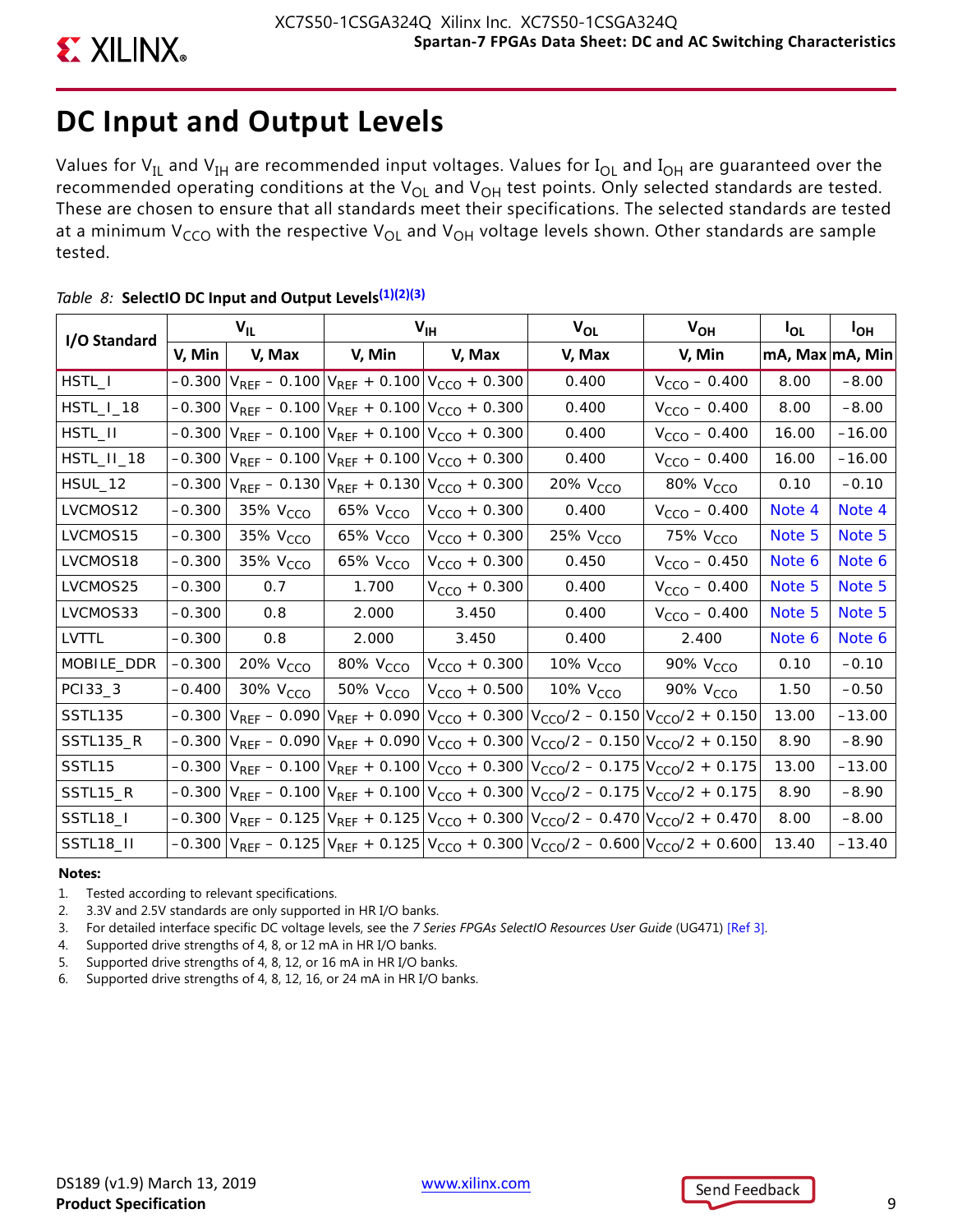

## *Table 9:* **Differential SelectIO DC Input and Output Levels**

|                                                          | V <sub>ICM</sub> <sup>(1)</sup> |           |                                             | $V_{ID}$ <sup>(2)</sup> |           |                  | $V_{\text{OCM}}^{(3)}$ |                                                                                                                      |           |           | $V_{OD}^{(4)}$   |                   |  |
|----------------------------------------------------------|---------------------------------|-----------|---------------------------------------------|-------------------------|-----------|------------------|------------------------|----------------------------------------------------------------------------------------------------------------------|-----------|-----------|------------------|-------------------|--|
| I/O Standard                                             | V,<br>Min                       | V,<br>Тур | V,<br><b>Max</b>                            | V,<br>Min               | V,<br>Typ | V,<br><b>Max</b> | V,<br>Min              | V,<br><b>Typ</b>                                                                                                     | V,<br>Max | V,<br>Min | V,<br><b>Typ</b> | V,<br>Max         |  |
| BLVDS 25                                                 |                                 |           | 1.425 0.300 1.200 1.425                     | 0.100                   |           |                  |                        | 1.250                                                                                                                |           |           | Note 5           |                   |  |
| MINI_LVDS_25 $ 0.300 1.200 V_{CCAUX} 0.200 0.400 0.600 $ |                                 |           |                                             |                         |           |                  | 1.000                  | 1.200                                                                                                                | 1.400     |           |                  | 0.300 0.450 0.600 |  |
| PPDS 25                                                  |                                 |           | $ 0.200 0.900 V_{CCAUX} 0.100 0.250 0.400 $ |                         |           |                  | 0.500                  | 0.950                                                                                                                | 1.400     |           |                  | 0.100 0.250 0.400 |  |
| RSDS 25                                                  | 0.300 0.900                     |           | 1.500 0.100 0.350 0.600                     |                         |           |                  | 1.000                  | 1.200                                                                                                                | 1.400     |           |                  | 0.100 0.350 0.600 |  |
| TMDS_33                                                  | 2.700 2.965                     |           |                                             |                         |           |                  |                        | 3.230 0.150 0.675 1.200 $V_{\text{CCO}}$ - 0.405 $V_{\text{CCO}}$ - 0.300 $V_{\text{CCO}}$ - 0.190 0.400 0.600 0.800 |           |           |                  |                   |  |

### **Notes:**

1.  $V_{ICM}$  is the input common mode voltage.

2.  $V_{\text{ID}}$  is the input differential voltage (Q –  $\overline{Q}$ ).<br>3.  $V_{\text{OCM}}$  is the output common mode voltage

3.  $V_{\text{OCM}}$  is the output common mode voltage.<br>4.  $V_{\text{OD}}$  is the output differential voltage (Q – Q

 $V_{OD}$  is the output differential voltage (Q –  $\overline{Q}$ ).

5.  $V_{OD}$  for BLVDS will vary significantly depending on topology and loading.

### *Table 10:* **Complementary Differential SelectIO DC Input and Output Levels**

| I/O Standard    | $V_{ICM}^{(1)}$ |        | $V_{ID}$ <sup>(2)</sup> |                  | $V_{\Omega I}$ <sup>(3)</sup> | $V_{OH}$ <sup>(4)</sup> | <sup>I</sup> OL                               | <b>I<sub>OH</sub></b> |          |
|-----------------|-----------------|--------|-------------------------|------------------|-------------------------------|-------------------------|-----------------------------------------------|-----------------------|----------|
|                 | V, Min          | V, Typ | V, Max                  | V, Min<br>V, Max |                               | V, Max                  | V, Min                                        | mA, Max               | mA, Min  |
| DIFF_HSTL_I     | 0.300           | 0.750  | 1.125                   | 0.100            |                               | 0.400                   | $V_{CCO} - 0.400$                             | 8.00                  | $-8.00$  |
| DIFF_HSTL_I_18  | 0.300           | 0.900  | 1.425                   | 0.100            | $\overline{\phantom{0}}$      | 0.400                   | $V_{CCO} - 0.400$                             | 8.00                  | $-8.00$  |
| DIFF_HSTL_II    | 0.300           | 0.750  | 1.125                   | 0.100            | -                             | 0.400                   | $V_{CCO} - 0.400$                             | 16.00                 | $-16.00$ |
| DIFF_HSTL_II_18 | 0.300           | 0.900  | 1.425                   | 0.100            |                               | 0.400                   | $V_{CCO} - 0.400$                             | 16.00                 | $-16.00$ |
| DIFF HSUL 12    | 0.300           | 0.600  | 0.850                   | 0.100            | —                             | 20% V <sub>CCO</sub>    | 80% V <sub>CCO</sub>                          | 0.100                 | $-0.100$ |
| DIFF_MOBILE_DDR | 0.300           | 0.900  | 1.425                   | 0.100            | —                             | 10% V <sub>CCO</sub>    | 90% V <sub>CCO</sub>                          | 0.100                 | $-0.100$ |
| DIFF SSTL135    | 0.300           | 0.675  | 1.000                   | 0.100            | -                             |                         | $(V_{CCO}/2) - 0.150   (V_{CCO}/2) + 0.150$   | 13.0                  | $-13.0$  |
| DIFF SSTL135 R  | 0.300           | 0.675  | 1.000                   | 0.100            | —                             |                         | $(V_{CCO}/2) - 0.150   (V_{CCO}/2) + 0.150  $ | 8.9                   | $-8.9$   |
| DIFF SSTL15     | 0.300           | 0.750  | 1.125                   | 0.100            | —                             |                         | $(V_{CCO}/2) - 0.175   (V_{CCO}/2) + 0.175$   | 13.0                  | $-13.0$  |
| DIFF SSTL15 R   | 0.300           | 0.750  | 1.125                   | 0.100            | -                             |                         | $(V_{CCO}/2) - 0.175   (V_{CCO}/2) + 0.175$   | 8.9                   | $-8.9$   |
| DIFF_SSTL18_I   | 0.300           | 0.900  | 1.425                   | 0.100            | —                             |                         | $(V_{CCO}/2) - 0.470   (V_{CCO}/2) + 0.470  $ | 8.00                  | $-8.00$  |
| DIFF SSTL18 II  | 0.300           | 0.900  | 1.425                   | 0.100            | —                             |                         | $(V_{CCO}/2) - 0.600   (V_{CCO}/2) + 0.600  $ | 13.4                  | $-13.4$  |

### **Notes:**

1.  $V_{ICM}$  is the input common mode voltage.

2.  $V_{\text{ID}}$  is the input differential voltage (Q –  $\overline{Q}$ ).

3.  $V_{OL}$  is the single-ended low-output voltage.

4.  $V_{OH}$  is the single-ended high-output voltage.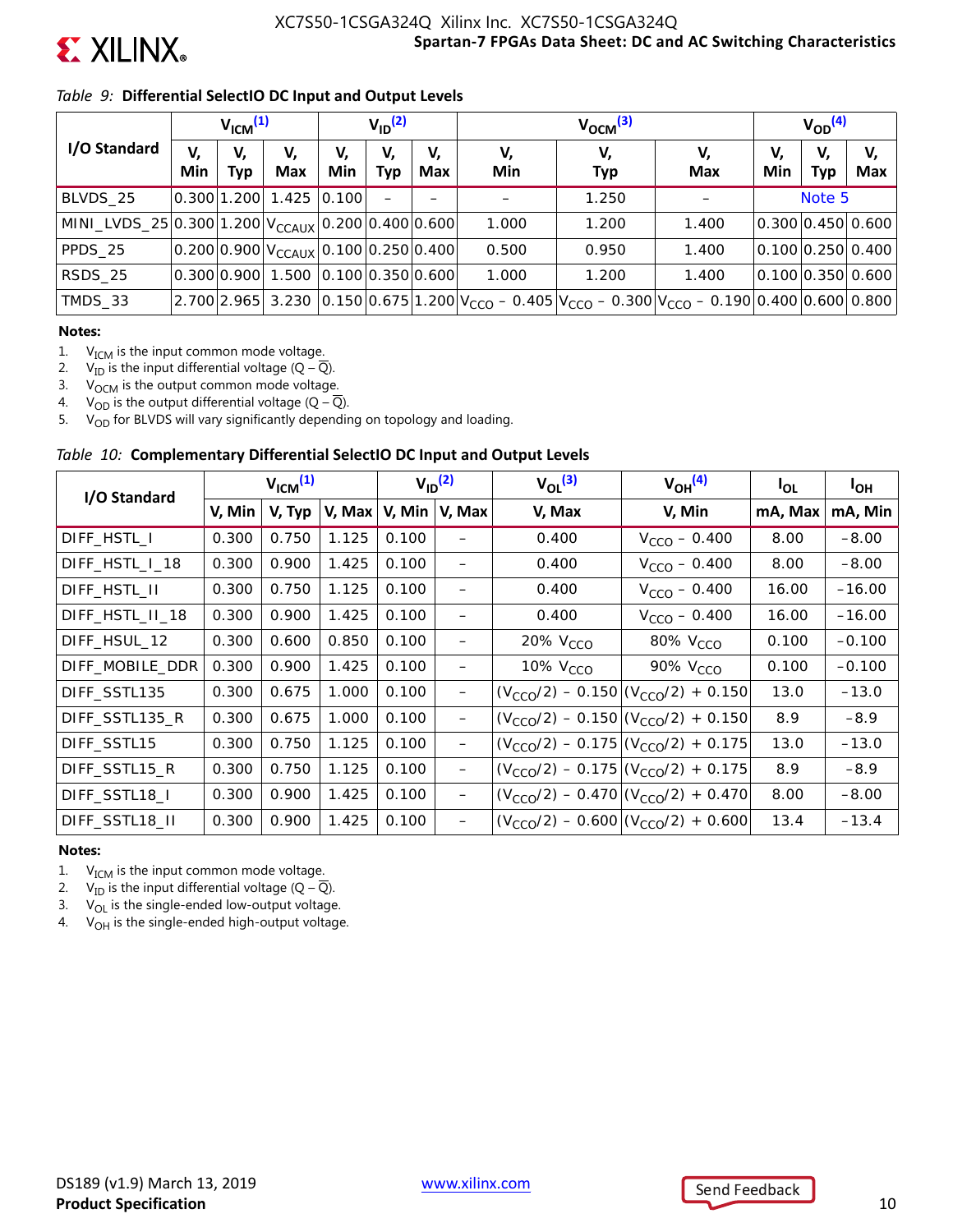

# **LVDS DC Specifications (LVDS\_25)**

## *Table 11:* **LVDS\_25 DC Specifications(1)**

| Symbol           | <b>DC Parameter</b>                          | <b>Conditions</b>                            | Min   | Тур   | Max   | <b>Units</b> |
|------------------|----------------------------------------------|----------------------------------------------|-------|-------|-------|--------------|
| V <sub>CCO</sub> | Supply voltage.                              | 2.375                                        | 2.500 | 2.625 | V     |              |
| $V_{OH}$         | Output High voltage for Q and Q.             | $R_T = 100\Omega$ across Q and Q signals.    |       |       | 1.675 | V            |
| $V_{OL}$         | Output Low voltage for Q and Q.              | $R_T = 100\Omega$ across Q and Q signals.    | 0.700 |       |       | V            |
|                  | Differential output voltage:                 | $R_T = 100\Omega$ across Q and Q signals.    |       |       |       |              |
| VODIFF           | $(Q - \overline{Q})$ , $Q = High$            | 247                                          | 350   | 600   | mV    |              |
|                  | $(\overline{Q} - Q)$ , $\overline{Q} =$ High |                                              |       |       |       |              |
| V <sub>OCM</sub> | Output common-mode voltage.                  | $R_T$ = 100 $\Omega$ across Q and Q signals. | 1.000 | 1.250 | 1.425 | $\vee$       |
|                  | Differential input voltage:                  |                                              |       |       |       |              |
| $V_{IDIFF}$      | $(Q - \overline{Q})$ , $Q = High$            | 100                                          | 350   | 600   | mV    |              |
|                  | $(\overline{Q} - Q)$ , $\overline{Q}$ = High |                                              |       |       |       |              |
| V <sub>ICM</sub> | Input common-mode voltage.                   |                                              | 0.300 | 1.200 | 1.500 | V            |

### **Notes:**

1. Differential inputs for LVDS\_25 can be placed in banks with V<sub>CCO</sub> levels that are different from the required level for outputs. Consult the 7 Series FPGAs SelectIO Resources User Guide (UG471) [Ref 3] for more inform

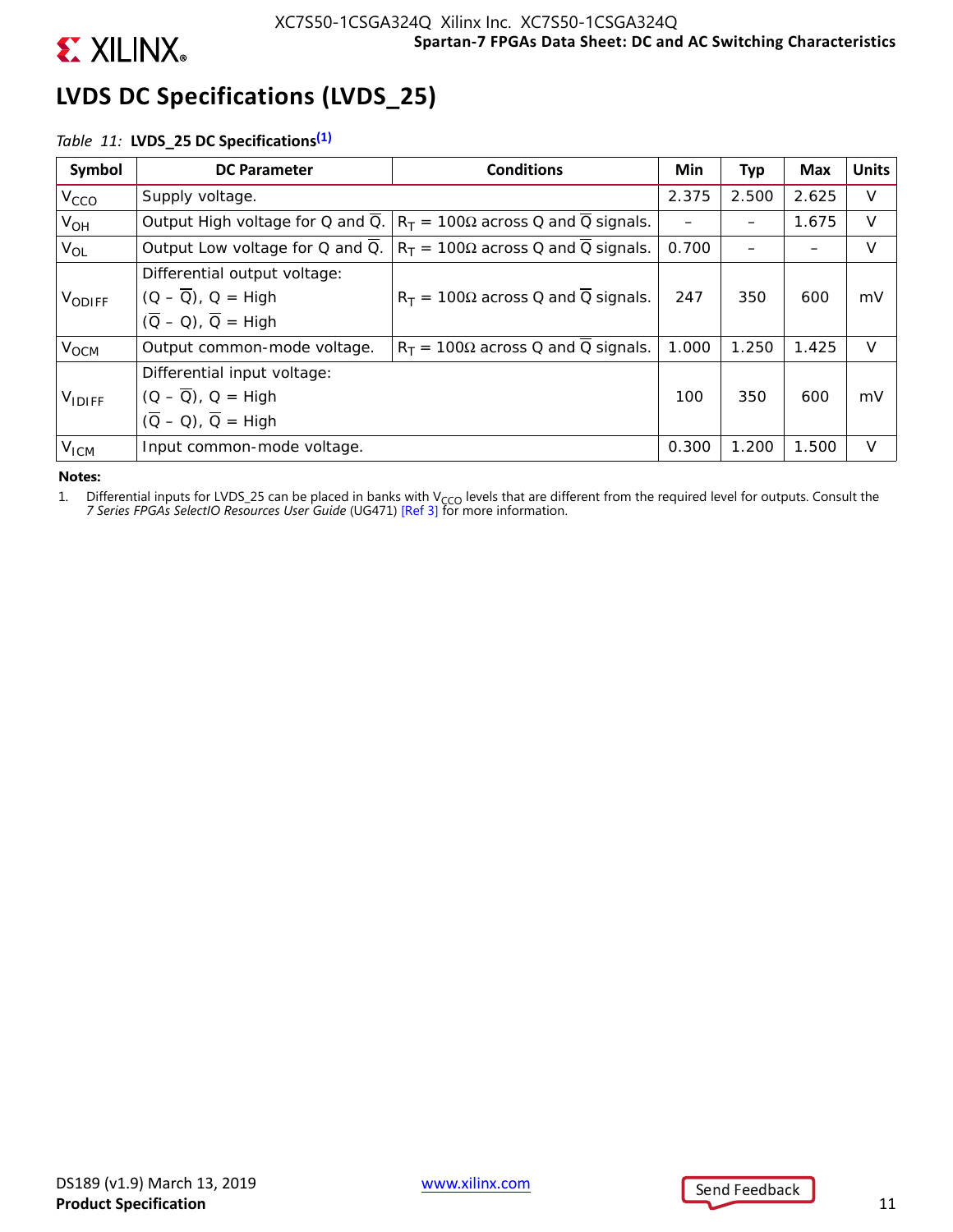

# **AC Switching Characteristics**

All values represented in this data sheet are based on the speed specifications from the Vivado® Design Suite as outlined in Table 12.

*Table 12:* **Speed Specification Version By Device**

| 2018.2.1 | <b>Device</b>                                  |
|----------|------------------------------------------------|
| 1.23     | XC7S6, XC7S15, XC7S25, XC7S50, XC7S75, XC7S100 |
| 1.16     | XA7S6, XA7S15, XA7S25, XA7S50, XA7S75, XA7S100 |

Switching characteristics are specified on a per-speed-grade basis and can be designated as Advance, Preliminary, or Production. Each designation is defined as follows.

## **Advance Product Specification**

These specifications are based on simulations only and are typically available soon after device design specifications are frozen. Although speed grades with this designation are considered relatively stable and conservative, some under-reporting might still occur.

## **Preliminary Product Specification**

These specifications are based on complete ES (engineering sample) silicon characterization. Devices and speed grades with this designation are intended to give a better indication of the expected performance of production silicon. The probability of under-reporting delays is greatly reduced as compared to Advance data.

## **Production Product Specification**

These specifications are released once enough production silicon of a particular device family member has been characterized to provide full correlation between specifications and devices over numerous production lots. There is no under-reporting of delays, and customers receive formal notification of any subsequent changes. Typically, the slowest speed grades transition to Production before faster speed grades.

## **Testing of AC Switching Characteristics**

Internal timing parameters are derived from measuring internal test patterns. All AC switching characteristics are representative of worst-case supply voltage and junction temperature conditions.

For more specific, more precise, and worst-case guaranteed data, use the values reported by the static timing analyzer and back-annotate to the simulation net list. Unless otherwise noted, values apply to all Spartan-7 FPGAs.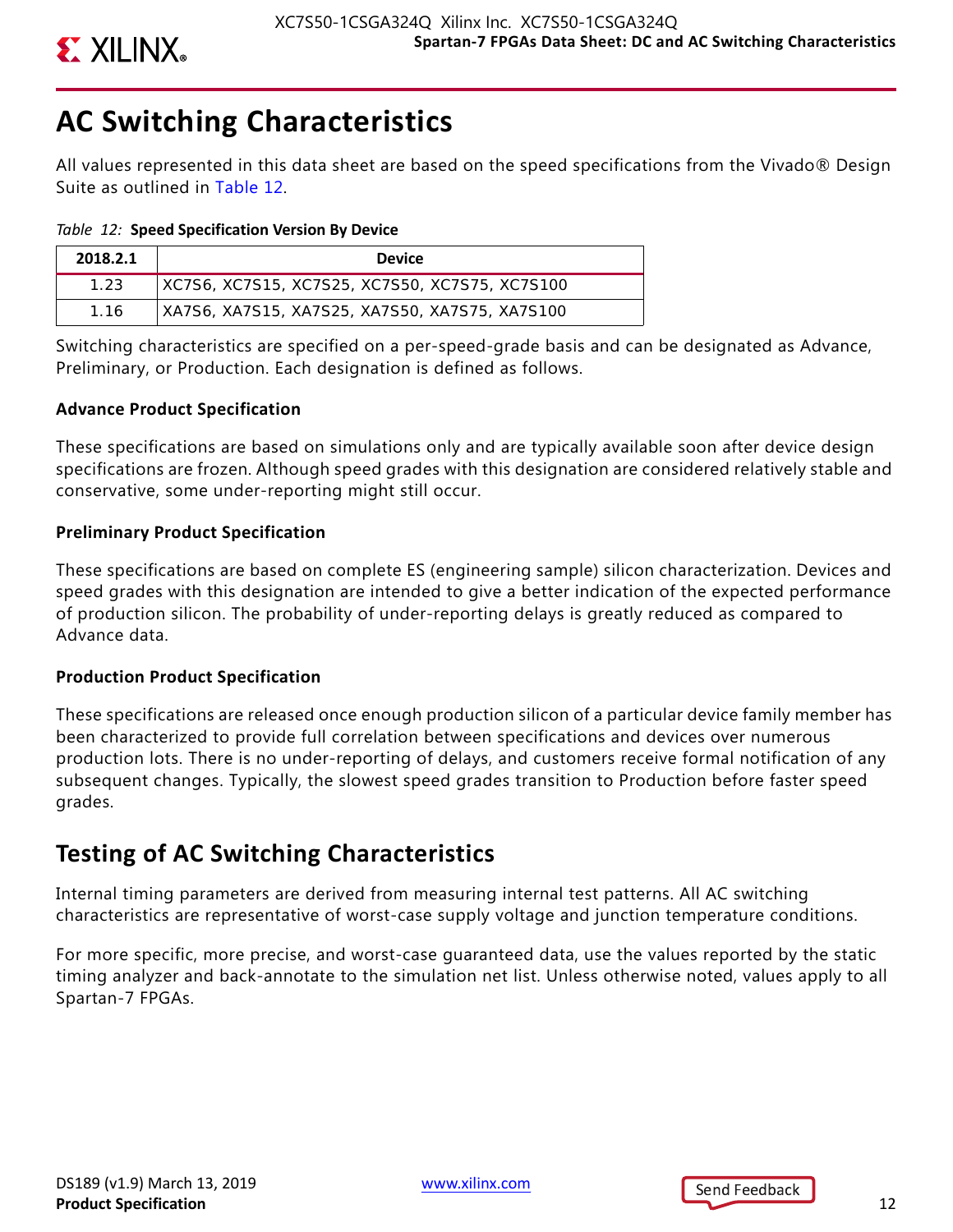

# **Speed Grade Designations**

Since individual family members are produced at different times, the migration from one category to another depends completely on the status of the fabrication process for each device. Table 13 correlates the current status of each Spartan-7 device on a per speed grade basis.

| <b>Device</b> |         | Speed Grade, Temperature Range, and V <sub>CCINT</sub> Operating Voltage |                                                                                                      |  |  |  |  |  |  |  |  |
|---------------|---------|--------------------------------------------------------------------------|------------------------------------------------------------------------------------------------------|--|--|--|--|--|--|--|--|
|               | Advance | Preliminary                                                              | Production                                                                                           |  |  |  |  |  |  |  |  |
| XC7S6         |         |                                                                          | $-2C(1.0V), -2I(1.0V), -1C(1.0V),$<br>-11 (1.0V), -1Q (1.0V), and -1LI (0.95V) <sup>(1)</sup>        |  |  |  |  |  |  |  |  |
| <b>XC7S15</b> |         |                                                                          | $-2C(1.0V)$ , $-2I(1.0V)$ , $-1C(1.0V)$ ,<br>-11 (1.0V), -1Q (1.0V), and -1LI (0.95V) <sup>(1)</sup> |  |  |  |  |  |  |  |  |
| <b>XC7S25</b> |         |                                                                          | $-2C(1.0V)$ , $-2I(1.0V)$ , $-1C(1.0V)$ ,<br>-11 (1.0V), -1Q (1.0V), and -1LI (0.95V) <sup>(1)</sup> |  |  |  |  |  |  |  |  |
| <b>XC7S50</b> |         |                                                                          | $-2C(1.0V)$ , $-2I(1.0V)$ , $-1C(1.0V)$ ,<br>-11 (1.0V), -1Q (1.0V), and -1LI (0.95V) <sup>(1)</sup> |  |  |  |  |  |  |  |  |
| <b>XC7S75</b> |         |                                                                          | $-2C(1.0V)$ , $-2I(1.0V)$ , $-1C(1.0V)$ ,<br>-11 (1.0V), -1Q (1.0V), and -1LI (0.95V) <sup>(1)</sup> |  |  |  |  |  |  |  |  |
| XC7S100       |         |                                                                          | $-2C(1.0V), -2I(1.0V), -1C(1.0V),$<br>$-11$ (1.0V), $-10$ (1.0V), and $-1LI$ (0.95V) <sup>(1)</sup>  |  |  |  |  |  |  |  |  |
| XA7S6         |         |                                                                          | $-21$ (1.0V), $-11$ (1.0V), $-10$ (1.0V)                                                             |  |  |  |  |  |  |  |  |
| <b>XA7S15</b> |         |                                                                          | $-21$ (1.0V), $-11$ (1.0V), $-10$ (1.0V)                                                             |  |  |  |  |  |  |  |  |
| <b>XA7S25</b> |         |                                                                          | $-21(1.0V), -11(1.0V), -10(1.0V)$                                                                    |  |  |  |  |  |  |  |  |
| <b>XA7S50</b> |         |                                                                          | $-21(1.0V), -11(1.0V), -10(1.0V)$                                                                    |  |  |  |  |  |  |  |  |
| <b>XA7S75</b> |         |                                                                          | $-21$ (1.0V), $-11$ (1.0V), $-10$ (1.0V)                                                             |  |  |  |  |  |  |  |  |
| XA7S100       |         |                                                                          | $-21(1.0V)$ , $-11(1.0V)$ , $-10(1.0V)$                                                              |  |  |  |  |  |  |  |  |

|  |  |  | Table 13: Spartan-7 Device Speed Grade Designations |  |  |
|--|--|--|-----------------------------------------------------|--|--|
|--|--|--|-----------------------------------------------------|--|--|

### **Notes:**

1. The lowest power -1LI devices, where  $V_{CCHIT} = 0.95V$ , are listed in the Vivado Design Suite as -1IL.

## **Production Silicon and Software Status**

In some cases, a particular family member (and speed grade) is released to production before a speed specification is released with the correct label (Advance, Preliminary, Production). Any labeling discrepancies are corrected in subsequent speed specification releases.

Table 14 lists the production released Spartan-7 device, speed grade, and the minimum corresponding supported speed specification version and software revisions. The software and speed specifications listed are the minimum releases required for production. All subsequent releases of software and speed specifications are valid.

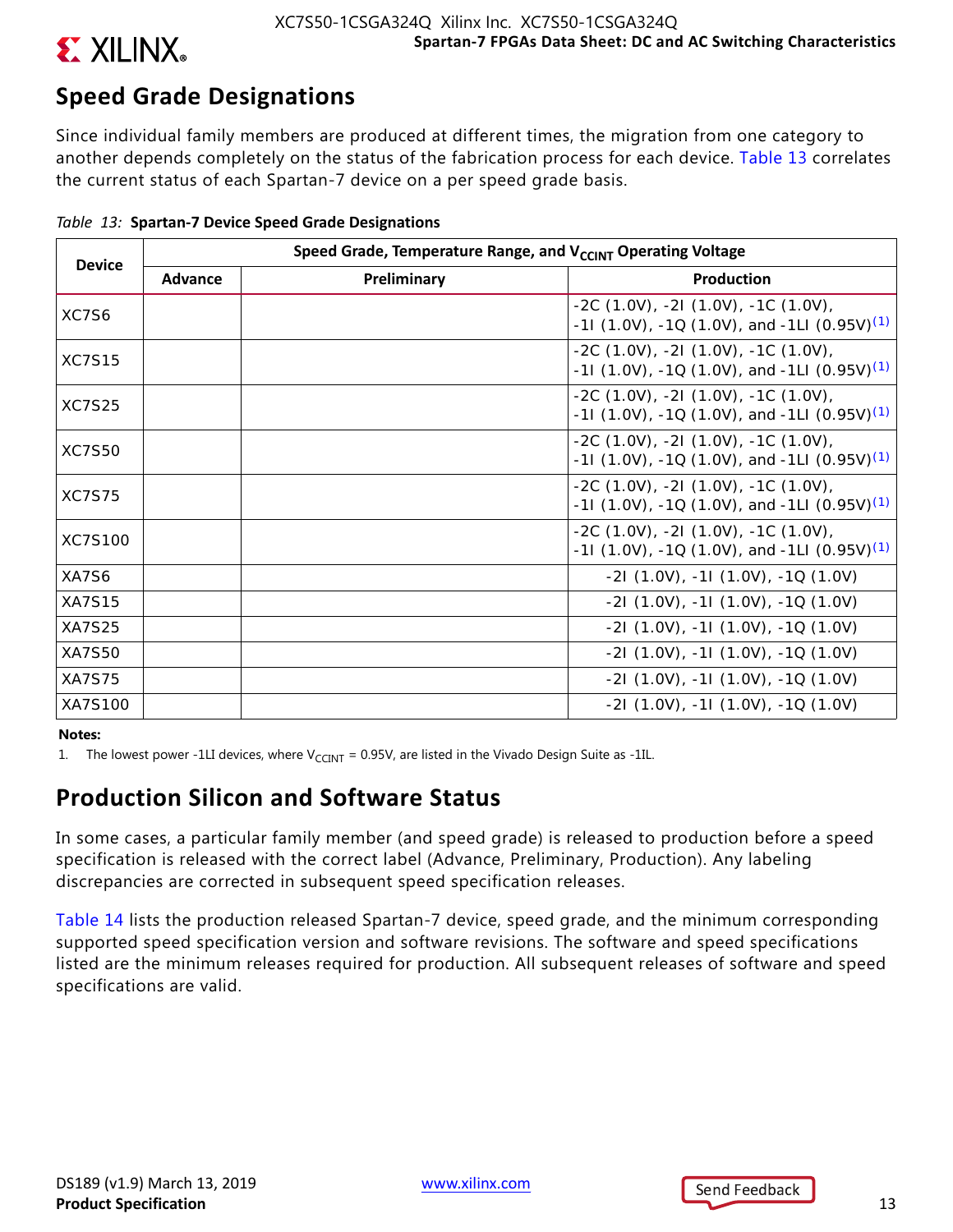

|                | V <sub>CCINT</sub> Operating Voltage, Speed Grade, and Temperature Range |                                                           |                              |                                |                                |                              |  |  |  |  |
|----------------|--------------------------------------------------------------------------|-----------------------------------------------------------|------------------------------|--------------------------------|--------------------------------|------------------------------|--|--|--|--|
| <b>Device</b>  |                                                                          | 0.95V                                                     |                              |                                |                                |                              |  |  |  |  |
|                | $-2C$                                                                    | $-21$                                                     | $-1C$                        | $-11$                          | $-1Q$                          | $-1LI$                       |  |  |  |  |
| XC7S6          |                                                                          | Vivado tools 2018.2 v1.22                                 |                              |                                | Vivado tools<br>2018.2.1 v1.23 | Vivado tools<br>2018.2 v1.22 |  |  |  |  |
| <b>XC7S15</b>  |                                                                          | Vivado tools 2018.2 v1.22                                 |                              |                                | Vivado tools<br>2018.2.1 v1.23 | Vivado tools<br>2018.2 v1.22 |  |  |  |  |
| <b>XC7S25</b>  |                                                                          | Vivado tools 2017.4 v1.20                                 |                              |                                | Vivado tools<br>2018.1 v1.21   | Vivado tools<br>2017.4 v1.20 |  |  |  |  |
| <b>XC7S50</b>  |                                                                          | Vivado tools<br>Vivado tools 2017.2 v1.17<br>2017.3 v1.19 |                              |                                |                                |                              |  |  |  |  |
| <b>XC7S75</b>  |                                                                          | Vivado tools<br>2018.2.1 v1.23                            | Vivado tools<br>2018.1 v1.21 |                                |                                |                              |  |  |  |  |
| <b>XC7S100</b> |                                                                          | Vivado tools 2018.1 v1.21                                 |                              | Vivado tools<br>2018.2.1 v1.23 | Vivado tools<br>2018.1 v1.21   |                              |  |  |  |  |
| XA7S6          | N/A                                                                      | Vivado tools<br>2018.2.1 v1.16                            | N/A                          | Vivado tools 2018.2.1 v1.16    | N/A                            |                              |  |  |  |  |
| <b>XA7S15</b>  | N/A                                                                      | Vivado tools<br>2018.2.1 v1.16                            | N/A                          |                                | Vivado tools 2018.2.1 v1.16    | N/A                          |  |  |  |  |
| <b>XA7S25</b>  | N/A                                                                      | Vivado tools<br>2018.1 v1.15                              | N/A                          |                                | Vivado tools 2018.1 v1.15      | N/A                          |  |  |  |  |
| XA7S50         | N/A                                                                      | Vivado tools<br>2017.3 v1.12                              | Vivado tools 2017.3 v1.12    | N/A                            |                                |                              |  |  |  |  |
| <b>XA7S75</b>  | N/A                                                                      | Vivado tools<br>2018.2.1 v1.16                            | N/A                          |                                | Vivado tools 2018.2.1 v1.16    | N/A                          |  |  |  |  |
| XA7S100        | N/A                                                                      | Vivado tools<br>2018.2.1 v1.16                            | N/A                          |                                | Vivado tools 2018.2.1 v1.16    | N/A                          |  |  |  |  |

### *Table 14:* **Spartan-7 Device Production Software and Speed Specification Release**

# **Performance Characteristics**

This section provides the performance characteristics of some common functions and designs implemented in Spartan-7 FPGAs. These values are subject to the same guidelines as the AC Switching Characteristics, page 12.

|  |  | Table 15: Networking Applications Interface Performances |
|--|--|----------------------------------------------------------|
|--|--|----------------------------------------------------------|

|                                                             | V <sub>CCINT</sub> Operating Voltage, Speed<br><b>Grade, and Temperature Range</b> |               |        |              |
|-------------------------------------------------------------|------------------------------------------------------------------------------------|---------------|--------|--------------|
| <b>Description</b>                                          |                                                                                    | 1.0V          | 0.95V  | <b>Units</b> |
|                                                             | $-2C/-2I$                                                                          | $-1C/-11/-1Q$ | $-1LI$ |              |
| SDR LVDS transmitter (using OSERDES; DATA_WIDTH = $4$ to 8) | 680                                                                                | 600           | 600    | Mb/s         |
| DDR LVDS transmitter (using OSERDES; DATA_WIDTH = 4 to 14)  | 1250                                                                               | 950           | 950    | Mb/s         |
| SDR LVDS receiver <sup>(1)</sup>                            | 680                                                                                | 600           | 600    | Mb/s         |

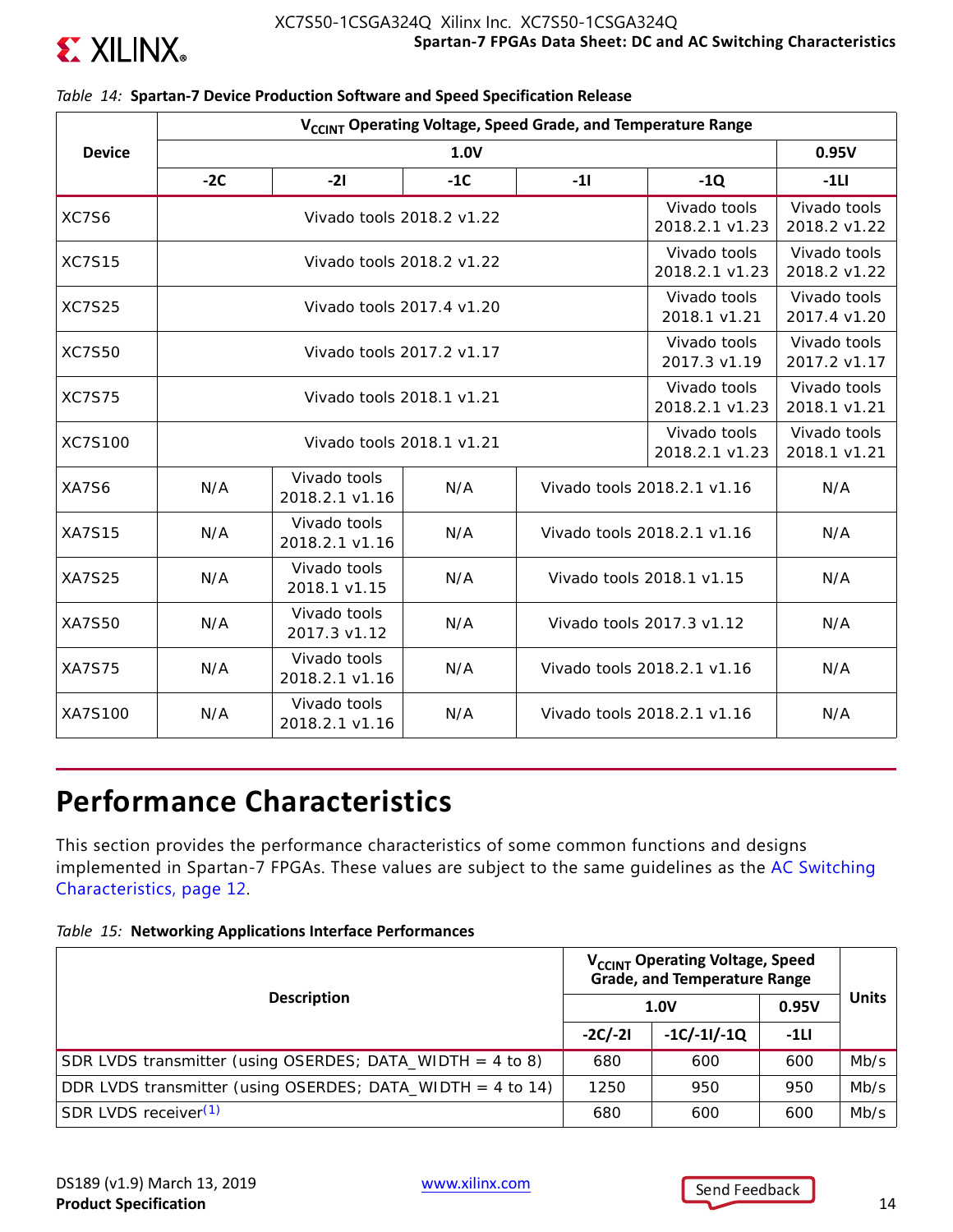

## *Table 15:* **Networking Applications Interface Performances** *(Cont'd)*

|                                  | V <sub>CCINT</sub> Operating Voltage, Speed<br><b>Grade, and Temperature Range</b> |               |        |              |
|----------------------------------|------------------------------------------------------------------------------------|---------------|--------|--------------|
| <b>Description</b>               |                                                                                    | 1.0V          | 0.95V  | <b>Units</b> |
|                                  | $-2C/-2I$                                                                          | $-1C/-11/-1Q$ | $-1LI$ |              |
| DDR LVDS receiver <sup>(1)</sup> | 1250                                                                               | 950           | 950    | Mb/s         |

**Notes:** 

1. LVDS receivers are typically bounded with certain applications where specific dynamic phase-alignment (DPA) algorithms dominate deterministic performance.

### *Table 16:* **Maximum Physical Interface (PHY) Rate for Memory Interface IP available with the Memory Interface Generator(1)**

|                               | V <sub>CCINT</sub> Operating Voltage, Speed Grade,<br>and Temperature Range |               |        |              |  |  |
|-------------------------------|-----------------------------------------------------------------------------|---------------|--------|--------------|--|--|
| <b>Memory Standard</b>        |                                                                             | 1.0V          | 0.95V  | <b>Units</b> |  |  |
|                               | $-2C/-2I$                                                                   | $-1C/-11/-1Q$ | $-1LI$ |              |  |  |
| <b>4:1 Memory Controllers</b> |                                                                             |               |        |              |  |  |
| DDR <sub>3</sub>              | 800(2)                                                                      | 667           | 667    | Mb/s         |  |  |
| DDR3L                         | $800^{(2)}$                                                                 | 667           | 667    | Mb/s         |  |  |
| DDR <sub>2</sub>              | 800(2)                                                                      | 667           | 667    | Mb/s         |  |  |
| 2:1 Memory Controllers        |                                                                             |               |        |              |  |  |
| DDR <sub>3</sub>              | $800^{(2)}$                                                                 | 667           | 667    | Mb/s         |  |  |
| DDR3L                         | $800^{(2)}$                                                                 | 667           | 667    | Mb/s         |  |  |
| DDR <sub>2</sub>              | $800^{(2)}$                                                                 | 667           | 667    | Mb/s         |  |  |
| LPDDR2                        | 667                                                                         | 533           | 533    | Mb/s         |  |  |

### **Notes:**

1. V<sub>REF</sub> tracking is required. For more information, see the *Zynq-7000 SoC and 7 Series Devices Memory Interface Solutions User Guide* (UG586) [Ref 7].

2. The maximum PHY rate is 667 Mb/s in the FTGB196 package.

## **IOB Pad Input/Output/3-State**

Table 17 summarizes the values of standard-specific data input delay adjustments, output delays terminating at pads (based on standard) and 3-state delays.

- $\bullet$  T<sub>IOPI</sub> is described as the delay from IOB pad through the input buffer to the I-pin of an IOB pad. The delay varies depending on the capability of the SelectIO input buffer.
- T<sub>IOOP</sub> is described as the delay from the O pin to the IOB pad through the output buffer of an IOB pad. The delay varies depending on the capability of the SelectIO output buffer.
- $T_{\text{IOTP}}$  is described as the delay from the T pin to the IOB pad through the output buffer of an IOB pad, when 3-state is disabled. The delay varies depending on the SelectIO capability of the output buffer. In HR I/O banks, the IN\_TERM termination turn-on time is always faster than  $T_{\text{IOTP}}$  when the INTERMDISABLE pin is used.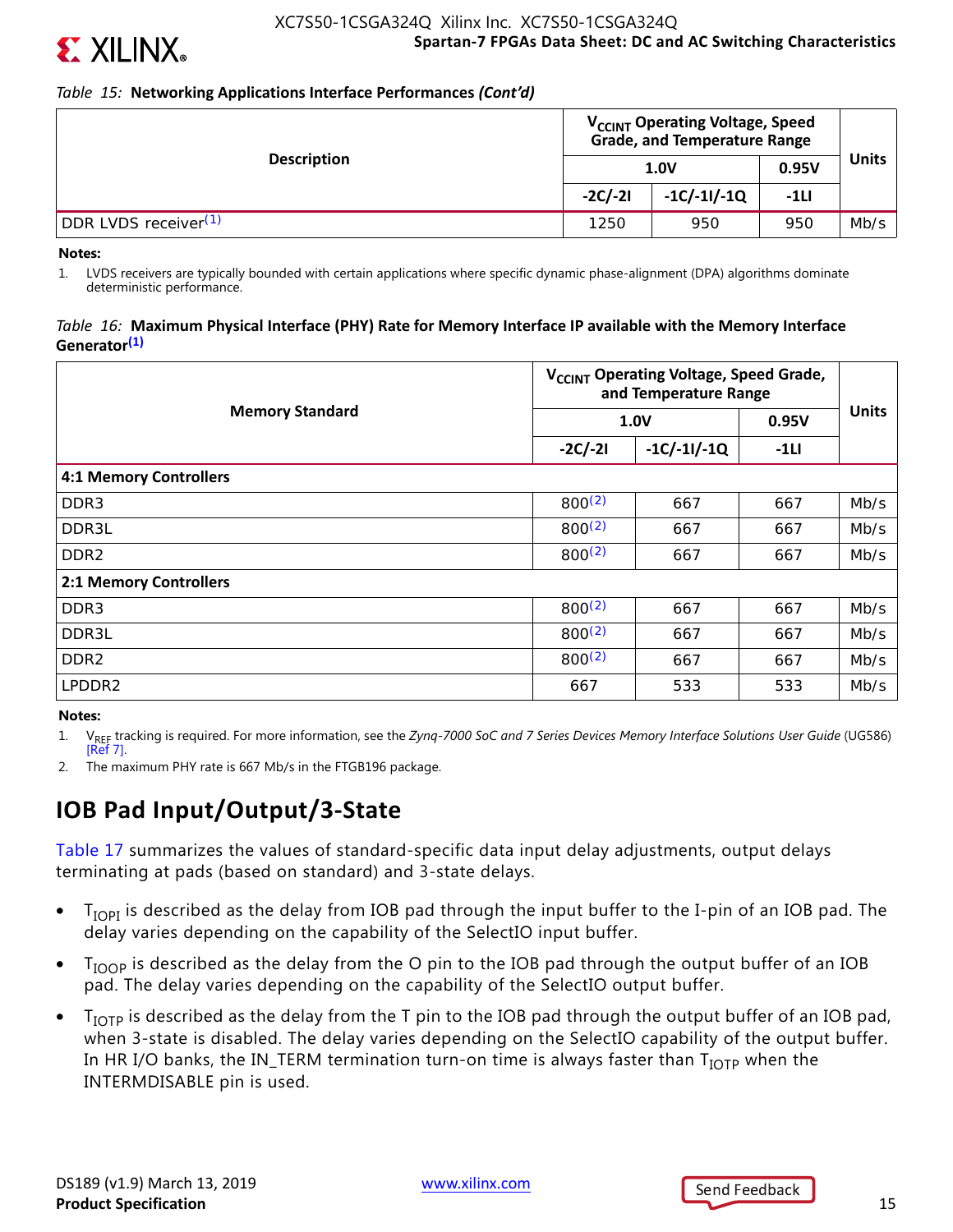

## *Table 17:* **IOB High Range (HR) Switching Characteristics**

|                          |      | <b>TIOPI</b> |                                                      |      | T <sub>IOOP</sub> |       |      | T <sub>IOTP</sub> |       |              |
|--------------------------|------|--------------|------------------------------------------------------|------|-------------------|-------|------|-------------------|-------|--------------|
|                          |      |              | V <sub>CCINT</sub> Operating Voltage and Speed Grade |      |                   |       |      |                   |       |              |
| I/O Standard             | 1.0V |              | 0.95V                                                |      | 1.0V              | 0.95V |      | 1.0V              | 0.95V | <b>Units</b> |
|                          | $-2$ | $-1$         | $-1L$                                                | $-2$ | $-1$              | $-1L$ | $-2$ | $-1$              | $-1L$ |              |
| LVTTL_S4                 | 1.34 | 1.41         | 1.41                                                 | 3.93 | 4.18              | 4.18  | 3.96 | 4.20              | 4.20  | ns           |
| LVTTL_S8                 | 1.34 | 1.41         | 1.41                                                 | 3.66 | 3.92              | 3.92  | 3.69 | 3.93              | 3.93  | ns           |
| LVTTL_S12                | 1.34 | 1.41         | 1.41                                                 | 3.65 | 3.90              | 3.90  | 3.68 | 3.91              | 3.91  | ns           |
| LVTTL_S16                | 1.34 | 1.41         | 1.41                                                 | 3.19 | 3.45              | 3.45  | 3.22 | 3.46              | 3.46  | ns           |
| LVTTL_S24                | 1.34 | 1.41         | 1.41                                                 | 3.41 | 3.67              | 3.67  | 3.44 | 3.68              | 3.68  | ns           |
| LVTTL_F4                 | 1.34 | 1.41         | 1.41                                                 | 3.38 | 3.64              | 3.64  | 3.41 | 3.65              | 3.65  | ns           |
| LVTTL_F8                 | 1.34 | 1.41         | 1.41                                                 | 2.87 | 3.12              | 3.12  | 2.90 | 3.13              | 3.13  | ns           |
| LVTTL_F12                | 1.34 | 1.41         | 1.41                                                 | 2.85 | 3.10              | 3.10  | 2.88 | 3.12              | 3.12  | ns           |
| LVTTL_F16                | 1.34 | 1.41         | 1.41                                                 | 2.68 | 2.93              | 2.93  | 2.71 | 2.95              | 2.95  | ns           |
| LVTTL_F24                | 1.34 | 1.41         | 1.41                                                 | 2.65 | 2.90              | 2.90  | 2.68 | 2.91              | 2.91  | ns           |
| <b>LVDS_25</b>           | 0.81 | 0.88         | 0.88                                                 | 1.41 | 1.67              | 1.67  | 1.44 | 1.68              | 1.68  | ns           |
| MINI_LVDS_25             | 0.81 | 0.88         | 0.88                                                 | 1.40 | 1.65              | 1.65  | 1.43 | 1.66              | 1.66  | ns           |
| BLVDS_25                 | 0.81 | 0.88         | 0.88                                                 | 1.96 | 2.21              | 2.21  | 1.99 | 2.23              | 2.23  | ns           |
| RSDS_25 (point to point) | 0.81 | 0.88         | 0.88                                                 | 1.40 | 1.65              | 1.65  | 1.43 | 1.66              | 1.66  | ns           |
| PPDS_25                  | 0.81 | 0.88         | 0.88                                                 | 1.41 | 1.67              | 1.67  | 1.44 | 1.68              | 1.68  | ns           |
| TMDS_33                  | 0.81 | 0.88         | 0.88                                                 | 1.54 | 1.79              | 1.79  | 1.57 | 1.80              | 1.80  | ns           |
| PC133_3                  | 1.32 | 1.39         | 1.39                                                 | 3.22 | 3.48              | 3.48  | 3.25 | 3.49              | 3.49  | ns           |
| <b>HSUL_12_S</b>         | 0.75 | 0.82         | 0.82                                                 | 1.93 | 2.18              | 2.18  | 1.96 | 2.20              | 2.20  | ns           |
| HSUL_12_F                | 0.75 | 0.82         | 0.82                                                 | 1.41 | 1.67              | 1.67  | 1.44 | 1.68              | 1.68  | ns           |
| DIFF_HSUL_12_S           | 0.76 | 0.83         | 0.83                                                 | 1.93 | 2.18              | 2.18  | 1.96 | 2.20              | 2.20  | ns           |
| DIFF_HSUL_12_F           | 0.76 | 0.83         | 0.83                                                 | 1.41 | 1.67              | 1.67  | 1.44 | 1.68              | 1.68  | ns           |
| MOBILE_DDR_S             | 0.84 | 0.91         | 0.91                                                 | 1.80 | 2.06              | 2.06  | 1.83 | 2.07              | 2.07  | ns           |
| MOBILE_DDR_F             | 0.84 | 0.91         | 0.91                                                 | 1.51 | 1.76              | 1.76  | 1.54 | 1.77              | 1.77  | ns           |
| DIFF_MOBILE_DDR_S        | 0.78 | 0.85         | 0.85                                                 | 1.82 | 2.07              | 2.07  | 1.85 | 2.09              | 2.09  | ns           |
| DIFF_MOBILE_DDR_F        | 0.78 | 0.85         | 0.85                                                 | 1.57 | 1.82              | 1.82  | 1.60 | 1.84              | 1.84  | ns           |
| HSTL_I_S                 | 0.75 | 0.82         | 0.82                                                 | 1.74 | 1.99              | 1.99  | 1.77 | 2.01              | 2.01  | ns           |
| HSTL_II_S                | 0.73 | 0.80         | 0.80                                                 | 1.54 | 1.79              | 1.79  | 1.57 | 1.80              | 1.80  | ns           |
| $HSTL_l_13_S$            | 0.75 | 0.82         | 0.82                                                 | 1.41 | 1.67              | 1.67  | 1.44 | 1.68              | 1.68  | ns           |
| HSTL_II_18_S             | 0.75 | 0.81         | 0.81                                                 | 1.54 | 1.79              | 1.79  | 1.57 | 1.80              | 1.80  | ns           |
| DIFF_HSTL_I_S            | 0.76 | 0.83         | 0.83                                                 | 1.71 | 1.96              | 1.96  | 1.74 | 1.98              | 1.98  | ns           |
| DIFF_HSTL_II_S           | 0.76 | 0.83         | 0.83                                                 | 1.63 | 1.88              | 1.88  | 1.66 | 1.90              | 1.90  | ns           |
| DIFF_HSTL_I_18_S         | 0.79 | 0.86         | 0.86                                                 | 1.51 | 1.76              | 1.76  | 1.54 | 1.77              | 1.77  | ns           |
| DIFF_HSTL_II_18_S        | 0.78 | 0.85         | 0.85                                                 | 1.58 | 1.84              | 1.84  | 1.61 | 1.85              | 1.85  | ns           |
| HSTL_I_F                 | 0.75 | 0.82         | 0.82                                                 | 1.22 | 1.48              | 1.48  | 1.25 | 1.49              | 1.49  | ns           |
| HSTL_II_F                | 0.73 | 0.80         | 0.80                                                 | 1.24 | 1.49              | 1.49  | 1.27 | 1.51              | 1.51  | ns           |
| HSTL_I_18_F              | 0.75 | 0.82         | 0.82                                                 | 1.26 | 1.51              | 1.51  | 1.29 | 1.52              | 1.52  | ns           |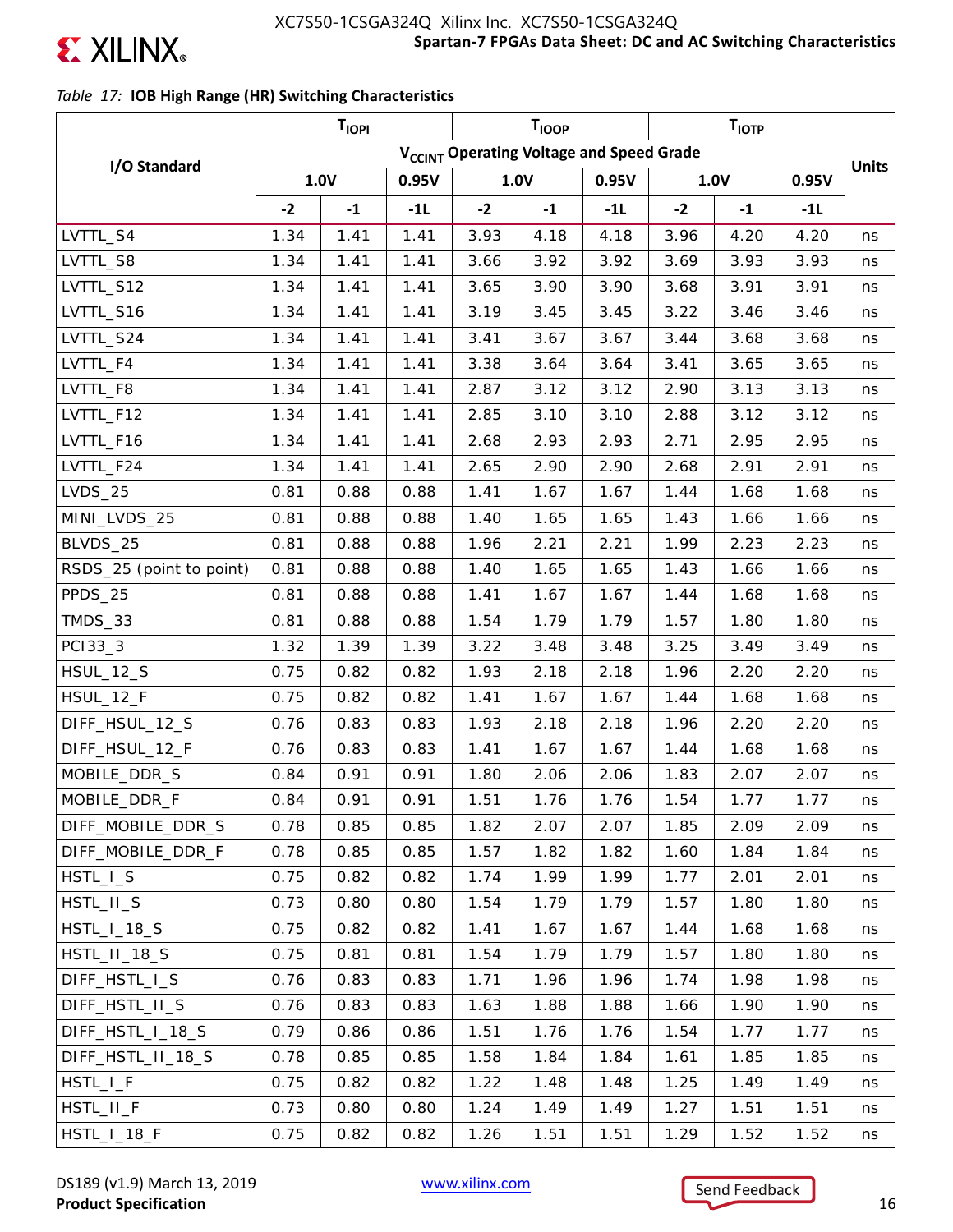

## *Table 17:* **IOB High Range (HR) Switching Characteristics** *(Cont'd)*

|                   | <b>TIOPI</b><br>T <sub>IOOP</sub> |      |       |      |      | T <sub>IOTP</sub>                                    |      |      |       |              |
|-------------------|-----------------------------------|------|-------|------|------|------------------------------------------------------|------|------|-------|--------------|
|                   |                                   |      |       |      |      | V <sub>CCINT</sub> Operating Voltage and Speed Grade |      |      |       |              |
| I/O Standard      | 1.0V                              |      | 0.95V |      | 1.0V | 0.95V                                                |      | 1.0V | 0.95V | <b>Units</b> |
|                   | $-2$                              | $-1$ | $-1L$ | $-2$ | $-1$ | $-1L$                                                | $-2$ | $-1$ | $-1L$ |              |
| HSTL_II_18_F      | 0.75                              | 0.81 | 0.81  | 1.24 | 1.49 | 1.49                                                 | 1.27 | 1.51 | 1.51  | ns           |
| DIFF_HSTL_I_F     | 0.76                              | 0.83 | 0.83  | 1.30 | 1.56 | 1.56                                                 | 1.33 | 1.57 | 1.57  | ns           |
| DIFF_HSTL_II_F    | 0.76                              | 0.83 | 0.83  | 1.33 | 1.59 | 1.59                                                 | 1.36 | 1.60 | 1.60  | ns           |
| DIFF_HSTL_I_18_F  | 0.79                              | 0.86 | 0.86  | 1.33 | 1.59 | 1.59                                                 | 1.36 | 1.60 | 1.60  | ns           |
| DIFF_HSTL_II_18_F | 0.78                              | 0.85 | 0.85  | 1.33 | 1.59 | 1.59                                                 | 1.36 | 1.60 | 1.60  | ns           |
| LVCMOS33_S4       | 1.34                              | 1.41 | 1.41  | 3.93 | 4.18 | 4.18                                                 | 3.96 | 4.20 | 4.20  | ns           |
| LVCMOS33_S8       | 1.34                              | 1.41 | 1.41  | 3.65 | 3.90 | 3.90                                                 | 3.68 | 3.91 | 3.91  | ns           |
| LVCMOS33_S12      | 1.34                              | 1.41 | 1.41  | 3.21 | 3.46 | 3.46                                                 | 3.24 | 3.48 | 3.48  | ns           |
| LVCMOS33_S16      | 1.34                              | 1.41 | 1.41  | 3.52 | 3.77 | 3.77                                                 | 3.55 | 3.79 | 3.79  | ns           |
| LVCMOS33_F4       | 1.34                              | 1.41 | 1.41  | 3.38 | 3.64 | 3.64                                                 | 3.41 | 3.65 | 3.65  | ns           |
| LVCMOS33_F8       | 1.34                              | 1.41 | 1.41  | 2.87 | 3.12 | 3.12                                                 | 2.90 | 3.13 | 3.13  | ns           |
| LVCMOS33_F12      | 1.34                              | 1.41 | 1.41  | 2.68 | 2.93 | 2.93                                                 | 2.71 | 2.95 | 2.95  | ns           |
| LVCMOS33_F16      | 1.34                              | 1.41 | 1.41  | 2.68 | 2.93 | 2.93                                                 | 2.71 | 2.95 | 2.95  | ns           |
| LVCMOS25_S4       | 1.20                              | 1.27 | 1.27  | 3.26 | 3.51 | 3.51                                                 | 3.29 | 3.52 | 3.52  | ns           |
| LVCMOS25_S8       | 1.20                              | 1.27 | 1.27  | 3.01 | 3.26 | 3.26                                                 | 3.04 | 3.27 | 3.27  | ns           |
| LVCMOS25_S12      | 1.20                              | 1.27 | 1.27  | 2.60 | 2.85 | 2.85                                                 | 2.63 | 2.87 | 2.87  | ns           |
| LVCMOS25_S16      | 1.20                              | 1.27 | 1.27  | 2.94 | 3.20 | 3.20                                                 | 2.97 | 3.21 | 3.21  | ns           |
| LVCMOS25_F4       | 1.20                              | 1.27 | 1.27  | 2.87 | 3.12 | 3.12                                                 | 2.90 | 3.13 | 3.13  | ns           |
| LVCMOS25_F8       | 1.20                              | 1.27 | 1.27  | 2.30 | 2.56 | 2.56                                                 | 2.33 | 2.57 | 2.57  | ns           |
| LVCMOS25_F12      | 1.20                              | 1.27 | 1.27  | 2.29 | 2.54 | 2.54                                                 | 2.32 | 2.55 | 2.55  | ns           |
| LVCMOS25_F16      | 1.20                              | 1.27 | 1.27  | 2.13 | 2.39 | 2.39                                                 | 2.16 | 2.40 | 2.40  | ns           |
| LVCMOS18_S4       | 0.83                              | 0.89 | 0.89  | 1.74 | 1.99 | 1.99                                                 | 1.77 | 2.01 | 2.01  | ns           |
| LVCMOS18_S8       | 0.83                              | 0.89 | 0.89  | 2.30 | 2.56 | 2.56                                                 | 2.33 | 2.57 | 2.57  | ns           |
| LVCMOS18_S12      | 0.83                              | 0.89 | 0.89  | 2.30 | 2.56 | 2.56                                                 | 2.33 | 2.57 | 2.57  | ns           |
| LVCMOS18_S16      | 0.83                              | 0.89 | 0.89  | 1.65 | 1.90 | 1.90                                                 | 1.68 | 1.91 | 1.91  | ns           |
| LVCMOS18_S24      | 0.83                              | 0.89 | 0.89  | 1.72 | 1.98 | 1.98                                                 | 1.75 | 1.99 | 1.99  | ns           |
| LVCMOS18_F4       | 0.83                              | 0.89 | 0.89  | 1.57 | 1.82 | 1.82                                                 | 1.60 | 1.84 | 1.84  | ns           |
| LVCMOS18 F8       | 0.83                              | 0.89 | 0.89  | 1.80 | 2.06 | 2.06                                                 | 1.83 | 2.07 | 2.07  | ns           |
| LVCMOS18_F12      | 0.83                              | 0.89 | 0.89  | 1.80 | 2.06 | 2.06                                                 | 1.83 | 2.07 | 2.07  | ns           |
| LVCMOS18_F16      | 0.83                              | 0.89 | 0.89  | 1.52 | 1.77 | 1.77                                                 | 1.55 | 1.79 | 1.79  | ns           |
| LVCMOS18_F24      | 0.83                              | 0.89 | 0.89  | 1.46 | 1.71 | 1.71                                                 | 1.49 | 1.73 | 1.73  | ns           |
| LVCMOS15_S4       | 0.86                              | 0.93 | 0.93  | 2.18 | 2.43 | 2.43                                                 | 2.21 | 2.45 | 2.45  | ns           |
| LVCMOS15_S8       | 0.86                              | 0.93 | 0.93  | 2.21 | 2.46 | 2.46                                                 | 2.24 | 2.48 | 2.48  | ns           |
| LVCMOS15_S12      | 0.86                              | 0.93 | 0.93  | 1.71 | 1.96 | 1.96                                                 | 1.74 | 1.98 | 1.98  | ns           |
| LVCMOS15_S16      | 0.86                              | 0.93 | 0.93  | 1.71 | 1.96 | 1.96                                                 | 1.74 | 1.98 | 1.98  | ns           |
| LVCMOS15_F4       | 0.86                              | 0.93 | 0.93  | 1.97 | 2.23 | 2.23                                                 | 2.00 | 2.24 | 2.24  | ns           |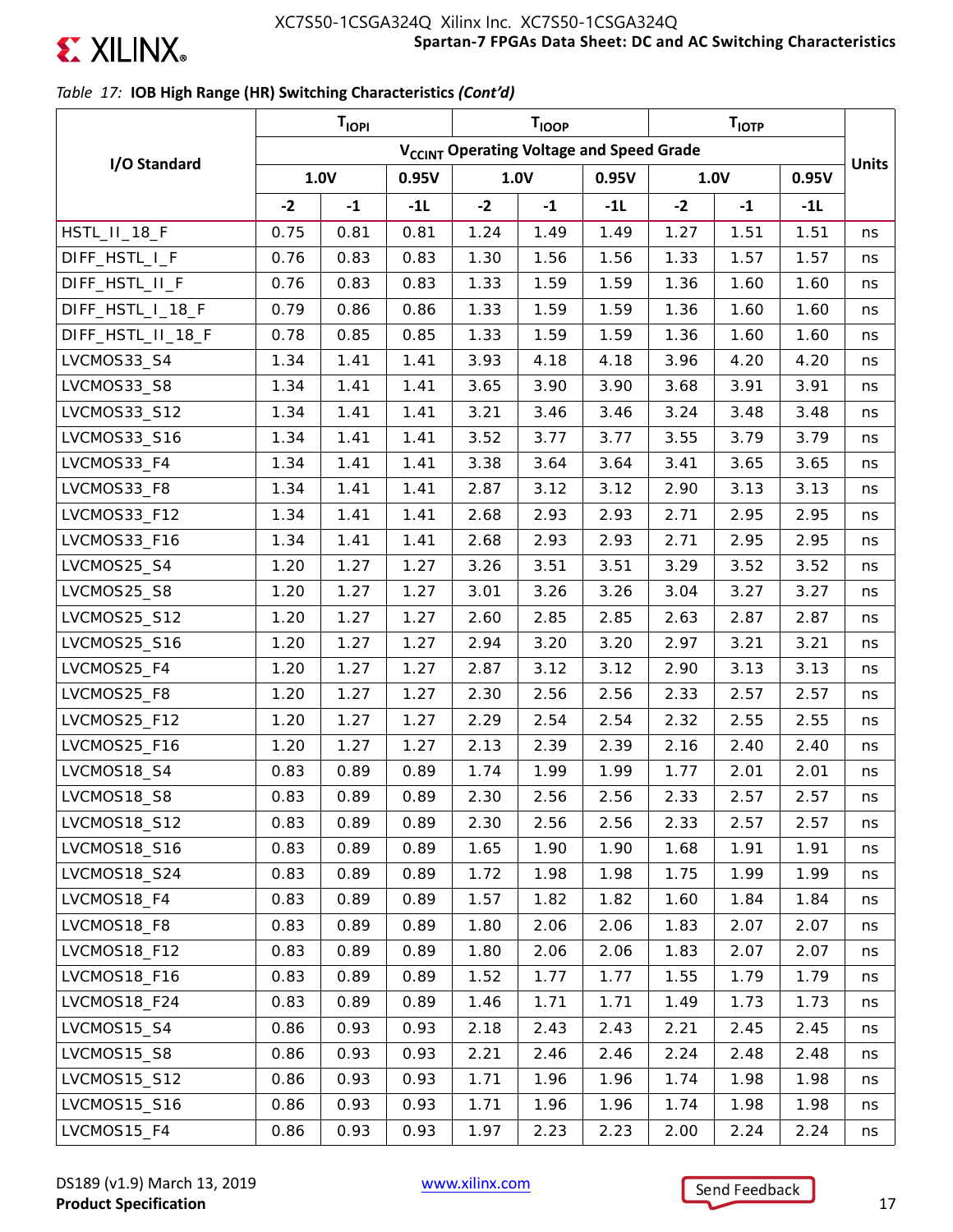

## *Table 17:* **IOB High Range (HR) Switching Characteristics** *(Cont'd)*

|                   |                                                      | T <sub>IOPI</sub> |       |      | <b>T<sub>IOOP</sub></b> |       |      | $T_{\text{IOTP}}$ |       |              |
|-------------------|------------------------------------------------------|-------------------|-------|------|-------------------------|-------|------|-------------------|-------|--------------|
|                   | V <sub>CCINT</sub> Operating Voltage and Speed Grade |                   |       |      |                         |       |      |                   |       |              |
| I/O Standard      |                                                      | 1.0V              | 0.95V |      | 1.0V                    | 0.95V |      | 1.0V              | 0.95V | <b>Units</b> |
|                   | $-2$                                                 | $-1$              | $-11$ | $-2$ | $-1$                    | $-11$ | $-2$ | $-1$              | $-1L$ |              |
| LVCMOS15_F8       | 0.86                                                 | 0.93              | 0.93  | 1.72 | 1.98                    | 1.98  | 1.75 | 1.99              | 1.99  | ns           |
| LVCMOS15_F12      | 0.86                                                 | 0.93              | 0.93  | 1.47 | 1.73                    | 1.73  | 1.50 | 1.74              | 1.74  | ns           |
| LVCMOS15_F16      | 0.86                                                 | 0.93              | 0.93  | 1.46 | 1.71                    | 1.71  | 1.49 | 1.73              | 1.73  | ns           |
| LVCMOS12_S4       | 0.95                                                 | 1.02              | 1.02  | 2.69 | 2.95                    | 2.95  | 2.72 | 2.96              | 2.96  | ns           |
| LVCMOS12_S8       | 0.95                                                 | 1.02              | 1.02  | 2.21 | 2.46                    | 2.46  | 2.24 | 2.48              | 2.48  | ns           |
| LVCMOS12_S12      | 0.95                                                 | 1.02              | 1.02  | 1.91 | 2.17                    | 2.17  | 1.94 | 2.18              | 2.18  | ns           |
| LVCMOS12_F4       | 0.95                                                 | 1.02              | 1.02  | 2.10 | 2.35                    | 2.35  | 2.13 | 2.37              | 2.37  | ns           |
| LVCMOS12_F8       | 0.95                                                 | 1.02              | 1.02  | 1.66 | 1.92                    | 1.92  | 1.69 | 1.93              | 1.93  | ns           |
| LVCMOS12_F12      | 0.95                                                 | 1.02              | 1.02  | 1.51 | 1.76                    | 1.76  | 1.54 | 1.77              | 1.77  | ns           |
| <b>SSTL135_S</b>  | 0.75                                                 | 0.82              | 0.82  | 1.47 | 1.73                    | 1.73  | 1.50 | 1.74              | 1.74  | ns           |
| <b>SSTL15_S</b>   | 0.68                                                 | 0.75              | 0.75  | 1.43 | 1.68                    | 1.68  | 1.46 | 1.69              | 1.69  | ns           |
| <b>SSTL18_I_S</b> | 0.75                                                 | 0.82              | 0.82  | 1.79 | 2.04                    | 2.04  | 1.82 | 2.06              | 2.06  | ns           |
| SSTL18_II_S       | 0.75                                                 | 0.82              | 0.82  | 1.43 | 1.68                    | 1.68  | 1.46 | 1.70              | 1.70  | ns           |
| DIFF_SSTL135_S    | 0.76                                                 | 0.83              | 0.83  | 1.47 | 1.73                    | 1.73  | 1.50 | 1.74              | 1.74  | ns           |
| DIFF_SSTL15_S     | 0.76                                                 | 0.83              | 0.83  | 1.43 | 1.68                    | 1.68  | 1.46 | 1.69              | 1.69  | ns           |
| DIFF_SSTL18_I_S   | 0.79                                                 | 0.86              | 0.86  | 1.80 | 2.06                    | 2.06  | 1.83 | 2.07              | 2.07  | ns           |
| DIFF_SSTL18_II_S  | 0.79                                                 | 0.86              | 0.86  | 1.51 | 1.76                    | 1.76  | 1.54 | 1.77              | 1.77  | ns           |
| <b>SSTL135_F</b>  | 0.75                                                 | 0.82              | 0.82  | 1.24 | 1.49                    | 1.49  | 1.27 | 1.51              | 1.51  | ns           |
| SSTL15_F          | 0.68                                                 | 0.75              | 0.75  | 1.19 | 1.45                    | 1.45  | 1.22 | 1.46              | 1.46  | ns           |
| SSTL18_I_F        | 0.75                                                 | 0.82              | 0.82  | 1.24 | 1.49                    | 1.49  | 1.27 | 1.51              | 1.51  | ns           |
| SSTL18_II_F       | 0.75                                                 | 0.82              | 0.82  | 1.24 | 1.49                    | 1.49  | 1.27 | 1.51              | 1.51  | ns           |
| DIFF_SSTL135_F    | 0.76                                                 | 0.83              | 0.83  | 1.24 | 1.49                    | 1.49  | 1.27 | 1.51              | 1.51  | ns           |
| DIFF_SSTL15_F     | 0.76                                                 | 0.83              | 0.83  | 1.19 | 1.45                    | 1.45  | 1.22 | 1.46              | 1.46  | ns           |
| DIFF_SSTL18_I_F   | 0.79                                                 | 0.86              | 0.86  | 1.35 | 1.60                    | 1.60  | 1.38 | 1.62              | 1.62  | ns           |
| DIFF_SSTL18_II_F  | 0.79                                                 | 0.86              | 0.86  | 1.33 | 1.59                    | 1.59  | 1.36 | 1.60              | 1.60  | ns           |

Table 18 specifies the values of  $T_{IOTPHZ}$  and  $T_{IOIBUPDISABLE}$ .  $T_{IOTPHZ}$  is described as the delay from the T pin to the IOB pad through the output buffer of an IOB pad, when 3-state is enabled (i.e., a high impedance state). T<sub>IOIBUFDISABLE</sub> is described as the IOB delay from IBUFDISABLE to O output. In HR I/O banks, the internal IN\_TERM termination turn-off time is always faster than T<sub>IOTPHZ</sub> when the INTERMDISABLE pin is used.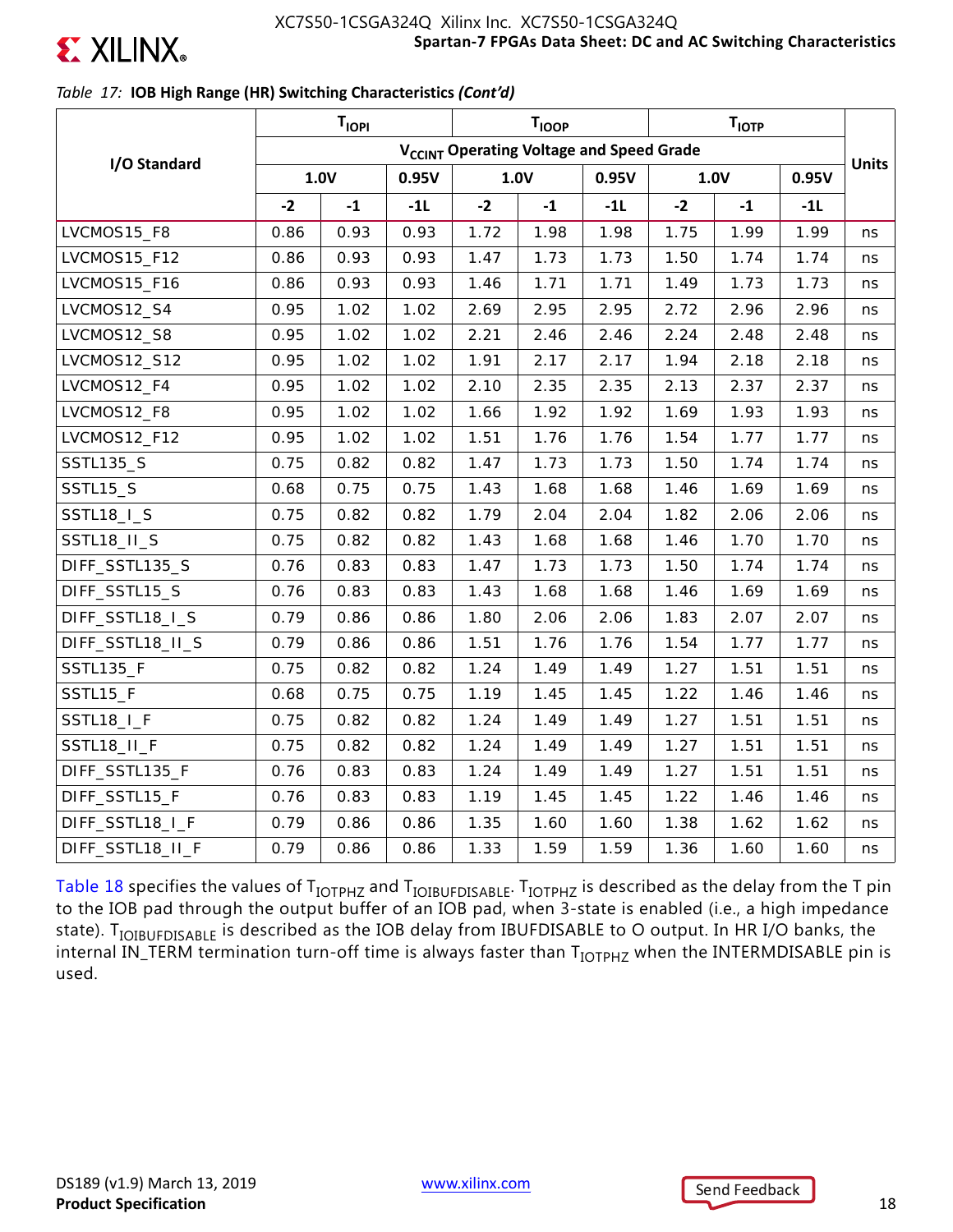

## *Table 18:* **IOB 3-state Output Switching Characteristics**

| Symbol                 |                                                 | V <sub>CCINT</sub> Operating Voltage and<br><b>Speed Grade</b> |      |       |              |
|------------------------|-------------------------------------------------|----------------------------------------------------------------|------|-------|--------------|
|                        | <b>Description</b>                              |                                                                | 1.0V | 0.95V | <b>Units</b> |
|                        |                                                 | $-2$                                                           | -1   | -11   |              |
| I IOTPHZ               | T input to pad high-impedance.                  | 2.19                                                           | 2.37 | 2.37  | ns           |
| <b>I IOIBUFDISABLE</b> | IBUF turn-on time from IBUFDISABLE to O output. | 2.30                                                           | 2.60 | 2.60  | ns           |

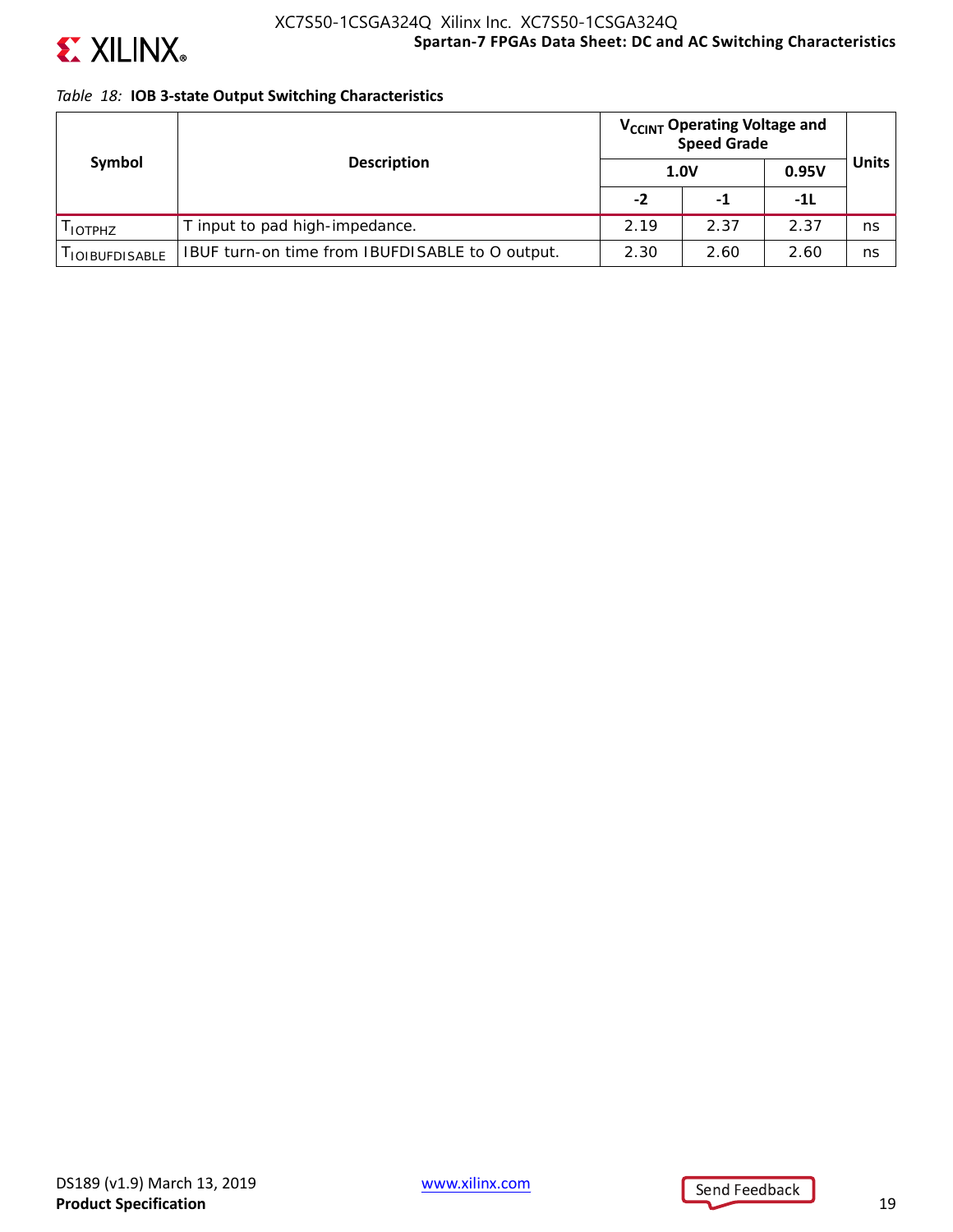# **I/O Standard Adjustment Measurement Methodology**

## *Input Delay Measurements*

Table 19 shows the test setup parameters used for measuring input delay.

## *Table 19:* **Input Delay Measurement Methodology**

| <b>Description</b>                                    | I/O Standard Attribute             | $V_1^{(1)}$       | $V_H^{(1)}$                   | $V_{MEAS}$ $(3)(5)$    | $V_{REF}$ <sup>(2)(4)</sup> |
|-------------------------------------------------------|------------------------------------|-------------------|-------------------------------|------------------------|-----------------------------|
| LVCMOS, 1.2V                                          | LVCMOS12                           | 0.1               | 1.1                           | 0.6                    | $\overline{\phantom{m}}$    |
| LVCMOS, 1.5V                                          | LVCMOS15                           | 0.1               | 1.4                           | 0.75                   |                             |
| LVCMOS, 1.8V                                          | LVCMOS18                           | 0.1               | 1.7                           | 0.9                    |                             |
| LVCMOS, 2.5V                                          | LVCMOS25                           | 0.1               | 2.4                           | 1.25                   | $\overline{\phantom{0}}$    |
| LVCMOS, 3.3V                                          | LVCMOS33                           | 0.1               | 3.2                           | 1.65                   |                             |
| LVTTL, 3.3V                                           | <b>LVTTL</b>                       | 0.1               | 3.2                           | 1.65                   |                             |
| MOBILE_DDR, 1.8V                                      | MOBILE_DDR                         | 0.1               | 1.7                           | 0.9                    |                             |
| PC133, 3.3V                                           | PC133_3                            | 0.1               | 3.2                           | 1.65                   |                             |
| HSTL (high-speed transceiver<br>logic), Class I, 1.2V | $HSTL_l_12$                        | $V_{REF}$ – 0.5   | $V_{REF}$ + 0.5               | $V_{REF}$              | 0.60                        |
| HSTL, Class I & II, 1.5V                              | HSTL_I, HSTL_II                    | $V_{REF}$ – 0.65  | $V_{REF}$ + 0.65              | <b>V<sub>REF</sub></b> | 0.75                        |
| HSTL, Class I & II, 1.8V                              | $HSTL_l_13,$<br>HSTL_II_18         | $V_{REF}$ – 0.8   | $V_{REF}$ + 0.8               | <b>V<sub>REF</sub></b> | 0.90                        |
| HSUL (high-speed<br>unterminated logic), 1.2V         | HSUL_12                            | $V_{REF}$ – 0.5   | $V_{REF}$ + 0.5               | <b>V<sub>REF</sub></b> | 0.60                        |
| SSTL (stub-terminated<br>transceiver logic), 1.2V     | SSTL12                             | $V_{REF}$ – 0.5   | $V_{REF}$ + 0.5               | $V_{REF}$              | 0.60                        |
| SSTL, 1.35V                                           | SSTL135, SSTL135_R                 | $V_{REF}$ – 0.575 | $V_{REF}$ + 0.575             | $V_{REF}$              | 0.675                       |
| <b>SSTL, 1.5V</b>                                     | SSTL15, SSTL15_R                   | $V_{REF}$ – 0.65  | $V_{REF} + 0.65$              | <b>V<sub>REF</sub></b> | 0.75                        |
| SSTL, Class I & II, 1.8V                              | SSTL18_I, SSTL18_II                | $V_{REF}$ – 0.8   | $V_{REF}$ + 0.8               | V <sub>REF</sub>       | 0.90                        |
| DIFF_MOBILE_DDR, 1.8V                                 | DIFF_MOBILE_DDR                    | $0.9 - 0.125$     | $0.9 + 0.125$                 | $0^{(5)}$              |                             |
| DIFF_HSTL, Class I, 1.2V                              | DIFF_HSTL_I_12                     | $0.6 - 0.125$     | $0.6 + 0.125$                 | $0^{(5)}$              | $\qquad \qquad -$           |
| DIFF_HSTL, Class I & II, 1.5V                         | DIFF_HSTL_I,<br>DIFF_HSTL_II       | $0.75 - 0.125$    | $0.75 + 0.125$                | $0^{(5)}$              |                             |
| DIFF_HSTL, Class I & II, 1.8V                         | DIFF_HSTL_I_18,<br>DIFF_HSTL_II_18 | $0.9 - 0.125$     | $0.9 + 0.125$                 | $0^{(5)}$              |                             |
| DIFF_HSUL, 1.2V                                       | DIFF_HSUL_12                       | $0.6 - 0.125$     | $0.6 + 0.125$                 | $0^{(5)}$              |                             |
| DIFF_SSTL135/<br>DIFF_SSTL135_R, 1.35V                | DIFF_SSTL135,<br>DIFF_SSTL135_R    |                   | $0.675 - 0.125$ 0.675 + 0.125 | $0^{(5)}$              |                             |
| DIFF_SSTL15/<br>DIFF_SSTL15_R, 1.5V                   | DIFF_SSTL15,<br>DIFF_SSTL15_R      | $0.75 - 0.125$    | $0.75 + 0.125$                | $0^{(5)}$              |                             |
| DIFF_SSTL18_I/<br>DIFF_SSTL18_II, 1.8V                | DIFF_SSTL18_I,<br>DIFF_SSTL18_II   | $0.9 - 0.125$     | $0.9 + 0.125$                 | $0^{(5)}$              |                             |
| LVDS_25, 2.5V                                         | <b>LVDS_25</b>                     | $1.2 - 0.125$     | $1.2 + 0.125$                 | $0^{(5)}$              |                             |
| BLVDS_25, 2.5V                                        | BLVDS_25                           | $1.25 - 0.125$    | $1.25 + 0.125$                | $0^{(5)}$              |                             |
| MINI_LVDS_25, 2.5V                                    | MINI_LVDS_25                       | $1.25 - 0.125$    | $1.25 + 0.125$                | $0^{(5)}$              |                             |

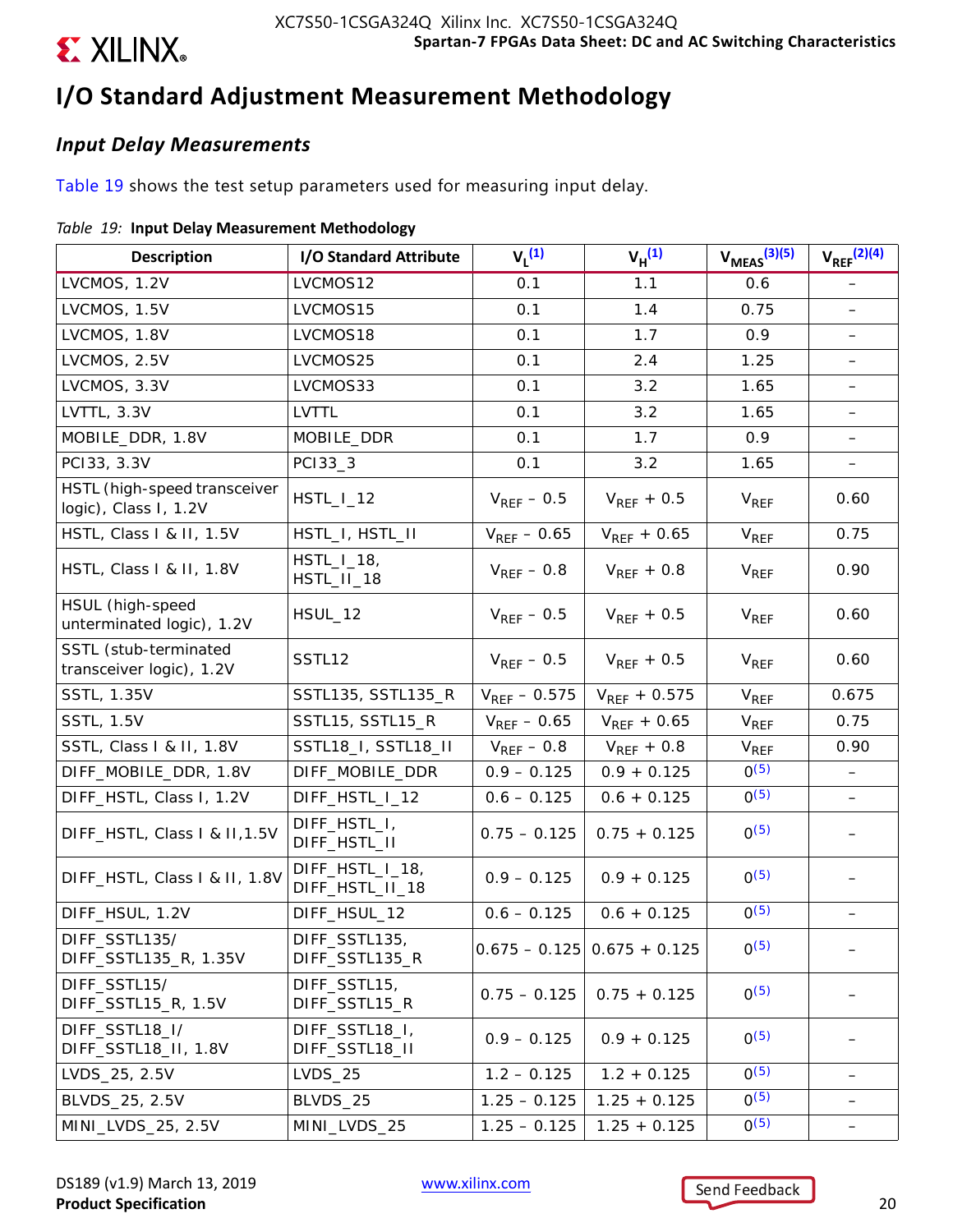

### *Table 19:* **Input Delay Measurement Methodology** *(Cont'd)*

| <b>Description</b> | I/O Standard Attribute | $V_1(1)$    | $V_{\mu}^{(1)}$               | $V_{MEAS}$ <sup>(3)(5)</sup> | $V_{\text{REF}}^{(2)(4)}$ |
|--------------------|------------------------|-------------|-------------------------------|------------------------------|---------------------------|
| PPDS 25            | PPDS 25                |             | $1.25 - 0.125$   1.25 + 0.125 | O(5)                         |                           |
| RSDS_25            | RSDS 25                |             | $1.25 - 0.125$   1.25 + 0.125 | O(5)                         | $\overline{\phantom{0}}$  |
| TMDS_33            | TMDS 33                | $3 - 0.125$ | $3 + 0.125$                   | O(5)                         | $\overline{\phantom{0}}$  |

#### **Notes:**

1. Input waveform switches between  $V_L$  and  $V_H$ .

2. Measurements are made at typical, minimum, and maximum VREF values. Reported delays reflect worst case of these measurements. VREF values listed are typical.

3. Input voltage level from which measurement starts.

4. This is an input voltage reference that bears no relation to the V<sub>REF</sub> / V<sub>MEAS</sub> parameters found in IBIS models and/or noted in Figure 1.

5. The value given is the differential input voltage.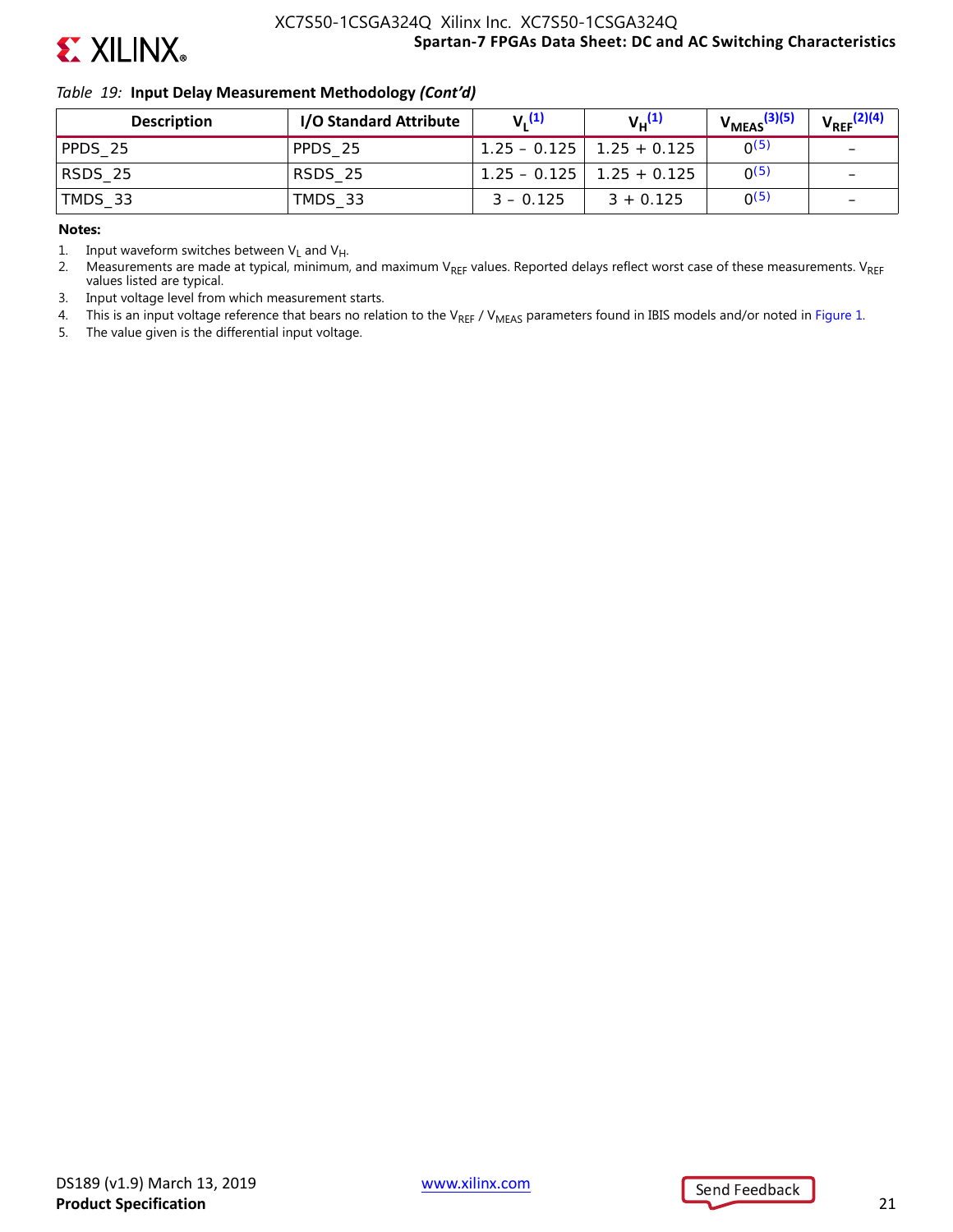

## *Output Delay Measurements*

Output delays are measured with short output traces. Standard termination was used for all testing. The propagation delay of the trace is characterized separately and subtracted from the final measurement, and is therefore not included in the generalized test setups shown in Figure 1 and Figure 2.



X16654-092616

*Figure 1:* **Single-ended Test Setup**



*Figure 2:* **Differential Test Setup**

Parameters V<sub>REF</sub>, R<sub>REF</sub>, C<sub>REF</sub>, and V<sub>MEAS</sub> fully describe the test conditions for each I/O standard. The most accurate prediction of propagation delay in any given application can be obtained through IBIS simulation, using this method:

- 1. Simulate the output driver of choice into the generalized test setup using values from Table 20.
- 2. Record the time to  $V_{MFAS}$ .
- 3. Simulate the output driver of choice into the actual PCB trace and load using the appropriate IBIS model or capacitance value to represent the load.
- 4. Record the time to  $V_{MFAS}$ .
- 5. Compare the results of step 2 and step 4. The increase or decrease in delay yields the actual propagation delay of the PCB trace.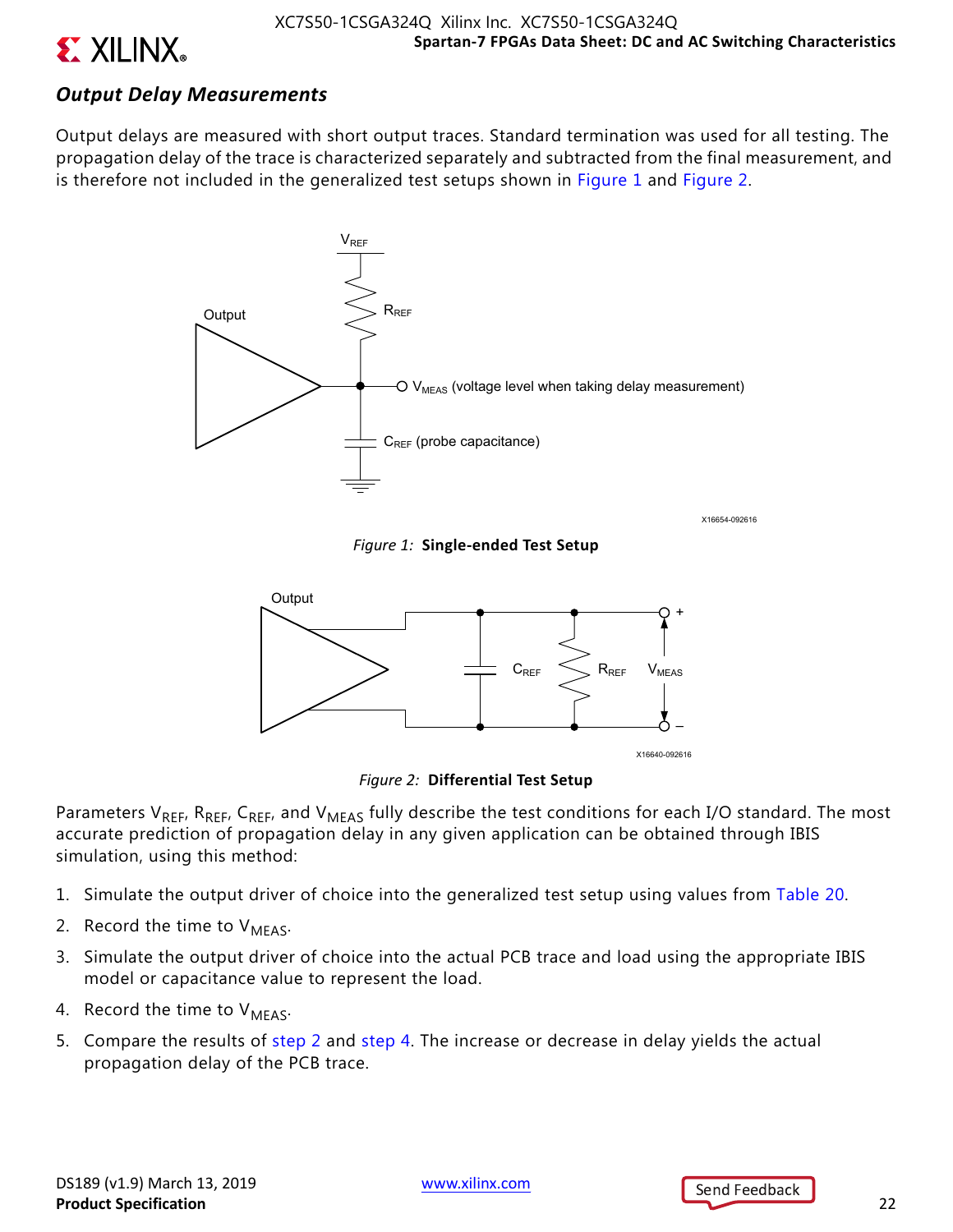

## *Table 20:* **Output Delay Measurement Methodology**

| <b>Description</b>                                               | I/O Standard Attribute             | $R_{REF}$<br>$(\Omega)$ | $C_{REF}^{(1)}$<br>(pF) | <b>V<sub>MEAS</sub></b><br>(V) | $V_{REF}$<br>(V) |
|------------------------------------------------------------------|------------------------------------|-------------------------|-------------------------|--------------------------------|------------------|
| LVCMOS, 1.2V                                                     | LVCMOS12                           | 1M                      | $\mathbf 0$             | 0.6                            | 0                |
| LVCMOS, 1.5V                                                     | LVCMOS15                           | 1M                      | $\Omega$                | 0.75                           | $\mathsf{O}$     |
| LVCMOS, 1.8V                                                     | LVCMOS18                           | 1M                      | $\mathbf 0$             | 0.9                            | $\mathsf{O}$     |
| LVCMOS, 2.5V                                                     | LVCMOS25                           | 1M                      | $\mathbf 0$             | 1.25                           | $\mathbf 0$      |
| LVCMOS, 3.3V                                                     | LVCMOS33                           | 1M                      | $\mathbf 0$             | 1.65                           | $\mathsf{O}$     |
| LVTTL, 3.3V                                                      | LVTTL                              | 1M                      | $\mathbf 0$             | 1.65                           | $\mathbf 0$      |
| PC133, 3.3V                                                      | PC133_3                            | 25                      | 10                      | 1.65                           | $\mathbf 0$      |
| HSTL (high-speed transceiver logic), Class I, 1.2V               | $HSTL_l_12$                        | 50                      | 0                       | <b>V<sub>REF</sub></b>         | 0.6              |
| HSTL, Class I, 1.5V                                              | HSTL_I                             | 50                      | $\mathbf 0$             | $V_{REF}$                      | 0.75             |
| HSTL, Class II, 1.5V                                             | HSTL_II                            | 25                      | $\mathbf 0$             | $V_{REF}$                      | 0.75             |
| HSTL, Class I, 1.8V                                              | HSTL_I_18                          | 50                      | $\mathbf 0$             | $V_{REF}$                      | 0.9              |
| HSTL, Class II, 1.8V                                             | HSTL_II_18                         | 25                      | $\mathbf 0$             | $V_{REF}$                      | 0.9              |
| HSUL (high-speed unterminated logic), 1.2V                       | <b>HSUL_12</b>                     | 50                      | $\mathbf 0$             | $V_{REF}$                      | 0.6              |
| SSTL12, 1.2V                                                     | SSTL12                             | 50                      | $\mathsf{O}$            | <b>V<sub>REF</sub></b>         | 0.6              |
| SSTL135/SSTL135_R, 1.35V                                         | SSTL135, SSTL135_R                 | 50                      | $\mathsf{O}$            | $V_{REF}$                      | 0.675            |
| SSTL15/SSTL15_R, 1.5V                                            | SSTL15, SSTL15_R                   | 50                      | 0                       | V <sub>REF</sub>               | 0.75             |
| SSTL (stub-series terminated logic),<br>Class I & Class II, 1.8V | SSTL18_I, SSTL18_II                | 50                      | 0                       | $V_{REF}$                      | 0.9              |
| DIFF_MOBILE_DDR, 1.8V                                            | DIFF_MOBILE_DDR                    | 50                      | $\mathsf{O}$            | $V_{REF}$                      | 0.9              |
| DIFF_HSTL, Class I, 1.2V                                         | DIFF_HSTL_I_12                     | 50                      | $\mathsf{O}$            | $V_{REF}$                      | 0.6              |
| DIFF_HSTL, Class I & II, 1.5V                                    | DIFF_HSTL_I, DIFF_HSTL_II          | 50                      | 0                       | $V_{REF}$                      | 0.75             |
| DIFF_HSTL, Class I & II, 1.8V                                    | DIFF_HSTL_I_18,<br>DIFF_HSTL_II_18 | 50                      | 0                       | $V_{REF}$                      | 0.9              |
| DIFF_HSUL_12, 1.2V                                               | DIFF_HSUL_12                       | 50                      | $\mathbf 0$             | $V_{REF}$                      | 0.6              |
| DIFF_SSTL135/DIFF_SSTL135_R, 1.35V                               | DIFF_SSTL135,<br>DIFF_SSTL135_R    | 50                      | 0                       | $V_{REF}$                      | 0.675            |
| DIFF_SSTL15/DIFF_SSTL15_R, 1.5V                                  | DIFF_SSTL15, DIFF_SSTL15_R         | 50                      | 0                       | $V_{REF}$                      | 0.75             |
| DIFF_SSTL18, Class   & II, 1.8V                                  | DIFF_SSTL18_I,<br>DIFF_SSTL18_II   | 50                      | 0                       | <b>V<sub>REF</sub></b>         | 0.9              |
| <b>LVDS, 2.5V</b>                                                | <b>LVDS_25</b>                     | 100                     | $\mathbf 0$             | O(2)                           | 0                |
| BLVDS (Bus LVDS), 2.5V                                           | BLVDS_25                           | 100                     | 0                       | O(2)                           | 0                |
| Mini LVDS, 2.5V                                                  | MINI_LVDS_25                       | 100                     | $\mathbf 0$             | O(2)                           | 0                |
| PPDS_25                                                          | PPDS 25                            | 100                     | 0                       | O(2)                           | 0                |
| RSDS_25                                                          | RSDS_25                            | 100                     | 0                       | O(2)                           | 0                |
| TMDS_33                                                          | TMDS_33                            | 50                      | $\mathbf 0$             | O(2)                           | 3.3              |

### **Notes:**

1.  $C_{REF}$  is the capacitance of the probe, nominally 0 pF.<br>2. The value given is the differential output voltage.

The value given is the differential output voltage.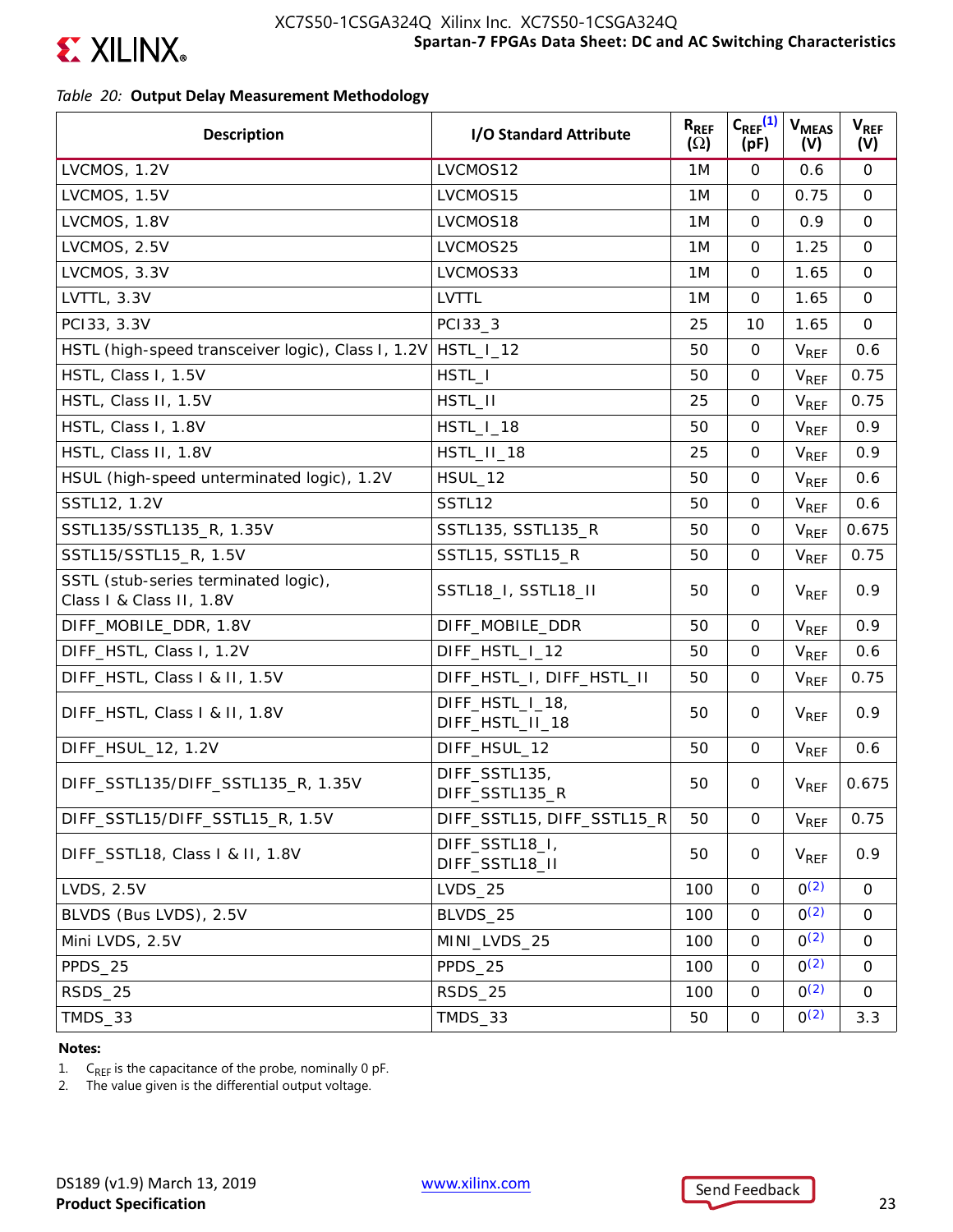

# **Input/Output Logic Switching Characteristics**

*Table 21:* **ILOGIC Switching Characteristics**

|                                          |                                                                  | V <sub>CCINT</sub> Operating Voltage and<br><b>Speed Grade</b> |           |           |              |
|------------------------------------------|------------------------------------------------------------------|----------------------------------------------------------------|-----------|-----------|--------------|
| Symbol                                   | <b>Description</b>                                               |                                                                | 1.0V      | 0.95V     | <b>Units</b> |
|                                          |                                                                  | $-2$                                                           | $-1$      | $-1L$     |              |
| Setup/Hold                               |                                                                  |                                                                |           |           |              |
| TICE1CK/TICKCE1                          | CE1 pin setup/hold with respect to CLK.                          | 0.54/0.02                                                      | 0.76/0.02 | 0.76/0.02 | ns           |
| T <sub>ISRCK</sub> /T <sub>ICKSR</sub>   | SR pin setup/hold with respect to CLK.                           | 0.70/0.01                                                      | 1.13/0.01 | 1.13/0.01 | ns           |
| T <sub>IDOCK</sub> /T <sub>IOCKD</sub>   | D pin setup/hold with respect to CLK without<br>delay.           | 0.01/0.29                                                      | 0.01/0.33 | 0.01/0.33 | ns           |
| T <sub>IDOCKD</sub> /T <sub>IOCKDD</sub> | DDLY pin setup/hold with respect to CLK (using<br>IDELAY).       | 0.02/0.29                                                      | 0.02/0.33 | 0.02/0.33 | ns           |
| Combinatorial                            |                                                                  |                                                                |           |           |              |
| $T_{\text{IDI}}$                         | D pin to O pin propagation delay, no delay.                      | 0.11                                                           | 0.13      | 0.13      | ns           |
| T <sub>IDID</sub>                        | DDLY pin to O pin propagation delay (using<br>IDELAY).           | 0.12                                                           | 0.14      | 0.14      | ns           |
| <b>Sequential Delays</b>                 |                                                                  |                                                                |           |           |              |
| T <sub>IDLO</sub>                        | D pin to Q1 pin using flip-flop as a latch without<br>delay.     | 0.44                                                           | 0.51      | 0.51      | ns           |
| TIDLOD                                   | DDLY pin to Q1 pin using flip-flop as a latch (using<br>IDELAY). | 0.44                                                           | 0.51      | 0.51      | ns           |
| TICKQ                                    | CLK to Q outputs.                                                | 0.57                                                           | 0.66      | 0.66      | ns           |
| T <sub>RQ</sub> _ILOGIC                  | SR pin to OQ/TQ out.                                             | 1.08                                                           | 1.32      | 1.32      | ns           |
| T <sub>GSRQ</sub> _ILOGIC                | Global set/reset to Q outputs.                                   | 7.60                                                           | 10.51     | 10.51     | ns           |
| Set/Reset                                |                                                                  |                                                                |           |           |              |
| T <sub>RPW_ILOGIC</sub>                  | Minimum pulse width, SR inputs.                                  | 0.72                                                           | 0.72      | 0.72      | ns, Min      |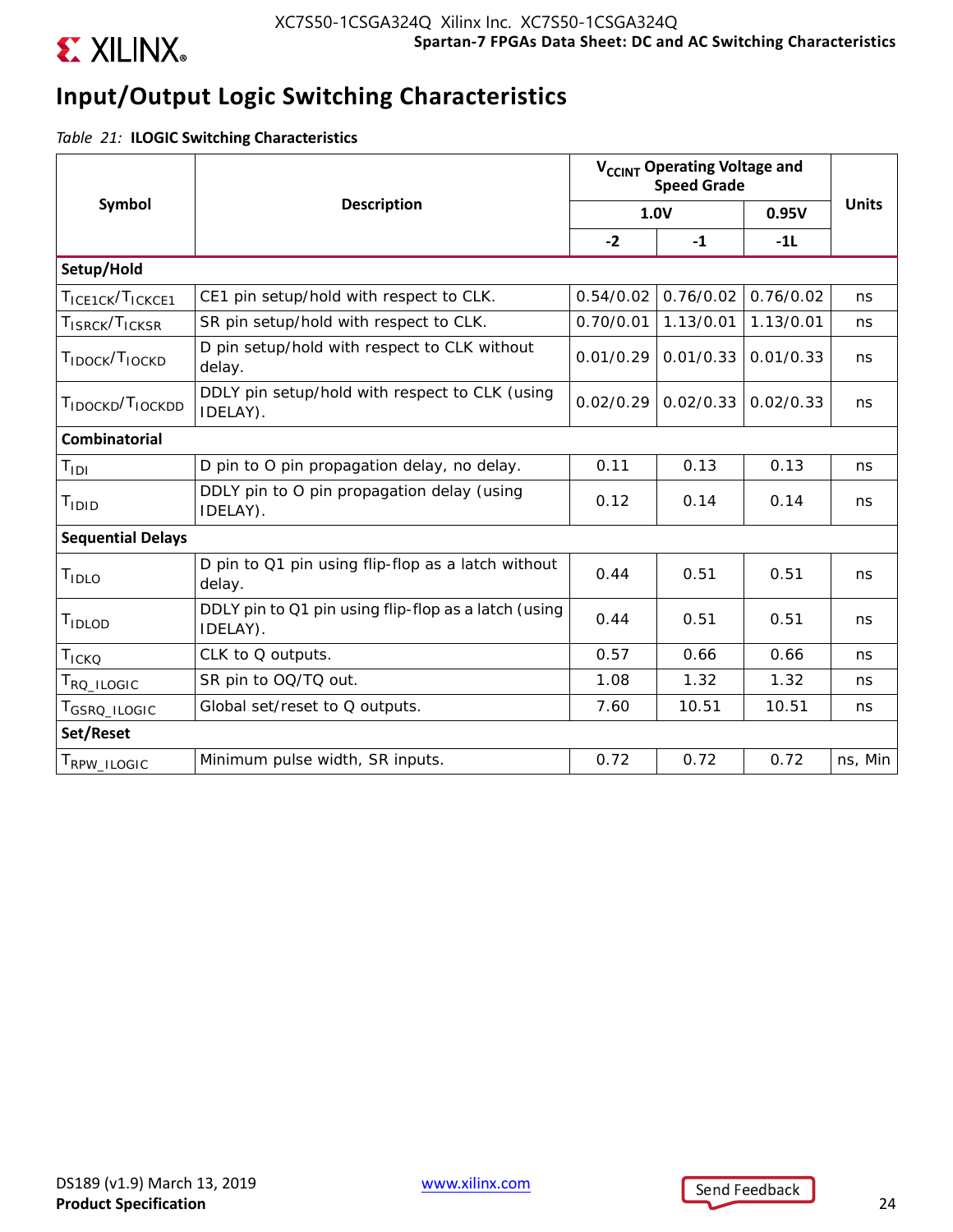

## *Table 22:* **OLOGIC Switching Characteristics**

|                                          |                                            | V <sub>CCINT</sub> Operating Voltage and Speed |              |              |              |
|------------------------------------------|--------------------------------------------|------------------------------------------------|--------------|--------------|--------------|
| Symbol                                   | <b>Description</b>                         |                                                | 1.0V         | 0.95V        | <b>Units</b> |
|                                          |                                            | $-2$                                           | $-1$         | $-1L$        |              |
| Setup/Hold                               |                                            |                                                |              |              |              |
| T <sub>ODCK</sub> /T <sub>OCKD</sub>     | D1/D2 pins setup/hold with respect to CLK. | $0.71/-0.11$                                   | $0.84/-0.11$ | $0.84/-0.11$ | ns           |
| T <sub>OOCECK</sub> /T <sub>OCKOCE</sub> | OCE pin setup/hold with respect to CLK.    | 0.34/0.58                                      | 0.51/0.58    | 0.51/0.58    | ns           |
| T <sub>OSRCK</sub> /T <sub>OCKSR</sub>   | SR pin setup/hold with respect to CLK.     | 0.44/0.21                                      | 0.80/0.21    | 0.80/0.21    | ns           |
| T <sub>OTCK</sub> /T <sub>OCKT</sub>     | T1/T2 pins setup/hold with respect to CLK. | $0.73/-0.14$                                   | $0.89/-0.14$ | $0.89/-0.14$ | ns           |
| T <sub>OTCECK</sub> /T <sub>OCKTCE</sub> | TCE pin setup/hold with respect to CLK.    | 0.34/0.01                                      | 0.51/0.01    | 0.51/0.01    | ns           |
| <b>Combinatorial</b>                     |                                            |                                                |              |              |              |
| T <sub>ODQ</sub>                         | D1 to OQ out or T1 to TQ out.              | 0.96                                           | 1.16         | 1.16         | ns           |
| <b>Sequential Delays</b>                 |                                            |                                                |              |              |              |
| Т <sub>оско</sub>                        | CLK to OQ/TQ out.                          | 0.49                                           | 0.56         | 0.56         | ns           |
| T <sub>RQ</sub> _OLOGIC                  | SR pin to OQ/TQ out.                       | 0.80                                           | 0.95         | 0.95         | ns           |
| T <sub>GSRQ</sub> _OLOGIC                | Global set/reset to Q outputs.             | 7.60                                           | 10.51        | 10.51        | ns           |
| Set/Reset                                |                                            |                                                |              |              |              |
| RPW_OLOGIC                               | Minimum pulse width, SR inputs.            | 0.74                                           | 0.74         | 0.74         | ns, Min      |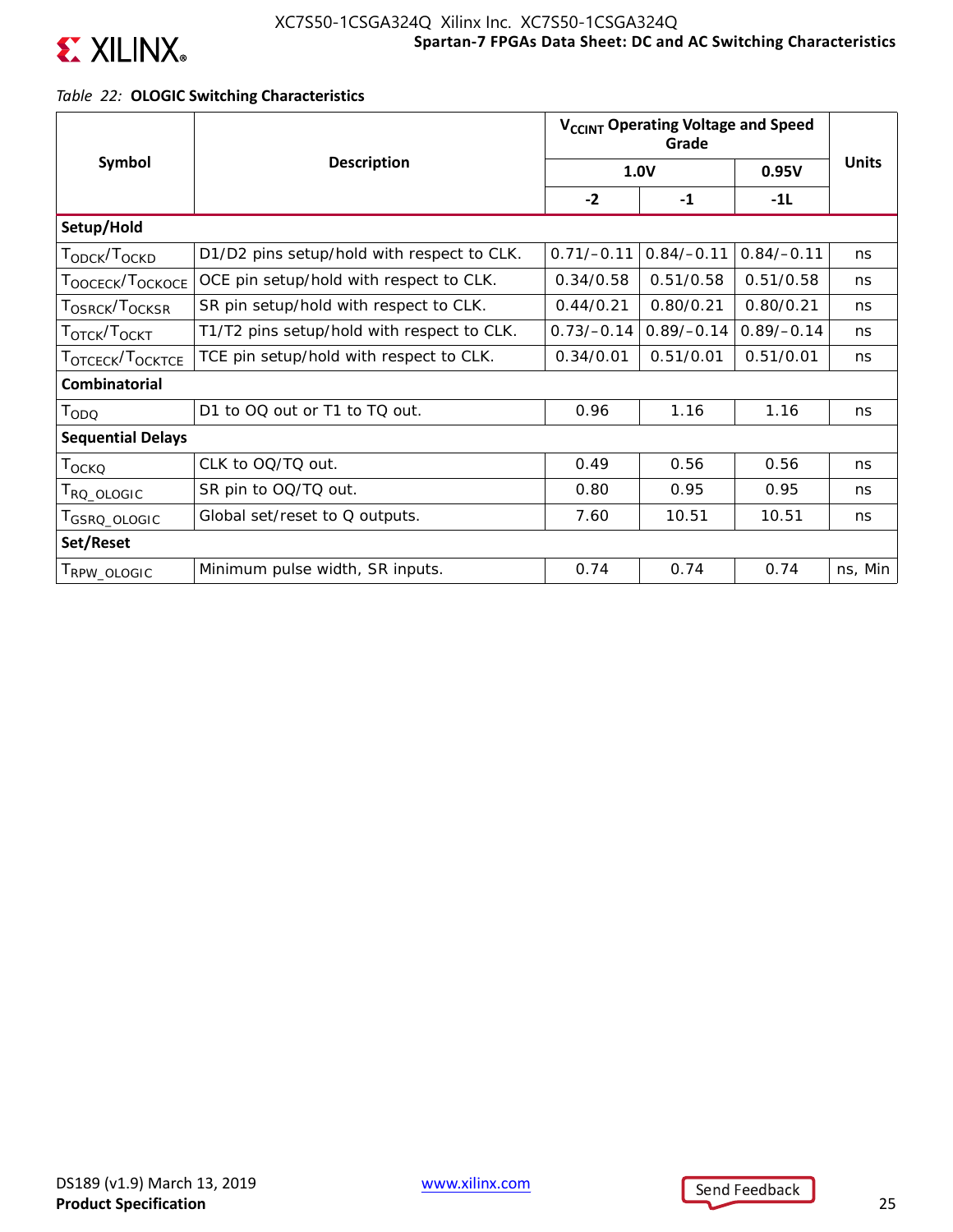

## **Input Serializer/Deserializer Switching Characteristics**

*Table 23:* **ISERDES Switching Characteristics**

|                                                                          | <b>Description</b>                                                                 | V <sub>CCINT</sub> Operating Voltage and Speed |              |              |              |
|--------------------------------------------------------------------------|------------------------------------------------------------------------------------|------------------------------------------------|--------------|--------------|--------------|
| Symbol                                                                   |                                                                                    |                                                | 1.0V         | 0.95V        | <b>Units</b> |
|                                                                          |                                                                                    | $-2$                                           | $-1$         | $-11$        |              |
| <b>Setup/Hold for Control Lines</b>                                      |                                                                                    |                                                |              |              |              |
| TISCCK BITSLIP<br>T <sub>ISCKC</sub> _BITSLIP                            | BITSLIP pin setup/hold with respect to<br>CLKDIV.                                  | 0.02/0.15                                      | 0.02/0.17    | 0.02/0.17    | ns           |
| $T_{ISCCK\_CE}$<br>T <sub>ISCKC</sub> _CE                                | CE pin setup/hold with respect to CLK<br>(for CE1).                                | $0.50/-0.01$                                   | $0.72/-0.01$ | $0.72/-0.01$ | ns           |
| $T_{ISCCK\_CE2}$<br>T <sub>ISCKC</sub> _CE <sub>2</sub>                  | CE pin setup/hold with respect to CLKDIV<br>(for $CE2$ ).                          | $-0.10/0.36$                                   | $-0.10/0.40$ | $-0.10/0.40$ | ns           |
| <b>Setup/Hold for Data Lines</b>                                         |                                                                                    |                                                |              |              |              |
| $T_{ISDCK_D}$<br>T <sub>ISCKD</sub> _D                                   | D pin setup/hold with respect to CLK.                                              | $-0.02/0.14$                                   | $-0.02/0.17$ | $-0.02/0.17$ | ns           |
| T <sub>ISDCK</sub> _DDLY <sup>/</sup><br>T <sub>ISCKD</sub> _DDLY        | DDLY pin setup/hold with respect to CLK<br>(using IDELAY). $(1)$                   | $-0.02/0.14$                                   | $-0.02/0.17$ | $-0.02/0.17$ | ns           |
| T <sub>ISDCK</sub> _ <sub>D_DDR</sub> /<br>T <sub>ISCKD</sub> _D_DDR     | D pin setup/hold with respect to CLK at<br>DDR mode.                               | $-0.02/0.14$                                   | $-0.02/0.17$ | $-0.02/0.17$ | ns           |
| T <sub>ISDCK</sub> DDLY DDR <sup>/</sup><br>T <sub>ISCKD</sub> _DDLY_DDR | D pin setup/hold with respect to CLK at<br>DDR mode (using IDELAY). <sup>(1)</sup> | 0.14/0.14                                      | 0.17/0.17    | 0.17/0.17    | ns           |
| <b>Sequential Delays</b>                                                 |                                                                                    |                                                |              |              |              |
| T <sub>ISCKO_Q</sub>                                                     | CLKDIV to out at Q pin.                                                            | 0.54                                           | 0.66         | 0.66         | ns           |
| <b>Propagation Delays</b>                                                |                                                                                    |                                                |              |              |              |
| T <sub>ISDO_DO</sub>                                                     | D input to DO output pin.                                                          | 0.11                                           | 0.13         | 0.13         | ns           |

**Notes:** 

1. Recorded at 0 tap value.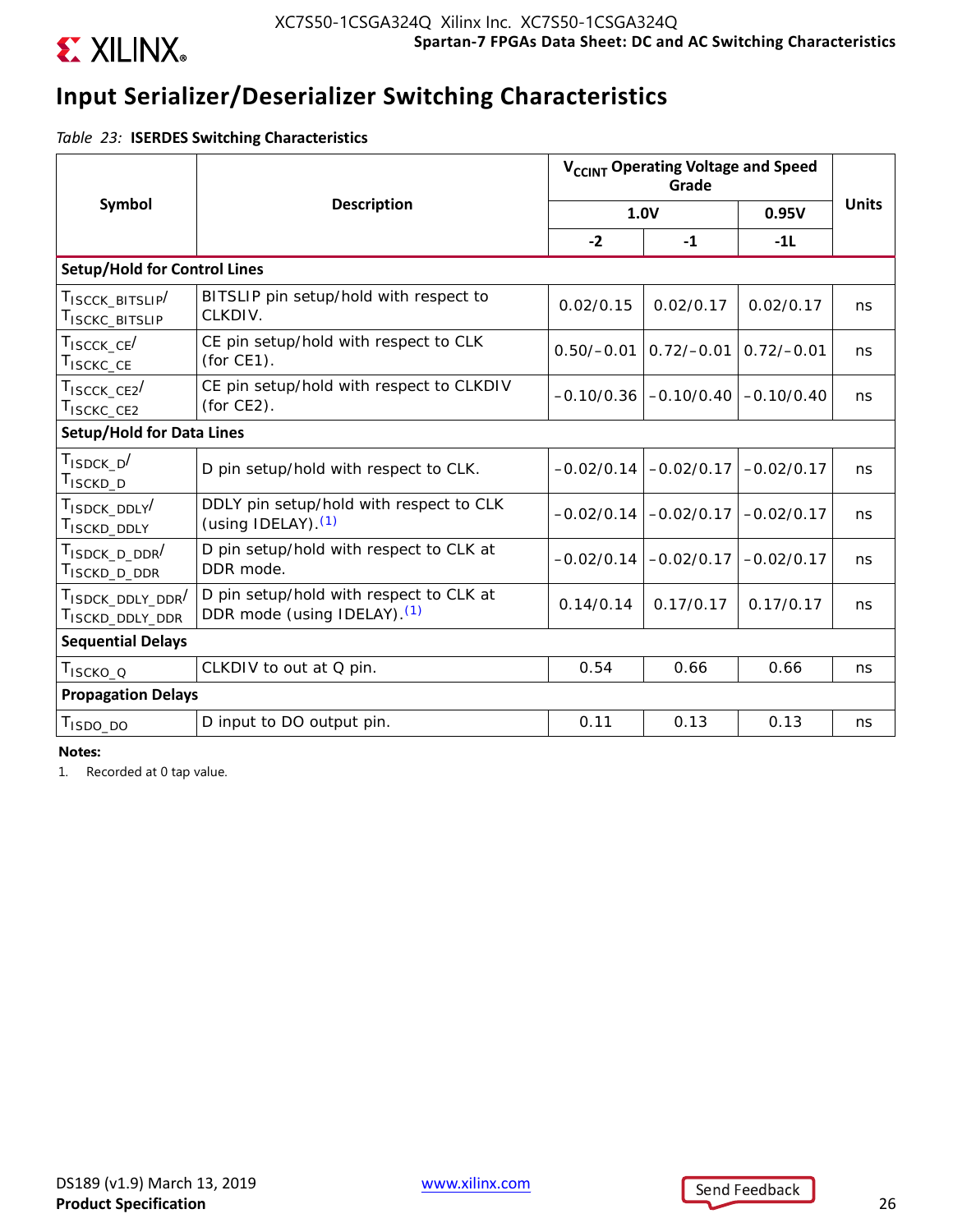

## **Output Serializer/Deserializer Switching Characteristics**

*Table 24:* **OSERDES Switching Characteristics**

|                                                                   |                                                | V <sub>CCINT</sub> Operating Voltage and Speed |              |              |              |
|-------------------------------------------------------------------|------------------------------------------------|------------------------------------------------|--------------|--------------|--------------|
| Symbol                                                            | <b>Description</b>                             | 1.0V                                           |              | 0.95V        | <b>Units</b> |
|                                                                   |                                                | $-2$                                           | $-1$         | $-11$        |              |
| Setup/Hold                                                        |                                                |                                                |              |              |              |
| $T_{\scriptsize \text{OSDCK\_D}}/$<br>T <sub>OSCKD_D</sub>        | D input setup/hold with respect to CLKDIV.     | 0.45/0.03                                      | 0.63/0.03    | 0.63/0.03    | ns           |
| T <sub>OSDCK T</sub> /<br>T <sub>OSCKD_T</sub>                    | T input setup/hold with respect to CLK.        | $0.73/-0.13$                                   | $0.88/-0.13$ | $0.88/-0.13$ | ns           |
| $\tau_{\text{OSDCK\_T2}}/$<br>T <sub>OSCKD_T2</sub>               | T input setup/hold with respect to CLKDIV.     | $0.34/-0.13$                                   | $0.39/-0.13$ | $0.39/-0.13$ | ns           |
| T <sub>OSCCK</sub> _oce <sup>/</sup><br>$T_{OSCKC\_OCE}$          | OCE input setup/hold with respect to CLK.      | 0.34/0.58                                      | 0.51/0.58    | 0.51/0.58    | ns           |
| $T_{\scriptsize \textrm{OSCCK\_S}}$                               | SR (reset) input setup with respect to CLKDIV. | 0.52                                           | 0.85         | 0.85         | ns           |
| $\tau_{\text{OSCCK\_TCE}}/$<br>$\mathsf{T}_{\mathsf{OSCKC\_TCE}}$ | TCE input setup/hold with respect to CLK.      | 0.34/0.01                                      | 0.51/0.01    | 0.51/0.01    | ns           |
| <b>Sequential Delays</b>                                          |                                                |                                                |              |              |              |
| Тоѕско_оо                                                         | Clock to out from CLK to OQ.                   | 0.42                                           | 0.48         | 0.48         | ns           |
| Τ <sub>Ο</sub> ς κο_το                                            | Clock to out from CLK to TQ.                   | 0.49                                           | 0.56         | 0.56         | ns           |
| <b>Combinatorial</b>                                              |                                                |                                                |              |              |              |
| Τ <sub>OSDO_ΤΤΩ</sub>                                             | T input to TQ out.                             | 0.92                                           | 1.11         | 1.11         | ns           |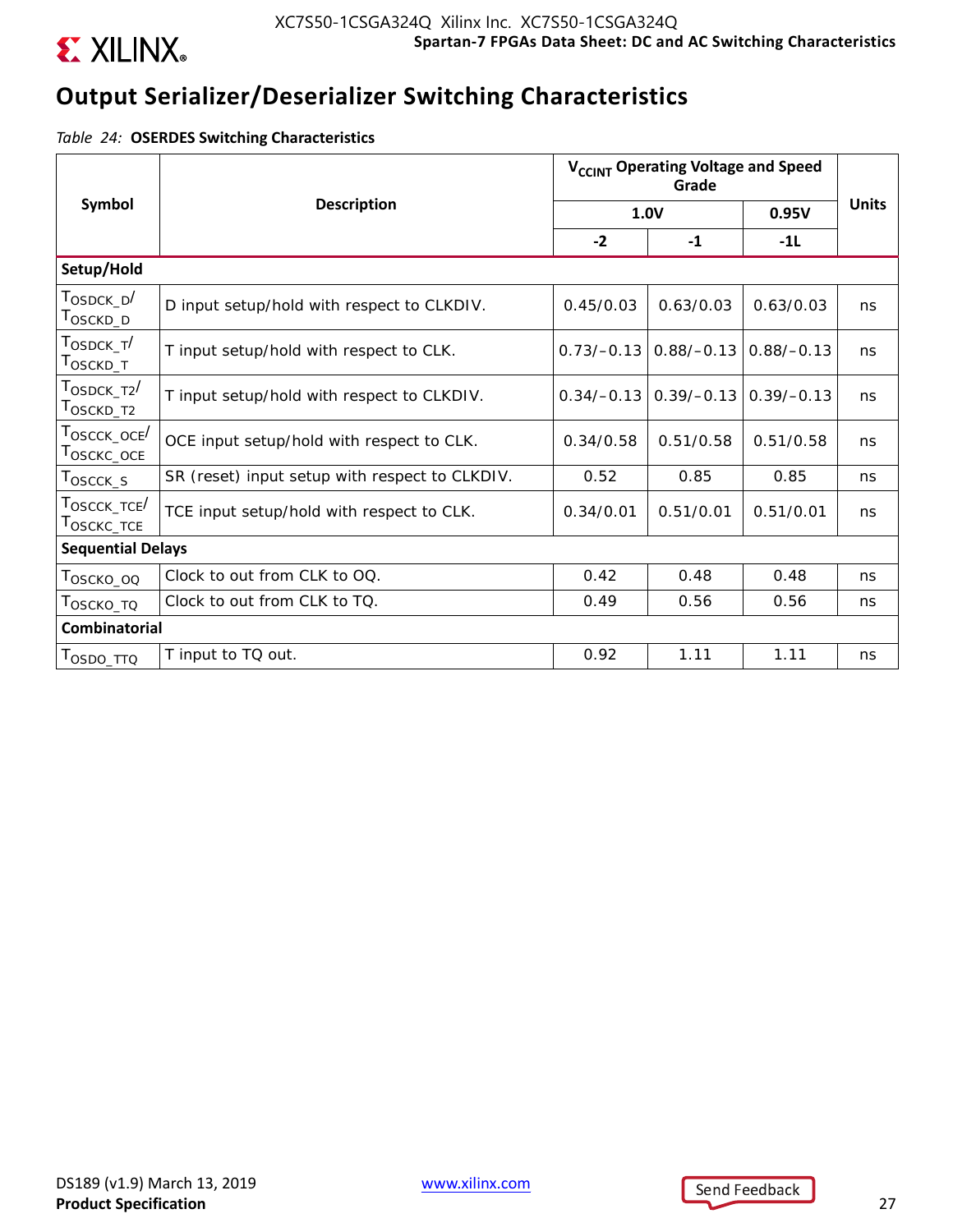

# **Input/Output Delay Switching Characteristics**

*Table 25:* **Input/Output Delay Switching Characteristics**

|                                       |                                                                                                     | V <sub>CCINT</sub> Operating Voltage and<br><b>Speed Grade</b> |                                  |              |               |
|---------------------------------------|-----------------------------------------------------------------------------------------------------|----------------------------------------------------------------|----------------------------------|--------------|---------------|
| Symbol                                | <b>Description</b>                                                                                  |                                                                | 1.0V                             | 0.95V        | <b>Units</b>  |
|                                       |                                                                                                     | $-2$                                                           | $-1$                             | $-11$        |               |
| <b>IDELAYCTRL</b>                     |                                                                                                     |                                                                |                                  |              |               |
| T <sub>DLYCCO</sub> _RDY              | Reset to ready for IDELAYCTRL.                                                                      | 3.67                                                           | 3.67                             | 3.67         | μs            |
|                                       | Attribute REFCLK frequency = $200.00$ . <sup>(1)</sup>                                              | 200.00                                                         | 200.00                           | 200.00       | <b>MHz</b>    |
| FIDELAYCTRL_REF                       | Attribute REFCLK frequency = $300.00$ . <sup>(1)</sup>                                              | 300.00                                                         | 300.00                           | 300.00       | <b>MHz</b>    |
|                                       | Attribute REFCLK frequency = $400.00$ . <sup>(1)</sup>                                              | 400.00                                                         | N/A                              | N/A          | <b>MHz</b>    |
| IDELAYCTRL_REF_<br><b>PRECISION</b>   | <b>REFCLK</b> precision                                                                             | ±10                                                            | ±10                              | ±10          | <b>MHz</b>    |
| TIDELAYCTRL_RPW                       | Minimum reset pulse width.                                                                          | 59.28                                                          | 59.28                            | 59.28        | ns            |
| <b>IDELAY</b>                         |                                                                                                     |                                                                |                                  |              |               |
| TIDELAYRESOLUTION                     | IDELAY chain delay resolution.                                                                      |                                                                | $1/(32 \times 2 \times F_{REF})$ |              | μs            |
|                                       | Pattern dependent period jitter in delay chain for<br>clock pattern. <sup>(2)</sup>                 | $\Omega$                                                       | $\Omega$                         | $\mathsf{O}$ | ps<br>per tap |
| TIDELAYPAT JIT                        | Pattern dependent period jitter in delay chain for<br>random data pattern (PRBS 23). <sup>(3)</sup> | ±5                                                             | ±5                               | ±5           | ps<br>per tap |
|                                       | Pattern dependent period jitter in delay chain for<br>random data pattern (PRBS 23). <sup>(4)</sup> | ±9                                                             | ±9                               | ±9           | ps<br>per tap |
| T <sub>IDELAY_CLK_MAX</sub>           | Maximum frequency of CLK input to IDELAY.                                                           | 680.00                                                         | 600.00                           | 600.00       | <b>MHz</b>    |
| TIDCCK_CE /<br>TIDCKC_CE              | CE pin setup/hold with respect to C for IDELAY.                                                     | 0.16/0.13                                                      | 0.21/0.16                        | 0.21/0.16    | ns            |
| $T_{\text{IDCCK\_INC}}$<br>TIDCKC_INC | INC pin setup/hold with respect to C for IDELAY.                                                    | 0.14/0.18                                                      | 0.16/0.22                        | 0.16/0.22    | ns            |
| TIDCCK_RST<br>T <sub>IDCKC</sub> RST  | RST pin setup/hold with respect to C for IDELAY.                                                    | 0.16/0.11                                                      | 0.18/0.14                        | 0.18/0.14    | ns            |
| T <sub>IDDO_IDATAIN</sub>             | Propagation delay through IDELAY.                                                                   | Note 5                                                         | Note 5                           | Note 5       | ps            |

### **Notes:**

1. Average tap delay at 200 MHz = 78 ps, at 300 MHz = 52 ps, and at 400 MHz = 39 ps.

2. When HIGH\_PERFORMANCE mode is set to TRUE or FALSE.

3. When HIGH\_PERFORMANCE mode is set to TRUE.

4. When HIGH\_PERFORMANCE mode is set to FALSE.

5. Delay depends on IDELAY tap setting. See the timing report for actual values.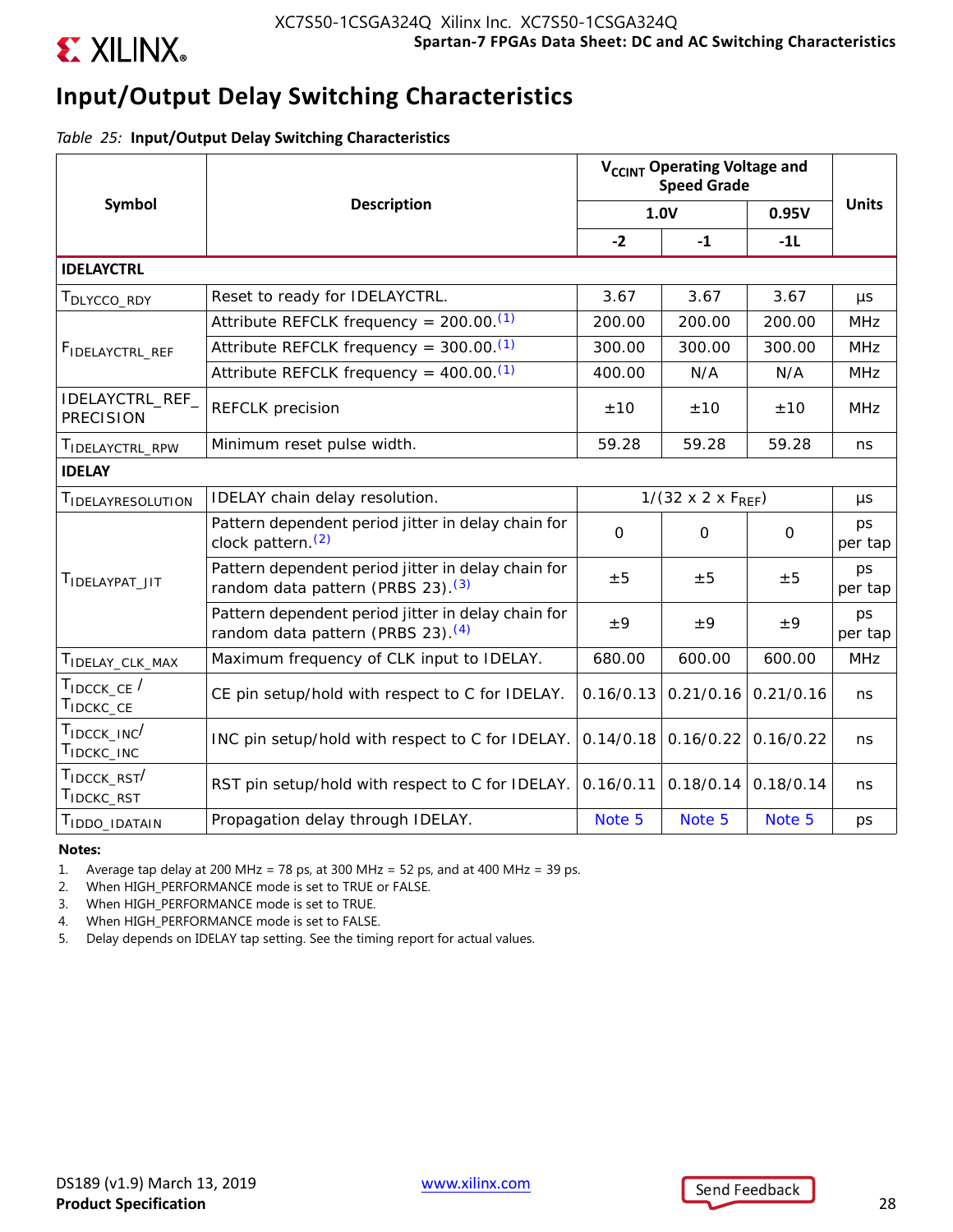

## *Table 26:* **IO\_FIFO Switching Characteristics**

|                                        | <b>Description</b>      | V <sub>CCINT</sub> Operating Voltage and Speed |              |              |              |
|----------------------------------------|-------------------------|------------------------------------------------|--------------|--------------|--------------|
| Symbol                                 |                         |                                                | 1.0V         | 0.95V        | <b>Units</b> |
|                                        |                         | $-2$                                           | $-1$         | $-1L$        |              |
| <b>IO_FIFO Clock to Out Delays</b>     |                         |                                                |              |              |              |
| TOFFCKO_DO                             | RDCLK to Q outputs.     | 0.60                                           | 0.68         | 0.68         | ns           |
| T <sub>CKO</sub> _FLAGS                | Clock to IO_FIFO flags. | 0.61                                           | 0.77         | 0.77         | ns           |
| Setup/Hold                             |                         |                                                |              |              |              |
| T <sub>CCK_D</sub> /T <sub>CKC_D</sub> | D inputs to WRCLK.      | 0.51/0.02                                      | 0.58/0.02    | 0.58/0.02    | ns           |
| TIFFCCK_WREN<br>I IFFCKC_WREN          | WREN to WRCLK.          | $0.47/-0.01$                                   | $0.53/-0.01$ | $0.53/-0.01$ | ns           |
| TOFFCCK_RDEN<br>TOFFCKC_RDEN           | RDEN to RDCLK.          | 0.58/0.02                                      | 0.66/0.02    | 0.66/0.02    | ns           |
| <b>Minimum Pulse Width</b>             |                         |                                                |              |              |              |
| PWH_IO_FIFO                            | RESET, RDCLK, WRCLK.    | 2.15                                           | 2.15         | 2.15         | ns           |
| T <sub>PWL_IO_FIFO</sub>               | RESET, RDCLK, WRCLK.    | 2.15                                           | 2.15         | 2.15         | ns           |
| Maximum Frequency                      |                         |                                                |              |              |              |
| $F_{MAX}$                              | RDCLK and WRCLK.        | 200.00                                         | 200.00       | 200.00       | MHz          |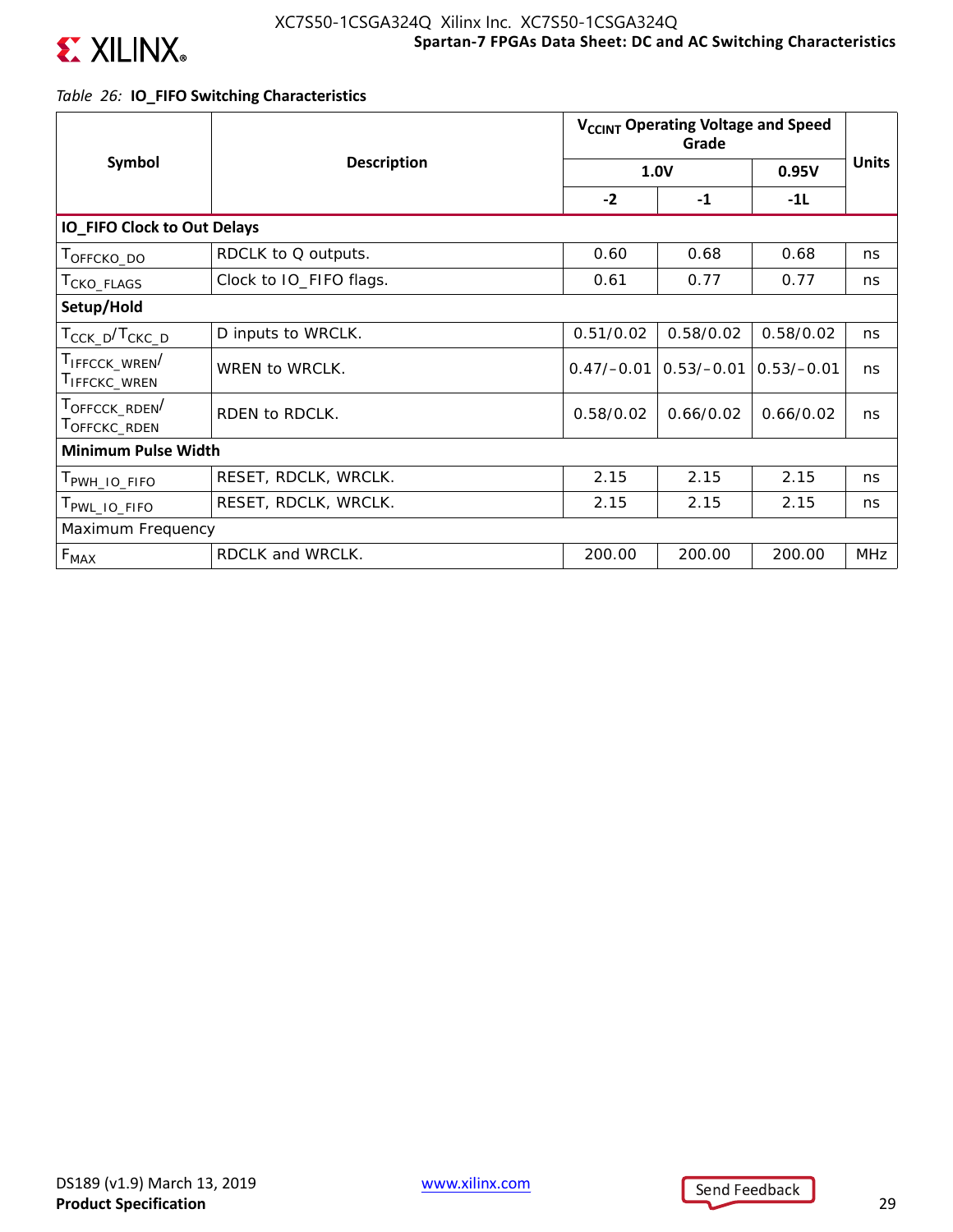

# **CLB Switching Characteristics**

*Table 27:* **CLB Switching Characteristics**

|                                      |                                                                                | V <sub>CCINT</sub> Operating Voltage and Speed |           |           |              |
|--------------------------------------|--------------------------------------------------------------------------------|------------------------------------------------|-----------|-----------|--------------|
| Symbol                               | <b>Description</b>                                                             | 1.0V                                           |           | 0.95V     | <b>Units</b> |
|                                      |                                                                                | $-2$                                           | $-1$      | $-1L$     |              |
| <b>Combinatorial Delays</b>          |                                                                                |                                                |           |           |              |
| T <sub>ILO</sub>                     | An - Dn LUT address to A.                                                      | 0.11                                           | 0.13      | 0.13      | ns, Max      |
| $TILO-2$                             | An - Dn LUT address to AMUX/CMUX.                                              | 0.30                                           | 0.36      | 0.36      | ns, Max      |
| $TILO-3$                             | An - Dn LUT address to BMUX_A.                                                 | 0.46                                           | 0.55      | 0.55      | ns, Max      |
| Τ <sub>ΙΤΟ</sub>                     | An $-$ Dn inputs to $A$ $-$ D Q outputs.                                       | 1.05                                           | 1.27      | 1.27      | ns, Max      |
| $T_{\sf AXA}$                        | AX inputs to AMUX output.                                                      | 0.69                                           | 0.84      | 0.84      | ns, Max      |
| $T_{\sf AXB}$                        | AX inputs to BMUX output.                                                      | 0.66                                           | 0.83      | 0.83      | ns, Max      |
| $T_{\sf AXC}$                        | AX inputs to CMUX output.                                                      | 0.68                                           | 0.82      | 0.82      | ns, Max      |
| $T_{\sf AXD}$                        | AX inputs to DMUX output.                                                      | 0.75                                           | 0.90      | 0.90      | ns, Max      |
| Т <sub>вхв</sub>                     | BX inputs to BMUX output.                                                      | 0.57                                           | 0.69      | 0.69      | ns, Max      |
| $T_{\mathsf{BXD}}$                   | BX inputs to DMUX output.                                                      | 0.69                                           | 0.82      | 0.82      | ns, Max      |
| $\mathsf{T}_{\mathsf{CXC}}$          | CX inputs to CMUX output.                                                      | 0.48                                           | 0.58      | 0.58      | ns, Max      |
| $\mathsf{T}_{\text{CXD}}$            | CX inputs to DMUX output.                                                      | 0.59                                           | 0.71      | 0.71      | ns, Max      |
| T <sub>DXD</sub>                     | DX inputs to DMUX output.                                                      | 0.58                                           | 0.70      | 0.70      | ns, Max      |
| <b>Sequential Delays</b>             |                                                                                |                                                |           |           |              |
| T <sub>CKO</sub>                     | Clock to $AQ - DQ$ outputs.                                                    | 0.44                                           | 0.53      | 0.53      | ns, Max      |
| T <sub>SHCKO</sub>                   | Clock to AMUX - DMUX outputs.                                                  | 0.53                                           | 0.66      | 0.66      | ns, Max      |
|                                      | Setup and Hold Times of CLB Flip-Flops Before/After Clock CLK                  |                                                |           |           |              |
| $T_{AS}/T_{AH}$                      | AN - DN input to CLK on A - D flip-flops.                                      | 0.09/0.14                                      | 0.11/0.18 | 0.11/0.18 | ns, Min      |
|                                      | $AX - DX$ input to CLK on $A - D$ flip-flops.                                  | 0.07/0.21                                      | 0.09/0.26 | 0.09/0.26 | ns, Min      |
| T <sub>DICK</sub> /T <sub>CKDI</sub> | AX - DX input through MUXs and/or carry logic to<br>CLK on $A - D$ flip-flops. | 0.66/0.09                                      | 0.81/0.11 | 0.81/0.11 | ns, Min      |
| $T_{\text{CECK\_CLB}}/$<br>CKCE_CLB  | CE input to CLK on $A - D$ flip-flops.                                         | 0.17/0.00                                      | 0.21/0.01 | 0.21/0.01 | ns, Min      |
| T <sub>SRCK</sub> /T <sub>CKSR</sub> | SR input to CLK on $A - D$ flip-flops.                                         | 0.43/0.04                                      | 0.53/0.05 | 0.53/0.05 | ns, Min      |
| Set/Reset                            |                                                                                |                                                |           |           |              |
| <b>T</b> <sub>SRMIN</sub>            | SR input minimum pulse width.                                                  | 0.78                                           | 1.04      | 1.04      | ns, Min      |
| $\mathsf{T}_{\mathsf{RQ}}$           | Delay from SR input to AQ - DQ flip-flops.                                     | 0.59                                           | 0.71      | 0.71      | ns, Max      |
| $\mathsf{T}_{\mathsf{CEO}}$          | Delay from CE input to AQ - DQ flip-flops.                                     | 0.58                                           | 0.70      | 0.70      | ns, Max      |
| F <sub>TOG</sub>                     | Toggle frequency (for export control).                                         | 1286                                           | 1098      | 1098      | MHz          |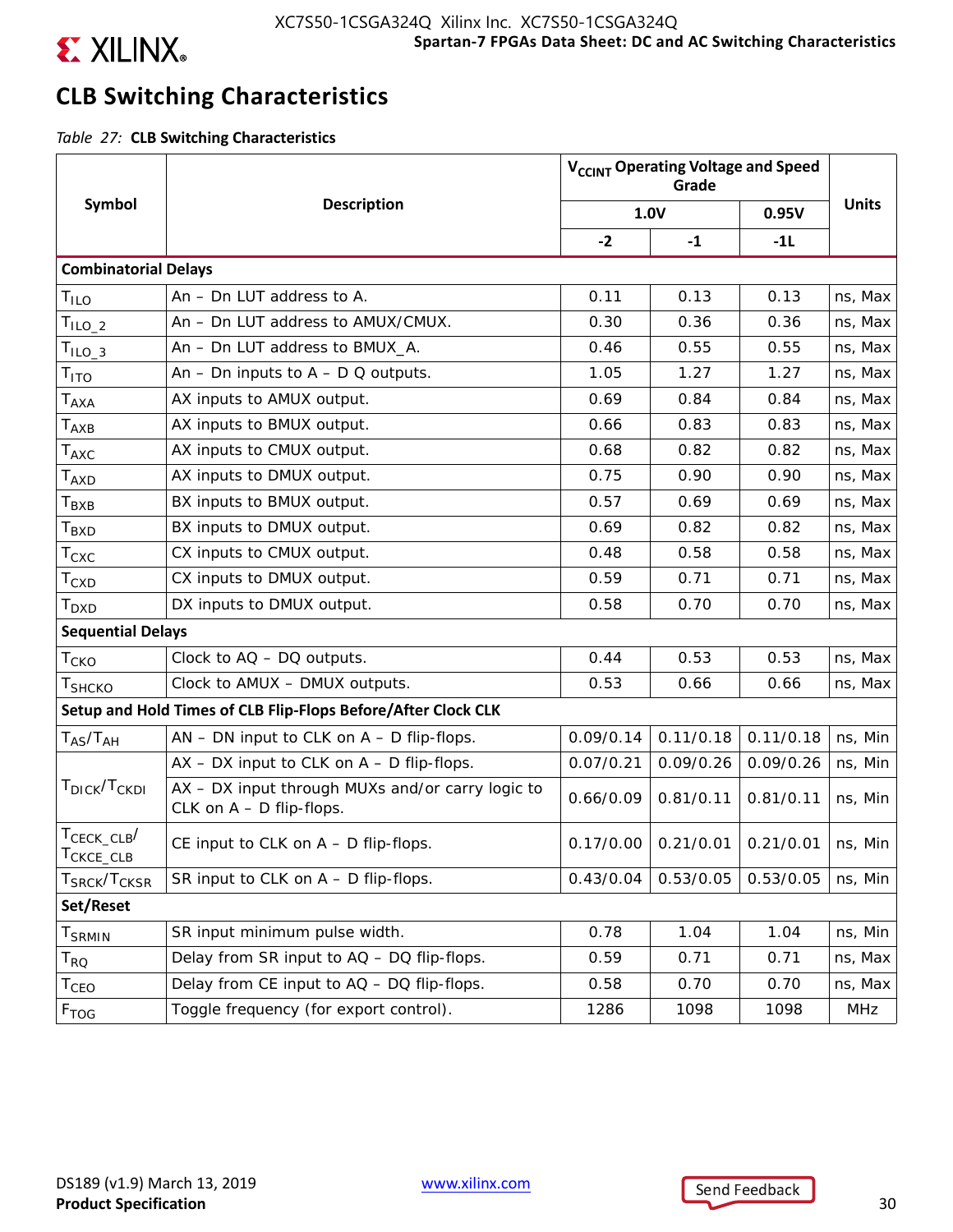

# **CLB Distributed RAM Switching Characteristics (SLICEM Only)**

*Table 28:* **CLB Distributed RAM Switching Characteristics**

|                                                    |                                                                | V <sub>CCINT</sub> Operating Voltage and<br><b>Speed Grade</b> |                                     |           |              |
|----------------------------------------------------|----------------------------------------------------------------|----------------------------------------------------------------|-------------------------------------|-----------|--------------|
| Symbol                                             | <b>Description</b>                                             |                                                                | 1.0V                                | 0.95V     | <b>Units</b> |
|                                                    |                                                                | $-2$                                                           | $-1$                                | $-11$     |              |
| <b>Sequential Delays</b>                           |                                                                |                                                                |                                     |           |              |
| T <sub>SHCKO</sub>                                 | Clock to $A - B$ outputs.                                      | 1.09                                                           | 1.32                                | 1.32      | ns, Max      |
| T <sub>SHCKO_1</sub>                               | Clock to AMUX - BMUX outputs.                                  | 1.53                                                           | 1.86                                | 1.86      | ns, Max      |
| <b>Setup and Hold Times Before/After Clock CLK</b> |                                                                |                                                                |                                     |           |              |
| T <sub>DS_LRAM</sub> /T <sub>DH_LRAM</sub>         | $A - D$ inputs to CLK.                                         | 0.60/0.30                                                      | 0.72/0.35                           | 0.72/0.35 | ns, Min      |
|                                                    | Address An inputs to clock.                                    |                                                                | $0.30/0.60$   0.37/0.70   0.37/0.70 |           | ns, Min      |
| T <sub>AS_LRAM</sub> /T <sub>AH_LRAM</sub>         | Address An inputs through MUXs and/or<br>carry logic to clock. | 0.77/0.21                                                      | $0.94/0.26$ 0.94/0.26               |           | ns, Min      |
| T <sub>WS</sub> _LRAM <sup>/T</sup> WH_LRAM        | WE input to clock.                                             | 0.43/0.12                                                      | 0.53/0.17                           | 0.53/0.17 | ns, Min      |
| TCECK_LRAM <sup>/T</sup> CKCE_LRAM                 | CE input to CLK.                                               | 0.44/0.11                                                      | 0.53/0.17                           | 0.53/0.17 | ns, Min      |
| <b>Clock CLK</b>                                   |                                                                |                                                                |                                     |           |              |
| T <sub>MPW</sub> _LRAM                             | Minimum pulse width.                                           | 1.13                                                           | 1.25                                | 1.25      | ns, Min      |
| $T_{\text{MCP}}$                                   | Minimum clock period.                                          | 2.26                                                           | 2.50                                | 2.50      | ns, Min      |

**Notes:** 

1. T<sub>SHCKO</sub> also represents the CLK to XMUX output. Refer to the timing report for the CLK to XMUX path.

# **CLB Shift Register Switching Characteristics (SLICEM Only)**

|  |  |  |  |  | Table 29: CLB Shift Register Switching Characteristics |
|--|--|--|--|--|--------------------------------------------------------|
|--|--|--|--|--|--------------------------------------------------------|

|                                                                     |                                      | V <sub>CCINT</sub> Operating Voltage and<br><b>Speed Grade</b> |           |           |              |
|---------------------------------------------------------------------|--------------------------------------|----------------------------------------------------------------|-----------|-----------|--------------|
| Symbol                                                              | <b>Description</b>                   |                                                                | 1.0V      | 0.95V     | <b>Units</b> |
|                                                                     |                                      | $-2$                                                           | $-1$      | $-1L$     |              |
| <b>Sequential Delays</b>                                            |                                      |                                                                |           |           |              |
| T <sub>REG</sub>                                                    | Clock to $A - D$ outputs.            | 1.33                                                           | 1.61      | 1.61      | ns, Max      |
| T <sub>REG_MUX</sub>                                                | Clock to AMUX - DMUX output.         | 1.77                                                           | 2.15      | 2.15      | ns, Max      |
| T <sub>REG_M31</sub>                                                | Clock to DMUX output via M31 output. | 1.23                                                           | 1.46      | 1.46      | ns, Max      |
| Setup and Hold Times Before/After Clock CLK                         |                                      |                                                                |           |           |              |
| T <sub>WS_SHFREG</sub> /T <sub>WH_SHFREG</sub>                      | WE input.                            | 0.41/0.12                                                      | 0.51/0.17 | 0.51/0.17 | ns, Min      |
| T <sub>CECK</sub> _SHFREG <sup>/</sup><br>T <sub>CKCE</sub> _SHFREG | CE input to CLK.                     | 0.42/0.11                                                      | 0.52/0.17 | 0.52/0.17 | ns, Min      |
| T <sub>DS</sub> SHFREG <sup>/T</sup> DH SHFREG                      | $A - D$ inputs to CLK.               | 0.37/0.37                                                      | 0.44/0.43 | 0.44/0.43 | ns, Min      |
| <b>Clock CLK</b>                                                    |                                      |                                                                |           |           |              |
| MPW_SHFREG                                                          | Minimum pulse width.                 | 0.86                                                           | 0.98      | 0.98      | ns, Min      |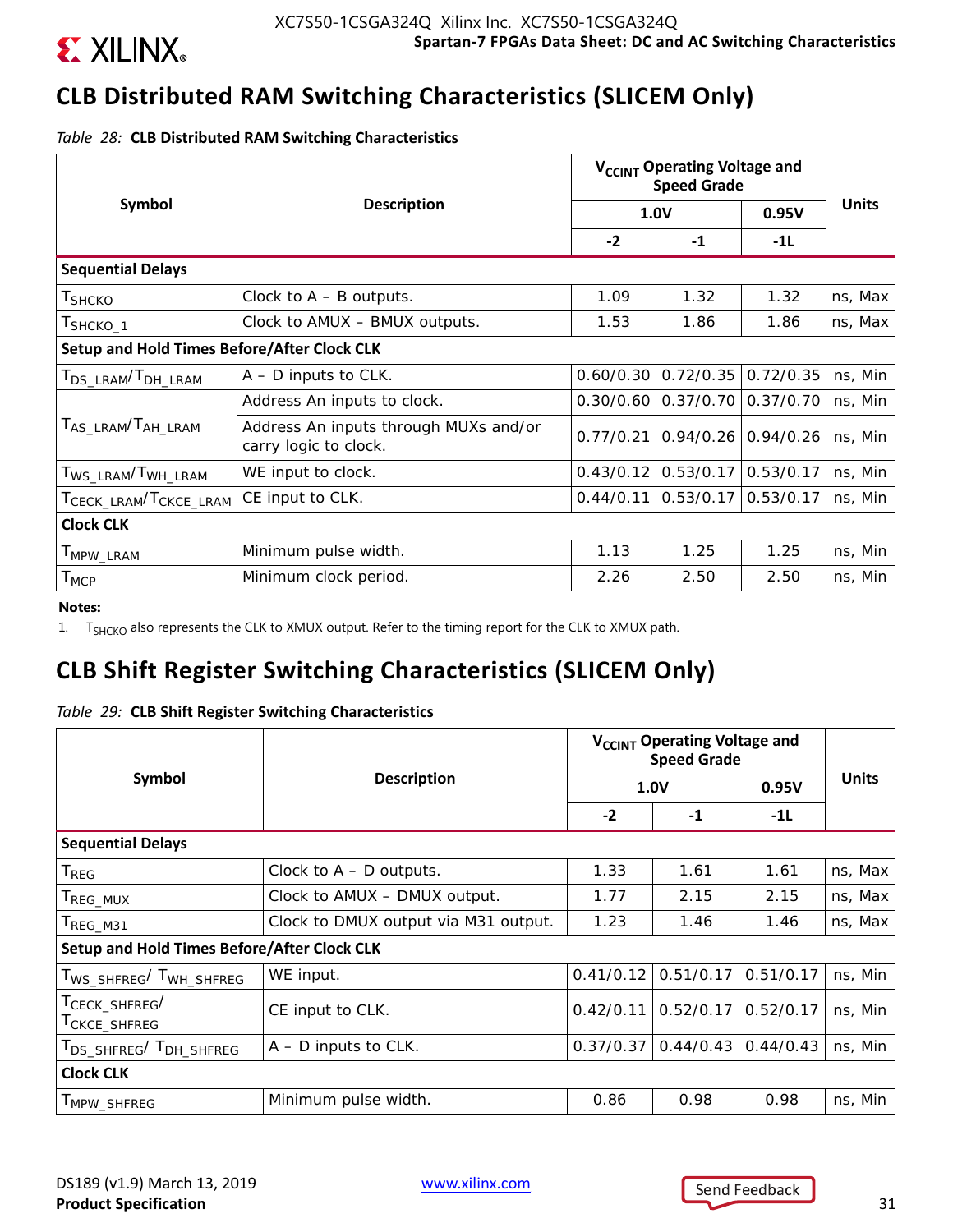

# **Block RAM and FIFO Switching Characteristics**

*Table 30:* **Block RAM and FIFO Switching Characteristics**

|                                                                                                        |                                                                                                                | V <sub>CCINT</sub> Operating Voltage and Speed |           |           |              |
|--------------------------------------------------------------------------------------------------------|----------------------------------------------------------------------------------------------------------------|------------------------------------------------|-----------|-----------|--------------|
| Symbol                                                                                                 | <b>Description</b>                                                                                             |                                                | 1.0V      | 0.95V     | <b>Units</b> |
|                                                                                                        |                                                                                                                | $-2$                                           | $-1$      | $-1L$     |              |
| <b>Block RAM and FIFO Clock-to-Out Delays</b>                                                          |                                                                                                                |                                                |           |           |              |
| T <sub>RCKO_DO</sub> and                                                                               | Clock CLK to DOUT output (without<br>output register). $(1)(2)$                                                | 2.13                                           | 2.46      | 2.46      | ns, Max      |
| $T_{\scriptstyle\rm RCKO\_DO\_REG}$                                                                    | Clock CLK to DOUT output (with output<br>register). $(3)(4)$                                                   | 0.74                                           | 0.89      | 0.89      | ns, Max      |
| Т <sub>RCKO_DO_ECC</sub> and<br>$\mathsf{T}_{\mathsf{RCKO\_DO\_ECC\_REG}}$                             | Clock CLK to DOUT output with ECC<br>(without output register). $(1)(2)$                                       | 3.04                                           | 3.84      | 3.84      | ns, Max      |
|                                                                                                        | Clock CLK to DOUT output with ECC<br>(with output register). $(3)(4)$                                          | 0.81                                           | 0.94      | 0.94      | ns, Max      |
| T <sub>RCKO_DO_CASCOUT</sub> and<br>TRCKO_DO_CASCOUT_REG                                               | Clock CLK to DOUT output with cascade<br>(without output register). <sup>(1)</sup>                             | 2.88                                           | 3.30      | 3.30      | ns, Max      |
|                                                                                                        | Clock CLK to DOUT output with cascade<br>(with output register). (3)                                           | 1.28                                           | 1.46      | 1.46      | ns, Max      |
| T <sub>RCKO</sub> _FLAGS                                                                               | Clock CLK to FIFO flags outputs. (5)                                                                           | 0.87                                           | 1.05      | 1.05      | ns, Max      |
| T <sub>rcko</sub> _pointers                                                                            | Clock CLK to FIFO pointers outputs. (6)                                                                        | 1.02                                           | 1.15      | 1.15      | ns, Max      |
| T <sub>RCKO</sub> _parity_ecc                                                                          | Clock CLK to ECCPARITY in ECC encode<br>only mode.                                                             | 0.85                                           | 0.94      | 0.94      | ns, Max      |
| T <sub>RCKO</sub> _spBIT_ECC and                                                                       | Clock CLK to BITERR (without output<br>register).                                                              | 2.81                                           | 3.55      | 3.55      | ns, Max      |
| $\mathsf{T}_{\mathsf{RCKO}\_\mathsf{SDBIT}\_\mathsf{ECC}\_\mathsf{REG}}$                               | Clock CLK to BITERR (with output<br>register).                                                                 | 0.76                                           | 0.89      | 0.89      | ns, Max      |
| T <sub>RCKO</sub> _RDADDR_ECC and                                                                      | Clock CLK to RDADDR output with ECC<br>(without output register).                                              | 0.88                                           | 1.07      | 1.07      | ns, Max      |
| T <sub>RCKO</sub> _RDADDR_ECC_REG                                                                      | Clock CLK to RDADDR output with ECC<br>(with output register).                                                 | 0.93                                           | 1.08      | 1.08      | ns, Max      |
| Setup and Hold Times Before/After Clock CLK                                                            |                                                                                                                |                                                |           |           |              |
| $T_{\rm RCCK\_ADDRA}/$<br>T <sub>RCKC</sub> _ADDRA                                                     | ADDR inputs. (7)                                                                                               | 0.49/0.33                                      | 0.57/0.36 | 0.57/0.36 | ns, Min      |
| T <sub>RDCK</sub> _DI_WF_NC <sup>/</sup><br>$\mathsf{T}_{\mathsf{RCKD\_DI\_WF\_NC}}$                   | Data input setup/hold time when block<br>RAM is configured in WRITE_FIRST or<br>NO_CHANGE mode. <sup>(8)</sup> | 0.65/0.63                                      | 0.74/0.67 | 0.74/0.67 | ns, Min      |
| T <sub>RDCK</sub> _ <sub>DI</sub> _ <sub>RF</sub> <sup>/</sup><br>$\mathsf{T}_{\mathsf{RCKD\_DI\_RF}}$ | Data input setup/hold time when block<br>RAM is configured in READ_FIRST<br>mode. $(8)$                        | 0.22/0.34                                      | 0.25/0.41 | 0.25/0.41 | ns, Min      |
| $\mathsf{T}_{\mathsf{RDCK\_DI\_ECC}}$<br>$\mathsf{T}_{\mathsf{RCKD\_DI\_ECC}}$                         | DIN inputs with block RAM ECC in<br>standard mode. <sup>(8)</sup>                                              | 0.55/0.46                                      | 0.63/0.50 | 0.63/0.50 | ns, Min      |
| $\mathsf{T}_{\mathsf{RDCK\_DI\_ECCW}}/$<br>T <sub>RCKD</sub> _DI_ECCW                                  | DIN inputs with block RAM ECC encode<br>only. $(8)$                                                            | 1.02/0.46                                      | 1.17/0.50 | 1.17/0.50 | ns, Min      |

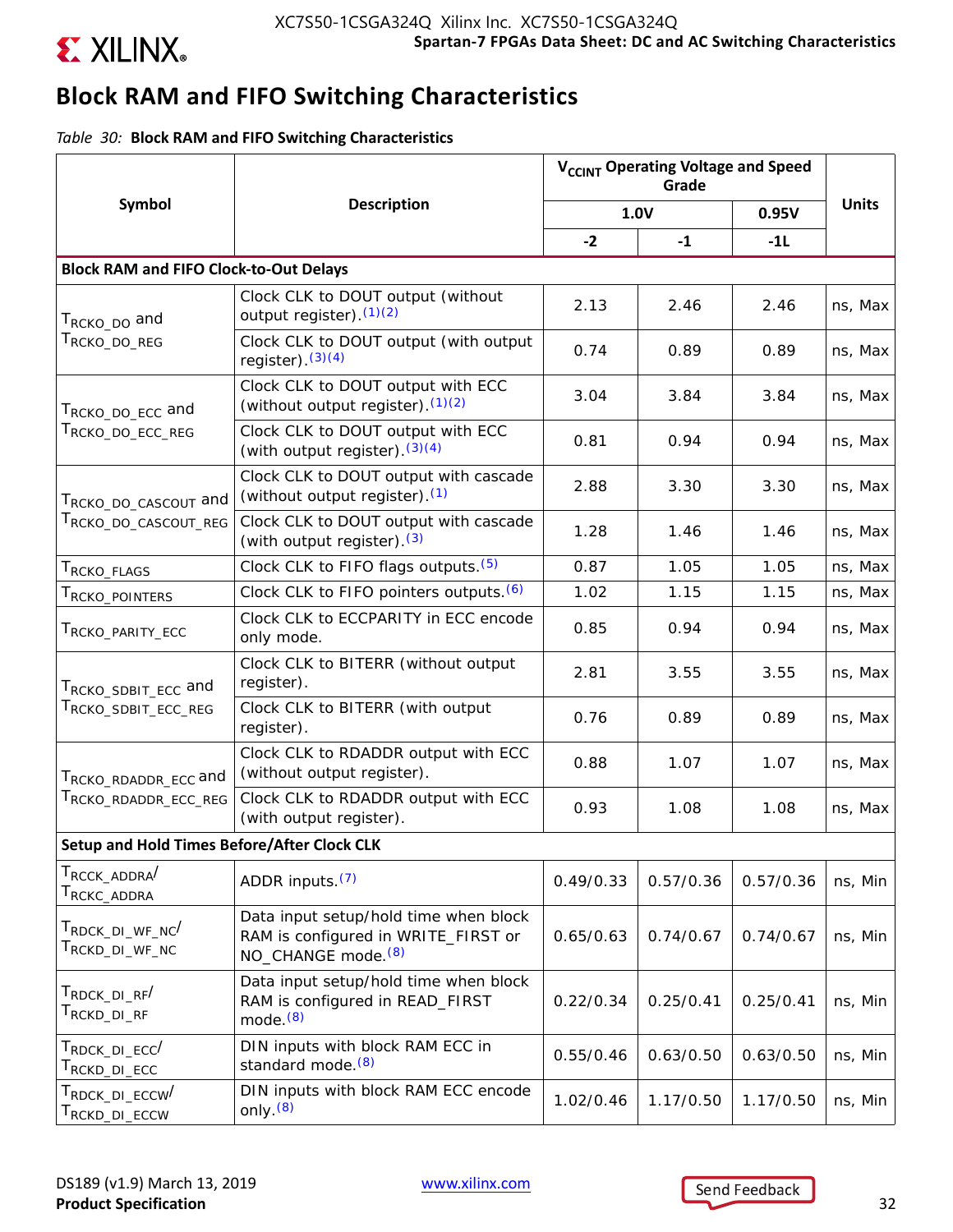

## *Table 30:* **Block RAM and FIFO Switching Characteristics** *(Cont'd)*

|                                                                                                    |                                                                                                                                                    | V <sub>CCINT</sub> Operating Voltage and Speed |              |              |              |
|----------------------------------------------------------------------------------------------------|----------------------------------------------------------------------------------------------------------------------------------------------------|------------------------------------------------|--------------|--------------|--------------|
| <b>Symbol</b>                                                                                      | <b>Description</b>                                                                                                                                 |                                                | 1.0V         | 0.95V        | <b>Units</b> |
|                                                                                                    |                                                                                                                                                    | $-2$                                           | $-1$         | $-11$        |              |
| $\tau_{\texttt{RDCK\_DI\_ECC\_FIFO}}/$<br>T <sub>RCKD_DI_ECC_FIFO</sub>                            | DIN inputs with FIFO ECC in standard<br>mode.(8)                                                                                                   | 1.15/0.59                                      | 1.32/0.64    | 1.32/0.64    | ns, Min      |
| $\tau_{\text{\tiny{RCCK}}}$ injectbiterr $^{\prime}$<br>$\mathsf{T}_{\mathsf{RCKC\_INIECTBITERR}}$ | Inject single/double bit error in ECC<br>mode.                                                                                                     | 0.64/0.37                                      | 0.74/0.40    | 0.74/0.40    | ns, Min      |
| ${\sf T}_{\sf RCCK\_EN}/{\sf T}_{\sf RCKC\_EN}$                                                    | Block RAM enable (EN) input.                                                                                                                       | 0.39/0.21                                      | 0.45/0.23    | 0.45/0.23    | ns, Min      |
| T <sub>RCCK</sub> _REGCE <sup>/</sup><br>$\mathsf{T}_{\mathsf{RCKC\_REGCE}}$                       | CE input of output register.                                                                                                                       | 0.29/0.15                                      | 0.36/0.16    | 0.36/0.16    | ns, Min      |
| ${\sf T}_{\sf RCCK\_RSTREG}$<br>$\mathsf{T}_{\mathsf{RCKC\_RSTREG}}$                               | Synchronous RSTREG input.                                                                                                                          | 0.32/0.07                                      | 0.35/0.07    | 0.35/0.07    | ns, Min      |
| ${\sf T}_{\sf RCCK\_RSTRAM} /$<br>T <sub>RCKC</sub> _RSTRAM                                        | Synchronous RSTRAM input.                                                                                                                          | 0.34/0.43                                      | 0.36/0.46    | 0.36/0.46    | ns, Min      |
| T <sub>RCCK</sub> _wea <sup>/T</sup> RCKC_WEA                                                      | Write enable (WE) input (block RAM<br>only).                                                                                                       | 0.48/0.19                                      | 0.54/0.20    | 0.54/0.20    | ns, Min      |
| T <sub>RCCK</sub> _WREN <sup>/</sup><br>$\mathsf{T}_{\mathsf{RCKC\_WREN}}$                         | WREN FIFO inputs.                                                                                                                                  | 0.46/0.35                                      | 0.47/0.43    | 0.47/0.43    | ns, Min      |
| $\mathsf{T}_{\mathsf{RCCK\_RDEN}}$<br>$\mathsf{T}_{\mathsf{RCKC\_RDEN}}$                           | RDEN FIFO inputs.                                                                                                                                  | 0.43/0.35                                      | 0.43/0.43    | 0.43/0.43    | ns, Min      |
| <b>Reset Delays</b>                                                                                |                                                                                                                                                    |                                                |              |              |              |
| T <sub>RCO</sub> _FLAGS                                                                            | Reset RST to FIFO flags/pointers. <sup>(9)</sup>                                                                                                   | 0.98                                           | 1.10         | 1.10         | ns, Max      |
| T <sub>RREC</sub> _RST <sup>/T</sup> RREM_RST                                                      | FIFO reset recovery and removal<br>timing $(10)$                                                                                                   | $2.07/-0.81$                                   | $2.37/-0.81$ | $2.37/-0.81$ | ns, Max      |
| <b>Maximum Frequency</b>                                                                           |                                                                                                                                                    |                                                |              |              |              |
| F <sub>MAX_BRAM_WF_NC</sub>                                                                        | Block RAM (write first and no change<br>modes) when not in SDP RF mode.                                                                            | 460.83                                         | 388.20       | 388.20       | <b>MHz</b>   |
| $F_{MAX\_BRAM\_RF\_}$<br>PERFORMANCE                                                               | Block RAM (read first, performance<br>mode) when in SDP RF mode but no<br>address overlap between port A and<br>port B.                            | 460.83                                         | 388.20       | 388.20       | <b>MHz</b>   |
| $F_{MAX\_BRAM\_RF\_}$<br>DELAYED_WRITE                                                             | Block RAM (read first, delayed write<br>mode) when in SDP RF mode and there<br>is possibility of overlap between port A<br>and port B addresses.   | 404.53                                         | 339.67       | 339.67       | MHz          |
| F <sub>MAX_CAS_WF_NC</sub>                                                                         | Block RAM cascade (write first, no<br>change mode) when cascade but not in<br>RF mode.                                                             | 418.59                                         | 345.78       | 345.78       | <b>MHz</b>   |
| $F_{MAX\_CAS\_RF\_}$<br>PERFORMANCE                                                                | Block RAM cascade (read first,<br>performance mode) when in cascade<br>with RF mode and no possibility of<br>address overlap/one port is disabled. | 418.59                                         | 345.78       | 345.78       | <b>MHz</b>   |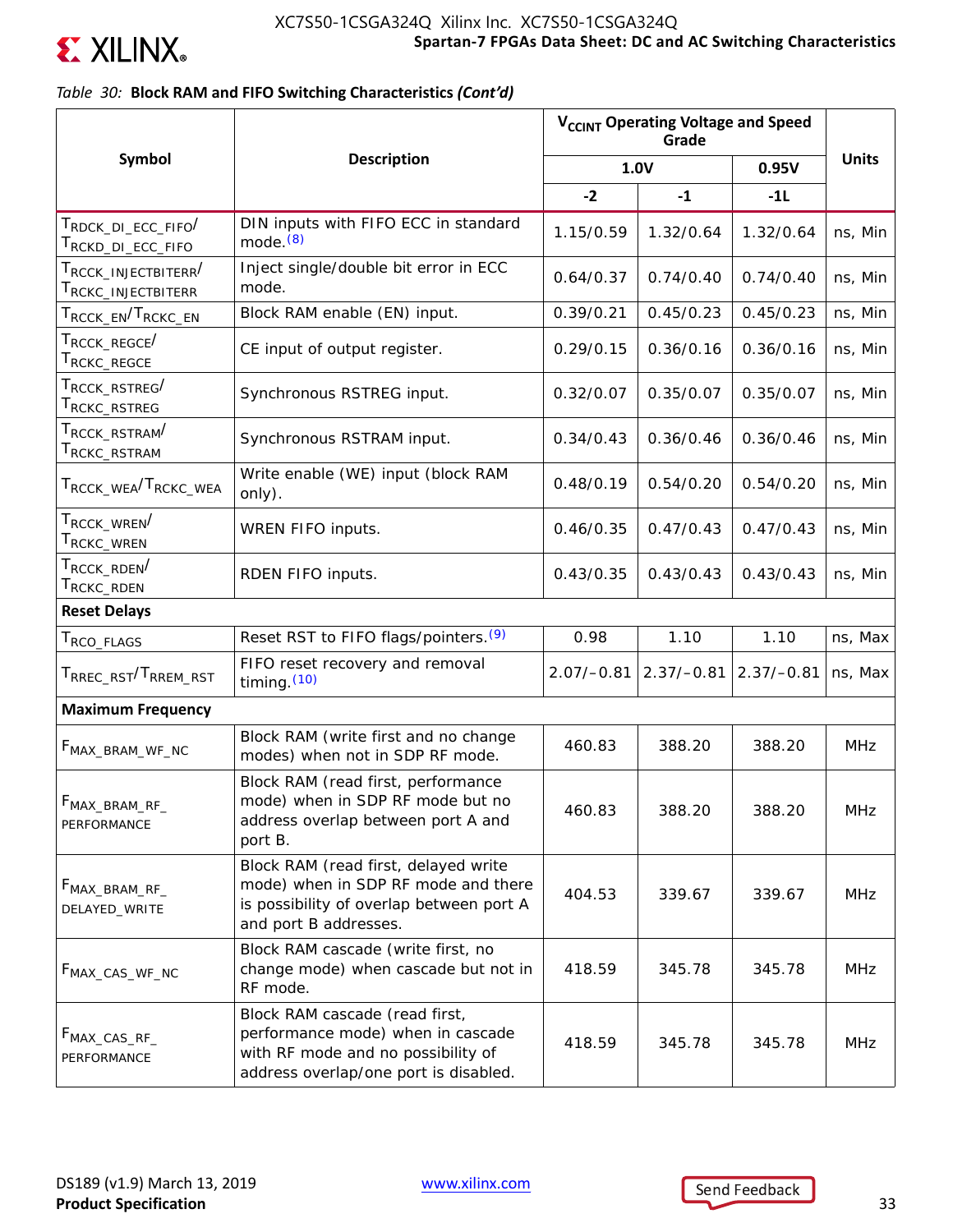

### *Table 30:* **Block RAM and FIFO Switching Characteristics** *(Cont'd)*

|                                           |                                                                                                        | V <sub>CCINT</sub> Operating Voltage and Speed |        |        |              |
|-------------------------------------------|--------------------------------------------------------------------------------------------------------|------------------------------------------------|--------|--------|--------------|
| Symbol                                    | <b>Description</b>                                                                                     | <b>1.0V</b>                                    |        | 0.95V  | <b>Units</b> |
|                                           |                                                                                                        | $-2$                                           | -1     | $-11$  |              |
| F <sub>MAX_CAS_RF_</sub><br>DELAYED WRITE | When in cascade RF mode and there is a<br>possibility of address overlap between<br>port A and port B. | 362.19                                         | 297.35 | 297.35 | <b>MHz</b>   |
| $F_{MAX\_FIFO}$                           | FIFO in all modes without ECC.                                                                         | 460.83                                         | 388.20 | 388.20 | <b>MHz</b>   |
| $F_{MAX\_ECC}$                            | Block RAM and FIFO in ECC<br>configuration.                                                            | 365.10                                         | 297.53 | 297.53 | <b>MHz</b>   |

**Notes:** 

- 1.  $T_{RCKO_DOR}$  includes  $T_{RCKO_DOW}$ ,  $T_{RCKO_DOPR}$ , and  $T_{RCKO_DOPW}$  as well as the B port equivalent timing parameters.<br>2. These parameters also apply to synchronous FIFO with DO REG = 0.
- These parameters also apply to synchronous FIFO with  $DO\_REG = 0$ .
- 3.  $T_{RCKO\_DO}$  includes  $T_{RCKO\_DOP}$  as well as the B port equivalent timing parameters.<br>4. These parameters also apply to multi-rate (asynchronous) and synchronous FIFO
- These parameters also apply to multi-rate (asynchronous) and synchronous FIFO with  $DO\_REG = 1$ .
- 5. TRCKO\_FLAGS includes the following parameters: TRCKO\_AEMPTY, TRCKO\_AFULL, TRCKO\_EMPTY, TRCKO\_FULL, TRCKO\_RDERR, TRCKO\_WRERR.
- 6.  $T_{RCKO}$  pointers includes both  $T_{RCKO}$  RDCOUNT and  $T_{RCKO}$  wrcount.<br>7. The ADDR setup and hold must be met when EN is asserted (even y
- 7. The ADDR setup and hold must be met when EN is asserted (even when WE is deasserted). Otherwise, block RAM data corruption is possible.
- 8. These parameters include both A and B inputs as well as the parity inputs of A and B.
- 9. T<sub>RCO FLAGS</sub> includes the following flags: AEMPTY, AFULL, EMPTY, FULL, RDERR, WRERR, RDCOUNT, and WRCOUNT.
- 10. RDEN and WREN must be held Low prior to and during reset. The FIFO reset must be asserted for at least five positive clock edges of the slowest clock (WRCLK or RDCLK).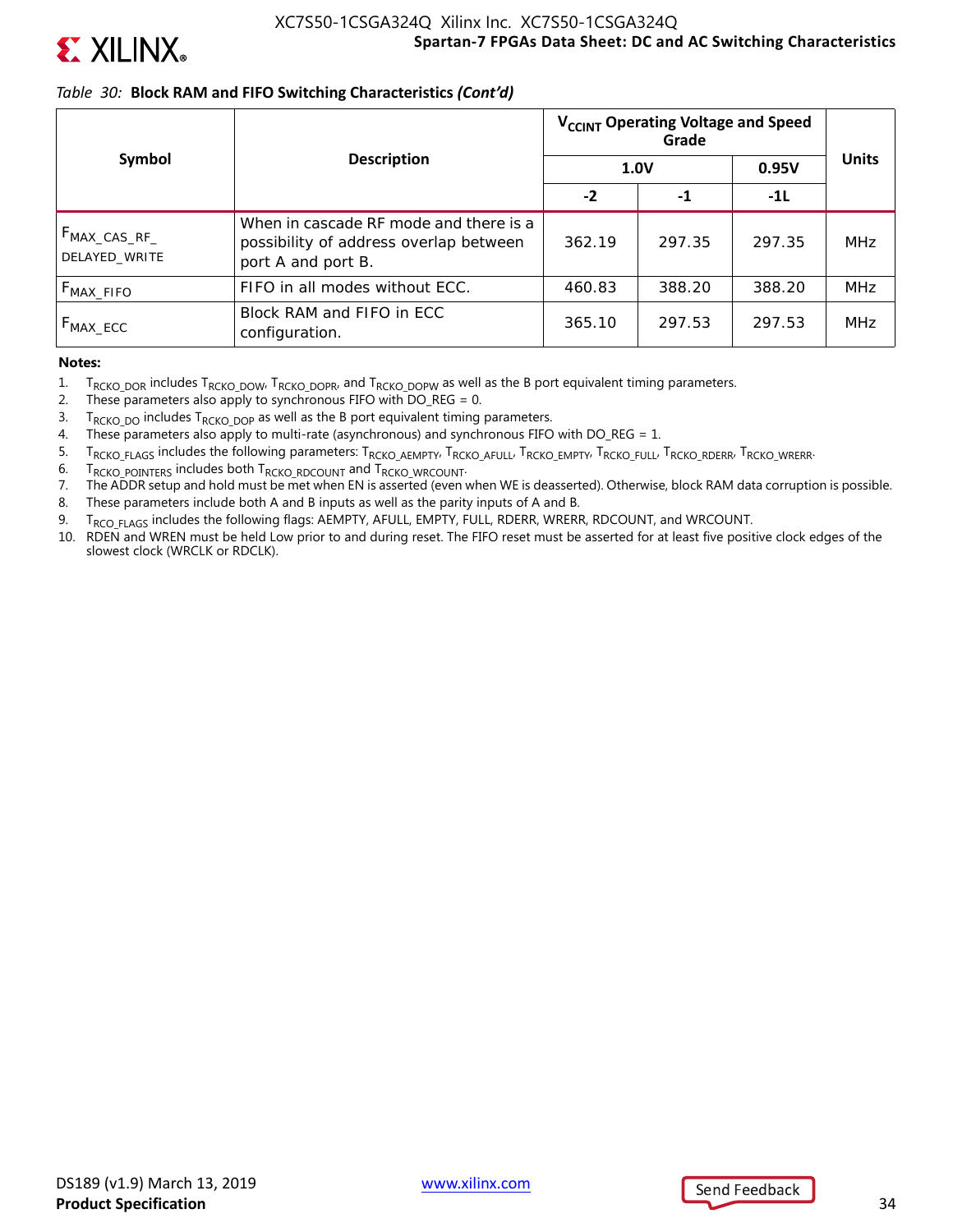

# **DSP48E1 Switching Characteristics**

*Table 31:* **DSP48E1 Switching Characteristics**

| Symbol                                                                                                               | <b>Description</b>                                      |                  | V <sub>CCINT</sub> Operating<br><b>Voltage and Speed</b><br>Grade |                  |              |
|----------------------------------------------------------------------------------------------------------------------|---------------------------------------------------------|------------------|-------------------------------------------------------------------|------------------|--------------|
|                                                                                                                      |                                                         |                  | 1.0V                                                              |                  | <b>Units</b> |
|                                                                                                                      |                                                         | $-2$             | $-1$                                                              | $-11$            |              |
| Setup and Hold Times of Data/Control Pins to the Input Register Clock                                                |                                                         |                  |                                                                   |                  |              |
| T <sub>DSPDCK</sub> _A_AREG <sup>/</sup><br>$\mathsf{T}_{\mathsf{DSPCKD\_A\_AREG}}$                                  | A input to A register CLK.                              | 0.30/<br>0.13    | 0.37/<br>0.14                                                     | 0.37/<br>0.14    | ns           |
| $\tau_{\texttt{DSPDCK\_B\_BREG}}/$<br>$\mathsf{T}_{\mathsf{DSPCKD\_B\_BREG}}$                                        | B input to B register CLK.                              | 0.38/<br>0.16    | 0.45/<br>0.18                                                     | 0.45/<br>0.18    | ns           |
| T <sub>DSPDCK</sub> _C_CREG <sup>/</sup><br>T <sub>DSPCKD</sub> _C_CREG                                              | C input to C register CLK.                              | 0.20/<br>0.19    | 0.24/<br>0.21                                                     | 0.24/<br>0.21    | ns           |
| ${\rm T}_{\mathsf{DSPDCK\_D\_DREG}}/$<br>$\mathsf{T}_{\mathsf{DSPCKD\_D\_DREG}}$                                     | D input to D register CLK.                              | 0.32/<br>0.27    | 0.42/<br>0.27                                                     | 0.42/<br>0.27    | ns           |
| $\tau_{\texttt{DSPDCK\_ACIN\_AREG}}/$<br>T <sub>DSPCKD</sub> _ACIN_AREG                                              | ACIN input to A register CLK.                           | 0.27/<br>0.13    | 0.32/<br>0.14                                                     | 0.32/<br>0.14    | ns           |
| $\tau_{\texttt{DSPDCK\_BCIN\_BREG}}/$<br>T <sub>DSPCKD</sub> _BCIN_BREG                                              | BCIN input to B register CLK.                           | 0.29/<br>0.16    | 0.36/<br>0.18                                                     | 0.36/<br>0.18    | ns           |
| Setup and Hold Times of Data Pins to the Pipeline Register Clock                                                     |                                                         |                  |                                                                   |                  |              |
| $\mathsf{T}_{\mathsf{DSPDCK}\_ \{A,\ B\}\_ \mathsf{MREG}\_ \mathsf{MULT}}/$<br>T <sub>DSPCKD</sub> _{A, B}_MREG_MULT | {A, B} input to M register CLK using<br>multiplier.     | 2.76/<br>$-0.01$ | 3.29/<br>$-0.01$                                                  | 3.29/<br>$-0.01$ | ns           |
| $\mathsf{T}_{\mathsf{DSPDCK}\_ \{A,\ D\}\_ \mathsf{ADREG}}/$<br>$T_{\sf DSPCKD_{4, D_{A}D_{C}}$                      | {A, D} input to AD register CLK.                        | 1.48/<br>$-0.02$ | 1.76/<br>$-0.02$                                                  | 1.76/<br>$-0.02$ | ns           |
| Setup and Hold Times of Data/Control Pins to the Output Register Clock                                               |                                                         |                  |                                                                   |                  |              |
| $T_{\sf DSPDCK_{-}\{A,\;B\_{\sf PREG\_MULT}}/$<br>$T_{\text{DSPCKD_{4, A, B}}_{\text{PREG_MULT}}}$                   | {A, B} input to P register CLK using<br>multiplier.     | 4.60/<br>$-0.28$ | 5.48/<br>$-0.28$                                                  | 5.48/<br>$-0.28$ | ns           |
| $T_{\mathsf{DSPDCK}}$ d preg mult $'$<br>T <sub>DSPCKD_D_PREG_MULT</sub>                                             | D input to P register CLK using multiplier.             | 4.50/<br>$-0.73$ | 5.35/<br>$-0.73$                                                  | 5.35/<br>$-0.73$ | ns           |
| $\mathsf{T}_{\mathsf{DSPDCK}\_ \{A,\ B\}\_ \mathsf{PREG}}/$<br>$T_{\sf DSPCKD_{A,B} \_PREG}$                         | A or B input to P register CLK not using<br>multiplier. | 1.98/<br>$-0.28$ | 2.35/<br>$-0.28$                                                  | 2.35/<br>$-0.28$ | ns           |
| $T_{\mathsf{DSPDCK\_C\_PREG}}/$<br>T <sub>DSPCKD</sub> _C_PREG                                                       | C input to P register CLK not using multiplier.         | 1.76/<br>$-0.26$ | 2.10/<br>$-0.26$                                                  | 2.10/<br>$-0.26$ | ns           |
| $\tau_{\texttt{DSPDCK\_PCIN\_PREG}}/$<br>T <sub>DSPCKD</sub> _PCIN_PREG                                              | PCIN input to P register CLK.                           | 1.51/<br>$-0.15$ | 1.80/<br>$-0.15$                                                  | 1.80/<br>$-0.15$ | ns           |
| Setup and Hold Times of the CE Pins                                                                                  |                                                         |                  |                                                                   |                  |              |
| $T_{\sf DSPDCK_{\prec} (CEA; CEB)_{\prec} (AREG; BREG)}$<br>TDSPCKD_{CEA;CEB}_{AREG;BREG}                            | {CEA; CEB} input to {A; B} register CLK.                | 0.42/<br>0.08    | 0.52/<br>0.11                                                     | 0.52/<br>0.11    | ns           |
| $\tau_{\texttt{DSPDCK\_CEC\_CREG}}$<br>T <sub>DSPCKD</sub> _CEC_CREG                                                 | CEC input to C register CLK.                            | 0.34/<br>0.11    | 0.42/<br>0.13                                                     | 0.42/<br>0.13    | ns           |
| $\tau_{\texttt{DSPDCK\_CED\_DREG}}/$<br>$^\mathsf{T}$ DSPCKD_CED_DREG                                                | CED input to D register CLK.                            | 0.43/<br>$-0.03$ | 0.52/<br>$-0.03$                                                  | 0.52/<br>$-0.03$ | ns           |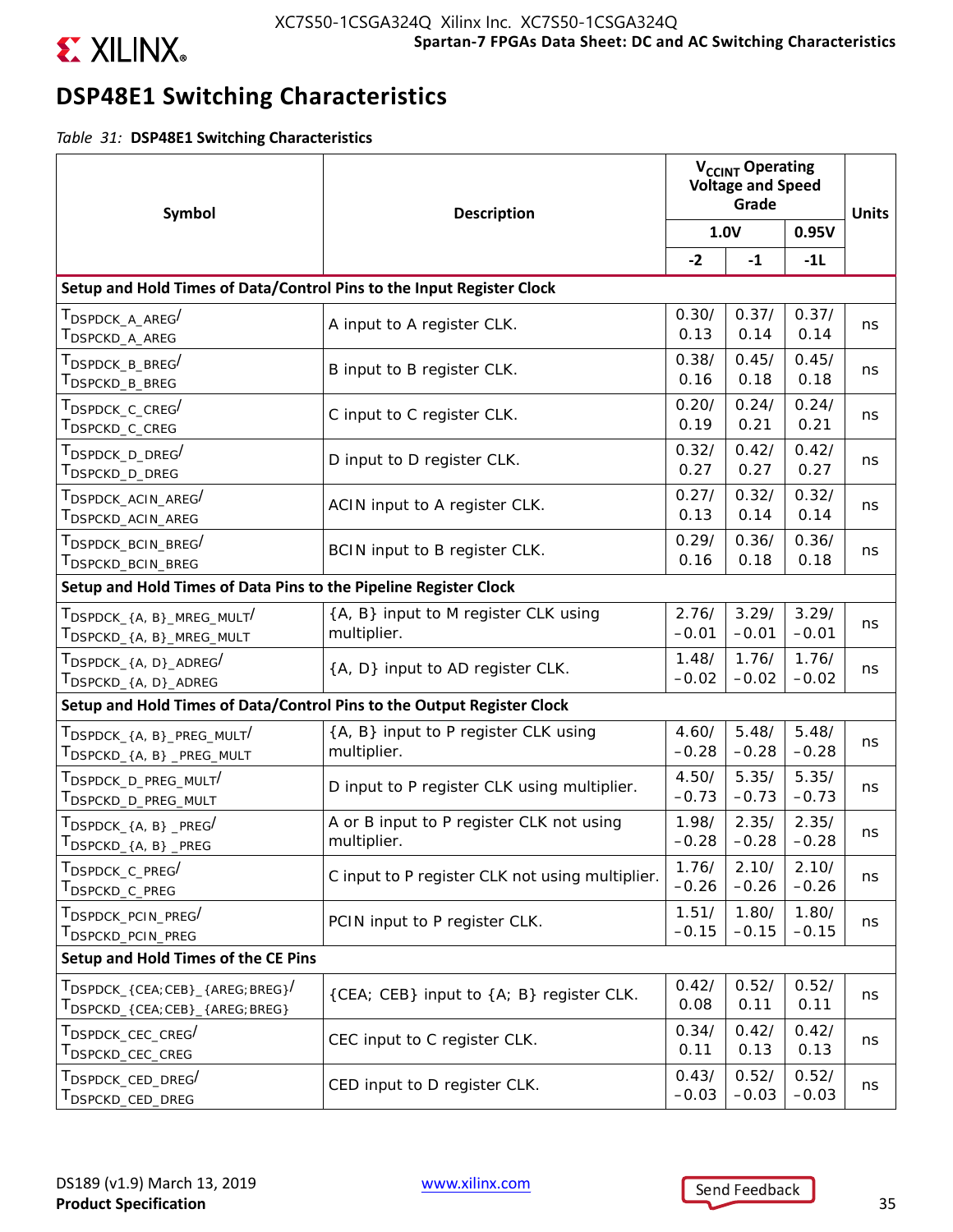

*Table 31:* **DSP48E1 Switching Characteristics** *(Cont'd)*

| Symbol                                                                        | <b>Description</b>                                           |               | V <sub>CCINT</sub> Operating<br><b>Voltage and Speed</b><br>Grade |               |              |  |
|-------------------------------------------------------------------------------|--------------------------------------------------------------|---------------|-------------------------------------------------------------------|---------------|--------------|--|
|                                                                               |                                                              | 1.0V          |                                                                   | 0.95V         | <b>Units</b> |  |
|                                                                               |                                                              | $-2$          | $-1$                                                              | $-11$         |              |  |
| T <sub>DSPDCK</sub> _CEM_MREG <sup>/</sup><br>T <sub>DSPCKD</sub> _CEM_MREG   | CEM input to M register CLK.                                 | 0.21/<br>0.20 | 0.27/<br>0.23                                                     | 0.27/<br>0.23 | ns           |  |
| TDSPDCK_CEP_PREG/<br>T <sub>DSPCKD</sub> _CEP_PREG                            | CEP input to P register CLK.                                 | 0.43/<br>0.01 | 0.53/<br>0.01                                                     | 0.53/<br>0.01 | ns           |  |
| Setup and Hold Times of the RST Pins                                          |                                                              |               |                                                                   |               |              |  |
| TDSPDCK_{RSTA; RSTB}_{AREG; BREG}<br>TDSPCKD_{RSTA; RSTB}_{AREG; BREG}        | {RSTA, RSTB} input to {A, B} register CLK.                   | 0.46/<br>0.13 | 0.55/<br>0.15                                                     | 0.55/<br>0.15 | ns           |  |
| T <sub>DSPDCK</sub> _RSTC_CREG <sup>/</sup><br>T <sub>DSPCKD</sub> _RSTC_CREG | RSTC input to C register CLK.                                | 0.08/<br>0.11 | 0.09/<br>0.12                                                     | 0.09/<br>0.12 | ns           |  |
| T <sub>DSPDCK</sub> _RSTD_DREG <sup>/</sup><br>T <sub>DSPCKD</sub> _RSTD_DREG | RSTD input to D register CLK                                 | 0.50/<br>0.08 | 0.59/<br>0.09                                                     | 0.59/<br>0.09 | ns           |  |
| T <sub>DSPDCK</sub> RSTM MREG <sup>/</sup><br>T <sub>DSPCKD</sub> _RSTM_MREG  | RSTM input to M register CLK                                 | 0.23/<br>0.24 | 0.27/<br>0.28                                                     | 0.27/<br>0.28 | ns           |  |
| T <sub>DSPDCK</sub> _RSTP_PREG <sup>/</sup><br>T <sub>DSPCKD</sub> _RSTP_PREG | RSTP input to P register CLK                                 | 0.30/<br>0.01 | 0.35/<br>0.01                                                     | 0.35/<br>0.01 | ns           |  |
| <b>Combinatorial Delays from Input Pins to Output Pins</b>                    |                                                              |               |                                                                   |               |              |  |
| T <sub>DSPDO_A_CARRYOUT_MULT</sub>                                            | A input to CARRYOUT output using multiplier.                 | 4.35          | 5.18                                                              | 5.18          | ns           |  |
| T <sub>DSPDO_D_P_MULT</sub>                                                   | D input to P output using multiplier.                        | 4.26          | 5.07                                                              | 5.07          | ns           |  |
| T <sub>DSPDO_B_P</sub>                                                        | B input to P output not using multiplier.                    | 1.75          | 2.08                                                              | 2.08          | ns           |  |
| T <sub>DSPDO_C_P</sub>                                                        | C input to P output.                                         | 1.53          | 1.82                                                              | 1.82          | ns           |  |
| <b>Combinatorial Delays from Input Pins to Cascading Output Pins</b>          |                                                              |               |                                                                   |               |              |  |
| TDSPDO_{A; B}_{ACOUT; BCOUT}                                                  | {A, B} input to {ACOUT, BCOUT} output.                       | 0.63          | 0.74                                                              | 0.74          | ns           |  |
| TDSPDO_{A, B}_CARRYCASCOUT_MULT                                               | {A, B} input to CARRYCASCOUT output using<br>multiplier.     | 4.65          | 5.54                                                              | 5.54          | ns           |  |
| TDSPDO_D_CARRYCASCOUT_MULT                                                    | D input to CARRYCASCOUT output using<br>multiplier.          | 4.54          | 5.40                                                              | 5.40          | ns           |  |
| TDSPDO_{A, B}_CARRYCASCOUT                                                    | {A, B} input to CARRYCASCOUT output not<br>using multiplier. | 2.03          | 2.41                                                              | 2.41          | ns           |  |
| T <sub>DSPDO_C</sub> _CARRYCASCOUT                                            | C input to CARRYCASCOUT output.                              | 1.81          | 2.15                                                              | 2.15          | ns           |  |
| <b>Combinatorial Delays from Cascading Input Pins to All Output Pins</b>      |                                                              |               |                                                                   |               |              |  |
| T <sub>DSPDO</sub> _ACIN_P_MULT                                               | ACIN input to P output using multiplier.                     | 4.19          | 5.00                                                              | 5.00          | ns           |  |
| T <sub>DSPDO</sub> acin p                                                     | ACIN input to P output not using multiplier.                 | 1.57          | 1.88                                                              | 1.88          | ns           |  |
| T <sub>DSPDO</sub> _ACIN_ACOUT                                                | ACIN input to ACOUT output.                                  | 0.44          | 0.53                                                              | 0.53          | ns           |  |
| TDSPDO_ACIN_CARRYCASCOUT_MULT                                                 | ACIN input to CARRYCASCOUT output using<br>multiplier.       | 4.47          | 5.33                                                              | 5.33          | ns           |  |
| T <sub>DSPDO_ACIN_CARRYCASCOUT</sub>                                          | ACIN input to CARRYCASCOUT output not<br>using multiplier.   | 1.85          | 2.21                                                              | 2.21          | ns           |  |
| T <sub>DSPDO</sub> _PCIN_P                                                    | PCIN input to P output.                                      | 1.28          | 1.52                                                              | 1.52          | ns           |  |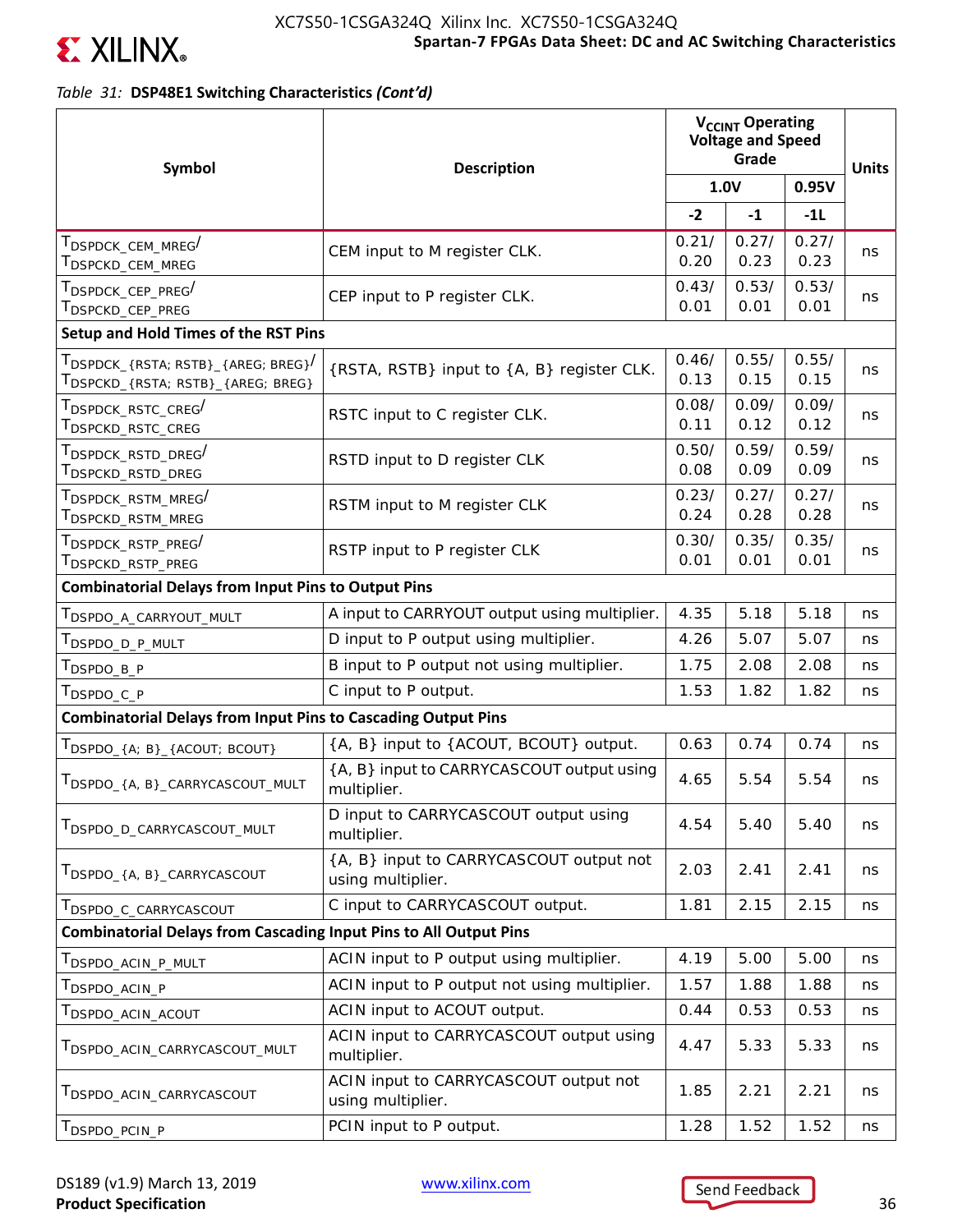

## *Table 31:* **DSP48E1 Switching Characteristics** *(Cont'd)*

| Symbol                                                           | <b>Description</b>                                               |      | V <sub>CCINT</sub> Operating<br><b>Voltage and Speed</b><br>Grade |       |              |
|------------------------------------------------------------------|------------------------------------------------------------------|------|-------------------------------------------------------------------|-------|--------------|
|                                                                  |                                                                  |      | 1.0V                                                              | 0.95V | <b>Units</b> |
|                                                                  |                                                                  | $-2$ | $-1$                                                              | $-11$ |              |
| <b>IDSPDO_PCIN_CARRYCASCOUT</b>                                  | PCIN input to CARRYCASCOUT output.                               | 1.56 | 1.85                                                              | 1.85  | ns           |
| Clock to Outs from Output Register Clock to Output Pins          |                                                                  |      |                                                                   |       |              |
| $\mathsf{T}_{\mathsf{DSPCKO\_P\_PREG}}$                          | CLK PREG to P output.                                            | 0.37 | 0.44                                                              | 0.44  | ns           |
| T <sub>DSPCKO</sub> _CARRYCASCOUT_PREG                           | CLK PREG to CARRYCASCOUT output.                                 | 0.59 | 0.69                                                              | 0.69  | ns           |
| <b>Clock to Outs from Pipeline Register Clock to Output Pins</b> |                                                                  |      |                                                                   |       |              |
| T <sub>DSPCKO_P_MREG</sub>                                       | CLK MREG to P output.                                            | 1.93 | 2.31                                                              | 2.31  | ns           |
| T <sub>DSPCKO</sub> _CARRYCASCOUT_MREG                           | CLK MREG to CARRYCASCOUT output.                                 | 2.21 | 2.64                                                              | 2.64  | ns           |
| T <sub>DSPCKO_P_ADREG_MULT</sub>                                 | CLK ADREG to P output using multiplier.                          | 3.10 | 3.69                                                              | 3.69  | ns           |
| <b>IDSPCKO_CARRYCASCOUT_ADREG_MULT</b>                           | CLK ADREG to CARRYCASCOUT output using<br>multiplier.            | 3.38 | 4.02                                                              | 4.02  | ns           |
| Clock to Outs from Input Register Clock to Output Pins           |                                                                  |      |                                                                   |       |              |
| T <sub>DSPCKO_P_AREG_MULT</sub>                                  | CLK AREG to P output using multiplier.                           | 4.51 | 5.37                                                              | 5.37  | ns           |
| T <sub>DSPCKO</sub> _P_BREG                                      | CLK BREG to P output not using multiplier.                       | 1.87 | 2.22                                                              | 2.22  | ns           |
| T <sub>DSPCKO</sub> _P_CREG                                      | CLK CREG to P output not using multiplier.                       | 1.93 | 2.30                                                              | 2.30  | ns           |
| T <sub>DSPCKO_P_DREG_MULT</sub>                                  | CLK DREG to P output using multiplier.                           | 4.48 | 5.32                                                              | 5.32  | ns           |
| Clock to Outs from Input Register Clock to Cascading Output Pins |                                                                  |      |                                                                   |       |              |
| $T_{\sf DSPCKO\_{ACOUT; BCOUT\}_{-}}$<br>{AREG; BREG}            | CLK (ACOUT, BCOUT) to {A,B} register<br>output.                  | 0.73 | 0.87                                                              | 0.87  | ns           |
| TDSPCKO_CARRYCASCOUT_<br>{AREG, BREG}_MULT                       | CLK (AREG, BREG) to CARRYCASCOUT<br>output using multiplier.     | 4.79 | 5.70                                                              | 5.70  | ns           |
| T <sub>DSPCKO</sub> _CARRYCASCOUT_BREG                           | CLK BREG to CARRYCASCOUT output not<br>using multiplier.         | 2.15 | 2.55                                                              | 2.55  | ns           |
| TDSPCKO_CARRYCASCOUT_DREG_MULT                                   | CLK DREG to CARRYCASCOUT output using<br>multiplier.             | 4.76 | 5.65                                                              | 5.65  | ns           |
| TDSPCKO_CARRYCASCOUT_CREG                                        | CLK CREG to CARRYCASCOUT output.                                 | 2.21 | 2.63                                                              | 2.63  | ns           |
| <b>Maximum Frequency</b>                                         |                                                                  |      |                                                                   |       |              |
| $\mathsf{F}_{\mathsf{MAX}}$                                      | With all registers used.                                         |      | 550.66 464.25 464.25                                              |       | <b>MHz</b>   |
| F <sub>MAX_PATDET</sub>                                          | With pattern detector.                                           |      | 465.77 392.93 392.93                                              |       | <b>MHz</b>   |
| F <sub>MAX_MULT_NOMREG</sub>                                     | Two register multiply without MREG.                              |      | 305.62 257.47 257.47                                              |       | MHz          |
| FMAX_MULT_NOMREG_PATDET                                          | Two register multiply without MREG with<br>pattern detect.       |      | 277.62 233.92 233.92                                              |       | <b>MHz</b>   |
| FMAX_PREADD_MULT_NOADREG                                         | Without ADREG.                                                   |      | 346.26 290.44 290.44                                              |       | <b>MHz</b>   |
| FMAX_PREADD_MULT_NOADREG_PATDET                                  | Without ADREG with pattern detect.                               |      | 346.26 290.44 290.44                                              |       | <b>MHz</b>   |
| F <sub>MAX_NOPIPELINEREG</sub>                                   | Without pipeline registers (MREG, ADREG).                        |      | 227.01 190.69 190.69                                              |       | <b>MHz</b>   |
| <b>FMAX_NOPIPELINEREG_PATDET</b>                                 | Without pipeline registers (MREG, ADREG)<br>with pattern detect. |      | 211.15 177.43 177.43                                              |       | <b>MHz</b>   |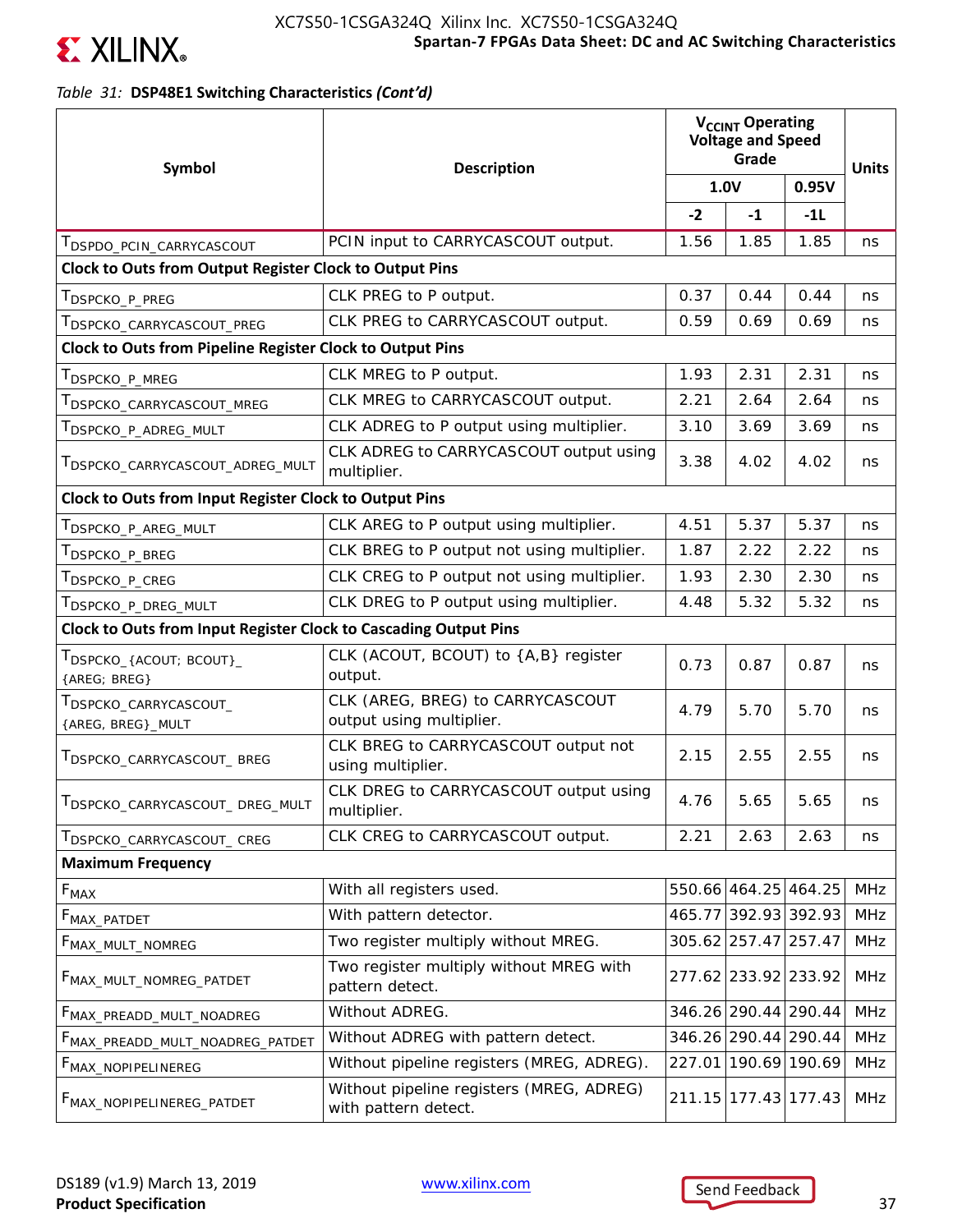

# **Clock Buffers and Networks**

### *Table 32:* **Global Clock Switching Characteristics (Including BUFGCTRL)**

|                                                   |                                 | V <sub>CCINT</sub> Operating Voltage and<br><b>Speed Grade</b> |           |           |              |  |  |  |  |
|---------------------------------------------------|---------------------------------|----------------------------------------------------------------|-----------|-----------|--------------|--|--|--|--|
| Symbol                                            | <b>Description</b>              |                                                                | 1.0V      | 0.95V     | <b>Units</b> |  |  |  |  |
|                                                   |                                 | $-2$                                                           | $-1$      | $-11$     |              |  |  |  |  |
| $T_{\text{BCCCK\_CE}}/T_{\text{BCCKC\_CE}}^{(1)}$ | CE pins setup/hold.             | 0.13/0.40                                                      | 0.16/0.41 | 0.16/0.41 | ns           |  |  |  |  |
| $T_{\text{BCCCK\_S}}/T_{\text{BCCKC\_S}}^{(1)}$   | S pins setup/hold.              | 0.13/0.40                                                      | 0.16/0.41 | 0.16/0.41 | ns           |  |  |  |  |
| $T_{\text{BCCKO}\_\text{O}}^{(2)}$                | BUFGCTRL delay from 10/11 to O. | 0.09                                                           | 0.10      | 0.10      | ns           |  |  |  |  |
| <b>Maximum Frequency</b>                          |                                 |                                                                |           |           |              |  |  |  |  |
| $F_{MAX_BUFG}$                                    | Global clock tree (BUFG).       | 628.00                                                         | 464.00    | 464.00    | <b>MHz</b>   |  |  |  |  |

### **Notes:**

1. T<sub>BCCCK</sub> c<sub>E</sub> and T<sub>BCCKC</sub> c<sub>E</sub> must be satisfied to assure glitch-free operation of the global clock when switching between clocks. These parameters do not apply to the BUFGMUX primitive that assures glitch-free opera optional; only needing to be satisfied if device operation requires simulation matches on a cycle-for-cycle basis when switching between clocks.

2. T<sub>BGCKO</sub>  $_0$  (BUFG delay from I0 to O) values are the same as T<sub>BCCKO</sub>  $_0$  values.

### *Table 33:* **Input/Output Clock Switching Characteristics (BUFIO)**

| Symbol                   | <b>Description</b>              | V <sub>CCINT</sub> Operating Voltage and<br>Speed Grade |        |        |              |  |
|--------------------------|---------------------------------|---------------------------------------------------------|--------|--------|--------------|--|
|                          |                                 |                                                         | 1.0V   | 0.95V  | <b>Units</b> |  |
|                          |                                 | -2                                                      | -1     | $-11$  |              |  |
| BIOCKO_O                 | Clock to out delay from I to O. | 1.26                                                    | 1.54   | 1.54   | ns           |  |
| <b>Maximum Frequency</b> |                                 |                                                         |        |        |              |  |
| $F_{MAX_BUFIO}$          | I/O clock tree (BUFIO).         | 680.00                                                  | 600.00 | 600.00 | <b>MHz</b>   |  |

### *Table 34:* **Regional Clock Buffer Switching Characteristics (BUFR)**

| Symbol                   | <b>Description</b>                                                  | V <sub>CCINT</sub> Operating Voltage and<br><b>Speed Grade</b> |        |        |              |  |  |
|--------------------------|---------------------------------------------------------------------|----------------------------------------------------------------|--------|--------|--------------|--|--|
|                          |                                                                     | <b>1.0V</b>                                                    |        | 0.95V  | <b>Units</b> |  |  |
|                          |                                                                     | $-2$                                                           | $-1$   | $-11$  |              |  |  |
| BRCKO_O                  | Clock to out delay from I to O.                                     | 0.76                                                           | 0.99   | 0.99   | ns           |  |  |
| BRCKO_O_BYP              | Clock to out delay from I to O with Divide Bypass<br>attribute set. | 0.39                                                           | 0.52   | 0.52   | ns           |  |  |
| BRDO_O                   | Propagation delay from CLR to O.                                    | 0.85                                                           | 1.09   | 1.09   | ns           |  |  |
| <b>Maximum Frequency</b> |                                                                     |                                                                |        |        |              |  |  |
| $F_{MAX_BUFF}$ $(1)$     | Regional clock tree (BUFR).                                         | 375.00                                                         | 315.00 | 315.00 | <b>MHz</b>   |  |  |

### **Notes:**

1. The maximum input frequency to the BUFR is the BUFIO  $F_{MAX}$  frequency.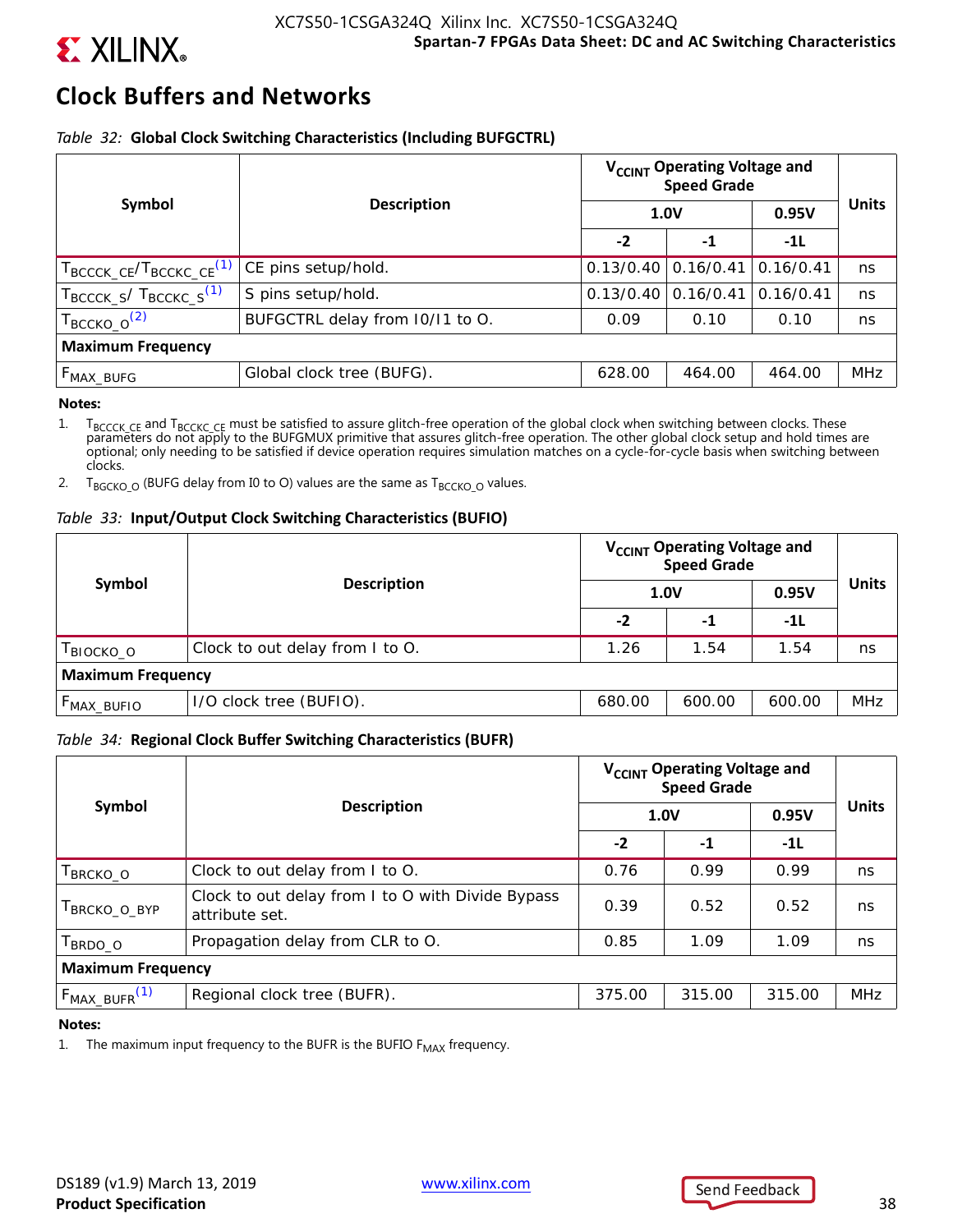

## *Table 35:* **Horizontal Clock Buffer Switching Characteristics (BUFH)**

|                          |                                             | V <sub>CCINT</sub> Operating Voltage and Speed<br>Grade |           |           | <b>Units</b> |
|--------------------------|---------------------------------------------|---------------------------------------------------------|-----------|-----------|--------------|
| Symbol                   | <b>Description</b>                          | 1.0V                                                    |           | 0.95V     |              |
|                          |                                             | $-2$                                                    | -1        | $-11$     |              |
| Твнско_о                 | BUFH delay from I to O.                     | 0.11                                                    | 0.13      | 0.13      | ns           |
|                          | TBHCCK_CE/ TBHCKC_CE CE pin setup and hold. | 0.22/0.15                                               | 0.28/0.21 | 0.28/0.21 | ns           |
| <b>Maximum Frequency</b> |                                             |                                                         |           |           |              |
| $F_{MAX\_BUFH}$          | Horizontal clock buffer (BUFH).             | 628.00                                                  | 464.00    | 464.00    | <b>MHz</b>   |

### *Table 36:* **Duty Cycle Distortion and Clock-Tree Skew**

| Symbol                  | <b>Description</b>                           |               | V <sub>CCINT</sub> Operating Voltage and<br><b>Speed Grade</b> |      |       |              |
|-------------------------|----------------------------------------------|---------------|----------------------------------------------------------------|------|-------|--------------|
|                         |                                              | <b>Device</b> | 1.0V                                                           |      | 0.95V | <b>Units</b> |
|                         |                                              |               | $-2$                                                           | $-1$ | $-1L$ |              |
| $T_{\mathsf{DCD\_CLK}}$ | Global clock tree duty-cycle distortion. (1) | All           | 0.20                                                           | 0.20 | 0.20  | ns           |
|                         |                                              | XC7S6         | 0.05                                                           | 0.06 | 0.06  | ns           |
|                         |                                              | <b>XC7S15</b> | 0.05                                                           | 0.06 | 0.06  | ns           |
|                         | Global clock tree skew. <sup>(2)</sup>       | <b>XC7S25</b> | 0.26                                                           | 0.26 | 0.26  | ns           |
|                         |                                              | <b>XC7S50</b> | 0.26                                                           | 0.26 | 0.26  | ns           |
|                         |                                              | <b>XC7S75</b> | 0.33                                                           | 0.36 | 0.36  | ns           |
|                         |                                              | XC7S100       | 0.33                                                           | 0.36 | 0.36  | ns           |
| <b>TCKSKEW</b>          |                                              | XA7S6         | 0.05                                                           | 0.06 | N/A   | ns           |
|                         |                                              | <b>XA7S15</b> | 0.05                                                           | 0.06 | N/A   | ns           |
|                         |                                              | <b>XA7S25</b> | 0.26                                                           | 0.26 | N/A   | ns           |
|                         |                                              | <b>XA7S50</b> | 0.26                                                           | 0.26 | N/A   | ns           |
|                         |                                              | <b>XA7S75</b> | 0.33                                                           | 0.36 | N/A   | ns           |
|                         |                                              | XA7S100       | 0.33                                                           | 0.36 | N/A   | ns           |
| T <sub>DCD_BUFIO</sub>  | I/O clock tree duty cycle distortion.        | All           | 0.14                                                           | 0.14 | 0.14  | ns           |
| T <sub>BUFIOSKEW</sub>  | I/O clock tree skew across one clock region. | All           | 0.03                                                           | 0.03 | 0.03  | ns           |
| DCD_BUFR                | Regional clock tree duty cycle distortion.   | All           | 0.18                                                           | 0.18 | 0.18  | ns           |

### **Notes:**

1. These parameters represent the worst-case duty cycle distortion observable at the I/O flip flops. For all I/O standards, IBIS can be used to calculate any additional duty cycle distortion that might be caused by asymmetrical rise/fall times.

2. The T<sub>CKSKEW</sub> value represents the worst-case clock-tree skew observable between sequential I/O elements. Significantly less clock-tree skew exists for I/O registers that are close to each other and fed by the same or adjacent clock-tree branches. Use the Xilinx timing analysis tools to evaluate clock skew specific to your application.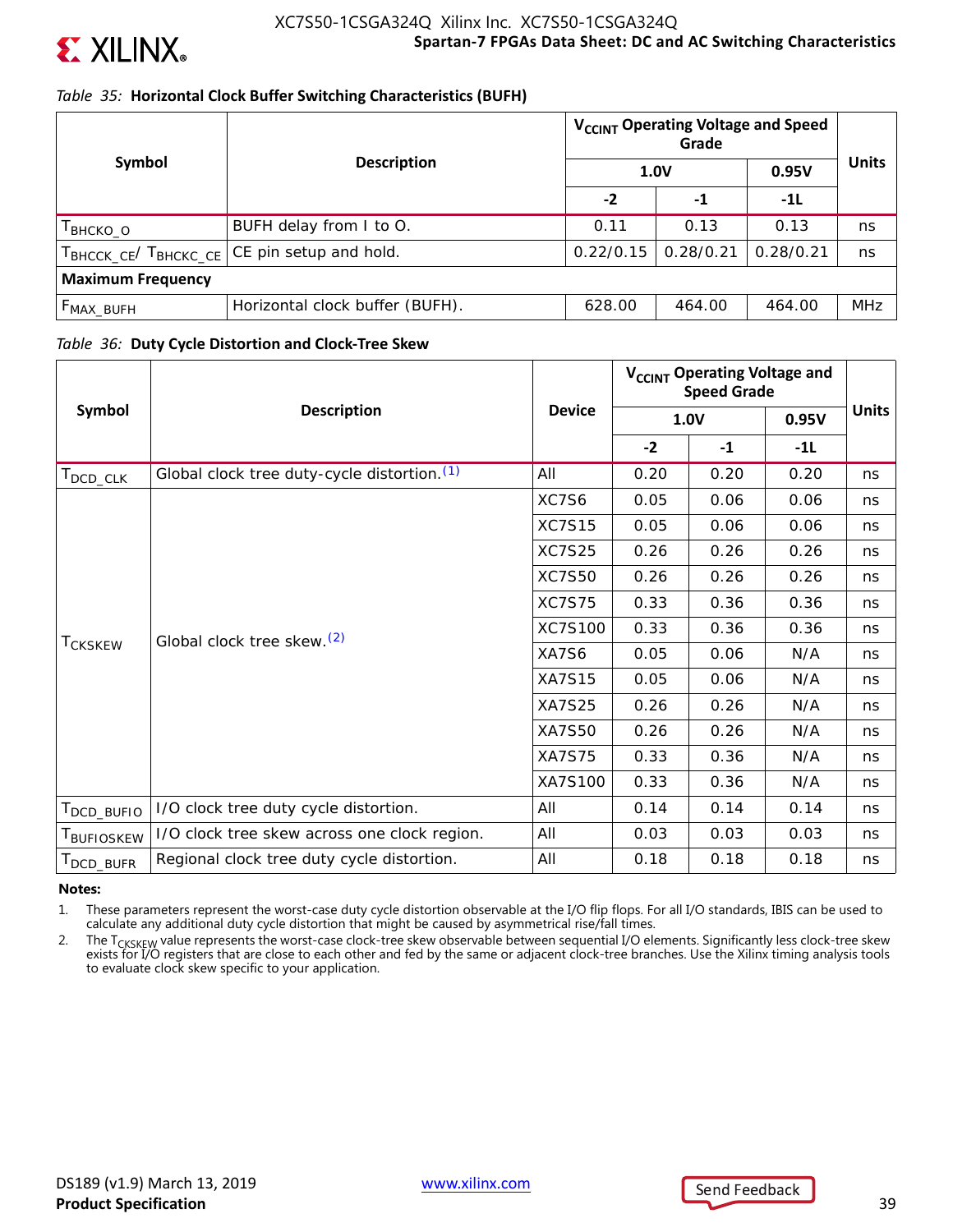

# **MMCM Switching Characteristics**

*Table 37:* **MMCM Specification**

|                                                                      |                                                            |                                         | V <sub>CCINT</sub> Operating Voltage and Speed<br>Grade |                                         |              |
|----------------------------------------------------------------------|------------------------------------------------------------|-----------------------------------------|---------------------------------------------------------|-----------------------------------------|--------------|
| Symbol                                                               | <b>Description</b>                                         | 1.0V                                    |                                                         | 0.95V                                   | <b>Units</b> |
|                                                                      |                                                            | $-2$                                    | $-1$                                                    | $-11$                                   |              |
| MMCM_F <sub>INMAX</sub>                                              | Maximum input clock frequency.                             | 800.00                                  | 800.00                                                  | 800.00                                  | <b>MHz</b>   |
| MMCM_F <sub>INMIN</sub>                                              | Minimum input clock frequency.                             | 10.00                                   | 10.00                                                   | 10.00                                   | <b>MHz</b>   |
| MMCM_F <sub>INJITTER</sub>                                           | Maximum input clock period jitter.                         | < 20% of clock input period or 1 ns Max |                                                         |                                         |              |
|                                                                      | Allowable input duty cycle: 10-49 MHz.                     | 25                                      | 25                                                      | 25                                      | %            |
|                                                                      | Allowable input duty cycle: 50-199<br>MHz.                 | 30                                      | 30                                                      | 30                                      | %            |
| MMCM_F <sub>INDUTY</sub>                                             | Allowable input duty cycle: 200-399<br>MHz.                | 35                                      | 35                                                      | 35                                      | %            |
|                                                                      | Allowable input duty cycle: 400-499<br>MHz.                | 40                                      | 40                                                      | 40                                      | %            |
|                                                                      | Allowable input duty cycle: > 500 MHz.                     | 45                                      | 45                                                      | 45                                      | %            |
| MMCM_F <sub>MIN_PSCLK</sub>                                          | Minimum dynamic phase-shift clock<br>frequency.            | 0.01                                    | 0.01                                                    | 0.01                                    | <b>MHz</b>   |
| MMCM_F <sub>MAX_PSCLK</sub>                                          | Maximum dynamic phase-shift clock<br>frequency.            | 500.00                                  | 450.00                                                  | 450.00                                  | <b>MHz</b>   |
| MMCM_F <sub>VCOMIN</sub>                                             | Minimum MMCM VCO frequency.                                | 600.00                                  | 600.00                                                  | 600.00                                  | <b>MHz</b>   |
| MMCM_F <sub>VCOMAX</sub>                                             | Maximum MMCM VCO frequency.                                | 1440.00                                 | 1200.00                                                 | 1200.00                                 | <b>MHz</b>   |
|                                                                      | Low MMCM bandwidth at typical. <sup>(1)</sup>              | 1.00                                    | 1.00                                                    | 1.00                                    | <b>MHz</b>   |
| MMCM_F <sub>BANDWIDTH</sub>                                          | High MMCM bandwidth at typical. <sup>(1)</sup>             | 4.00                                    | 4.00                                                    | 4.00                                    | <b>MHz</b>   |
| MMCM_T <sub>STATPHAOFFSET</sub>                                      | Static phase offset of the MMCM<br>outputs. <sup>(2)</sup> | 0.12                                    | 0.12                                                    | 0.12                                    | ns           |
| MMCM_T <sub>OUTJITTER</sub>                                          | MMCM output jitter.                                        |                                         | Note 3                                                  |                                         |              |
| MMCM_T <sub>OUTDUTY</sub>                                            | MMCM output clock duty-cycle<br>precision. <sup>(4)</sup>  | 0.20                                    | 0.20                                                    | 0.20                                    | ns           |
| MMCM_T <sub>LOCKMAX</sub>                                            | MMCM maximum lock time.                                    | 100.00                                  | 100.00                                                  | 100.00                                  | $\mu s$      |
| MMCM_F <sub>OUTMAX</sub>                                             | MMCM maximum output frequency.                             | 800.00                                  | 800.00                                                  | 800.00                                  | <b>MHz</b>   |
| MMCM_F <sub>OUTMIN</sub>                                             | MMCM minimum output frequency. (5)(6)                      | 4.69                                    | 4.69                                                    | 4.69                                    | <b>MHz</b>   |
| MMCM_T <sub>EXTFDVAR</sub>                                           | External clock feedback variation.                         |                                         |                                                         | < 20% of clock input period or 1 ns Max |              |
| MMCM_RST <sub>MINPULSE</sub>                                         | Minimum reset pulse width.                                 | 5.00                                    | 5.00                                                    | 5.00                                    | ns           |
| MMCM_F <sub>PFDMAX</sub>                                             | Maximum frequency at the phase<br>frequency detector.      | 500.00                                  | 450.00                                                  | 450.00                                  | <b>MHz</b>   |
| MMCM_F <sub>PFDMIN</sub>                                             | Minimum frequency at the phase<br>frequency detector.      | 10.00                                   | 10.00                                                   | 10.00                                   | <b>MHz</b>   |
| MMCM_T <sub>FBDELAY</sub>                                            | Maximum delay in the feedback path.                        |                                         |                                                         | 3 ns Max or one CLKIN cycle             |              |
| MMCM Switching Characteristics Setup and Hold                        |                                                            |                                         |                                                         |                                         |              |
| $\mathsf{T}_{\mathsf{MMCMDCK\_PSEN}}/$<br>T <sub>MMCMCKD</sub> _PSEN | Setup and hold of phase-shift enable.                      | 1.04/0.00                               | 1.04/0.00                                               | 1.04/0.00                               | ns           |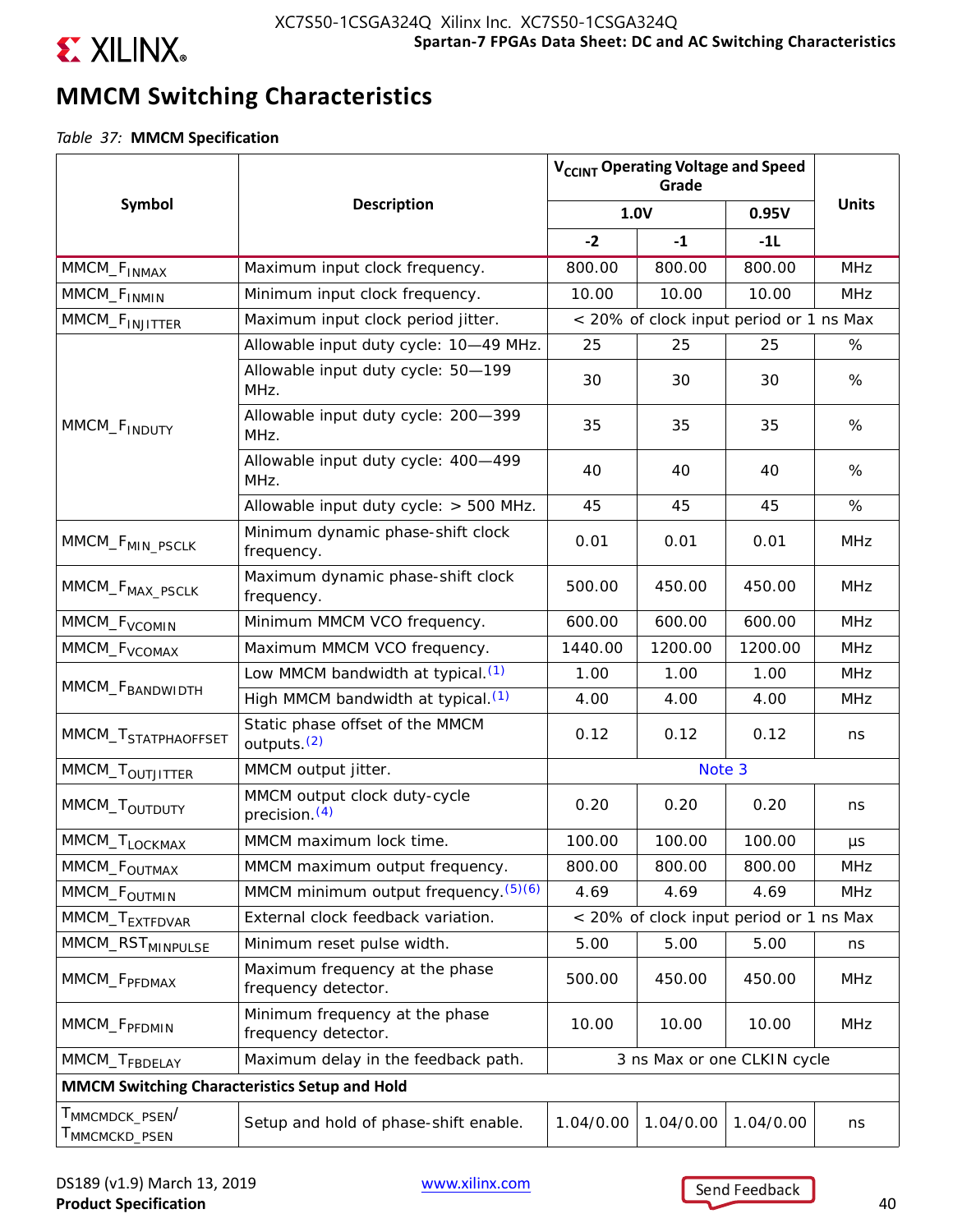

## *Table 37:* **MMCM Specification** *(Cont'd)*

|                                                                                    |                                                                   | V <sub>CCINT</sub> Operating Voltage and Speed |           |           |              |
|------------------------------------------------------------------------------------|-------------------------------------------------------------------|------------------------------------------------|-----------|-----------|--------------|
| Symbol                                                                             | <b>Description</b>                                                |                                                | 1.0V      | 0.95V     | <b>Units</b> |
|                                                                                    |                                                                   | $-2$                                           | $-1$      | $-1L$     |              |
| MMCMDCK_PSINCDEC<br>MMCMCKD_PSINCDEC                                               | Setup and hold of phase-shift<br>increment/decrement.             | 1.04/0.00                                      | 1.04/0.00 | 1.04/0.00 | ns           |
| MMCMCKO_PSDONE                                                                     | Phase shift clock-to-out of PSDONE.                               | 0.68                                           | 0.81      | 0.81      | ns.          |
|                                                                                    | Dynamic Reconfiguration Port (DRP) for MMCM Before and After DCLK |                                                |           |           |              |
| T <sub>MMCMDCK</sub> _DADDR <sup>/</sup><br>$\mathsf{T}_{\mathsf{MMCMCKD\_DADDR}}$ | DADDR setup/hold.                                                 | 1.40/0.15                                      | 1.63/0.15 | 1.63/0.15 | ns, Min      |
| Т <sub>ММСМDСК_DI</sub> /<br>MMCMCKD_DI                                            | DI setup/hold.                                                    | 1.40/0.15                                      | 1.63/0.15 | 1.63/0.15 | ns, Min      |
| $\mathsf{T}_{\mathsf{MMCMDCK\_DEN}}/$<br>MMCMCKD_DEN                               | DEN setup/hold.                                                   | 1.97/0.00                                      | 2.29/0.00 | 2.29/0.00 | ns, Min      |
| $\mathsf{T}_{\mathsf{MMCMDCK\_DWE}}/$<br>MMCMCKD_DWE                               | DWE setup/hold.                                                   | 1.40/0.15                                      | 1.63/0.15 | 1.63/0.15 | ns, Min      |
| MMCMCKO_DRDY                                                                       | CLK to out of DRDY.                                               | 0.72                                           | 0.99      | 0.99      | ns, Max      |
| $F_{DCK}$                                                                          | DCLK frequency.                                                   | 200.00                                         | 200.00    | 200.00    | MHz, Max     |

**Notes:** 

- 1. The MMCM does not filter typical spread-spectrum input clocks because they are usually far below the bandwidth filter frequencies.
- 2. The static offset is measured between any MMCM outputs with identical phase.
- 3. Values for this parameter are available in the *Clocking Wizard* [Ref 8].
- 4. Includes global clock buffer.
- 5. Calculated as  $F_{VCO}/128$  assuming output duty cycle is 50%.
- 6. When CLKOUT4\_CASCADE = TRUE, MMCM\_ $F_{\text{OUTMIN}}$  is 0.036 MHz.

## **PLL Switching Characteristics**

*Table 38:* **PLL Specification**

|                           |                                          |         | V <sub>CCINT</sub> Operating Voltage and Speed<br>Grade |         |              |  |
|---------------------------|------------------------------------------|---------|---------------------------------------------------------|---------|--------------|--|
| Symbol                    | <b>Description</b>                       | 1.0V    |                                                         | 0.95V   | <b>Units</b> |  |
|                           |                                          | $-2$    | $-1$                                                    | $-1L$   |              |  |
| PLL_F <sub>INMAX</sub>    | Maximum input clock frequency.           | 800.00  | 800.00                                                  | 800.00  | <b>MHz</b>   |  |
| PLL_F <sub>INMIN</sub>    | Minimum input clock frequency.           | 19.00   | 19.00                                                   | 19.00   | <b>MHz</b>   |  |
| PLL_F <sub>INJITTER</sub> | Maximum input clock period jitter.       |         | < 20% of clock input period or 1 ns Max                 |         |              |  |
|                           | Allowable input duty cycle: 19-49 MHz.   | 25      | 25                                                      | 25      | %            |  |
|                           | Allowable input duty cycle: 50-199 MHz.  | 30      | 30                                                      | 30      | %            |  |
| PLL_F <sub>INDUTY</sub>   | Allowable input duty cycle: 200-399 MHz. | 35      | 35                                                      | 35      | %            |  |
|                           | Allowable input duty cycle: 400-499 MHz. | 40      | 40                                                      | 40      | %            |  |
|                           | Allowable input duty cycle: >500 MHz.    | 45      | 45                                                      | 45      | %            |  |
| PLL_F <sub>VCOMIN</sub>   | Minimum PLL VCO frequency.               | 800.00  | 800.00                                                  | 800.00  | <b>MHz</b>   |  |
| PLL_F <sub>VCOMAX</sub>   | Maximum PLL VCO frequency.               | 1866.00 | 1600.00                                                 | 1600.00 | <b>MHz</b>   |  |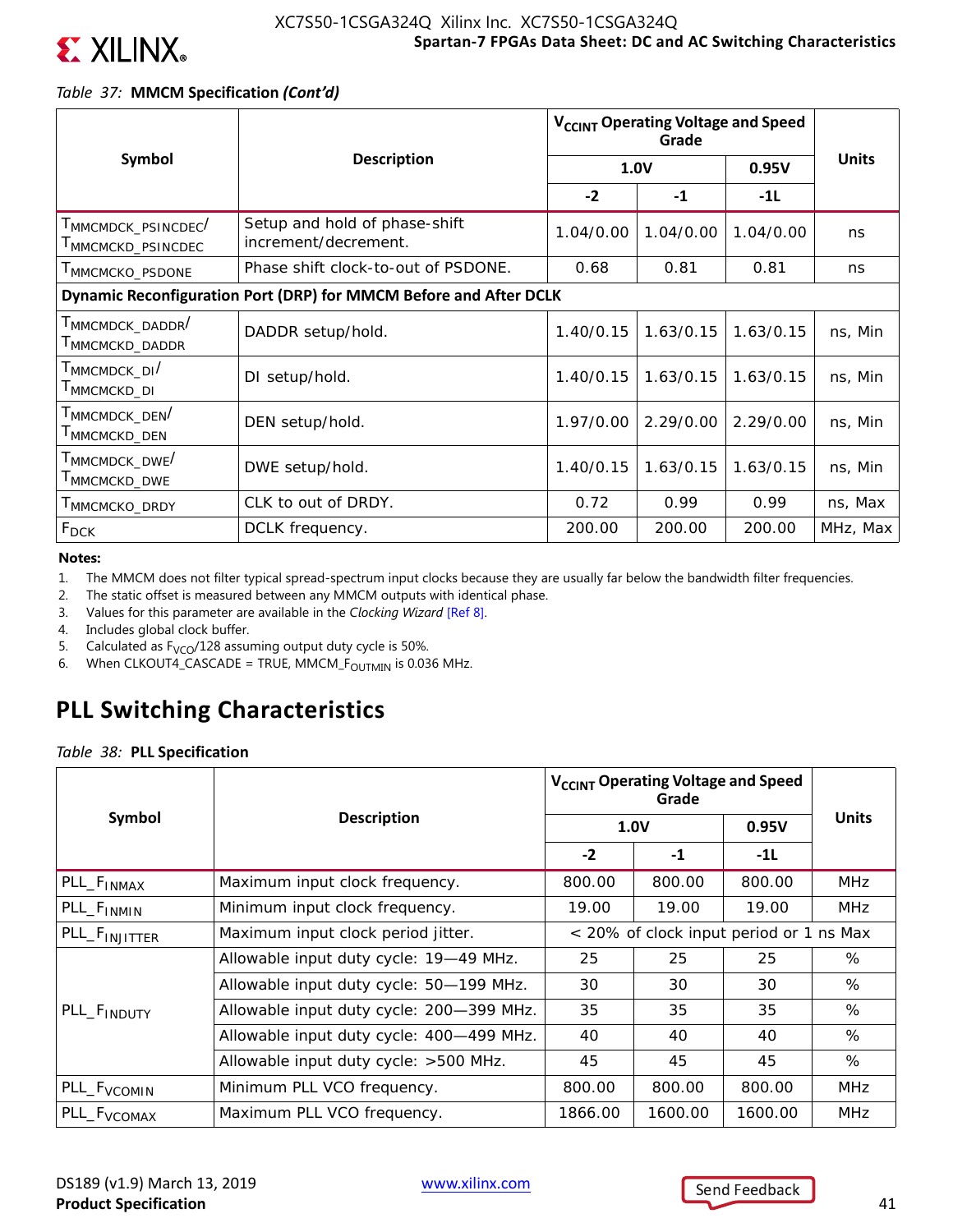

## *Table 38:* **PLL Specification**

|                                                                      |                                                                  | V <sub>CCINT</sub> Operating Voltage and Speed |           |                             |              |
|----------------------------------------------------------------------|------------------------------------------------------------------|------------------------------------------------|-----------|-----------------------------|--------------|
| Symbol                                                               | <b>Description</b>                                               |                                                | 1.0V      | 0.95V                       | <b>Units</b> |
|                                                                      |                                                                  | $-2$                                           | $-1$      | $-11$                       |              |
|                                                                      | Low PLL bandwidth at typical.                                    | 1.00                                           | 1.00      | 1.00                        | <b>MHz</b>   |
| PLL_F <sub>BANDWIDTH</sub>                                           | High PLL bandwidth at typical. (1)                               | 4.00                                           | 4.00      | 4.00                        | <b>MHz</b>   |
| PLL_T <sub>STATPHAOFFSET</sub>                                       | Static phase offset of the PLL outputs. <sup>(2)</sup>           | 0.12                                           | 0.12      | 0.12                        | ns           |
| PLL_T <sub>OUTJITTER</sub>                                           | PLL output jitter.                                               |                                                |           |                             |              |
| PLL_T <sub>OUTDUTY</sub>                                             | PLL output clock duty-cycle precision. (4)                       | 0.20                                           | 0.20      | 0.20                        | ns           |
| PLL_T <sub>LOCKMAX</sub>                                             | PLL maximum lock time.                                           | 100.00                                         | 100.00    | 100.00                      | μs           |
| PLL_F <sub>OUTMAX</sub>                                              | PLL maximum output frequency.                                    | 800.00                                         | 800.00    | 800.00                      | <b>MHz</b>   |
| PLL_F <sub>OUTMIN</sub>                                              | PLL minimum output frequency. (5)                                | 6.25                                           | 6.25      | 6.25                        | <b>MHz</b>   |
| PLL_T <sub>EXTFDVAR</sub>                                            | External clock feedback variation.                               | < 20% of clock input period or 1 ns Max        |           |                             |              |
| PLL_RST <sub>MINPULSE</sub>                                          | Minimum reset pulse width.                                       | 5.00                                           | 5.00      | 5.00                        | ns           |
| PLL_F <sub>PFDMAX</sub>                                              | Maximum frequency at the phase<br>frequency detector.            | 500.00                                         | 450.00    | 450.00                      | <b>MHz</b>   |
| PLL_F <sub>PFDMIN</sub>                                              | Minimum frequency at the phase frequency<br>detector.            | 19.00                                          | 19.00     | 19.00                       | <b>MHz</b>   |
| PLL_T <sub>FBDELAY</sub>                                             | Maximum delay in the feedback path.                              |                                                |           | 3 ns Max or one CLKIN cycle |              |
|                                                                      | Dynamic Reconfiguration Port (DRP) for PLL Before and After DCLK |                                                |           |                             |              |
| T <sub>PLLDCK</sub> DADDR <sup>/</sup><br>T <sub>PLLCKD</sub> _DADDR | Setup and hold of D address.                                     | 1.40/0.15                                      | 1.63/0.15 | 1.63/0.15                   | ns, Min      |
| T <sub>PLLDCK</sub> DI <sup>/</sup><br>T <sub>PLLCKD</sub> _DI       | Setup and hold of D input.                                       | 1.40/0.15                                      | 1.63/0.15 | 1.63/0.15                   | ns, Min      |
| T <sub>PLLDCK</sub> _DEN <sup>/</sup><br>T <sub>PLLCKD</sub> _DEN    | Setup and hold of D enable.                                      | 1.97/0.00                                      | 2.29/0.00 | 2.29/0.00                   | ns, Min      |
| T <sub>PLLDCK</sub> DWE <sup>/</sup><br>T <sub>PLLCKD</sub> _DWE     | Setup and hold of D write enable.                                | 1.40/0.15                                      | 1.63/0.15 | 1.63/0.15                   | ns, Min      |
| T <sub>PLLCKO</sub> _DRDY                                            | CLK to out of DRDY.                                              | 0.72                                           | 0.99      | 0.99                        | ns, Max      |
| $F_{DCK}$                                                            | DCLK frequency.                                                  | 200.00                                         | 200.00    | 200.00                      | MHz, Max     |

### **Notes:**

1. The PLL does not filter typical spread-spectrum input clocks because they are usually far below the bandwidth filter frequencies.

2. The static offset is measured between any PLL outputs with identical phase.

3. Values for this parameter are available in the *Clocking Wizard* [Ref 8].

4. Includes global clock buffer.

5. Calculated as FVCO/128 assuming output duty cycle is 50%.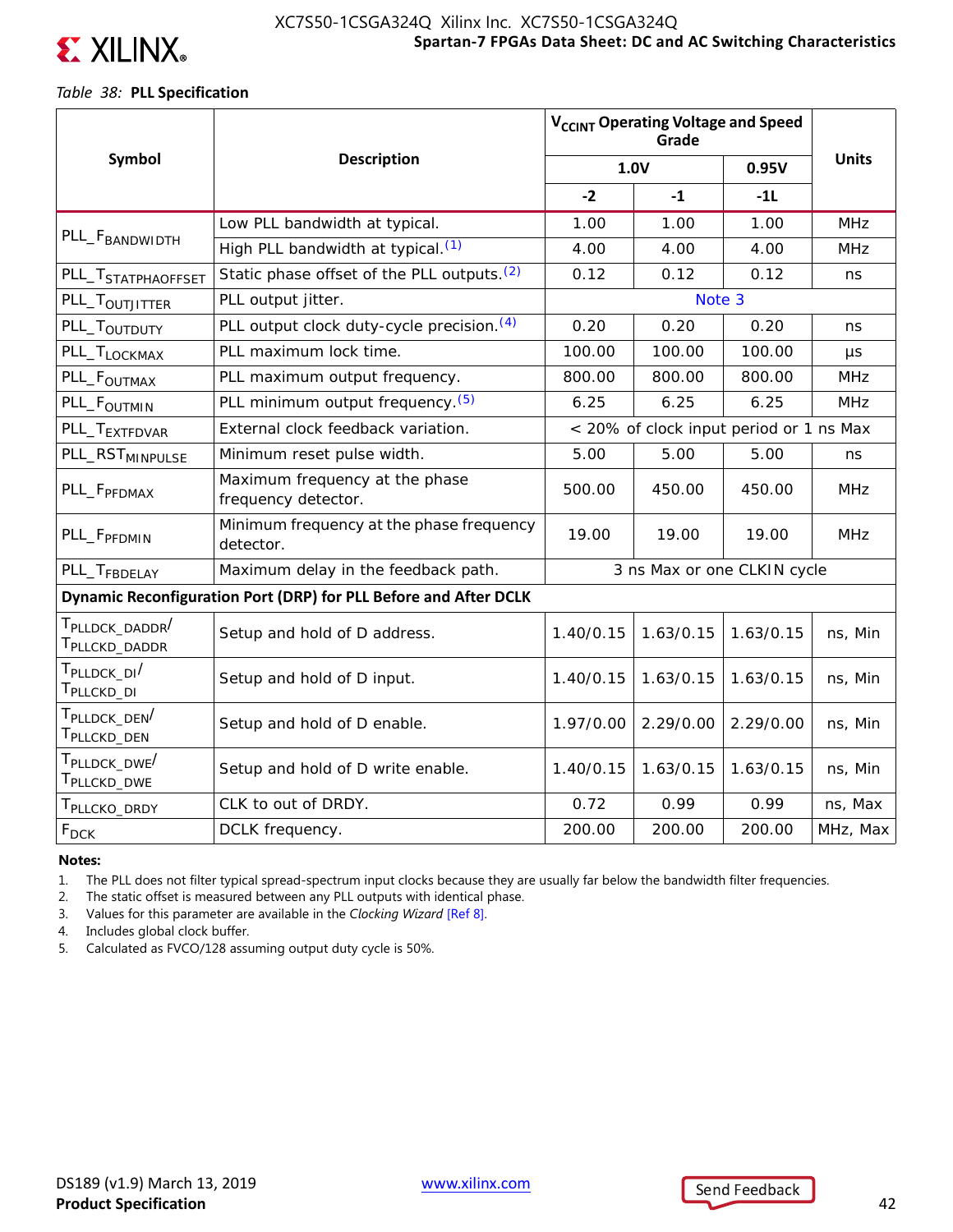

## **Device Pin-to-Pin Output Parameter Guidelines**

*Table 39:* **Clock-Capable Clock Input to Output Delay Without MMCM/PLL (Near Clock Region)(1)**

|        |                                                                                                            |               | V <sub>CCINT</sub> Operating Voltage and<br><b>Speed Grade</b> |             |       |              |
|--------|------------------------------------------------------------------------------------------------------------|---------------|----------------------------------------------------------------|-------------|-------|--------------|
| Symbol | <b>Description</b>                                                                                         | <b>Device</b> |                                                                | <b>1.0V</b> | 0.95V | <b>Units</b> |
|        |                                                                                                            |               | $-2$                                                           | $-1$        | -1L   |              |
|        | SSTL15 Clock-Capable Clock Input to Output Delay using Output Flip-Flop, Fast Slew Rate, without MMCM/PLL. |               |                                                                |             |       |              |
| TICKOF | Clock-capable clock input and OUTFF at                                                                     | XC7S6         | 5.55                                                           | 6.50        | 6.50  | ns           |
|        | pins/banks closest to the BUFGs without<br>MMCM/PLL (near clock region). <sup>(2)</sup>                    | <b>XC7S15</b> | 5.55                                                           | 6.50        | 6.50  | ns.          |
|        | <b>XC7S25</b>                                                                                              | 5.55          | 6.44                                                           | 6.44        | ns    |              |
|        | <b>XC7S50</b>                                                                                              | 5.71          | 6.62                                                           | 6.62        | ns    |              |
|        |                                                                                                            | <b>XC7S75</b> | 5.73                                                           | 6.71        | 6.71  | ns           |
|        |                                                                                                            | XC7S100       | 5.73                                                           | 6.71        | 6.71  | ns.          |
|        |                                                                                                            | XA7S6         | 5.55                                                           | 6.50        | N/A   | ns           |
|        |                                                                                                            | <b>XA7S15</b> | 5.55                                                           | 6.50        | N/A   | ns           |
|        |                                                                                                            | <b>XA7S25</b> | 5.55                                                           | 6.44        | N/A   | ns           |
|        |                                                                                                            | <b>XA7S50</b> | 5.71                                                           | 6.62        | N/A   | ns           |
|        |                                                                                                            | <b>XA7S75</b> | 5.73                                                           | 6.71        | N/A   | ns           |
|        |                                                                                                            | XA7S100       | 5.73                                                           | 6.71        | N/A   | ns           |

#### **Notes:**

1. This table lists representative values where one global clock input drives one vertical clock line in each accessible column, and where all accessible IOB and CLB flip-flops are clocked by the global clock net.

2. Refer to the *Die Level Bank Numbering Overview* section of the *7 Series FPGA Packaging and Pinout Specification* (UG475) [Ref 4].



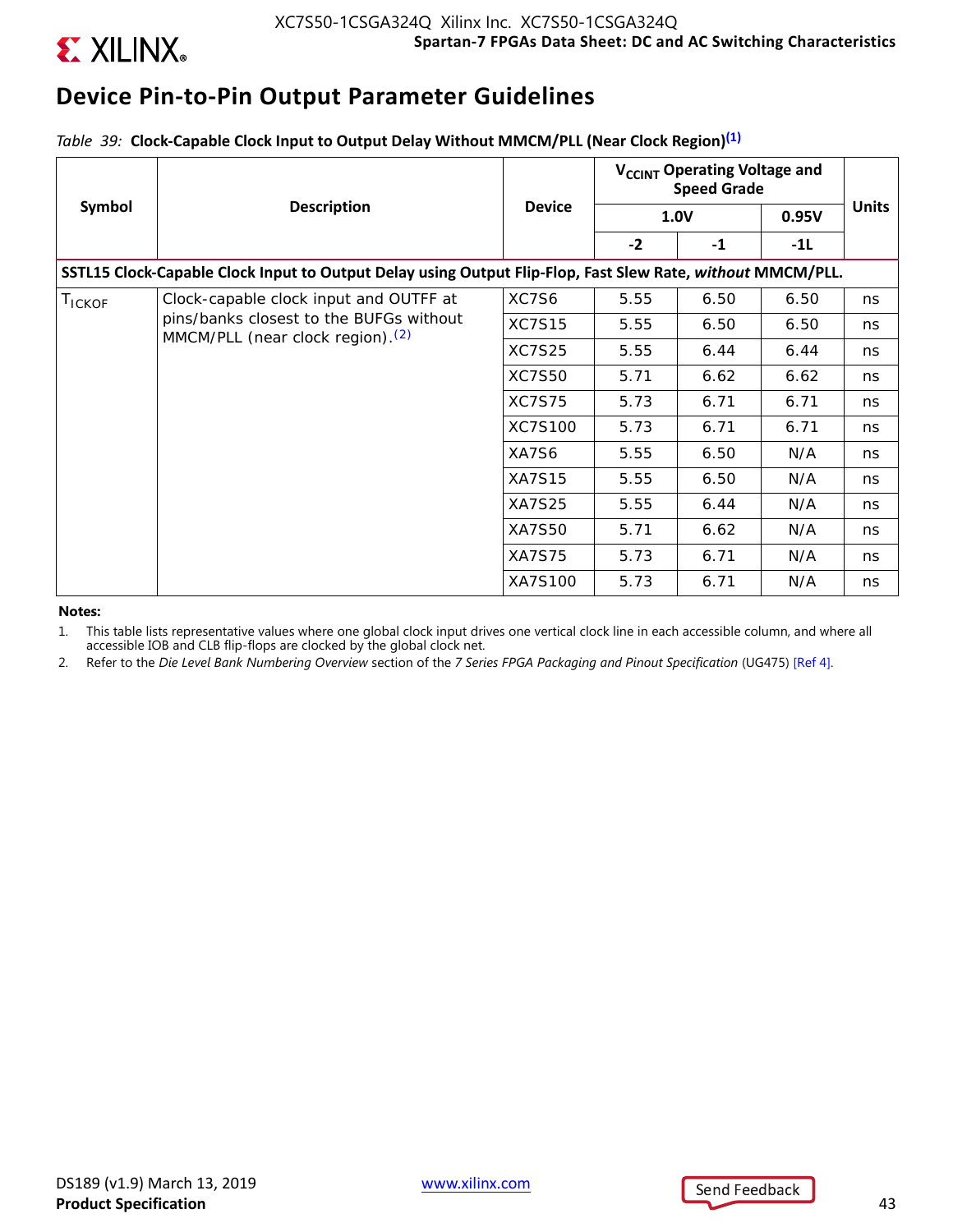

## *Table 40:* **Clock-Capable Clock Input to Output Delay Without MMCM/PLL (Far Clock Region)(1)**

|                   |                                                                                                            |               | V <sub>CCINT</sub> Operating Voltage and<br><b>Speed Grade</b> |             |       |              |
|-------------------|------------------------------------------------------------------------------------------------------------|---------------|----------------------------------------------------------------|-------------|-------|--------------|
| Symbol            | <b>Description</b>                                                                                         | <b>Device</b> |                                                                | <b>1.0V</b> | 0.95V | <b>Units</b> |
|                   |                                                                                                            |               | $-2$                                                           | $-1$        | -1L   |              |
|                   | SSTL15 Clock-Capable Clock Input to Output Delay using Output Flip-Flop, Fast Slew Rate, without MMCM/PLL. |               |                                                                |             |       |              |
| <b>I</b> ICKOFFAR | Clock-capable clock input and OUTFF at                                                                     | XC7S6         | 5.55                                                           | 6.50        | 6.50  | ns           |
|                   | pins/banks farthest from the BUFGs without<br>MMCM/PLL (far clock region). <sup>(2)</sup>                  | <b>XC7S15</b> | 5.55                                                           | 6.50        | 6.50  | ns           |
|                   |                                                                                                            | <b>XC7S25</b> | 5.55                                                           | 6.44        | 6.44  | ns           |
|                   |                                                                                                            | <b>XC7S50</b> | 5.71                                                           | 6.62        | 6.62  | ns           |
|                   |                                                                                                            | <b>XC7S75</b> | 6.01                                                           | 7.02        | 7.02  | ns           |
|                   |                                                                                                            | XC7S100       | 6.01                                                           | 7.02        | 7.02  | ns           |
|                   |                                                                                                            | XA7S6         | 5.55                                                           | 6.50        | N/A   | ns           |
|                   |                                                                                                            | <b>XA7S15</b> | 5.55                                                           | 6.50        | N/A   | ns           |
|                   |                                                                                                            | <b>XA7S25</b> | 5.55                                                           | 6.44        | N/A   | ns           |
|                   |                                                                                                            | <b>XA7S50</b> | 5.71                                                           | 6.62        | N/A   | ns           |
|                   |                                                                                                            | <b>XA7S75</b> | 6.01                                                           | 7.02        | N/A   | ns           |
|                   |                                                                                                            | XA7S100       | 6.01                                                           | 7.02        | N/A   | ns           |

**Notes:** 

1. This table lists representative values where one global clock input drives one vertical clock line in each accessible column, and where all accessible IOB and CLB flip-flops are clocked by the global clock net.

2. Refer to the *Die Level Bank Numbering Overview* section of the *7 Series FPGA Packaging and Pinout Specification* (UG475) [Ref 4].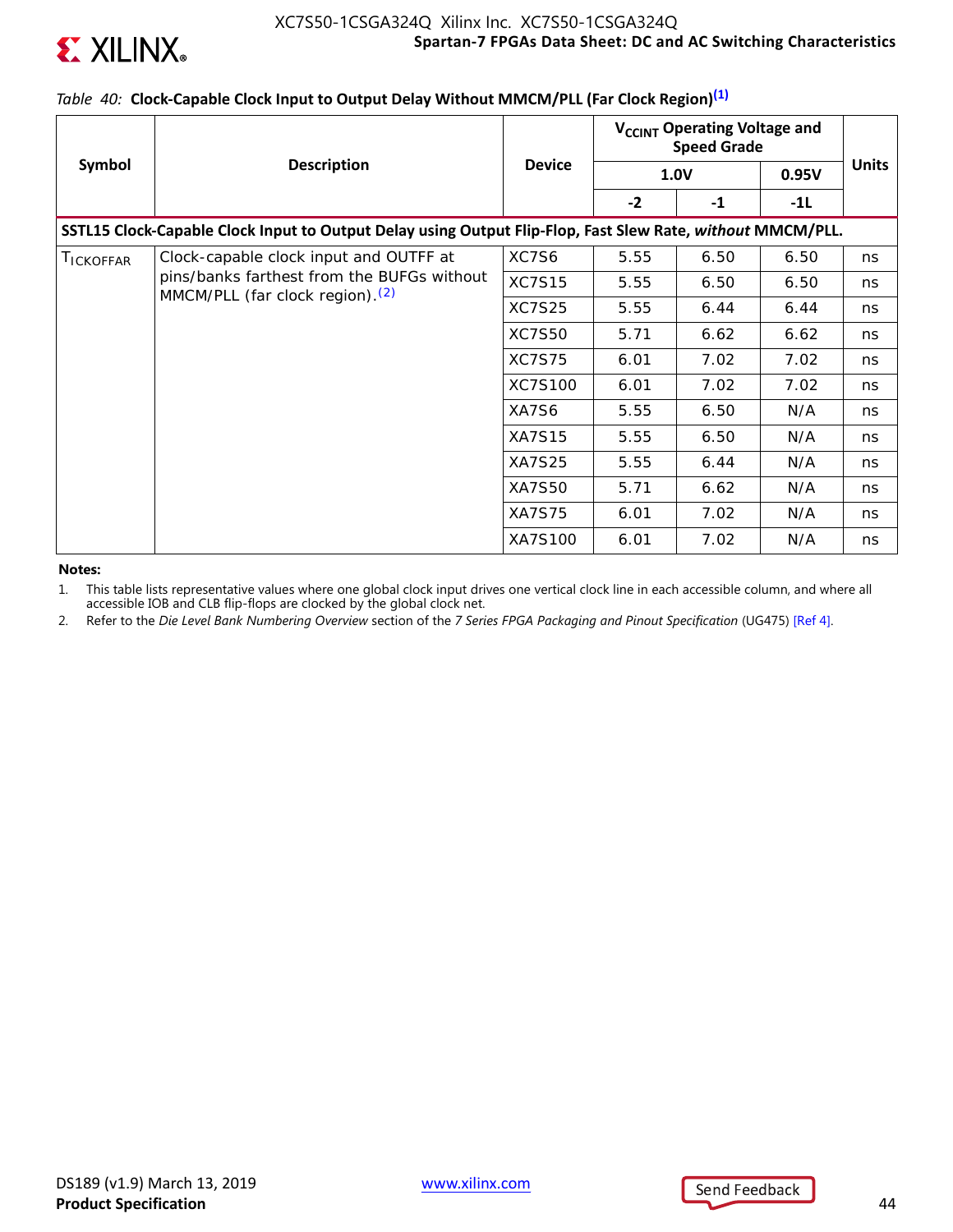

## *Table 41:* **Clock-Capable Clock Input to Output Delay With MMCM(1)**

|                      | <b>Description</b>                                                                                  |               | V <sub>CCINT</sub> Operating Voltage and<br><b>Speed Grade</b> |             |       |              |
|----------------------|-----------------------------------------------------------------------------------------------------|---------------|----------------------------------------------------------------|-------------|-------|--------------|
| Symbol               |                                                                                                     | <b>Device</b> |                                                                | <b>1.0V</b> | 0.95V | <b>Units</b> |
|                      |                                                                                                     |               | $-2$                                                           | $-1$        | -1L   |              |
|                      | SSTL15 Clock-Capable Clock Input to Output Delay using Output Flip-Flop, Fast Slew Rate, with MMCM. |               |                                                                |             |       |              |
| <b>I</b> ICKOFMMCMCC | Clock-capable clock input and OUTFF with                                                            | XC7S6         | 1.03                                                           | 1.03        | 1.03  | ns           |
|                      | MMCM <sub>1</sub> (2)                                                                               | <b>XC7S15</b> | 1.03                                                           | 1.03        | 1.03  | ns           |
|                      |                                                                                                     | <b>XC7S25</b> | 1.00                                                           | 1.00        | 1.00  | ns           |
|                      |                                                                                                     | <b>XC7S50</b> | 1.00                                                           | 1.00        | 1.00  | ns           |
|                      |                                                                                                     | <b>XC7S75</b> | 1.00                                                           | 1.00        | 1.00  | ns           |
|                      |                                                                                                     | XC7S100       | 1.00                                                           | 1.00        | 1.00  | ns           |
|                      |                                                                                                     | XA7S6         | 1.03                                                           | 1.03        | N/A   | ns           |
|                      |                                                                                                     | <b>XA7S15</b> | 1.03                                                           | 1.03        | N/A   | ns           |
|                      |                                                                                                     | <b>XA7S25</b> | 1.00                                                           | 1.00        | N/A   | ns           |
|                      |                                                                                                     | <b>XA7S50</b> | 1.00                                                           | 1.00        | N/A   | ns           |
|                      |                                                                                                     | <b>XA7S75</b> | 1.00                                                           | 1.00        | N/A   | ns           |
|                      |                                                                                                     | XA7S100       | 1.00                                                           | 1.00        | N/A   | ns           |

**Notes:** 

1. This table lists representative values where one global clock input drives one vertical clock line in each accessible column, and where all accessible IOB and CLB flip-flops are clocked by the global clock net.

2. MMCM output jitter is already included in the timing calculation.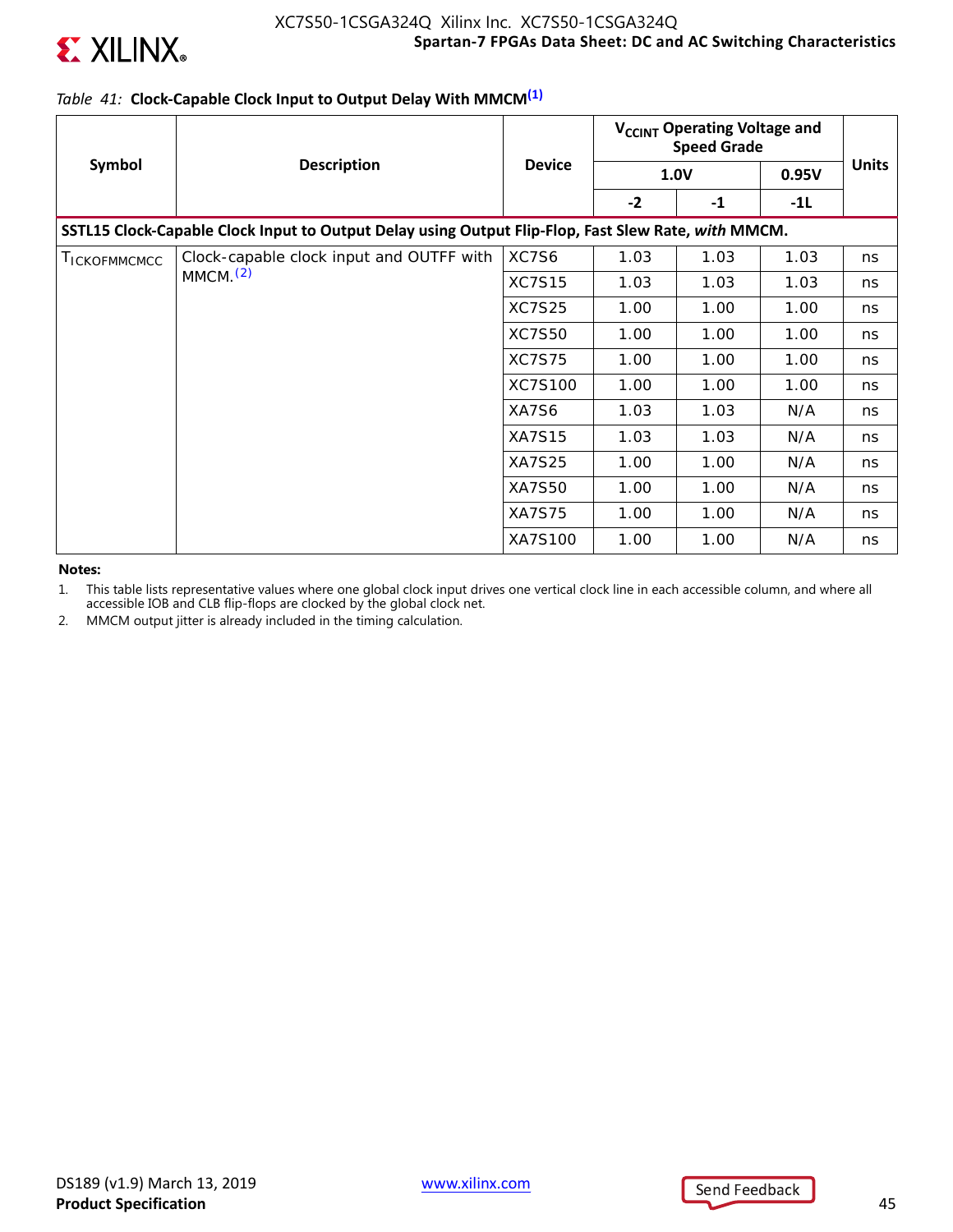

## *Table 42:* **Clock-Capable Clock Input to Output Delay With PLL(1)**

|                    |                                                                                                    |               | V <sub>CCINT</sub> Operating Voltage and<br><b>Speed Grade</b> |             |       |              |
|--------------------|----------------------------------------------------------------------------------------------------|---------------|----------------------------------------------------------------|-------------|-------|--------------|
| Symbol             | <b>Description</b>                                                                                 | <b>Device</b> |                                                                | <b>1.0V</b> | 0.95V | <b>Units</b> |
|                    |                                                                                                    |               | $-2$                                                           | $-1$        | -1L   |              |
|                    | SSTL15 Clock-Capable Clock Input to Output Delay using Output Flip-Flop, Fast Slew Rate, with PLL. |               |                                                                |             |       |              |
| <b>TICKOFPLLCC</b> | Clock-capable clock input and OUTFF with                                                           | XC7S6         | 0.85                                                           | 0.85        | 0.85  | ns           |
|                    | PLL.(2)                                                                                            | <b>XC7S15</b> | 0.85                                                           | 0.85        | 0.85  | ns           |
|                    |                                                                                                    | <b>XC7S25</b> | 0.83                                                           | 0.83        | 0.83  | ns           |
|                    |                                                                                                    | <b>XC7S50</b> | 0.83                                                           | 0.83        | 0.83  | ns           |
|                    |                                                                                                    | <b>XC7S75</b> | 0.83                                                           | 0.83        | 0.83  | ns           |
|                    |                                                                                                    | XC7S100       | 0.83                                                           | 0.83        | 0.83  | ns           |
|                    |                                                                                                    | XA7S6         | 0.85                                                           | 0.85        | N/A   | ns           |
|                    |                                                                                                    | <b>XA7S15</b> | 0.85                                                           | 0.85        | N/A   | ns           |
|                    |                                                                                                    | <b>XA7S25</b> | 0.83                                                           | 0.83        | N/A   | ns           |
|                    |                                                                                                    | <b>XA7S50</b> | 0.83                                                           | 0.83        | N/A   | ns           |
|                    |                                                                                                    | <b>XA7S75</b> | 0.83                                                           | 0.83        | N/A   | ns           |
|                    |                                                                                                    | XA7S100       | 0.83                                                           | 0.83        | N/A   | ns           |

#### **Notes:**

1. This table lists representative values where one global clock input drives one vertical clock line in each accessible column, and where all accessible IOB and CLB flip-flops are clocked by the global clock net.

2. PLL output jitter is already included in the timing calculation.

### *Table 43:* **Pin-to-Pin, Clock-to-Out using BUFIO**

| Symbol                                                                                               | <b>Description</b>         | V <sub>CCINT</sub> Operating Voltage and Speed<br>Grade<br>0.95V<br><b>1.0V</b> |      |      |    |  |
|------------------------------------------------------------------------------------------------------|----------------------------|---------------------------------------------------------------------------------|------|------|----|--|
|                                                                                                      |                            | $-2$                                                                            | -1   | -11  |    |  |
| SSTL15 Clock-Capable Clock Input to Output Delay using Output Flip-Flop, Fast Slew Rate, with BUFIO. |                            |                                                                                 |      |      |    |  |
| <b>ICKOFCS</b>                                                                                       | Clock to out of I/O clock. | 5.61                                                                            | 6.64 | 6.64 | ns |  |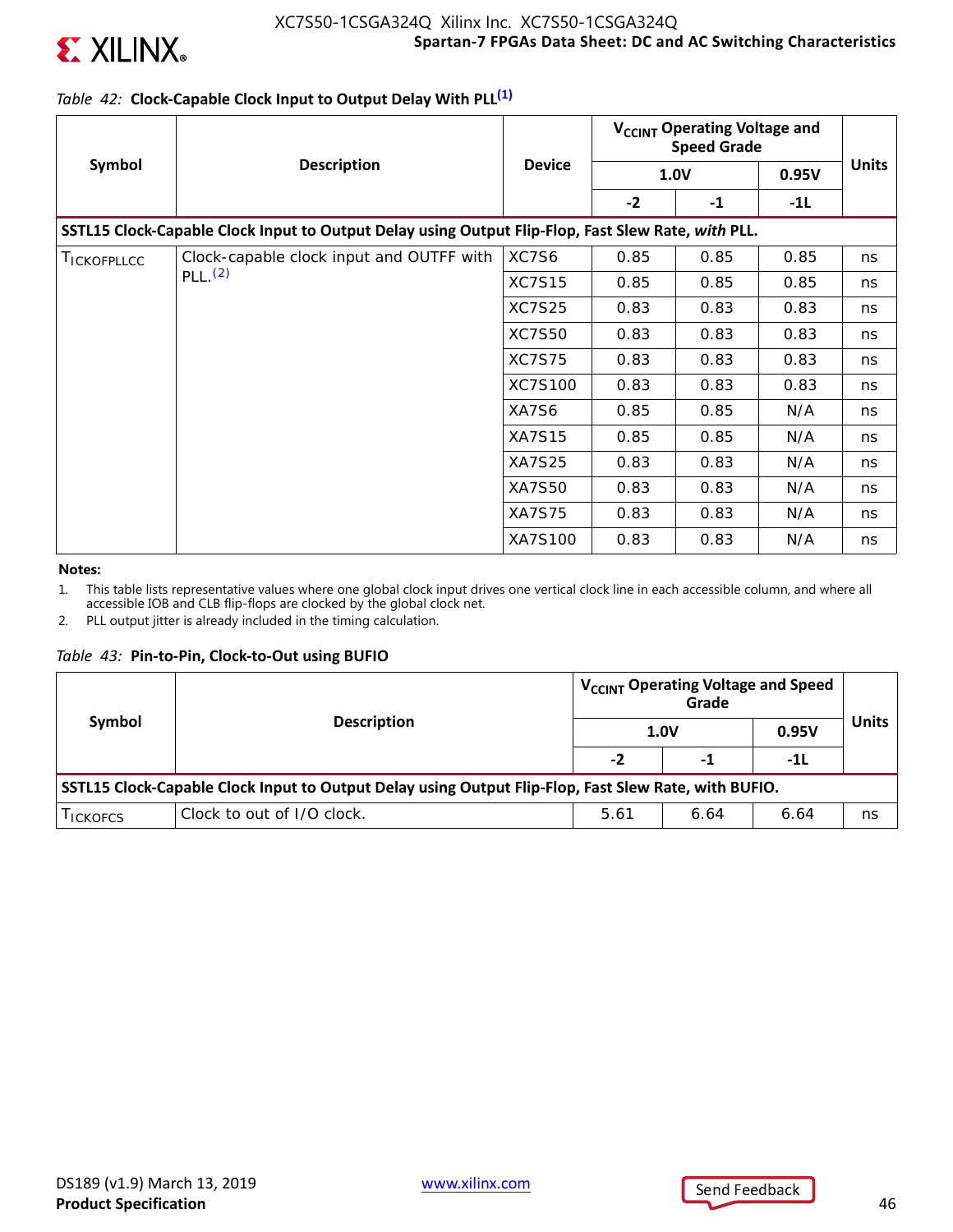

## **Device Pin-to-Pin Input Parameter Guidelines**

All devices are 100% functionally tested. Values are expressed in nanoseconds unless otherwise noted.

### *Table 44:* **Global Clock Input Setup and Hold Without MMCM/PLL with ZHOLD\_DELAY on HR I/O Banks**

|                                                                                                     |                                                                                                |               | V <sub>CCINT</sub> Operating Voltage and Speed<br>Grade |              |              |              |  |  |
|-----------------------------------------------------------------------------------------------------|------------------------------------------------------------------------------------------------|---------------|---------------------------------------------------------|--------------|--------------|--------------|--|--|
| Symbol                                                                                              | <b>Description</b>                                                                             | <b>Device</b> | <b>1.0V</b>                                             |              | 0.95V        | <b>Units</b> |  |  |
|                                                                                                     |                                                                                                |               | $-2$                                                    | $-1$         | $-11$        |              |  |  |
| Input Setup and Hold Time Relative to Global Clock Input Signal for SSTL15 Standard. <sup>(1)</sup> |                                                                                                |               |                                                         |              |              |              |  |  |
| $T_{\text{PSFD}}/$                                                                                  | Full delay (legacy delay or default                                                            | XC7S6         | $2.76/-0.40$                                            | $3.17/-0.40$ | $3.17/-0.40$ | ns.          |  |  |
| T <sub>PHFD</sub>                                                                                   | delay) global clock input and $IF(2)$<br>without MMCM/PLL with ZHOLD_DELAY<br>on HR I/O banks. | <b>XC7S15</b> | $2.76/-0.40$                                            | $3.17/-0.40$ | $3.17/-0.40$ | ns.          |  |  |
|                                                                                                     |                                                                                                | <b>XC7S25</b> | $2.67/-0.37$                                            | $3.12/-0.37$ | $3.12/-0.37$ | ns.          |  |  |
|                                                                                                     |                                                                                                | XC7S50        | $2.66/-0.28$                                            | $3.11/-0.28$ | $3.11/-0.28$ | ns.          |  |  |
|                                                                                                     |                                                                                                | <b>XC7S75</b> | $2.91/-0.33$                                            | $3.36/-0.33$ | $3.36/-0.33$ | ns.          |  |  |
|                                                                                                     |                                                                                                | XC7S100       | $2.91/-0.33$                                            | $3.36/-0.33$ | $3.36/-0.33$ | ns.          |  |  |
|                                                                                                     |                                                                                                | XA7S6         | $2.76/-0.40$                                            | $3.17/-0.40$ | N/A          | ns           |  |  |
|                                                                                                     |                                                                                                | <b>XA7S15</b> | $2.76/-0.40$                                            | $3.17/-0.40$ | N/A          | ns.          |  |  |
|                                                                                                     |                                                                                                | <b>XA7S25</b> | $2.67/-0.37$                                            | $3.12/-0.37$ | N/A          | ns           |  |  |
|                                                                                                     |                                                                                                | XA7S50        | $2.66/-0.28$                                            | $3.11/-0.28$ | N/A          | ns.          |  |  |
|                                                                                                     |                                                                                                | <b>XA7S75</b> | $2.91/-0.33$                                            | $3.36/-0.33$ | N/A          | ns.          |  |  |
|                                                                                                     |                                                                                                | XA7S100       | $2.91/-0.33$                                            | $3.36/-0.33$ | N/A          | ns           |  |  |

**Notes:** 

1. Setup and hold times are measured over worst case conditions (process, voltage, temperature). Setup time is measured relative to the global clock input signal using the slowest process, highest temperature, and lowest voltage. Hold time is measured relative to the global clock input signal using the fastest process, lowest temperature, and highest voltage.

2. IFF = Input flip-flop or latch.



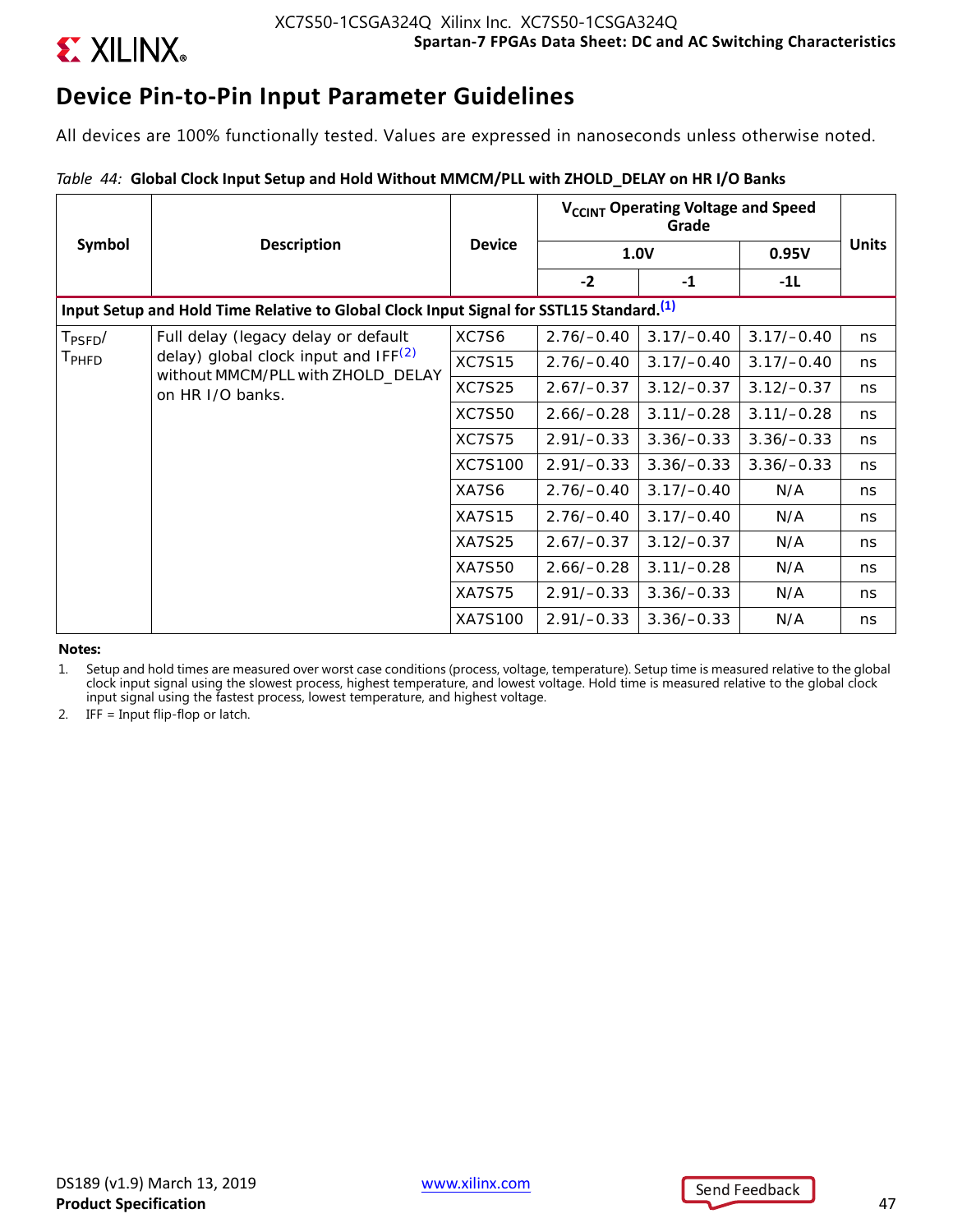

### *Table 45:* **Clock-Capable Clock Input Setup and Hold With MMCM**

|                                                                                             |                                        |               | V <sub>CCINT</sub> Operating Voltage and Speed |              |              |              |  |  |
|---------------------------------------------------------------------------------------------|----------------------------------------|---------------|------------------------------------------------|--------------|--------------|--------------|--|--|
| Symbol                                                                                      | <b>Description</b>                     | <b>Device</b> | 1.0V                                           |              | 0.95V        | <b>Units</b> |  |  |
|                                                                                             |                                        |               | $-2$                                           | $-1$         | $-1L$        |              |  |  |
| Input Setup and Hold Time Relative to Global Clock Input Signal for SSTL15 Standard. (1)(2) |                                        |               |                                                |              |              |              |  |  |
| T <sub>PSMMCMCC</sub> /                                                                     | No delay clock-capable clock input and | XC7S6         | $2.73/-0.59$                                   | $3.27/-0.59$ | $3.27/-0.59$ | ns           |  |  |
| <b>I</b> PHMMCMCC                                                                           | $IFF(3)$ with MMCM.                    | <b>XC7S15</b> | $2.73/-0.59$                                   | $3.27/-0.59$ | $3.27/-0.59$ | ns           |  |  |
|                                                                                             |                                        | <b>XC7S25</b> | $2.69/-0.61$                                   | $3.21/-0.61$ | $3.21/-0.61$ | ns           |  |  |
|                                                                                             |                                        | XC7S50        | $2.81/-0.62$                                   | $3.35/-0.62$ | $3.35/-0.62$ | ns           |  |  |
|                                                                                             |                                        | <b>XC7S75</b> | $2.81/-0.62$                                   | $3.36/-0.62$ | $3.36/-0.62$ | ns           |  |  |
|                                                                                             |                                        | XC7S100       | $2.81/-0.62$                                   | $3.36/-0.62$ | $3.36/-0.62$ | ns           |  |  |
|                                                                                             |                                        | XA7S6         | $2.73/-0.59$                                   | $3.27/-0.59$ | N/A          | ns           |  |  |
|                                                                                             |                                        | <b>XA7S15</b> | $2.73/-0.59$                                   | $3.27/-0.59$ | N/A          | ns           |  |  |
|                                                                                             |                                        | <b>XA7S25</b> | $2.69/-0.61$                                   | $3.21/-0.61$ | N/A          | ns           |  |  |
|                                                                                             |                                        | <b>XA7S50</b> | $2.81/-0.62$                                   | $3.35/-0.62$ | N/A          | ns           |  |  |
|                                                                                             |                                        | <b>XA7S75</b> | $2.81/-0.62$                                   | $3.36/-0.62$ | N/A          | ns           |  |  |
|                                                                                             |                                        | XA7S100       | $2.81/-0.62$                                   | $3.36/-0.62$ | N/A          | ns           |  |  |

**Notes:** 

1. Setup and hold times are measured over worst case conditions (process, voltage, temperature). Setup time is measured relative to the global clock input signal using the slowest process, highest temperature, and lowest voltage. Hold time is measured relative to the global clock input signal using the fastest process, lowest temperature, and highest voltage.

2. Use IBIS to determine any duty-cycle distortion incurred using various standards.

3. IFF = Input flip-flop or latch.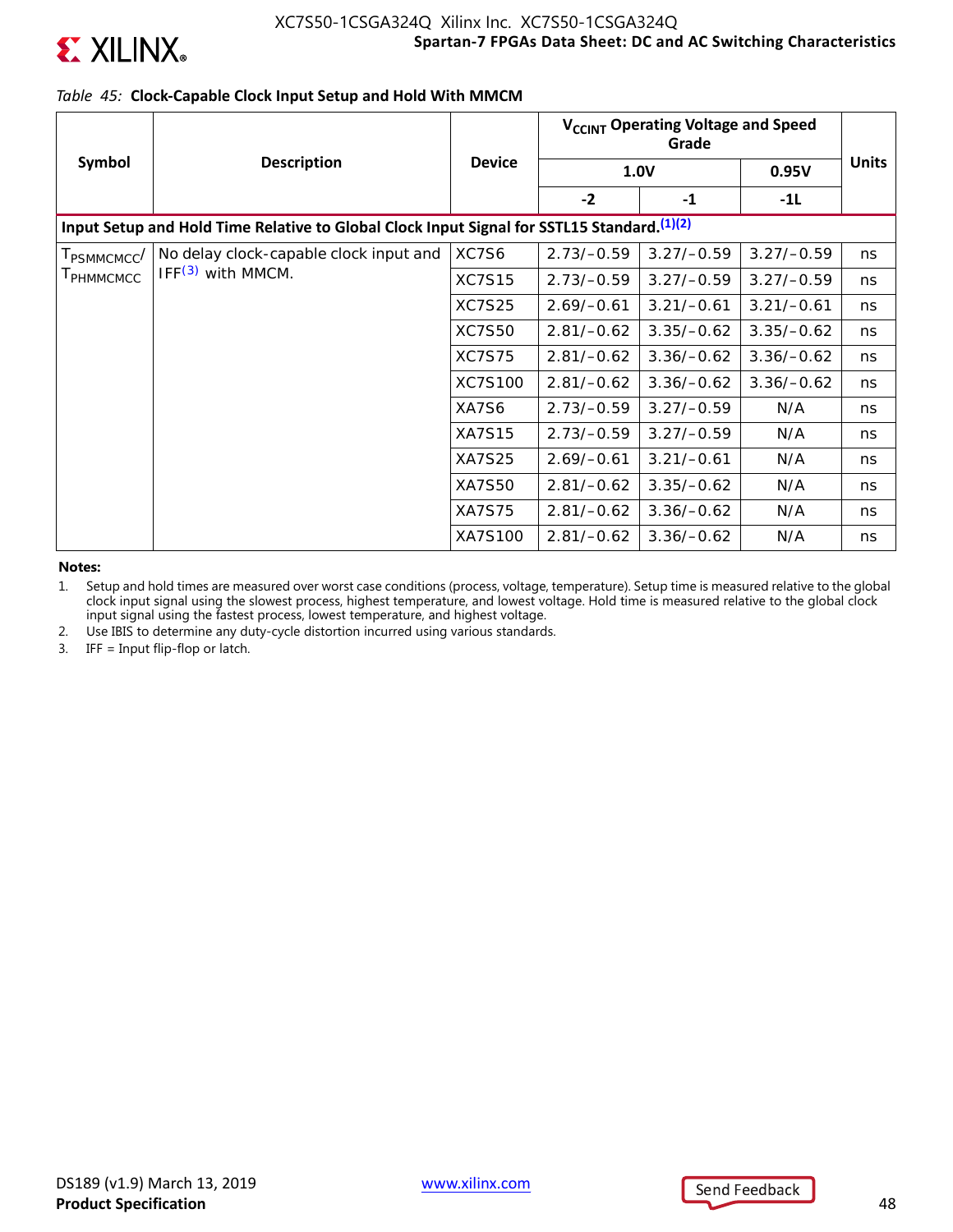

## *Table 46:* **Clock-Capable Clock Input Setup and Hold With PLL**

|                      |                                                                                                    |               | V <sub>CCINT</sub> Operating Voltage and Speed |              |              |              |
|----------------------|----------------------------------------------------------------------------------------------------|---------------|------------------------------------------------|--------------|--------------|--------------|
| Symbol               | <b>Description</b>                                                                                 | <b>Device</b> |                                                | <b>1.0V</b>  | 0.95V        | <b>Units</b> |
|                      |                                                                                                    |               | $-2$                                           | $-1$         | $-11$        |              |
|                      | Input Setup and Hold Time Relative to Clock-Capable Clock Input Signal for SSTL15 Standard. (1)(2) |               |                                                |              |              |              |
| $T_{\sf PSPLLCC} /$  | No delay clock-capable clock input and                                                             | XC7S6         | $3.07/-0.17$                                   | $3.69/-0.17$ | $3.69/-0.17$ | ns           |
| T <sub>PHPLLCC</sub> | $IFF(3)$ with PLL.                                                                                 | <b>XC7S15</b> | $3.07/-0.17$                                   | $3.69/-0.17$ | $3.69/-0.17$ | ns           |
|                      |                                                                                                    | <b>XC7S25</b> | $3.04/-0.19$                                   | $3.64/-0.19$ | $3.64/-0.19$ | ns           |
|                      |                                                                                                    | <b>XC7S50</b> | $3.15/-0.19$                                   | $3.77/-0.19$ | $3.77/-0.19$ | ns           |
|                      |                                                                                                    | <b>XC7S75</b> | $3.15/-0.19$                                   | $3.78/-0.19$ | $3.78/-0.19$ | ns           |
|                      |                                                                                                    | XC7S100       | $3.15/-0.19$                                   | $3.78/-0.19$ | $3.78/-0.19$ | ns           |
|                      |                                                                                                    | XA7S6         | $3.07/-0.17$                                   | $3.69/-0.17$ | N/A          | ns           |
|                      |                                                                                                    | <b>XA7S15</b> | $3.07/-0.17$                                   | $3.69/-0.17$ | N/A          | ns           |
|                      |                                                                                                    | XA7S25        | $3.04/-0.19$                                   | $3.64/-0.19$ | N/A          | ns           |
|                      |                                                                                                    | XA7S50        | $3.15/-0.19$                                   | $3.77/-0.19$ | N/A          | ns           |
|                      |                                                                                                    | <b>XA7S75</b> | $3.15/-0.19$                                   | $3.78/-0.19$ | N/A          | ns           |
|                      |                                                                                                    | XA7S100       | $3.15/-0.19$                                   | $3.78/-0.19$ | N/A          | ns           |

**Notes:** 

1. Setup and hold times are measured over worst case conditions (process, voltage, temperature). Setup time is measured relative to the global clock input signal using the slowest process, highest temperature, and lowest voltage. Hold time is measured relative to the global clock input signal using the fastest process, lowest temperature, and highest voltage.

2. Use IBIS to determine any duty-cycle distortion incurred using various standards.

3. IFF = Input flip-flop or latch.

### *Table 47:* **Data Input Setup and Hold Times Relative to a Forwarded Clock Input Pin Using BUFIO**

| Symbol                                                                                             |                                                                   |      | V <sub>CCINT</sub> Operating Voltage and Speed | <b>Units</b> |    |       |  |
|----------------------------------------------------------------------------------------------------|-------------------------------------------------------------------|------|------------------------------------------------|--------------|----|-------|--|
|                                                                                                    | <b>Description</b>                                                | 1.0V |                                                |              |    | 0.95V |  |
|                                                                                                    |                                                                   | -2   | -1                                             | -1L          |    |       |  |
| Input Setup and Hold Time Relative to a Forwarded Clock Input Pin Using BUFIO for SSTL15 Standard. |                                                                   |      |                                                |              |    |       |  |
|                                                                                                    | T <sub>PSCS</sub> /T <sub>PHCS</sub> Setup and hold of I/O clock. |      | $-0.38/1.46$ $-0.38/1.73$ $-0.38/1.76$         |              | ns |       |  |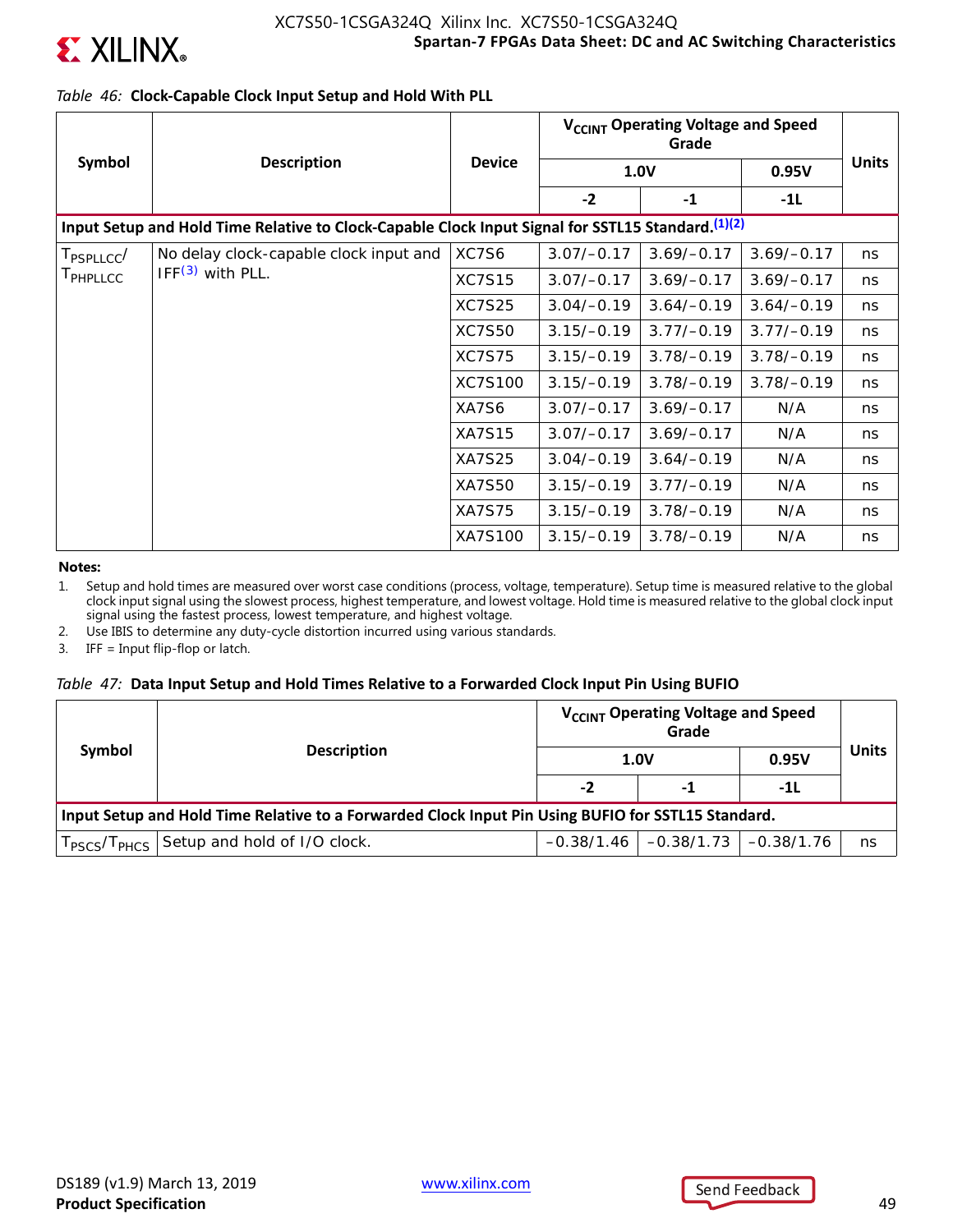

### *Table 48:* **Sample Window**

|                              |                                                             | V <sub>CCINT</sub> Operating Voltage and Speed |      |       |              |
|------------------------------|-------------------------------------------------------------|------------------------------------------------|------|-------|--------------|
| Symbol<br><b>Description</b> |                                                             |                                                | 1.0V | 0.95V | <b>Units</b> |
|                              |                                                             | -2                                             | -1   | -11   |              |
| <sup>I</sup> SAMP            | Sampling error at receiver pins. (1)                        | 0.64                                           | 0.70 | 0.70  | ns           |
| SAMP_BUFIO                   | Sampling error at receiver pins using BUFIO. <sup>(2)</sup> | 0.40                                           | 0.46 | 0.46  | ns           |

#### **Notes:**

1. This parameter indicates the total sampling error of the Spartan-7 FPGAs DDR input registers, measured across voltage, temperature, and process. The characterization methodology uses the MMCM to capture the DDR input registers' edges of operation. These measurements include:

- CLK0 MMCM jitter
- MMCM accuracy (phase offset)
- MMCM phase shift resolution
- These measurements do not include package or clock tree skew.
- 2. This parameter indicates the total sampling error of the Spartan-7 FPGAs DDR input registers, measured across voltage, temperature, and process. The characterization methodology uses the BUFIO clock network and IDELAY to capture the DDR input registers' edges of operation. These measurements do not include package or clock tree skew.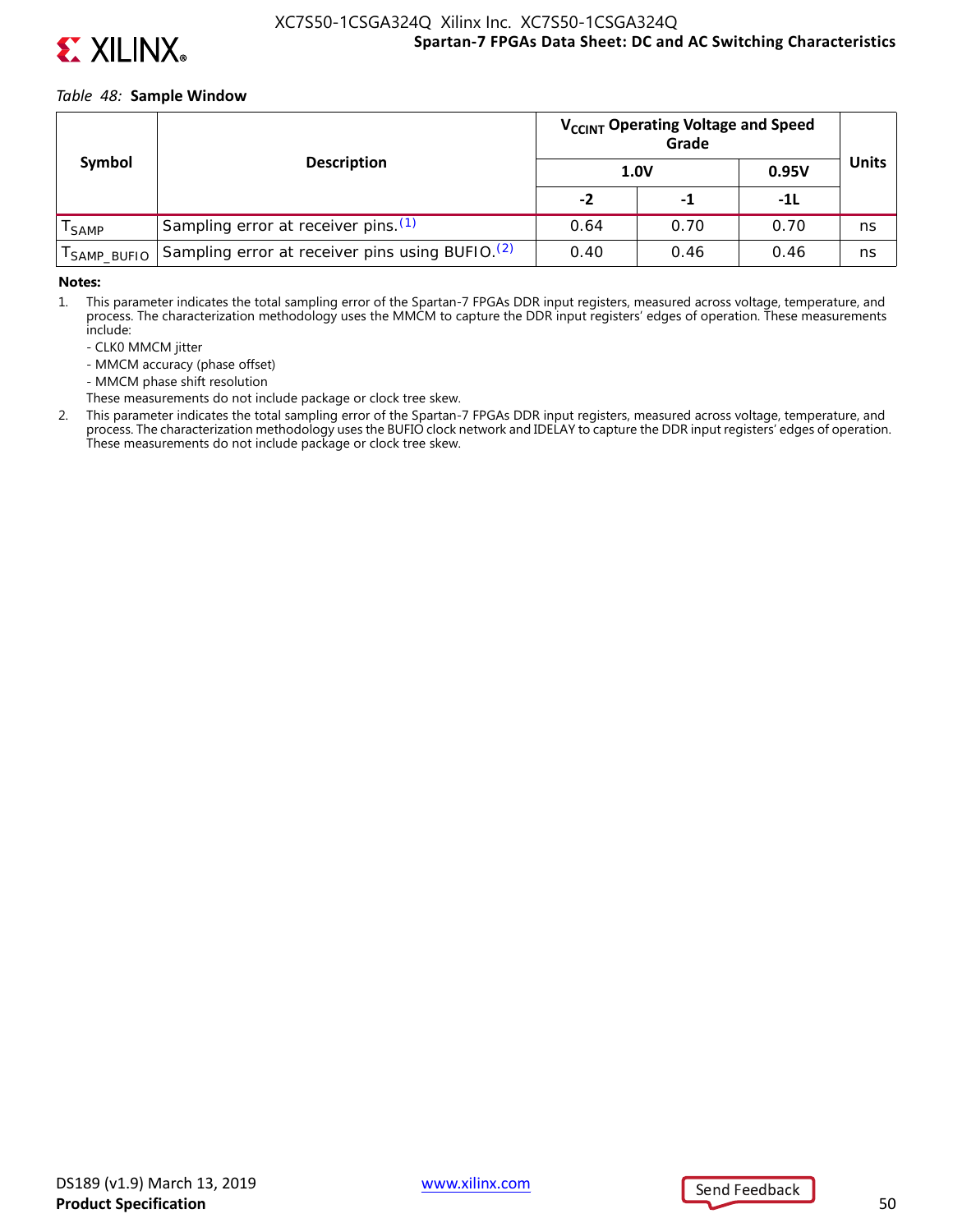

## **Additional Package Parameter Guidelines**

The parameters in this section provide the necessary values for calculating timing budgets for Spartan-7 FPGA clock transmitter and receiver data-valid windows.

### *Table 49:* **Package Skew(1)**

| Symbol               | <b>Description</b>           | <b>Device</b> | Package        | Value | <b>Units</b> |
|----------------------|------------------------------|---------------|----------------|-------|--------------|
|                      |                              |               | CPGA196        | 44    | ps           |
|                      |                              | XC7S6         | CSGA225        | 83    | ps           |
|                      |                              |               | FTGB196        | 65    | ps           |
|                      |                              |               | CPGA196        | 44    | ps           |
|                      |                              | <b>XC7S15</b> | CSGA225        | 83    | ps           |
|                      |                              |               | FTGB196        | 65    | ps           |
|                      |                              |               | CSGA225        | 93    | ps           |
|                      |                              | <b>XC7S25</b> | CSGA324        | 62    | ps           |
|                      |                              |               | FTGB196        | 83    | ps           |
|                      |                              |               | CSGA324        | 80    | ps           |
|                      | Package skew. <sup>(2)</sup> | <b>XC7S50</b> | FGGA484        | 110   | ps           |
|                      |                              |               | FTGB196        | 103   | ps           |
|                      |                              | <b>XC7S75</b> | FGGA484        | 117   | ps           |
|                      |                              |               | FGGA676        | 110   | ps           |
| T <sub>PKGSKEW</sub> |                              | XC7S100       | FGGA484        | 117   | ps           |
|                      |                              |               | <b>FGGA676</b> | 110   | ps           |
|                      |                              | XA7S6         | CPGA196        | 44    | ps           |
|                      |                              |               | CSGA225        | 83    | ps           |
|                      |                              | <b>XA7S15</b> | CPGA196        | 44    | ps           |
|                      |                              |               | CSGA225        | 83    | ps           |
|                      |                              | <b>XA7S25</b> | CSGA225        | 93    | ps           |
|                      |                              |               | CSGA324        | 62    | ps           |
|                      |                              | <b>XA7S50</b> | CSGA324        | 80    | ps           |
|                      |                              |               | FGGA484        | 110   | ps           |
|                      |                              | <b>XA7S75</b> | FGGA484        | 117   | ps           |
|                      |                              |               | FGGA676        | 110   | ps           |
|                      |                              | XC7S100       | FGGA484        | 117   | ps           |
|                      |                              |               | <b>FGGA676</b> | 110   | ps           |

### **Notes:**

- 1. Package delay information is available for these device/package combinations. This information can be used to deskew the package.
- 2. These values represent the worst-case skew between any two SelectIO resources in the package: shortest delay to longest delay from die pad to ball.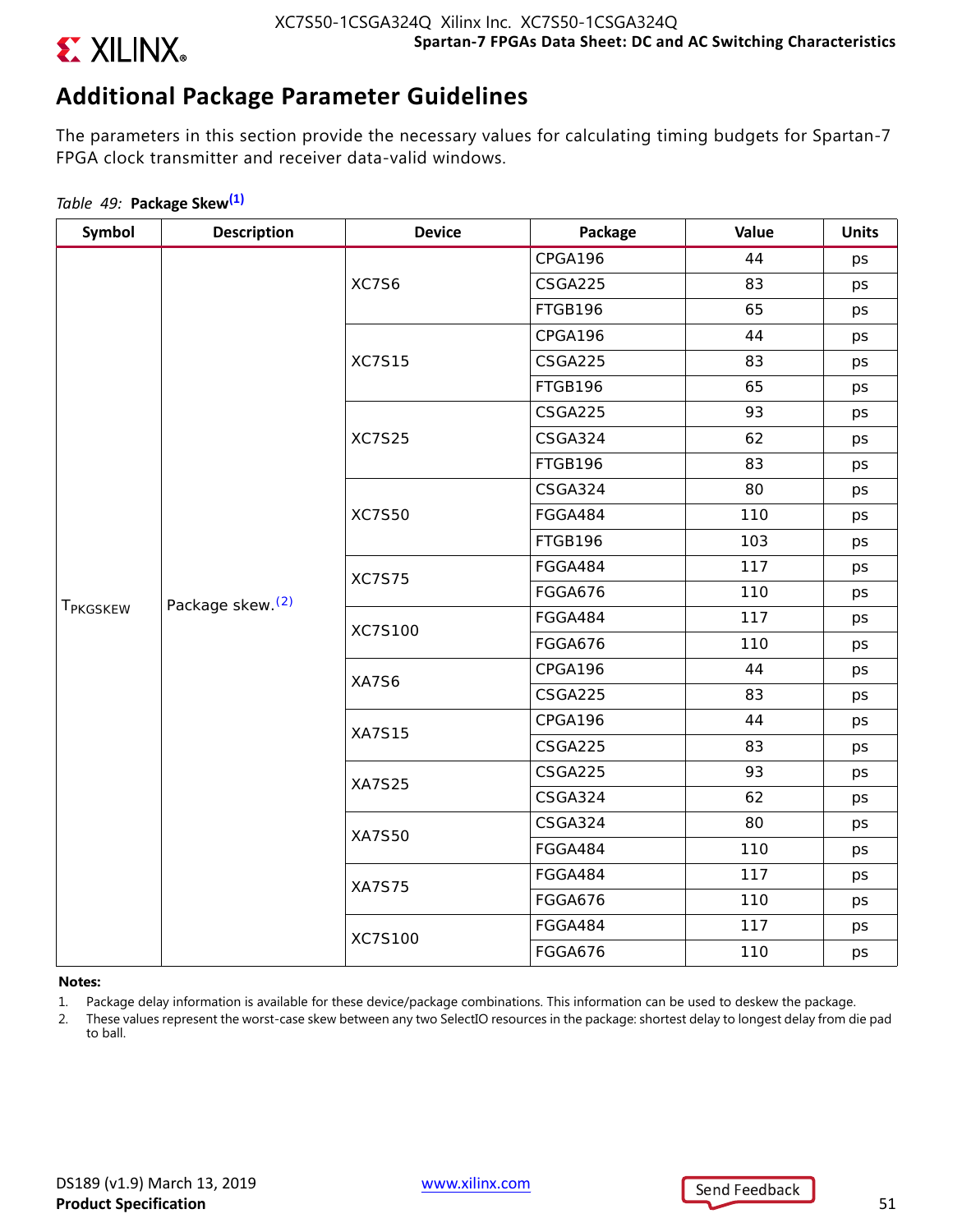

# **XADC Specifications**

The *7 Series FPGAs Overview* (DS180) [Ref 1] and *XA Spartan-7 Automotive FPGA Data Sheet: Overview* (DS171) [Ref 2] list the devices that contain a 7 series XADC dual 12-Bit 1 MSPS analog-to-digital converter.

## *Table 50:* **XADC Specifications**

| Parameter                                                                                                                                                                  | Symbol      | <b>Comments/Conditions</b>                                                                                                 | Min                      | <b>Typ</b>               | Max                | <b>Units</b> |  |  |
|----------------------------------------------------------------------------------------------------------------------------------------------------------------------------|-------------|----------------------------------------------------------------------------------------------------------------------------|--------------------------|--------------------------|--------------------|--------------|--|--|
| $V_{CCADC} = 1.8V \pm 5\%$ , $V_{REFP} = 1.25V$ , $V_{REFN} = 0V$ , ADCCLK = 26 MHz, $-55^{\circ}C \le T_i \le 125^{\circ}C$ .<br>Typical values at $T_i = +40^{\circ}C$ . |             |                                                                                                                            |                          |                          |                    |              |  |  |
| ADC Accuracy <sup>(1)</sup>                                                                                                                                                |             |                                                                                                                            |                          |                          |                    |              |  |  |
| Resolution                                                                                                                                                                 |             |                                                                                                                            | 12                       | $\overline{\phantom{0}}$ | $\qquad \qquad -$  | <b>Bits</b>  |  |  |
|                                                                                                                                                                            | <b>INL</b>  | $-40^{\circ}$ C $\leq T_i \leq 100^{\circ}$ C                                                                              | $\overline{\phantom{0}}$ | —                        | ±2                 | <b>LSBs</b>  |  |  |
| Integral nonlinearity <sup>(2)</sup>                                                                                                                                       |             | $-55^{\circ}$ C $\leq T_i < -40^{\circ}$ C; 100°C $\lt T_i \leq 125^{\circ}$ C                                             | —                        |                          | $\pm 3$            | <b>LSBs</b>  |  |  |
| Differential nonlinearity                                                                                                                                                  | <b>DNL</b>  | No missing codes, guaranteed monotonic.                                                                                    | —                        |                          | ±1                 | <b>LSBs</b>  |  |  |
|                                                                                                                                                                            |             | $-40^{\circ}$ C $\leq$ T <sub>i</sub> $\leq$ 100°C                                                                         | $\qquad \qquad -$        | $\overline{\phantom{0}}$ | $\pm 8$            | <b>LSBs</b>  |  |  |
| Offset error                                                                                                                                                               | Unipolar    | $-55^{\circ}$ C $\leq$ T <sub>i</sub> < $-40^{\circ}$ C; 100°C < T <sub>i</sub> $\leq$ 125°C                               | $\overline{\phantom{0}}$ | $\overline{\phantom{0}}$ | ±12                | <b>LSBs</b>  |  |  |
|                                                                                                                                                                            | Bipolar     | $-55^{\circ}$ C $\leq$ T <sub>i</sub> $\leq$ 125°C                                                                         | -                        | —                        | ±4                 | <b>LSBs</b>  |  |  |
| Gain error                                                                                                                                                                 |             |                                                                                                                            |                          |                          | $\pm 0.5$          | %            |  |  |
| Offset matching                                                                                                                                                            |             |                                                                                                                            | —                        | $\overline{\phantom{0}}$ | 4                  | <b>LSBs</b>  |  |  |
| Gain matching                                                                                                                                                              |             |                                                                                                                            |                          | $\overline{\phantom{0}}$ | 0.3                | %            |  |  |
| Sample rate                                                                                                                                                                |             |                                                                                                                            |                          |                          | 1                  | MS/s         |  |  |
| Signal to noise ratio $(2)$                                                                                                                                                | <b>SNR</b>  | $F_{SAMPI F}$ = 500 KS/s, $F_{IN}$ = 20 kHz                                                                                | 60                       |                          |                    | dB           |  |  |
|                                                                                                                                                                            |             | External 1.25V reference.                                                                                                  | —                        | $\overline{\phantom{0}}$ | 2                  | <b>LSBs</b>  |  |  |
| RMS code noise                                                                                                                                                             |             | On-chip reference.                                                                                                         | $\overline{\phantom{0}}$ | 3                        |                    | <b>LSBs</b>  |  |  |
| Total harmonic distortion <sup>(2)</sup>                                                                                                                                   | <b>THD</b>  | $F_{SAMPLE}$ = 500 KS/s, $F_{IN}$ = 20 kHz                                                                                 |                          | $\overline{\phantom{0}}$ |                    | dB           |  |  |
| Analog Inputs <sup>(3)</sup>                                                                                                                                               |             |                                                                                                                            |                          |                          |                    |              |  |  |
|                                                                                                                                                                            |             | Unipolar operation.                                                                                                        | $\mathbf 0$              | $\overline{\phantom{0}}$ | 1                  | $\vee$       |  |  |
|                                                                                                                                                                            |             | Bipolar operation.                                                                                                         | $-0.5$                   | $\overline{\phantom{0}}$ | $+0.5$             | V            |  |  |
| ADC input ranges                                                                                                                                                           |             | Unipolar common mode range (FS input).                                                                                     | 0                        | $\overline{\phantom{0}}$ | $+0.5$             | V            |  |  |
|                                                                                                                                                                            |             | Bipolar common mode range (FS input).                                                                                      | $+0.5$                   | $\overline{\phantom{0}}$ | $+0.6$             | $\vee$       |  |  |
| Maximum external channel input<br>ranges                                                                                                                                   |             | Adjacent analog channels set within these<br>ranges should not corrupt measurements<br>on adjacent channels.               | $-0.1$                   |                          | V <sub>CCADC</sub> | $\vee$       |  |  |
| Full-resolution bandwidth                                                                                                                                                  | <b>FRBW</b> | Auxiliary channel full resolution<br>bandwidth.                                                                            | 250                      |                          |                    | kHz          |  |  |
| <b>On-chip Sensors</b>                                                                                                                                                     |             |                                                                                                                            |                          |                          |                    |              |  |  |
|                                                                                                                                                                            |             | $-40^{\circ}$ C ≤ T <sub>j</sub> ≤ 100°C                                                                                   | —                        | -                        | ±4                 | $^{\circ}$ C |  |  |
| Temperature sensor error                                                                                                                                                   |             | $-55^{\circ}$ C $\leq$ T <sub>i</sub> $\lt$ $-40^{\circ}$ C; 100 $^{\circ}$ C $\lt$ T <sub>i</sub> $\leq$ 125 $^{\circ}$ C | $\qquad \qquad -$        | —                        | ±6                 | $^{\circ}$ C |  |  |
|                                                                                                                                                                            |             | $-40^{\circ}$ C $\leq T_i \leq 100^{\circ}$ C                                                                              | -                        | -                        | ±1                 | $\%$         |  |  |
| Supply sensor error                                                                                                                                                        |             | $-55^{\circ}$ C $\leq$ T <sub>j</sub> < $-40^{\circ}$ C; 100°C < T <sub>j</sub> $\leq$ 125°C                               | —                        | -                        | ±2                 | %            |  |  |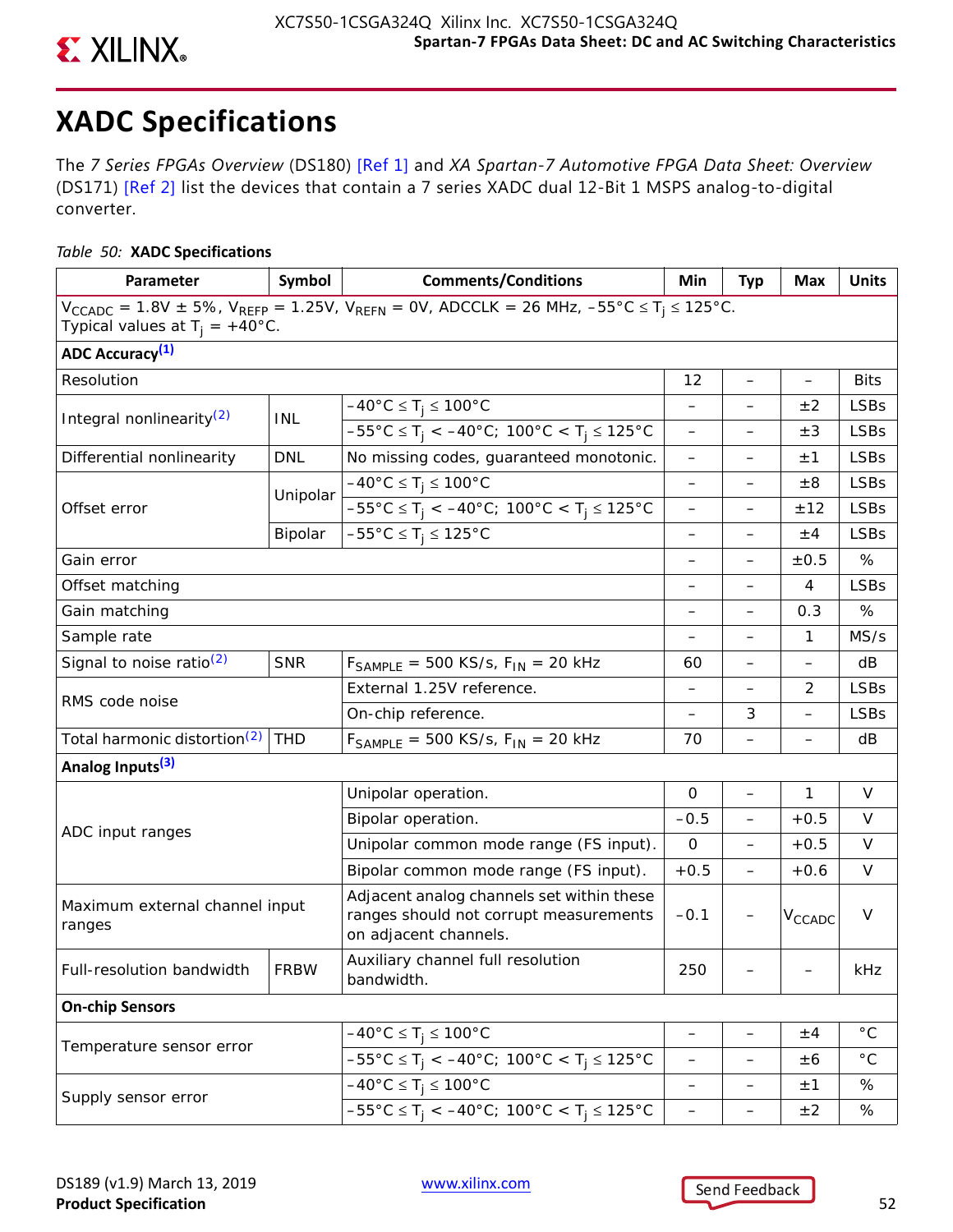

## *Table 50:* **XADC Specifications** *(Cont'd)*

| <b>Parameter</b>               | Symbol              | <b>Comments/Conditions</b>                                                                                                |        | Typ  | <b>Max</b> | <b>Units</b> |
|--------------------------------|---------------------|---------------------------------------------------------------------------------------------------------------------------|--------|------|------------|--------------|
| Conversion Rate <sup>(4)</sup> |                     |                                                                                                                           |        |      |            |              |
| Conversion time:<br>continuous | $t_{\mathsf{CONV}}$ | Number of ADCCLK cycles.                                                                                                  | 26     |      | 32         | Cycles       |
| Conversion time: event         | $t_{\text{CONV}}$   | Number of CLK cycles.                                                                                                     |        |      | 21         | Cycles       |
| DRP clock frequency            | <b>DCLK</b>         | DRP clock frequency.                                                                                                      | 8      | —    | 250        | <b>MHz</b>   |
| ADC clock frequency            | <b>ADCCLK</b>       | Derived from DCLK.                                                                                                        | 1      |      | 26         | <b>MHz</b>   |
| DCLK duty cycle                |                     |                                                                                                                           | 40     |      | 60         | %            |
| XADC Reference <sup>(5)</sup>  |                     |                                                                                                                           |        |      |            |              |
| External reference             | VREFP               | Externally supplied reference voltage.                                                                                    | 1.20   | 1.25 | 1.30       | V            |
| On-chip reference              |                     | Ground V <sub>REFP</sub> pin to AGND,<br>$-40^{\circ}$ C $\leq$ T <sub>i</sub> $\leq$ 100°C                               | 1.2375 | 1.25 | 1.2625     | $\vee$       |
|                                |                     | Ground VREFP pin to AGND,<br>$-55^{\circ}$ C $\leq$ T <sub>i</sub> < $-40^{\circ}$ C; 100°C < T <sub>i</sub> $\leq$ 125°C | 1.225  | 1.25 | 1.275      | $\vee$       |

### **Notes:**

1. Offset and gain errors are removed by enabling the XADC automatic gain calibration feature. The values are specified for when this feature is enabled.

- 2. Only specified for bitstream option XADCEnhancedLinearity = ON.
- 3. For a detailed description, see the *ADC* chapter in the *7 Series FPGAs and Zynq-7000 SoC XADC Dual 12-Bit 1 MSPS Analog-to-Digital Converter User Guide* (UG480) [Ref 9].
- 4. For a detailed description, see the *Timing* chapter in the *7 Series FPGAs and Zynq-7000 SoC XADC Dual 12-Bit 1 MSPS Analog-to-Digital Converter User Guide* (UG480) [Ref 9].
- 5. Any variation in the reference voltage from the nominal V<sub>REFP</sub> = 1.25V and V<sub>REFN</sub> = 0V will result in a deviation from the ideal transfer<br>function. This also impacts the accuracy of the internal sensor measurements ( ratiometric type applications allowing reference to vary by  $\pm 4\%$  is permitted.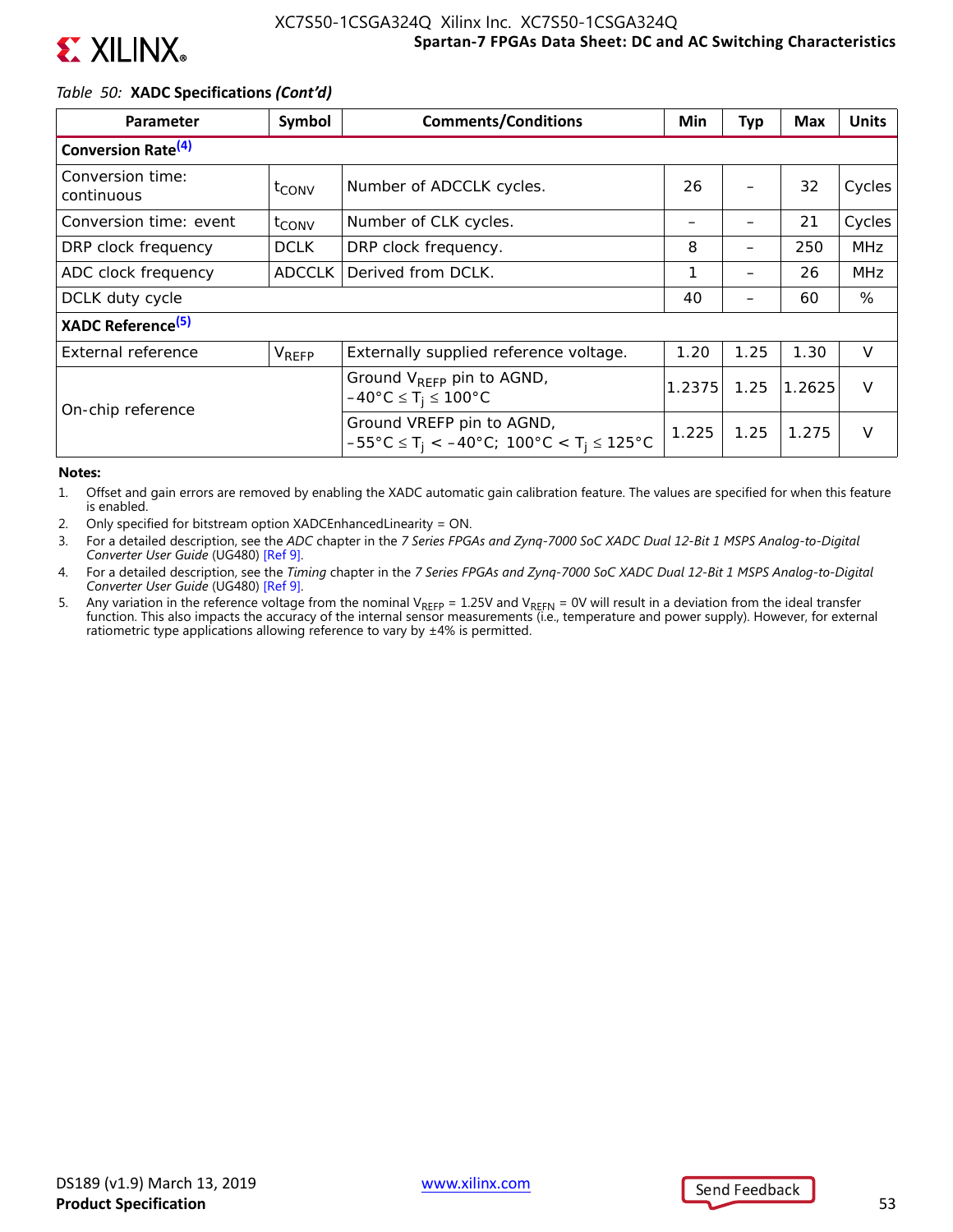

# **Configuration Switching Characteristics**

*Table 51:* **Configuration Switching Characteristics**

|                                                        |                                                                      | V <sub>CCINT</sub> Operating Voltage and Speed |           |           |                |  |
|--------------------------------------------------------|----------------------------------------------------------------------|------------------------------------------------|-----------|-----------|----------------|--|
| Symbol                                                 | <b>Description</b>                                                   | 1.0V                                           |           | 0.95V     | <b>Units</b>   |  |
|                                                        |                                                                      | $-2$                                           | $-1$      | $-11$     |                |  |
|                                                        | <b>Power-up Timing Characteristics</b>                               |                                                |           |           |                |  |
| $T_{PL}$ (1)                                           | Program latency.                                                     | 5.00                                           | 5.00      | 5.00      | ms, Max        |  |
|                                                        | Power-on reset<br>(50 ms ramp rate time).                            | 10/50                                          | 10/50     | 10/50     | ms,<br>Min/Max |  |
| T <sub>POR</sub> <sup>(2)</sup>                        | Power-on reset<br>(1 ms ramp rate time).                             | 10/35                                          | 10/35     | 10/35     | ms,<br>Min/Max |  |
| T <sub>PROGRAM</sub>                                   | Program pulse width.                                                 | 250.00                                         | 250.00    | 250.00    | ns, Min        |  |
|                                                        | <b>CCLK Output (Master Mode)</b>                                     |                                                |           |           |                |  |
| $T_{ICCK}$                                             | Master CCLK output delay.                                            | 150.00                                         | 150.00    | 150.00    | ns, Min        |  |
| <b>TMCCKL</b>                                          | Master CCLK clock Low time duty cycle.                               | 40/60                                          | 40/60     | 40/60     | %, Min/Max     |  |
| T <sub>MCCKH</sub>                                     | Master CCLK clock High time duty cycle.                              | 40/60                                          | 40/60     | 40/60     | %, Min/Max     |  |
|                                                        | Master CCLK frequency.                                               | 100.00                                         | 100.00    | 100.00    | MHz, Max       |  |
| $F_{MCCK}$                                             | Master CCLK frequency for AES encrypted x16. <sup>(2)</sup><br>50.00 |                                                | 50.00     | 50.00     | MHz, Max       |  |
| F <sub>MCCK</sub> _START                               | Master CCLK frequency at start of configuration.<br>3.00             |                                                | 3.00      | 3.00      | MHz, Typ       |  |
| F <sub>MCCKTOL</sub>                                   | Frequency tolerance, master mode with respect to<br>nominal CCLK.    | ±50                                            | ±50       | ±50       | %, Max         |  |
| <b>CCLK Input (Slave Modes)</b>                        |                                                                      |                                                |           |           |                |  |
| $\sf {T}_{\sf SCCKL}$                                  | Slave CCLK clock minimum Low time.                                   | 2.50                                           | 2.50      | 2.50      | ns, Min        |  |
| T <sub>SCCKH</sub>                                     | Slave CCLK clock minimum High time.                                  | 2.50                                           | 2.50      | 2.50      | ns, Min        |  |
| F <sub>SCCK</sub>                                      | Slave CCLK frequency.                                                | 100.00                                         | 100.00    | 100.00    | MHz, Max       |  |
|                                                        | <b>EMCCLK Input (Master Mode)</b>                                    |                                                |           |           |                |  |
| T <sub>EMCCKL</sub>                                    | External master CCLK Low time.                                       | 2.50                                           | 2.50      | 2.50      | ns, Min        |  |
| Т <sub>ЕМССКН</sub>                                    | External master CCLK High time.                                      | 2.50                                           | 2.50      | 2.50      | ns, Min        |  |
| FEMCCK                                                 | External master CCLK frequency.                                      | 100.00                                         | 100.00    | 100.00    | MHz, Max       |  |
|                                                        | <b>Internal Configuration Access Port</b>                            |                                                |           |           |                |  |
| <b>F<sub>ICAPCK</sub></b>                              | Internal configuration access port (ICAPE2) clock<br>frequency.      | 100.00                                         | 100.00    | 100.00    | MHz, Max       |  |
|                                                        | <b>Master/Slave Serial Mode Programming Switching</b>                |                                                |           |           |                |  |
| $T_{DCCK}$<br>Т $_{\rm CCKD}$                          | $D_{IN}$ setup/hold.                                                 | 4.00/0.00                                      | 4.00/0.00 | 4.00/0.00 | ns, Min        |  |
| $T_{CCO}$                                              | $D_{OIII}$ clock to out.                                             | 8.00                                           | 8.00      | 8.00      | ns, Max        |  |
|                                                        | <b>SelectMAP Mode Programming Switching</b>                          |                                                |           |           |                |  |
| $\mathsf{T}_{\mathsf{SMDCCK}}/$<br>T <sub>SMCCKD</sub> | D[31:00] setup/hold.                                                 | 4.00/0.00                                      | 4.00/0.00 | 4.00/0.00 | ns, Min        |  |

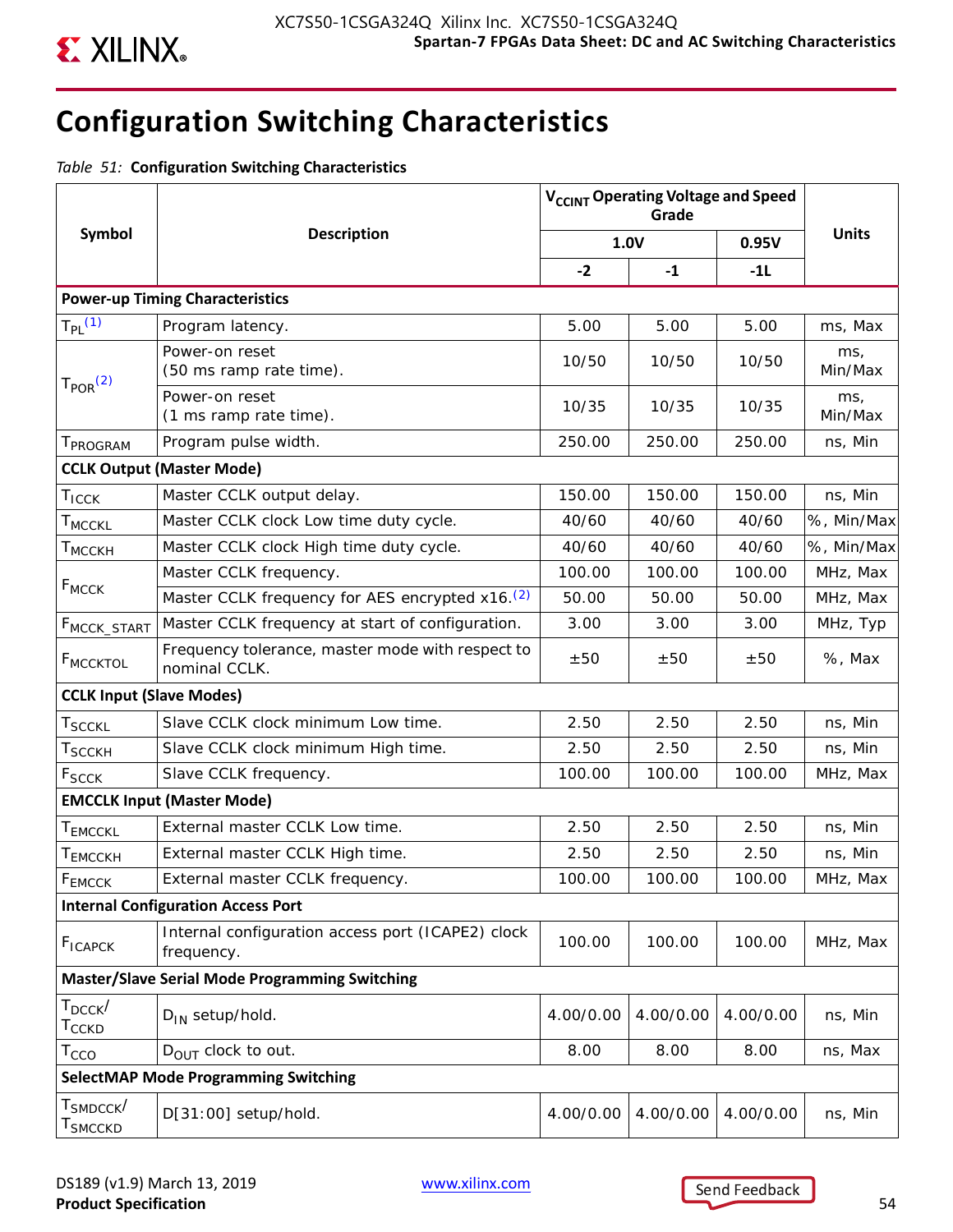

## *Table 51:* **Configuration Switching Characteristics** *(Cont'd)*

|                                                        |                                                                 | V <sub>CCINT</sub> Operating Voltage and Speed |                                  |           |              |
|--------------------------------------------------------|-----------------------------------------------------------------|------------------------------------------------|----------------------------------|-----------|--------------|
| Symbol                                                 | <b>Description</b>                                              | 1.0V                                           |                                  | 0.95V     | <b>Units</b> |
|                                                        |                                                                 | $-2$                                           | $-1$                             | $-11$     |              |
| $\mathsf{T}_{\mathsf{SMCSCCK}}/$<br>$\sf{T}_{SMCCKCS}$ | CSI_B setup/hold.                                               | 4.00/0.00                                      | 4.00/0.00                        | 4.00/0.00 | ns, Min      |
| $\mathsf{T}_{\mathsf{SMWCCK}}$ /<br>$\sf{T}_{SMCCKW}$  | RDWR_B setup/hold.                                              |                                                | 10.00/0.00 10.00/0.00 10.00/0.00 |           | ns, Min      |
| T <sub>SMCKCSO</sub>                                   | CSO_B clock to out (330 $\Omega$ pull-up resistor<br>required). | 7.00                                           | 7.00                             | 7.00      | ns, Max      |
| $\mathsf{T}_{\mathsf{SMCO}}$                           | D[31:00] clock to out in readback.                              | 8.00                                           | 8.00                             | 8.00      | ns, Max      |
| <b>FRBCCK</b>                                          | Readback frequency.                                             | 100.00                                         | 100.00                           | 100.00    | MHz, Max     |
|                                                        | <b>Boundary-Scan Port Timing Specifications</b>                 |                                                |                                  |           |              |
| $T_{TAPTCK}$<br>$\mathsf{T}_{\mathsf{TCKTAP}}$         | TMS and TDI setup/hold.                                         | 3.00/2.00                                      | 3.00/2.00                        | 3.00/2.00 | ns, Min      |
| Ттсктро                                                | TCK falling edge to TDO output.                                 | 7.00                                           | 7.00                             | 7.00      | ns, Max      |
| $F_{TCK}$                                              | TCK frequency.                                                  | 66.00                                          | 66.00                            | 66.00     | MHz, Max     |
|                                                        | SPI Flash Master Mode Programming Switching                     |                                                |                                  |           |              |
| $T_{SPIDCC}$<br>T <sub>SPICCD</sub>                    | D[03:00] setup/hold.                                            | 3.00/0.00                                      | 3.00/0.00                        | 3.00/0.00 | ns, Min      |
| TSPICCM                                                | MOSI clock to out.                                              | 8.00                                           | 8.00                             | 8.00      | ns, Max      |
| T <sub>SPICCFC</sub>                                   | FCS_B clock to out.                                             | 8.00                                           | 8.00                             | 8.00      | ns, Max      |
| <b>STARTUPE2 Ports</b>                                 |                                                                 |                                                |                                  |           |              |
| T <sub>USRCCLKO</sub>                                  | STARTUPE2 USRCCLKO input to CCLK output.                        | 0.50/6.70                                      | 0.50/7.50                        | 0.50/7.50 | ns, Min/Max  |
| F <sub>CFGMCLK</sub>                                   | STARTUPE2 CFGMCLK output frequency.                             | 65.00                                          | 65.00                            | 65.00     | MHz, Typ     |
| FCFGMCLKTOL                                            | STARTUPE2 CFGMCLK output frequency tolerance.                   | ±50                                            | ±50                              | ±50       | %, Max       |
| <b>Device DNA Access Port</b>                          |                                                                 |                                                |                                  |           |              |
| <b>F</b> <sub>DNACK</sub>                              | DNA access port (DNA_PORT).                                     | 100.00                                         | 100.00                           | 100.00    | MHz, Max     |

**Notes:** 

1. To support longer delays in configuration, use the design solutions described in the *7 Series FPGA Configuration User Guide* (UG470) [Ref 10].

2. See the *7 Series FPGAs Overview* (DS180) [Ref 1] and *XA Spartan-7 Automotive FPGA Data Sheet: Overview* (DS171) [Ref 2] for a list of devices that support bitstream encryption.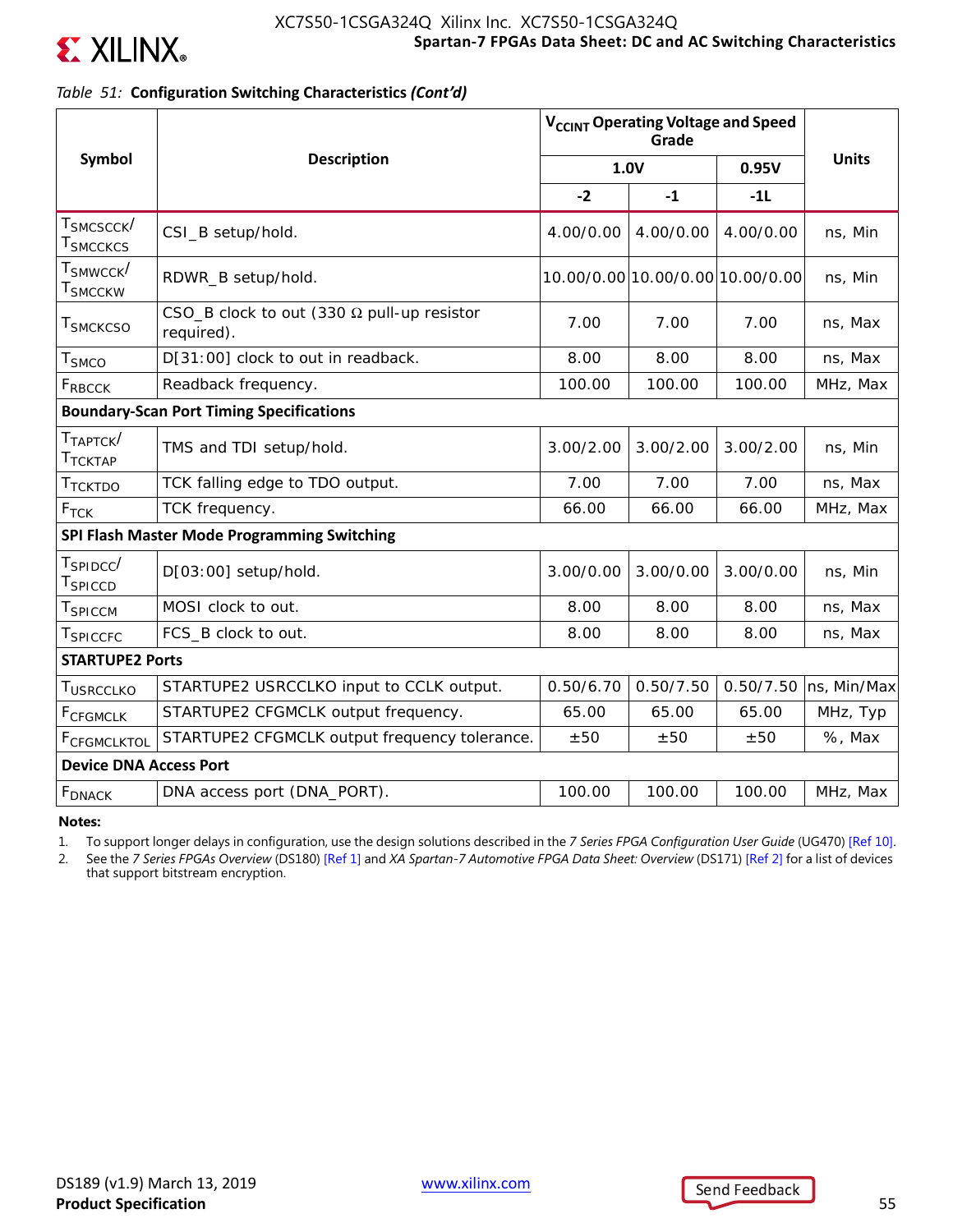

# **eFUSE Programming Conditions**

Table 52 lists the programming conditions specifically for eFUSE. For more information, see the *7 Series FPGA Configuration User Guide* (UG470) [Ref 10].

## *Table 52:* **eFUSE Programming Conditions(1)**

| Symbol     | <b>Description</b>                      | Min | Тур                      | Max | <b>Units</b>   |
|------------|-----------------------------------------|-----|--------------------------|-----|----------------|
| <b>IFS</b> | $\sqrt{C_{\text{CAUX}}}$ supply current |     | -                        | 115 | mA             |
|            | Temperature range                       | 15  | $\overline{\phantom{0}}$ | 125 | $\circ$ $\sim$ |

**Notes:** 

1. The FPGA must not be configured during eFUSE programming.

# **References**

- 1. *7 Series FPGAs Overview* [\(DS180](https://www.xilinx.com/cgi-bin/docs/ndoc?t=data_sheets;d=ds180_7Series_Overview.pdf))
- 2. *XA Spartan-7 Automotive FPGA Data Sheet: Overview* [\(DS171](https://www.xilinx.com/cgi-bin/docs/ndoc?t=data_sheets;d=ds171-xa-spartan7-overview.pdf))
- 3. *7 Series FPGAs SelectIO Resources User Guide* [\(UG471\)](https://www.xilinx.com/cgi-bin/docs/ndoc?t=user_guides;d=ug471_7Series_SelectIO.pdf)
- 4. *7 Series FPGA Packaging and Pinout Specification* ([UG475\)](https://www.xilinx.com/cgi-bin/docs/ndoc?t=user_guides;d=ug475_7Series_Pkg_Pinout.pdf)
- 5. *7 Series FPGAs PCB Design Guide* ([UG483](https://www.xilinx.com/cgi-bin/docs/ndoc?t=user_guides;d=ug483_7Series_PCB.pdf))
- 6. *Xilinx Power Estimator* spreadsheet tool [\(XPE\)](http://www.xilinx.com/products/technology/power/xpe.html)
- 7. *Zynq-7000 SoC and 7 Series Devices Memory Interface Solutions User Guide* ([UG586\)](https://www.xilinx.com/cgi-bin/docs/ipdoc?c=mig_7series;v=latest;d=ug586_7Series_MIS.pdf)
- 8. See the [Clocking Wizard](ttp://www.xilinx.com/products/intellectual-property/clocking_wizard.htm) in Vivado software.
- 9. *7 Series FPGAs and Zynq-7000 SoC XADC Dual 12-Bit 1 MSPS Analog-to-Digital Converter User Guide* ([UG480](https://www.xilinx.com/cgi-bin/docs/ndoc?t=user_guides;d=ug480_7Series_XADC.pdf))
- 10. *7 Series FPGA Configuration User Guide* ([UG470](https://www.xilinx.com/cgi-bin/docs/ndoc?t=user_guides;d=ug470_7Series_Config.pdf))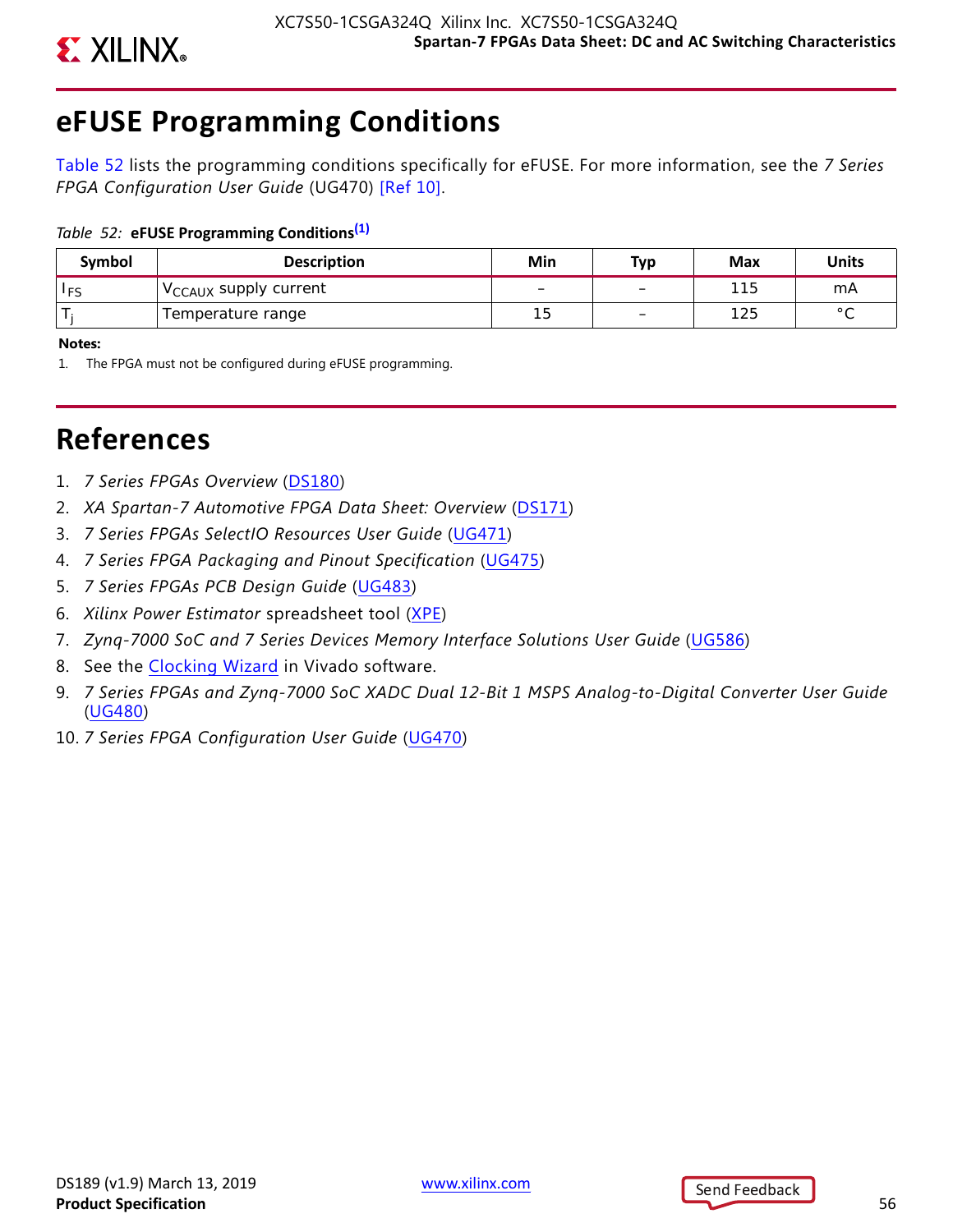

# **Revision History**

The following table shows the revision history for this document:

| <b>Date</b> | <b>Version</b> | <b>Description of Revisions</b>                                                                                                                                                                                                                                                                                                                                                                                                                                                                                                                                                                                                                                                                                                                                                                                                                                                            |
|-------------|----------------|--------------------------------------------------------------------------------------------------------------------------------------------------------------------------------------------------------------------------------------------------------------------------------------------------------------------------------------------------------------------------------------------------------------------------------------------------------------------------------------------------------------------------------------------------------------------------------------------------------------------------------------------------------------------------------------------------------------------------------------------------------------------------------------------------------------------------------------------------------------------------------------------|
| 03/13/2019  | 1.9            | Removed FTGB196 package from XA7S6, XA7S15, XA7S25, and XA7S50 devices in<br>Table 49.                                                                                                                                                                                                                                                                                                                                                                                                                                                                                                                                                                                                                                                                                                                                                                                                     |
| 09/28/2018  | 1.8            | Removed description of -1Q speed grade only being available in XA Spartan-7 FPGAs<br>from second paragraph of Introduction.                                                                                                                                                                                                                                                                                                                                                                                                                                                                                                                                                                                                                                                                                                                                                                |
| 07/31/2018  | 1.7            | In Table 12, updated Vivado tools version to 2018.2.1. In Table 13, moved all speed<br>grades for all devices to Production. In Table 14, added Vivado tools version for<br>XC7S6, XC7S15, XC7S75, XC7S100, XA7S6, XA7S15, XA7S75, and XA7S100.                                                                                                                                                                                                                                                                                                                                                                                                                                                                                                                                                                                                                                            |
| 06/18/2018  | 1.6            | In Table 12, updated Vivado tools version to 2018.2. In Table 13, moved all speed<br>grades except -1Q (1.0V) for XC7S6 and XC7S15 to Production. In Table 14, added<br>Vivado tools version for XC7S6 and XC7S15.                                                                                                                                                                                                                                                                                                                                                                                                                                                                                                                                                                                                                                                                         |
| 04/04/2018  | 1.5            | Added XA7S6, XA7S15, XA7S25, XA7S75, and XA7S100 devices throughout. In<br>Table 5, updated typical quiescent supply current values for XC7S25 and XC7S50<br>devices, and added values for XC7S6, XC7S15, XC7S75, and XC7S100 devices. In<br>Table 6, updated table title and $I_{CCLNTMIN}$ and $I_{CCAUXMIN}$ for XC7S75 and XC7S100<br>devices. In Table 13, moved all speed grades for XC7S6 and XC7S15 to Preliminary,<br>moved -1LI (0.95V) speed grade for XC7S25 to Production, and moved all speed<br>grades except -1Q (1.0V) for XC7S75 and XC7S100 from Preliminary to Production.<br>In Table 14, added Vivado tools version for XC7S25, XC7S75, and XC7S100. In<br>Table 36, Table 39, Table 40, Table 41, Table 42, Table 44, Table 45, and Table 46,<br>changed parameter value for XA7S50 to N/A. In Table 49, added package skew<br>values for XC7S6 and XC7S15 devices. |
| 12/22/2017  | 1.4            | In Table 12, updated Vivado tools version to 2017.4. In Table 13, moved all speed<br>grades for XC7S75 and XC7S100 from Advance to Preliminary and all speed grades<br>except -1LI (0.95V) for XC7S25 from Advance to Production. In Table 14, added<br>Vivado tools version for XC7S25. Added Note 2 to Table 16. In Table 49, added<br>package skew values for XC7S25 device in CSGA324 package and XC7S75 and<br>XC7S100 devices in FGGA676 package.                                                                                                                                                                                                                                                                                                                                                                                                                                    |
| 11/20/2017  | 1.3            | Added XA7S50 device throughout. Updated description of offered temperature<br>ranges in second paragraph of Introduction. Added row for junction temperature $(T_i)$<br>at expanded (Q) temperature to Table 2. Added -1Q (1.0V) speed grade to Table 5,<br>and Table 13 to Table 16. In Table 12, updated Vivado tools version to 2017.3. In<br>Table 49, added package skew values for XC7S25, XC7S50, XC7S75, and XC7S100<br>devices in CSGA225, FTGB196, and FGGA484 packages. Added XA Spartan-7<br>Automotive FPGA Data Sheet: Overview (DS171) to References.                                                                                                                                                                                                                                                                                                                       |
| 06/20/2017  | 1.2            | Updated paragraph before Table 6. In Table 12, updated Vivado tools version to<br>2017.2. In Table 13, moved all speed grades for XC7S50 from Preliminary to<br>Production and updated Note 1. In Table 14, added Vivado tools version for XC7S50.<br>In Table 49, added package skew value for XC7S50 device in FGGA484 package.                                                                                                                                                                                                                                                                                                                                                                                                                                                                                                                                                          |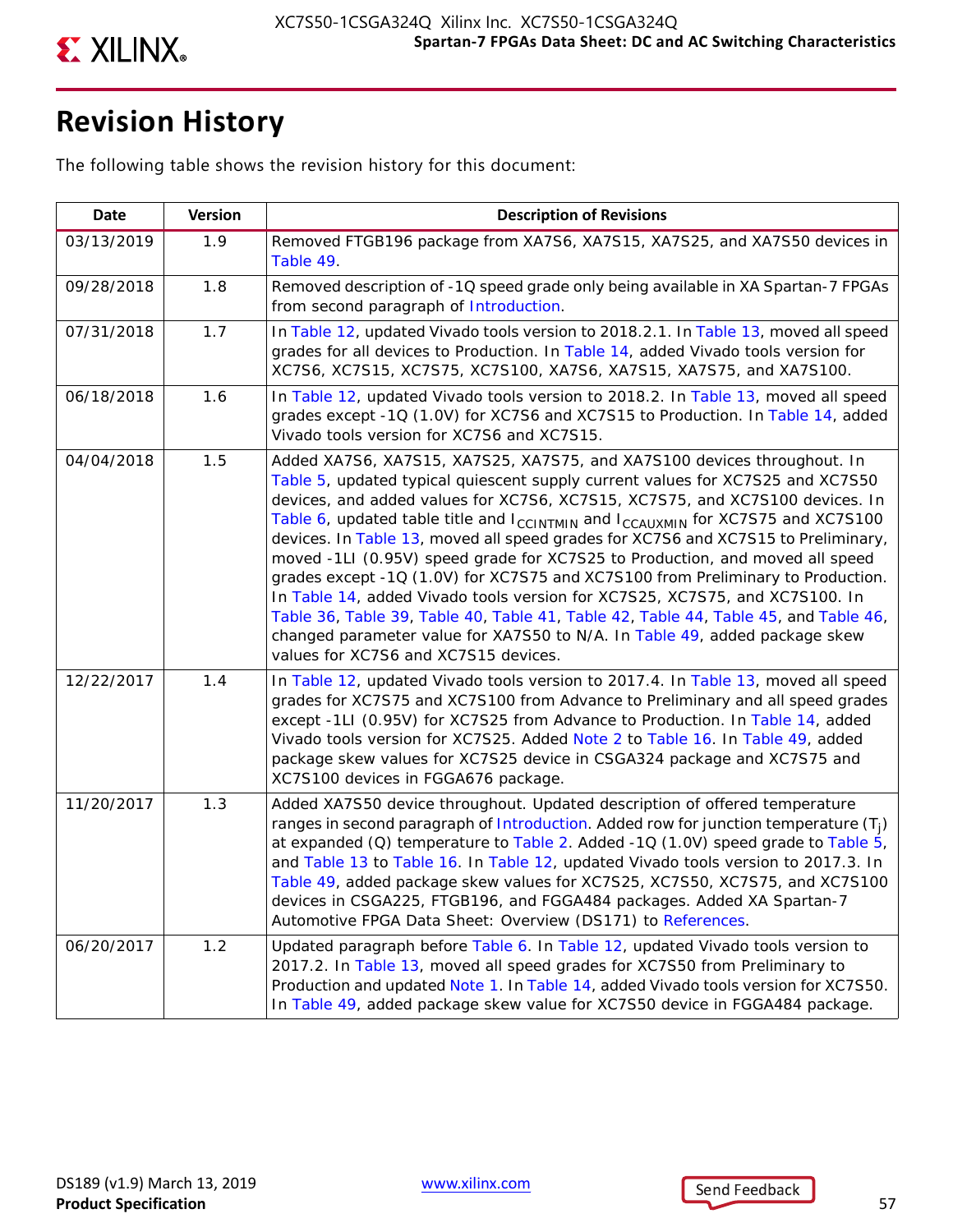

| Date       | <b>Version</b> | <b>Description of Revisions</b>                                                                                                                                                                                                                                                                                                                                                                                                                                                                                                                                                                               |
|------------|----------------|---------------------------------------------------------------------------------------------------------------------------------------------------------------------------------------------------------------------------------------------------------------------------------------------------------------------------------------------------------------------------------------------------------------------------------------------------------------------------------------------------------------------------------------------------------------------------------------------------------------|
| 04/07/2017 | 1.1            | Added 1.35V to Note 5 in Table 2. In Table 12, updated Vivado tools version to<br>2016.4. In Table 13, moved all speed grades for XC7S50 from Advance to<br>Preliminary. Removed SFI-4.1 and SPI-4.2 from descriptions of SDR LVDS receiver<br>and DDR LVDS receiver, respectively, in Table 15. In Table 25, changed<br>TIDELAYRESOLUTION UNITS from ps to us. Removed BUFMR from Note 1 in Table 34. In<br>Table 49, replaced TQGA144 with FTGB196 for XC7S6, XC7S15, and XC7S25<br>devices, added FTGB196 package for XC7S50 device, and added package skew value<br>for XC7S50 device in CSGA324 package. |
| 09/27/2016 | 1 N            | Initial Xilinx release.                                                                                                                                                                                                                                                                                                                                                                                                                                                                                                                                                                                       |

# **Please Read: Important Legal Notices**

The information disclosed to you hereunder (the "Materials") is provided solely for the selection and use of Xilinx products. To the maximum extent permitted by applicable law: (1) Materials are made available "AS IS" and with all faults, Xilinx hereby DISCLAIMS ALL WARRANTIES AND CONDITIONS, EXPRESS, IMPLIED, OR STATUTORY, INCLUDING BUT NOT LIMITED TO WARRANTIES OF MERCHANTABILITY, NON-INFRINGEMENT, OR FITNESS FOR ANY PARTICULAR PURPOSE; and (2) Xilinx shall not be liable (whether in contract or tort, including negligence, or under any other theory of liability) for any loss or damage of any kind or nature related to, arising under, or in connection with, the Materials (including your use of the Materials), including for any direct, indirect, special, incidental, or consequential loss or damage (including loss of data, profits, goodwill, or any type of loss or damage suffered as a result of any action brought by a third party) even if such damage or loss was reasonably foreseeable or Xilinx had been advised of the possibility of the same. Xilinx assumes no obligation to correct any errors contained in the Materials or to notify you of updates to the Materials or to product specifications. You may not reproduce, modify, distribute, or publicly display the Materials without prior written consent. Certain products are subject to the terms and conditions of Xilinx's limited warranty, please refer to Xilinx's Terms of Sale which can be viewed at [www.xilinx.com/legal.htm#tos;](www.xilinx.com/legal.htm#tos) IP cores may be subject to warranty and support terms contained in a license issued to you by Xilinx. Xilinx products are not designed or intended to be fail-safe or for use in any application requiring fail-safe performance; you assume sole risk and liability for use of Xilinx products in such critical applications, please refer to Xilinx's Terms of Sale which can be viewed at [www.xilinx.com/legal.htm#tos.](www.xilinx.com/legal.htm#tos)

## **Automotive Applications Disclaimer**

AUTOMOTIVE PRODUCTS (IDENTIFIED AS "XA" IN THE PART NUMBER) ARE NOT WARRANTED FOR USE IN THE DEPLOYMENT OF AIRBAGS OR FOR USE IN APPLICATIONS THAT AFFECT CONTROL OF A VEHICLE ("SAFETY APPLICATION") UNLESS THERE IS A SAFETY CONCEPT OR REDUNDANCY FEATURE CONSISTENT WITH THE ISO 26262 AUTOMOTIVE SAFETY STANDARD ("SAFETY DESIGN"). CUSTOMER SHALL, PRIOR TO USING OR DISTRIBUTING ANY SYSTEMS THAT INCORPORATE PRODUCTS, THOROUGHLY TEST SUCH SYSTEMS FOR SAFETY PURPOSES. USE OF PRODUCTS IN A SAFETY APPLICATION WITHOUT A SAFETY DESIGN IS FULLY AT THE RISK OF CUSTOMER, SUBJECT ONLY TO APPLICABLE LAWS AND REGULATIONS GOVERNING LIMITATIONS ON PRODUCT LIABILITY.

© Copyright 2016–2019 Xilinx, Inc. Xilinx, the Xilinx logo, Artix, ISE, Kintex, Spartan, Virtex, Vivado, Zynq, and other designated brands included herein are trademarks of Xilinx in the United States and other countries. All other trademarks are the property of their respective owners.